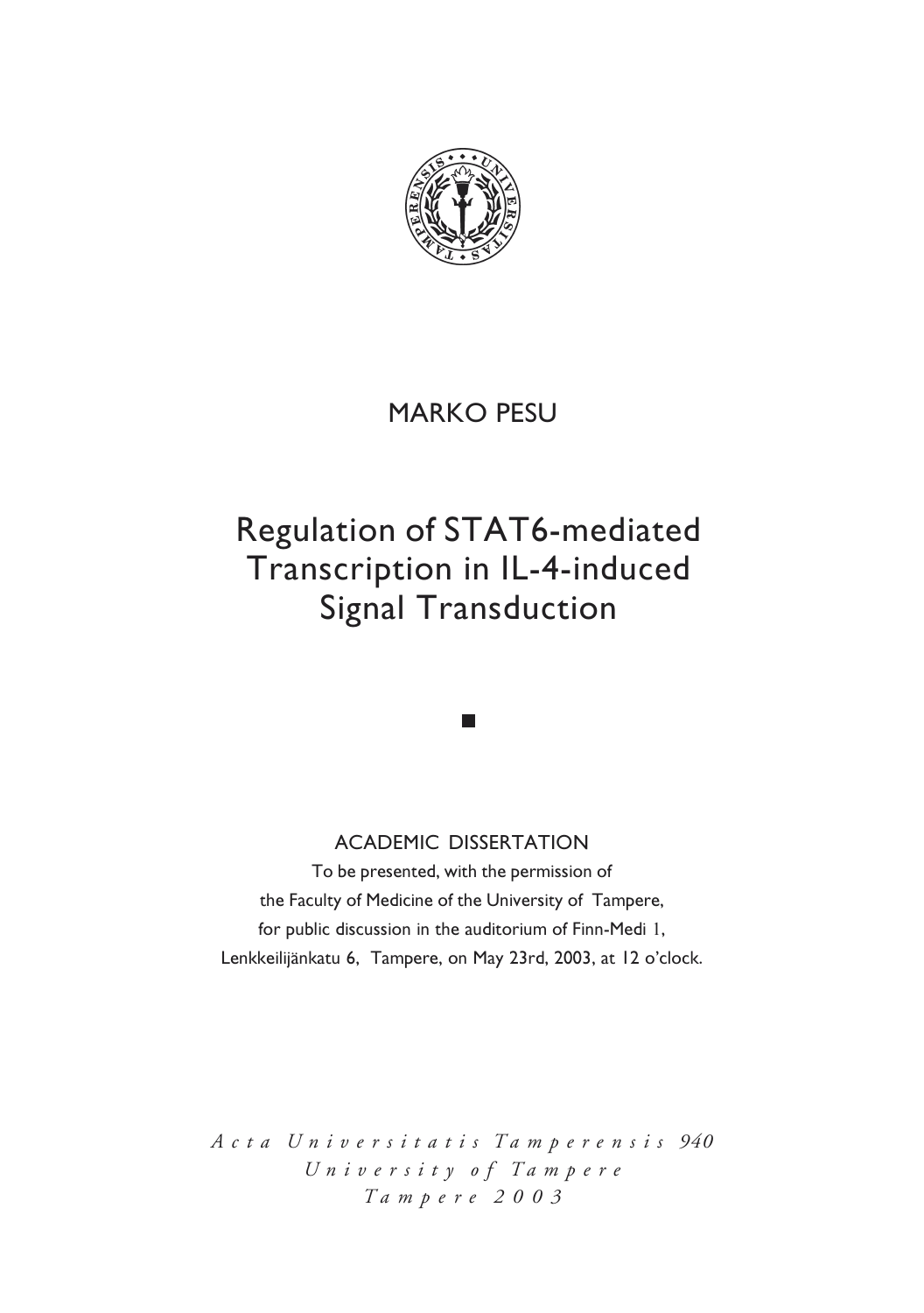### ACADEMIC DISSERTATION University of Tampere, Institute of Medical Technology Tampere University Hospital, Department of Clinical Microbiology **Finland**

Supervised by Professor Olli Silvennoinen University of Tampere

Reviewed by Professor Riitta Lahesmaa University of Turku Professor Jukka Pelkonen University of Kuopio

**Distribution** 



University of Tampere **Bookshop TAIU** P.O. Box 617 33014 University of Tampere Finland

Cover design by Juha Siro

Tel. +358 3 215 6055 Fax +358 3 215 7685 taju@uta.fi http://granum.uta.fi

Printed dissertation Acta Universitatis Tamperensis 940 ISBN 951-44-5691-2 ISSN 1455-1616

Tampereen yliopistopaino Oy Juvenes Print Tampere 2003

Electronic dissertation Acta Electronica Universitatis Tamperensis 263 ISBN 951-44-5692-0 **ISSN 1456-954X** http://acta.uta.fi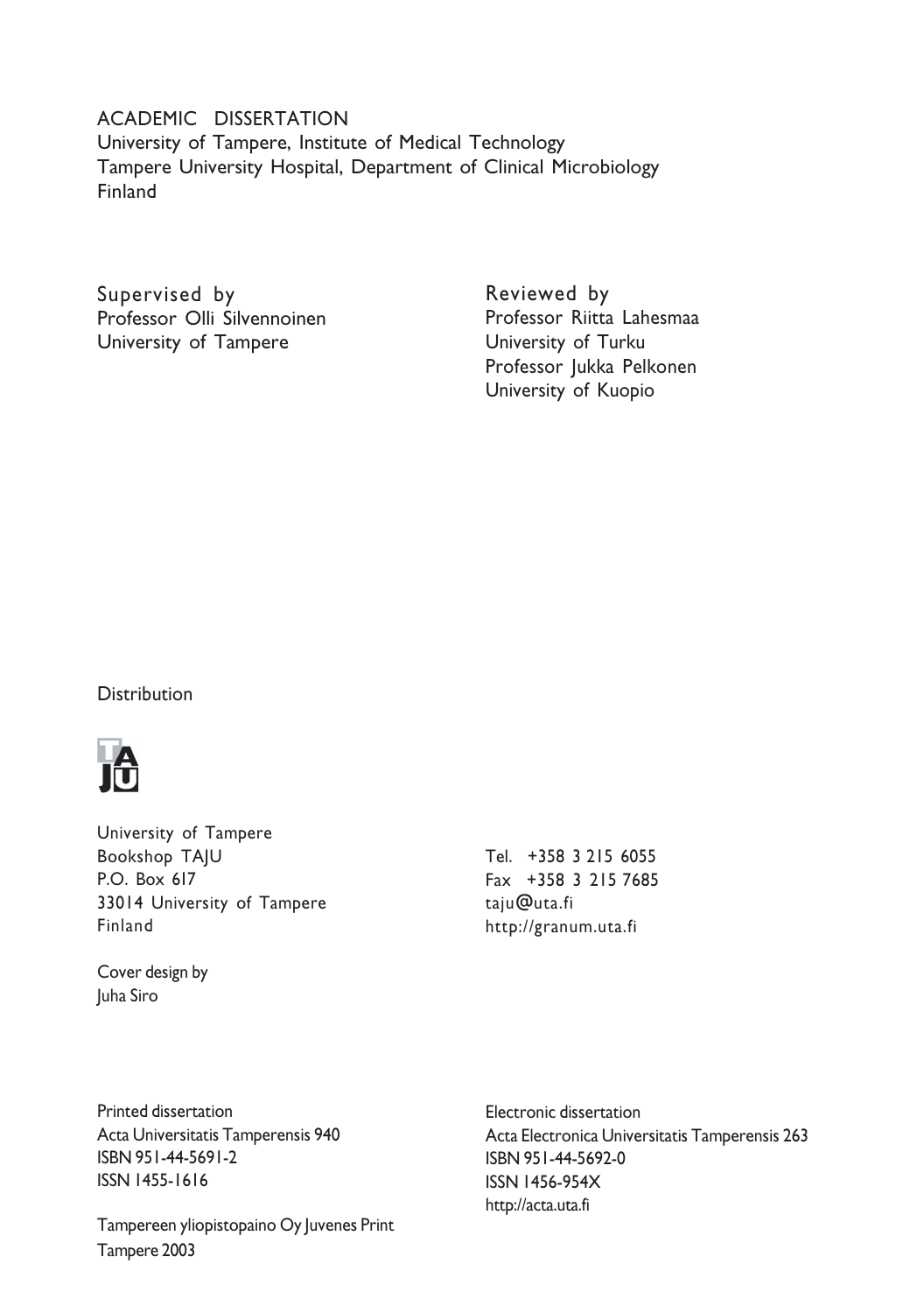# **CONTENTS**

| 1.   | <b>ABSTRACT</b>                                           |    |  |  |
|------|-----------------------------------------------------------|----|--|--|
| 2.   | <b>LIST OF ORIGINAL COMMUNICATIONS</b>                    | 6  |  |  |
| 3.   | <b>ABBREVIATIONS</b>                                      |    |  |  |
| 4.   | <b>INTRODUCTION</b>                                       |    |  |  |
| 5.   | <b>REVIEW OF THE LITERATURE</b>                           | 10 |  |  |
| 5.1  | <b>General features of cytokine signaling</b>             | 10 |  |  |
|      | 5.1.1 Hematopoietic cytokines                             | 10 |  |  |
|      | 5.1.2 Hematopoietic cytokine receptors                    | 11 |  |  |
|      | 5.1.3 The JAK/STAT pathway                                | 11 |  |  |
| 5.2  | <b>STATs</b>                                              | 13 |  |  |
|      | 5.2.1 Structure of STAT proteins                          | 13 |  |  |
|      | 5.2.2 Nuclear transport of STATs                          | 15 |  |  |
|      | 5.2.3 STAT DNA binding                                    | 16 |  |  |
|      | 5.2.4 Modulation of STAT-mediated transcription           | 17 |  |  |
|      | 5.2.4.1 Serine phosphorylation of STATs                   | 18 |  |  |
|      | 5.2.5 STAT functions in vivo                              | 20 |  |  |
| 5.3  | IL-4/STAT6-mediated gene activation                       | 22 |  |  |
|      | 5.3.1 Interleukin-4                                       | 22 |  |  |
|      | 5.3.2 The IL-4 receptor complex                           | 24 |  |  |
|      | 5.3.3 Immediate signaling events upon IL-4 stimulus       | 25 |  |  |
|      | 5.3.4 Structure of STAT6                                  | 26 |  |  |
|      | 5.3.5 Modulation of STAT6-mediated transcription          | 27 |  |  |
|      | 5.3.6 STAT6 regulated promoters                           | 30 |  |  |
|      | Biological impact of STAT6<br>5.3.7                       | 31 |  |  |
|      |                                                           |    |  |  |
| 6.   | <b>AIMS OF THE STUDY</b>                                  | 33 |  |  |
| 7.   | <b>MATERIALS AND METHODS</b>                              | 34 |  |  |
| 7.1  | <b>Cell culture and transfections</b>                     | 34 |  |  |
| 7.2  | <b>DNA</b> constructs                                     | 34 |  |  |
| 7.3  | <b>Antibodies</b>                                         | 35 |  |  |
| 7.4  | <b>Immunoprecipitation and Western blotting</b>           | 35 |  |  |
| 7.5  | <b>Electrophoretic Gel Mobility Shift Assay (EMSA)</b>    | 36 |  |  |
| 7.6  | Luciferase assay                                          | 36 |  |  |
| 7.7  | Phospho-amino acid analysis and phosphopeptide map        | 37 |  |  |
| 7.8  | RNA polymerase II phosphorylation in vivo                 | 37 |  |  |
| 7.9  | <b>FACS</b> analysis                                      | 38 |  |  |
| 7.10 | Glutathione S-transferase (GST) pull-down assay           | 38 |  |  |
| 7.11 | Quantification of Ige gene expression using real-time PCR | 38 |  |  |
|      |                                                           |    |  |  |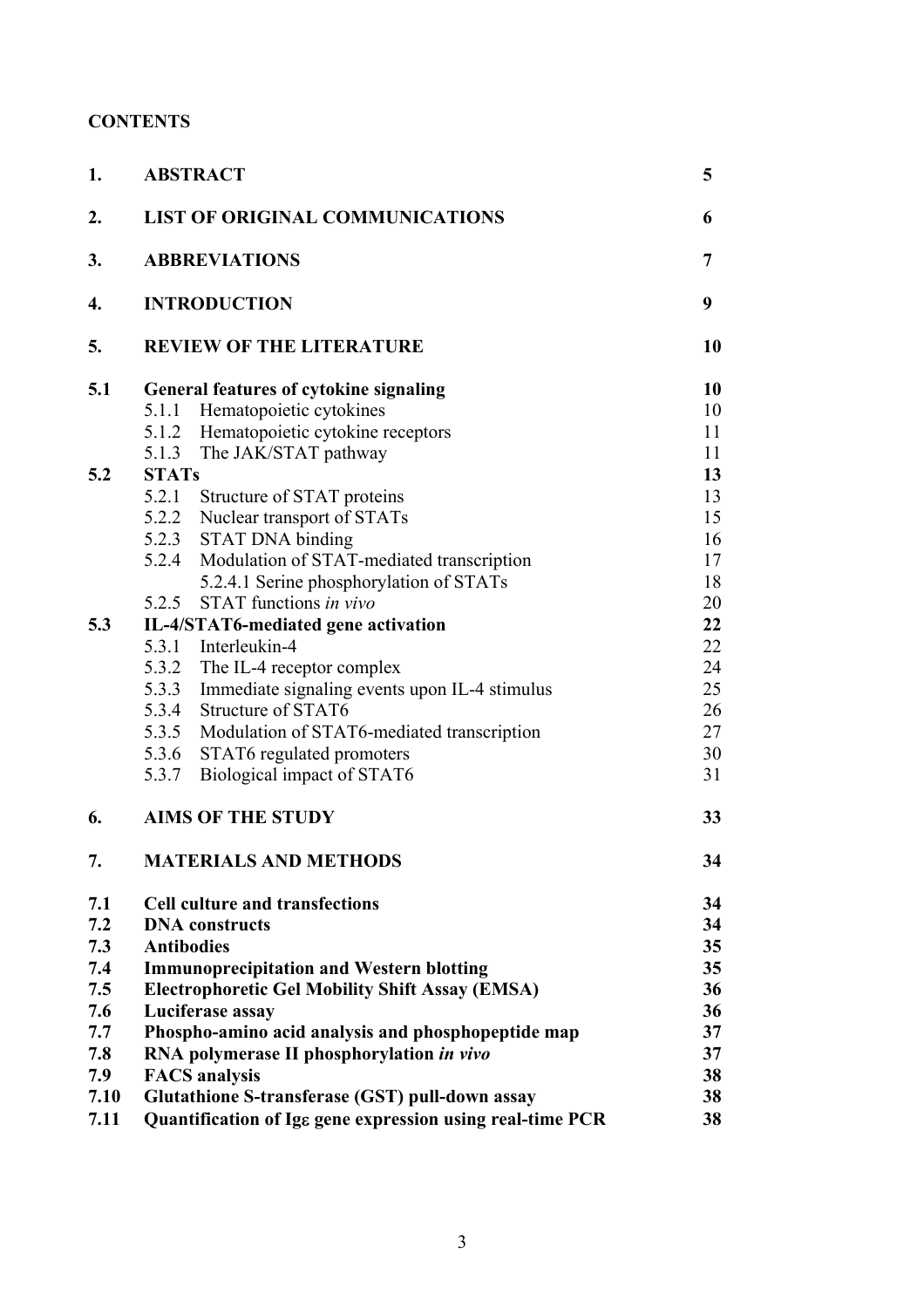| 8.  | <b>RESULTS</b> |                                                                                         | 40 |
|-----|----------------|-----------------------------------------------------------------------------------------|----|
| 8.1 |                | STAT6 is phosphorylated on both tyrosine and serine                                     |    |
|     |                | residues (I, II)                                                                        | 40 |
| 8.2 |                | Serine phosphorylation of STAT6 occurs independently of                                 |    |
|     |                | the IRS pathway and is not regulated by H7-sensitive kinases or                         |    |
|     |                | p38 MAPK (I, II)                                                                        | 41 |
| 8.3 |                | STAT6-mediated gene activation is regulated through                                     |    |
|     |                | H7-sensitive serine/threonine kinase activity (I)                                       | 42 |
| 8.4 |                | p38 MAPK regulates STAT6-mediated transactivation (II)                                  | 44 |
| 8.5 |                | p100 enhances the STAT6-mediated transcription of the Ige gene<br>in BJAB B cells (III) | 46 |
| 8.6 |                | PU.1 is required for the transcriptional activation of the STAT6                        |    |
|     |                | response element in the Ige promoter (IV)                                               | 46 |
| 9.  |                | <b>DISCUSSION</b>                                                                       | 49 |
| 9.1 |                | The role of serine/threonine kinase activity in                                         |    |
|     |                | IL-4/STAT6-mediated transcription                                                       | 49 |
|     |                | 9.1.1 H7-sensitive kinases regulate STAT6-dependent gene activation                     | 49 |
|     | 9.1.2          | p38 MAPK as a regulator of STAT6-mediated gene activation                               | 50 |
|     | 9.1.3          | Serine phosphorylation of STAT6                                                         | 52 |
| 9.2 |                | Transcriptional regulation of the human germline Ige gene promoter                      | 54 |
|     | 9.2.1          | STAT6 response element in Igg promoter is regulated                                     |    |
|     |                | by PU.1 expression                                                                      | 54 |
|     | 9.2.2          | p100 connects STAT6TAD with the basal transcription machinery                           |    |
|     |                | resulting in enhancement in germline Igg gene expression                                | 57 |
| 9.3 |                | <b>Conclusions and perspectives</b>                                                     | 58 |
|     |                |                                                                                         |    |
| 10. |                | <b>ACKNOWLEDGEMENTS</b>                                                                 | 61 |
| 11. |                | <b>REFERENCES</b>                                                                       | 63 |
|     |                |                                                                                         |    |

**12. ORIGINAL COMMUNICATIONS**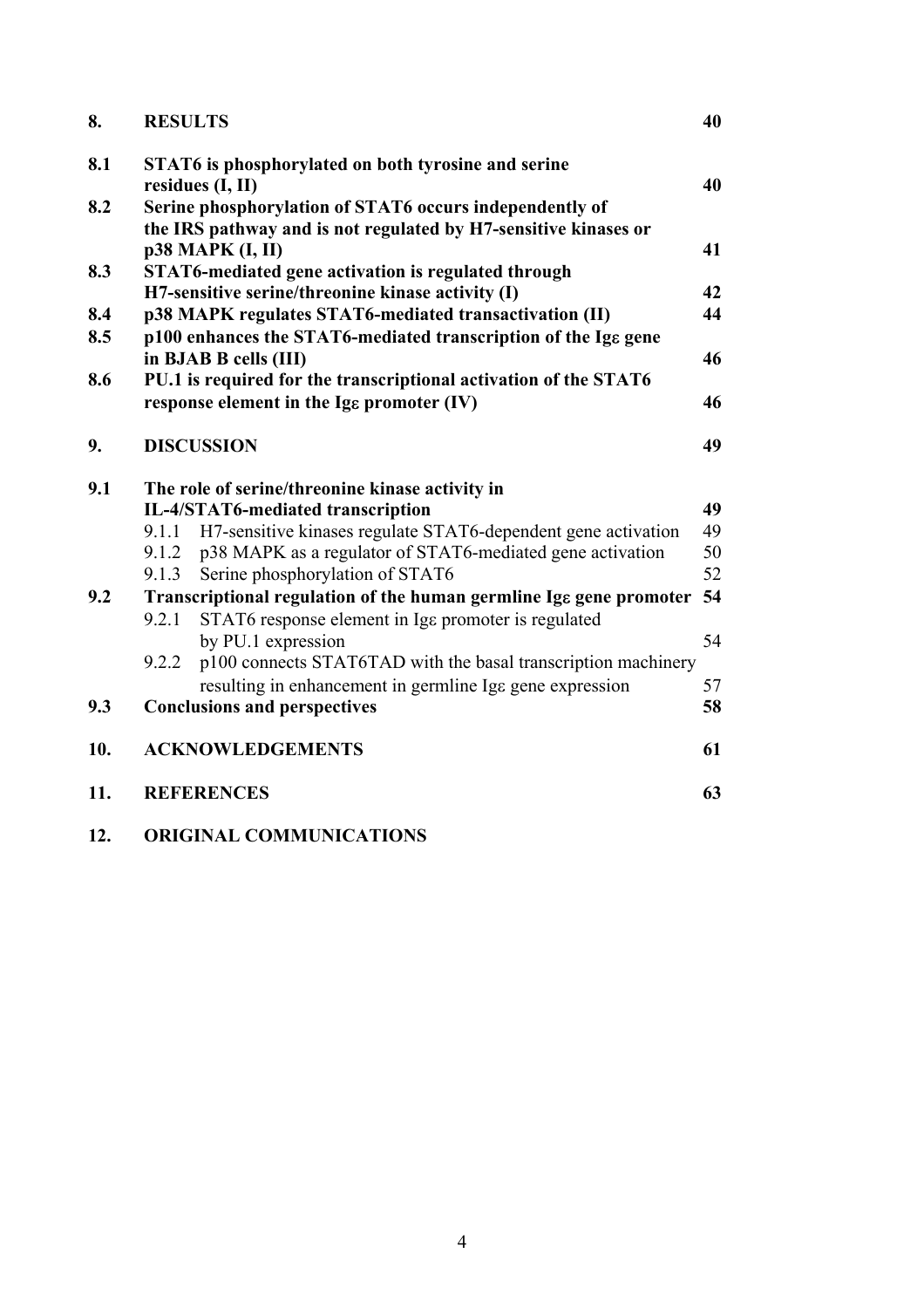# <span id="page-4-0"></span>**1. ABSTRACT**

Cytokines are a group of small, secreted glycoproteins that have a crucial role in the regulation of cellular events including proliferation and differentiation. Hydrophilic cytokines cannot penetrate through the cell membrane; instead they bind transmembrane receptor molecules that consequently trigger intracellular signaling pathways. Pleiotropic cytokine IL-4 serves as a critical mediator of humoral immune responses executed by B and Th2 type lymphocytes. The engagement of IL-4 receptor on the cell surface leads to the activation of JAK1 and JAK3 tyrosine kinases followed by tyrosine phosphorylation and dimerization of transcription factor STAT6. The activated STAT6 translocates to the nucleus where it binds to specific DNA elements and activates the transcription of IL-4 responsive genes such as IL-4Rα, CD23, MHC class II molecules, and germline Igε. The immediate signaling events that lead to the activation and DNA binding of STAT6 are well established, but relatively little is known about the molecular mechanisms of STAT6-mediated transcription and the regulation of STAT6 activity. The aim of this study was to evaluate the role of serine/threonine kinase activity in STAT6-mediated signaling and the cofactor requirements of STAT6 in Ige promoter activation. It was observed that IL-4 stimulation induced the phosphorylation of STAT6 on both serine and tyrosine residues in B cells, and STAT6-mediated gene activation was dependent on serine/threonine inhibitor H7-sensitive kinase activity. The serine phosphorylation of STAT6 was insensitive to H7 treatment, instead H7 downregulated the IL-4 induced phosphorylation of RNA polymerase II. CD40 antigen engagement provides an important costimulatory signal for IL-4 treatment by activating many intracellular signaling molecules, including p38 MAP kinase. p38 MAP kinase activity was found to enhance the STAT6 transactivation domain (TAD)-driven transcription without an effect on the immediate activation or phosphorylation events of STAT6. The transcriptional coactivator p100 was identified as a novel STAT6TAD interacting protein. p100 expression did not affect the immediate activation events of STAT6, but it enhanced IL-4-induced germline Igε gene transcription in B cells. The results from interaction studies suggested that p100 functions as a bridging factor between STAT6 and the basal transcription machinery. The STAT6 response element in Igε promoter was observed to be activated in a cell-type specific manner. A minimal low affinity core binding sequence for hematopoietic transcription factor PU.1 was identified within the Igε-STAT6 DNA-binding site. PU.1 restored the IL-4-inducibility of Igε-STAT6 response element in non-hematopoietic cells. The co-operation between PU.1 and STAT6 in the transactivation of the Igε gene represents a molecular mechanism for the fine-tuning of the cell-type restricted expression of IL-4-induced gene responses.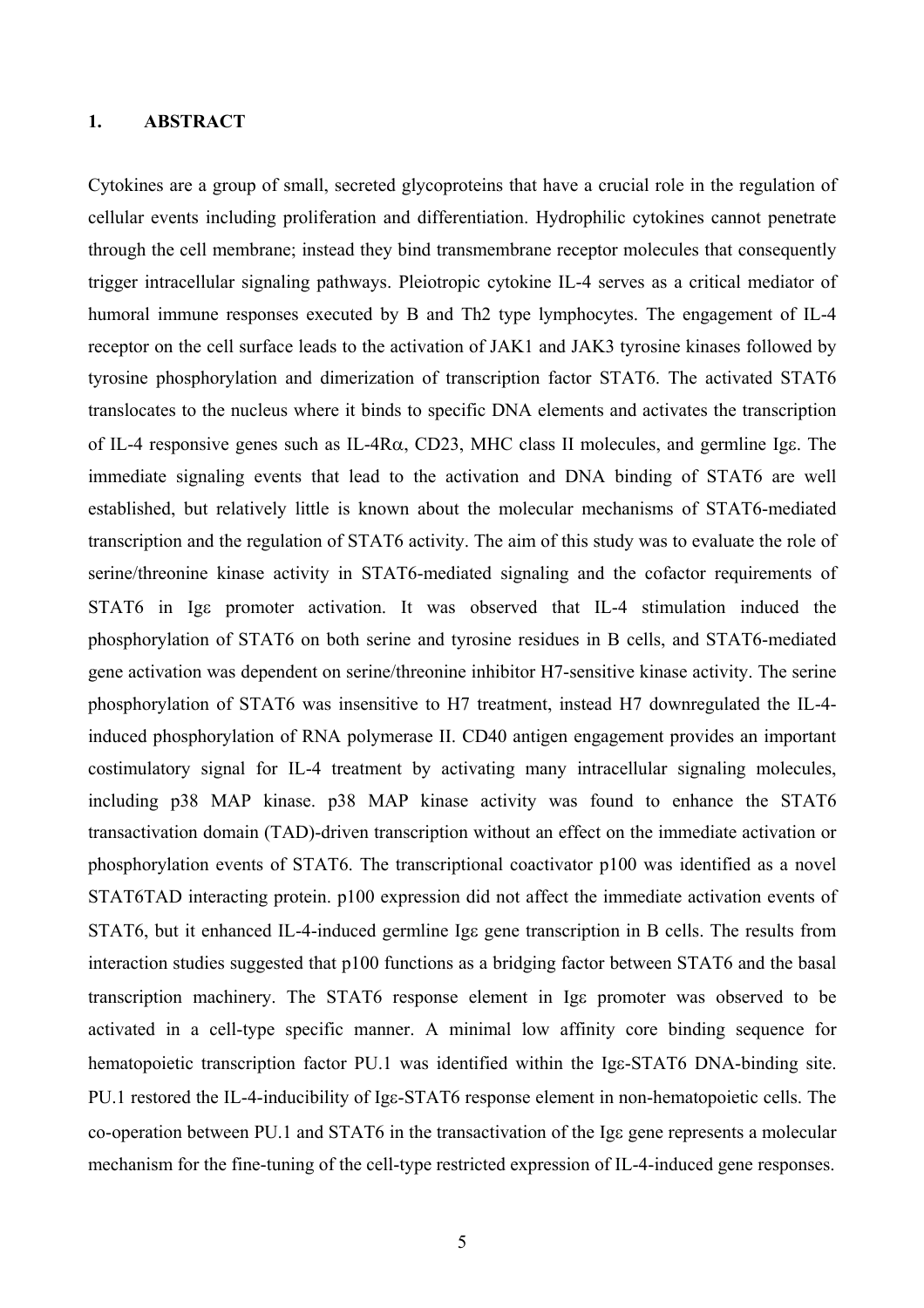# <span id="page-5-0"></span>**2. LIST OF ORIGINAL COMMUNICATIONS**

This thesis is based on the following original communications, referred to in the text by their Roman numerals I-IV:

- I M Pesu, K Takaluoma, S Aittomäki, A Lagerstedt, K Saksela, PE Kovanen and O Silvennoinen: IL-4-induced transcriptional activation by STAT6 involves multiple serine/threonine kinase pathways and serine phosphorylation of STAT6, *Blood,* 2000 Jan 15; 95(2): 494-502
- II M Pesu, S Aittomäki, K Takaluoma, A Lagerstedt and O Silvennoinen: p38 mitogen activated protein kinase regulates interleukin-4-induced gene expression by stimulating STAT6-mediated transcription*, J Biol Chem,* 2002 Oct 11; 277(41): 38254-38261
- III J Yang, S Aittomäki, M Pesu, K Carter, J Saarinen, N Kalkkinen, E Kieff and O Silvennoinen: Identification of p100 as a coactivator for STAT6 that bridges STAT6 with RNA polymerase II, *EMBO J,* 2002 Sep 16; 21(18): 4950-4958
- IV M Pesu, S Aittomäki, T Välineva and O Silvennoinen: PU.1 is required for transcriptional activation of STAT6 response element in Igε promoter*, Eur J Immunol*, 2003, in press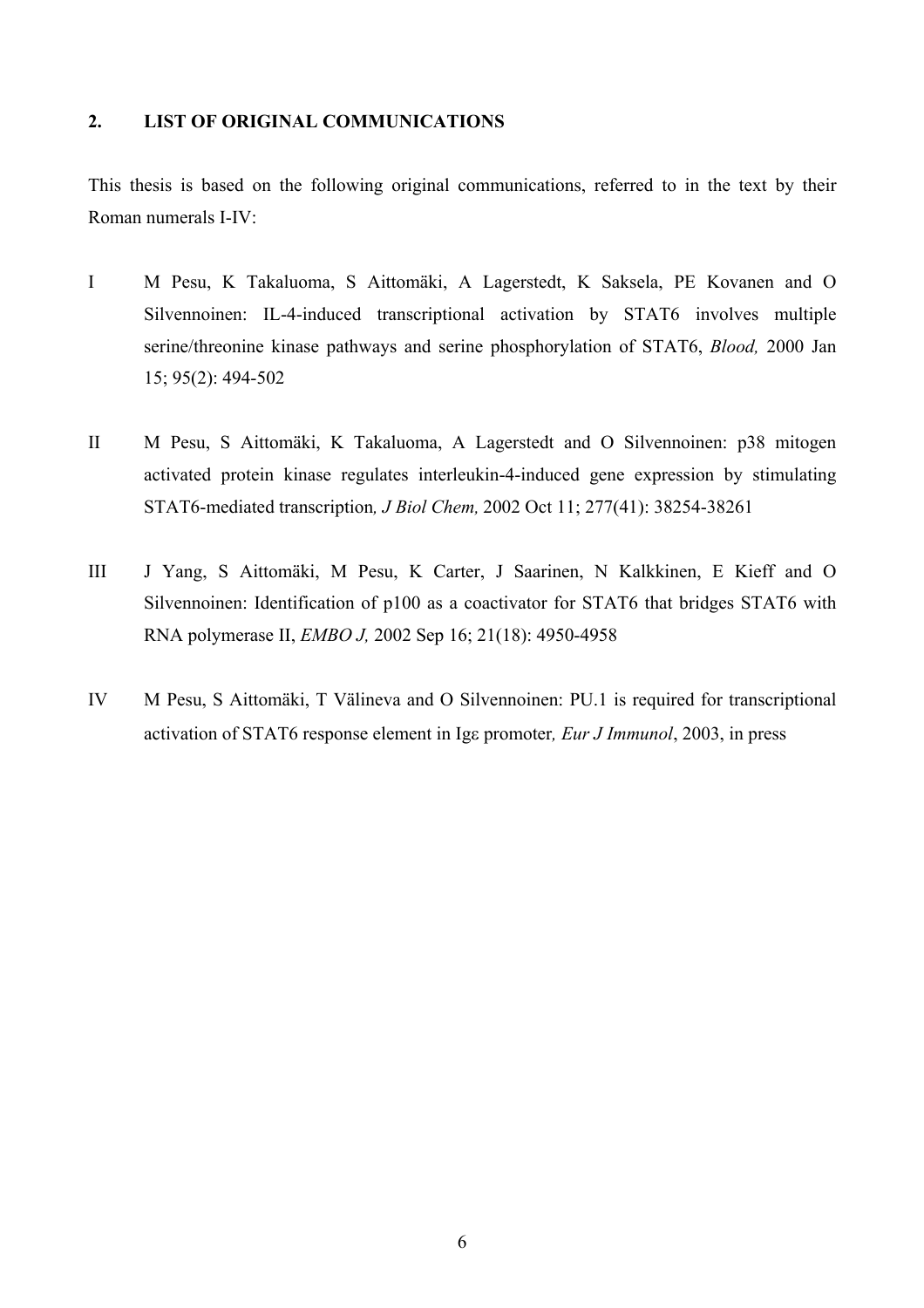# <span id="page-6-0"></span>**3. ABBREVIATIONS**

| $\gamma c$      | common γ-chain                                                                  |
|-----------------|---------------------------------------------------------------------------------|
| $15$ -LOX-1     | 15-lipoxygenase-1                                                               |
| ATP             | Adenosine triphosphate                                                          |
| <b>BSA</b>      | Bovine serum albumin                                                            |
| <b>BSAP</b>     | B cell specific activator protein                                               |
| $\mathcal{C}$   | Carboxy, COOH                                                                   |
| <b>CAK</b>      | Cdk activating kinase                                                           |
| CBP/p300        | CREB-binding protein/p300                                                       |
| Cdk             | Cyclin-dependent kinase                                                         |
| $C/EBP\beta$    | CCAAT/enhancer binding protein $\beta$                                          |
| <b>CSF</b>      | Colony stimulating factor                                                       |
| <b>CTD</b>      | C-terminal domain                                                               |
| <b>DMEM</b>     | Dulbecco's modified Eagle's medium                                              |
|                 |                                                                                 |
| <b>DRB</b>      | 5,6-dichloro-1-β-D-ribofuranosyl benzimidasol, inhibitor of casein II-kinase    |
| <b>EMSA</b>     | Electrophoretic gel mobility shift assay                                        |
| <b>EPO</b>      | Erythropoietin                                                                  |
| ER              | Estrogen receptor                                                               |
| <b>ERK</b>      | Extracellular regulated kinases                                                 |
| <b>FERM</b>     | a band-four-point-one, ezrin, radixin, moesin                                   |
| GAS             | Interferon $\gamma$ -activated site                                             |
| <b>GR</b>       | Glucocorticoid receptor                                                         |
| <b>GST</b>      | Glutathione S-transferase                                                       |
| H7              | 1-(5-isoquinolinylsulfonyl)2-methylpiperazine, a common serine/threonine kinase |
|                 | inhibitor                                                                       |
| <b>HAT</b>      | Histone acetyl transferases                                                     |
| I4R             | insulin IL-4 receptor motif                                                     |
| <b>IFN</b>      | Interferon                                                                      |
| Ig              | Immunoglobulin                                                                  |
| IL              | Interleukin                                                                     |
| $IL-4R$         | IL-4 receptor                                                                   |
| <b>IRF</b>      | Interferon regulatory factor                                                    |
| <b>IRS</b>      | Insulin receptor substrate                                                      |
| ISG15           | Interferon-stimulated gene 15                                                   |
| ISGF3           | IFN-stimulated gene factor 3                                                    |
| <b>ISRE</b>     | IFN- $\alpha$ stimulated response element                                       |
| <b>JAK</b>      | Janus kinase                                                                    |
| <b>JNK</b>      | c-Jun NH2-terminal kinase                                                       |
| kDa             | Kilodalton                                                                      |
|                 |                                                                                 |
| <b>MAPK</b>     | Mitogen activated protein kinase                                                |
| <b>MEK</b>      | MAP kinase/ERK kinase, see MKK                                                  |
| <b>MHC</b>      | Major histocompatibility complex                                                |
| <b>MKK</b>      | MAP kinase kinase, see MEK                                                      |
| N               | Amino, NH <sub>2</sub>                                                          |
| n.d.            | Not determined                                                                  |
| $NcoA-1$        | Nuclear coactivator 1                                                           |
| <b>NES</b>      | Nuclear export elements                                                         |
| $NF - \kappa B$ | Nuclear factor <b>KB</b>                                                        |
| <b>NLS</b>      | Nuclear localization signal                                                     |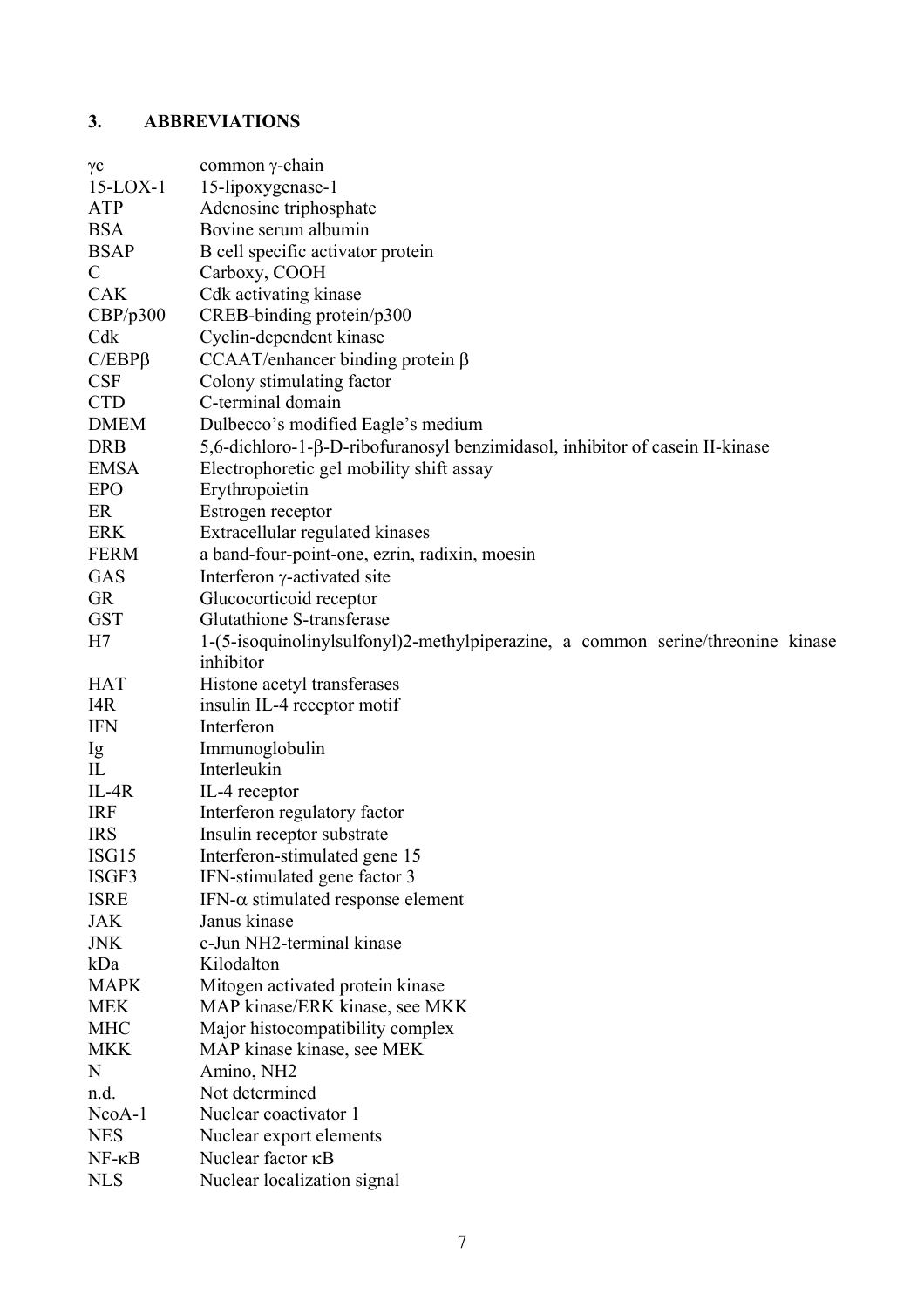| <b>NMI</b>        | N-myc interacting protein                                                              |  |  |
|-------------------|----------------------------------------------------------------------------------------|--|--|
| p38AF             | $p38$ MAPK $\alpha$ where Thr-180 and Tyr-182 have been replaced with Ala-180 and Phe- |  |  |
|                   | 182, inactive/dominant negative p38 MAPK $\alpha$                                      |  |  |
| p38wt             | Wild type $p38$ MAPK $\alpha$                                                          |  |  |
| <b>PAGE</b>       | Polyacrylamide gel electrophoresis                                                     |  |  |
| PD098059          | 2'-Amino-3'-methoxyflavone, a MEK/ERK inhibitor                                        |  |  |
| PD1693116         | 4-(4-Fluorophenyl)-2-(4-nitrophenyl)-5-(4-pyridyl)-1H-imidazole, a p38                 |  |  |
|                   | MAPK/JNK inhibitor                                                                     |  |  |
| <b>PDGF</b>       | Platelet-derived growth factor                                                         |  |  |
| <b>PEST</b>       | Proline, glutamic acid, serine and threonine rich region                               |  |  |
| $PI-3-K$          | Phosphoinositide-3-kinase                                                              |  |  |
| <b>PIAS</b>       | Protein inhibitor of activated STAT1                                                   |  |  |
| <b>PK</b>         | Protein kinase                                                                         |  |  |
| <b>PMSF</b>       | Phenylmethylsulfonyl fluoride                                                          |  |  |
| <b>POZ</b>        | Poxvirus and zinc finger                                                               |  |  |
| PP <sub>2</sub> A | Protein phosphatase 2A                                                                 |  |  |
| <b>RE</b>         | Response element                                                                       |  |  |
| SB202190          | 4-(4-Fluorophenyl)-2-(4-hydroxyphenyl)-5-(4-pyridyl)1H-imidazole,                      |  |  |
|                   | FHPI, a p38 MAPK inhibitor                                                             |  |  |
| SB203580          | 4-(4-Fluorophenyl)-2-(4-methylsulfinylphenyl)-5-(4-pyridyl)1H-imidazole, a p38         |  |  |
|                   | MAPK inhibitor                                                                         |  |  |
| <b>SCF</b>        | Stem cell factor                                                                       |  |  |
| <b>SCID</b>       | Severe combined immunodeficiency                                                       |  |  |
| <b>SH</b>         | Src-homology                                                                           |  |  |
| <b>SN</b>         | Staphylococcal nuclease                                                                |  |  |
| <b>SNP</b>        | Single nucleotide polymorphism                                                         |  |  |
| <b>SOCS</b>       | Suppressor of cytokine signaling                                                       |  |  |
| <b>SPI</b>        | Serine protease inhibitor                                                              |  |  |
| <b>SRC</b>        | Steroid receptor coactivator                                                           |  |  |
| <b>STAT</b>       | Signal transducer and activator of transcription                                       |  |  |
| <b>TAD</b>        | Transactivation domain                                                                 |  |  |
| <b>TAFs</b>       | TBP-associated factors                                                                 |  |  |
| <b>TBP</b>        | TATA-binding protein                                                                   |  |  |
| Th                | T helper                                                                               |  |  |
| Th <sub>0</sub>   | Naïve T cells                                                                          |  |  |
| <b>TNF</b>        | Tumor necrosis factor                                                                  |  |  |
| <b>TPO</b>        | Thrompotoietin                                                                         |  |  |
| <b>UTR</b>        | Untranslated region                                                                    |  |  |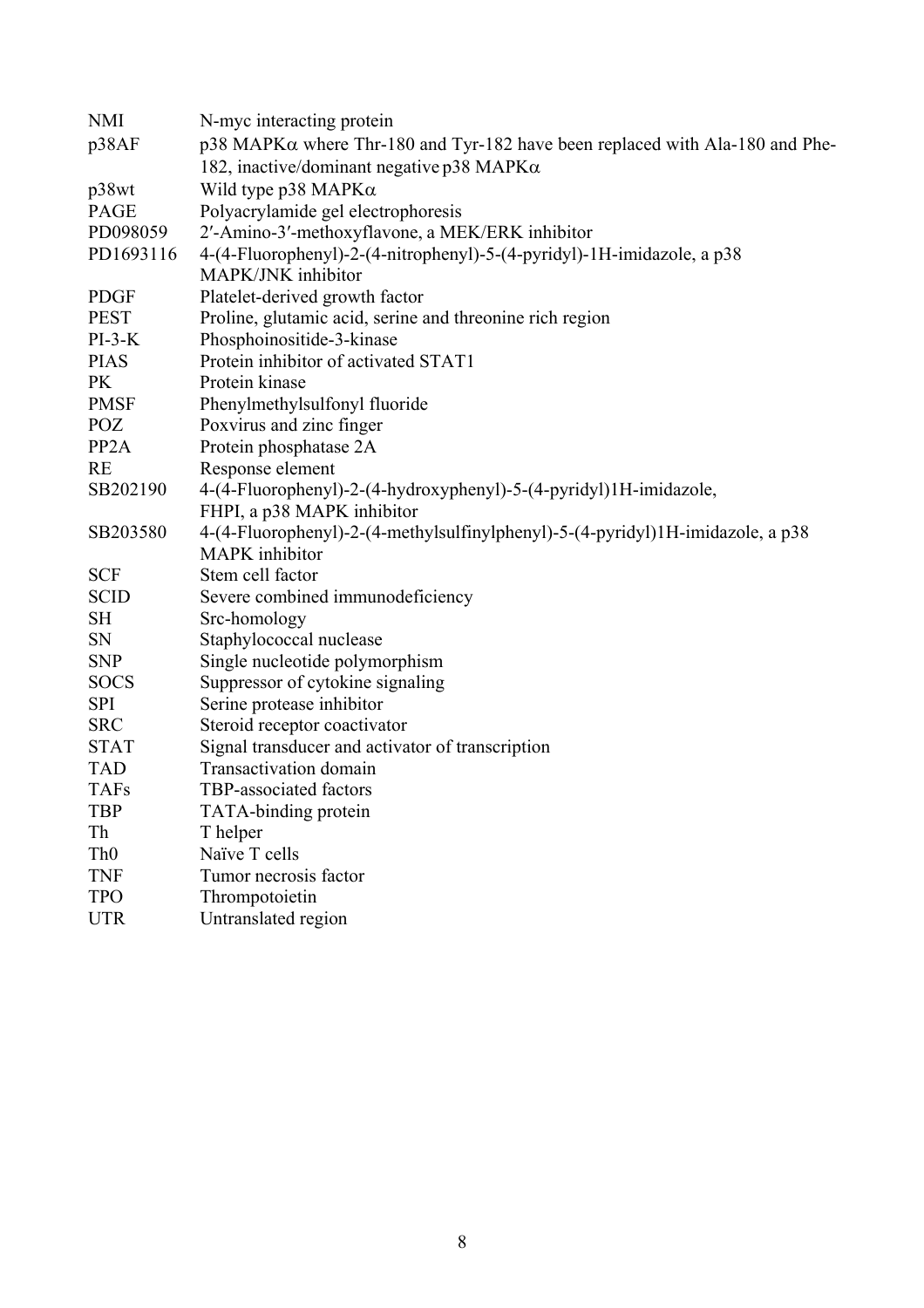### <span id="page-8-0"></span>**4. INTRODUCTION**

Cellular events, for example, proliferation and differentiation are orchestrated by signals provided both by direct contacts between cells and secreted intercellular molecules such as cytokines. Cytokines are commonly described as small, soluble glycoproteins, which are not able to penetrate through the cell membrane due to their hydrophilic nature. A cytokine binding to its receptor on the surface of a target cell leads to the activation of multiple intracellular molecules, which ultimately results in the control of cell behavior. New cytokines continue to be identified and the understanding of their intracellular signaling cascades is rapidly growing.

Interleukin (IL)-4 is a pleiotropic cytokine originally identified as a growth factor for B cells. Subsequent studies have demonstrated its role in the regulation of a variety of cell types. Most importantly, however, IL-4 has been shown to serve as a critical mediator of humoral immune responses executed by B and T helper 2 (Th2) type lymphocytes. IL-4 stimulation leads to the tyrosine phosphorylation of receptor associated Janus kinase (JAK) 1 and JAK3 followed by the activation of transcription factor Signal Transducer and Activator of Transcription (STAT) 6. STAT6 functions as an indispensable mediator of IL-4-induced gene responses. Both IL-4 and STAT6 knockout mice share a phenotype that is characterized by impaired Th2 differentiation and lack of immunoglobulin E (IgE).

While the immediate signaling events that lead to the activation and DNA binding of STAT6 are well established (Nelms et al. 1999), relatively little is known about the molecular mechanisms of STAT6-mediated transcription and the signaling pathways that regulate STAT6 activity. Because STAT6 has a crucial impact in the regulation of Th2 type immunity and IgE production, further characterization of IL-4/STAT6 signaling events is of broad interest, not least due to the potential role of STAT6 as a target for future asthma and allergy medicines. This study was set up to investigate both the significance of serine/threonine kinase activity in the regulation of STAT6 mediated transcription and to characterize cofactors for STAT6 in Igε promoter activation.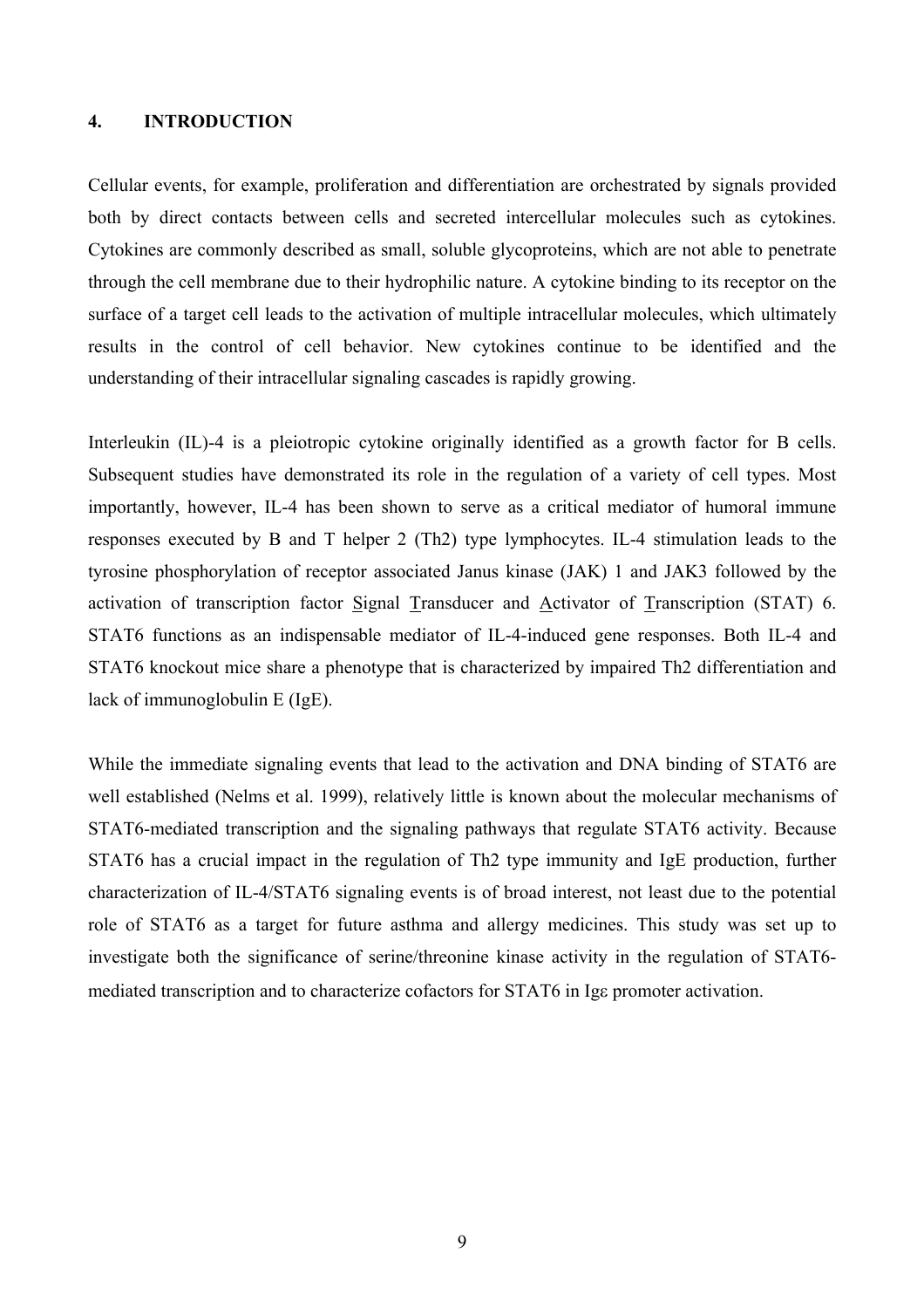## <span id="page-9-0"></span>**5. REVIEW OF THE LITERATURE**

## **5.1 General features of cytokine signaling**

### 5.1.1 Hematopoietic cytokines

Soluble regulatory proteins can be roughly subdivided into systemically acting hormones, growth factors and cytokines. Cytokines are a large and diverse group of small secreted glycoproteins that predominantly function locally either in a paracrine or autocrine fashion. It is noteworthy that by definition the term cytokine refers to all humoral factors regulating cellular functions (Silvennoinen and Ihle 1996). In this study the word "cytokine" is used to refer to factors that regulate hematopoietic cells through their cognate transmembrane hematopoietic cytokine receptor (i.e. hematopoietic cytokines).

Cytokines are classified based either on their biological or structural properties, or more recently also by the characteristics of their receptor molecules (Ihle et al. 1995). One of the most common divisions is made on the basis of the properties that a cytokine has in inflammatory processes. Th1 type cytokines, such as IFN-γ and IL-12 promote cell-mediated immunity, while Th2-type cytokines IL-4 and IL-10 direct immune response towards antibody production thus provoking humoral immunity (O'Garra 1998, Lappin and Campbell 2000). Traditional classification into class I (including e.g. IL-2, -3, -4, -5, -6, -7, -8, -11, -12, -13, -15, -21, -23, EPO and thrompotoietin (TPO)) and class II (e.g. IFNs and IL-10) cytokines on the other hand separates the two cytokine superfamilies according to the number of  $\alpha$ -helices in the structure; class I cytokines contain four and class II six α-helices (Ealick et al. 1991, Rozwarski et al. 1994). In addition, despite the fact that helical cytokines generally function as monomers, class II cytokines IFN-γ and IL-10 have also been shown to function as dimers (Walter et al. 1995, Josephson et al. 2001).

The proliferation, differentiation and functioning of mature blood cells are tightly regulated by hematopoietic cytokines. Due to their biological importance, a number of cytokines (e.g. erythropoietin (EPO) and interferon (IFN)- $\alpha$ ) are currently being used or tested as therapeutic agents. Conversely, the maintenance of an adequate balance between cytokines is lost in many diseases. For example, accumulating data in pre-clinical studies demonstrate that the sustained expression of the central cytokine of this study, IL-4, on the targeted organs or tissues may provide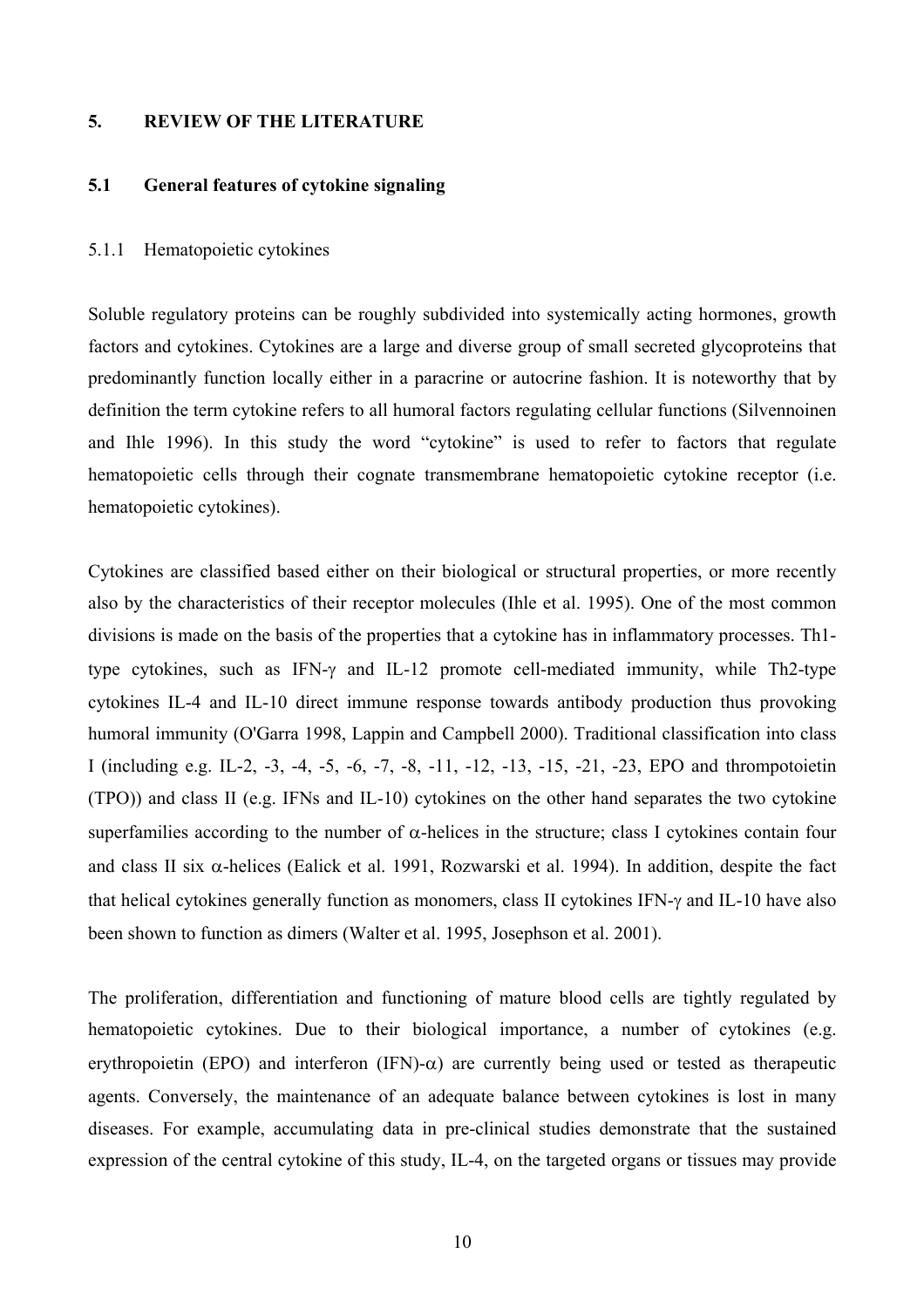<span id="page-10-0"></span>an effective means of therapy for a variety of diseases including cancers (e.g. melanoma) and immunologic disorders (e.g. autoimmune encephalomyelitis) (Ohira et al. 1994, Shaw et al. 1997, Okada and Kuwashima 2002).

### 5.1.2 Hematopoietic cytokine receptors

Hematopoietic cytokine receptors are transmembrane glycoproteins, composed of an extracellular ligand binding domain, a hydrophobic transmembrane part and a cytoplasmic intracellular domain (Silvennoinen et al. 1997). The superfamily of cytokine receptors fall into five subcategories (single-chain receptors, common  $\beta$  -chain family, gp130 family, common  $\gamma$  -chain family and IFN receptors) defined either by the number of subunits and/or the utilization of shared subunits (Ihle et al. 1995). Most cytokines can exert their function on a variety of cell types, and biological responses to cytokine stimuli can also vary depending on both the cell type and the stage of cell differentiation. Conversely, different cytokines can have similar functions on a particular target cell. At least part of this redundancy and versatility of cytokines can be explained by the use of shared subunits between cytokine receptor family members.

Unlike the receptors of the protein tyrosine kinase family that are used by hematopoietic growth factors, including stem cell factor (SCF) and colony stimulating factor (CSF)-1, the cytoplasmic domains of cytokine receptors do not have any intrinsic catalytic activity (Ihle et al. 1995). However, early studies in the 1980s demonstrated the importance of tyrosine kinase activity in cytokine responses thereby suggesting that cytokine binding to its receptor is able to activate intracellular signaling through receptor associated tyrosine kinases.

# 5.1.3 The JAK/STAT pathway

The quest for cytokine receptor associated kinases led to the identification of the Janus kinases (JAKs, alternatively also "Just Another Kinases"). Upon cytokine stimulus, receptors undergo conformational changes that bring JAKs into proximity with each other, which enables their activation through tyrosine transphosphorylation (Silvennoinen and Ihle 1996). To date, four mammalian members of the JAK family have been cloned (JAK1, JAK2, JAK3 and TYK2) and as the draft sequence of the human genome has now been completed the number is not expected to increase (O'Shea et al. 2002). JAKs are relatively large kinases (110-140 kDa) that are ubiquitously expressed with the exception of JAK3, the expression of which is restricted mainly to hematopoietic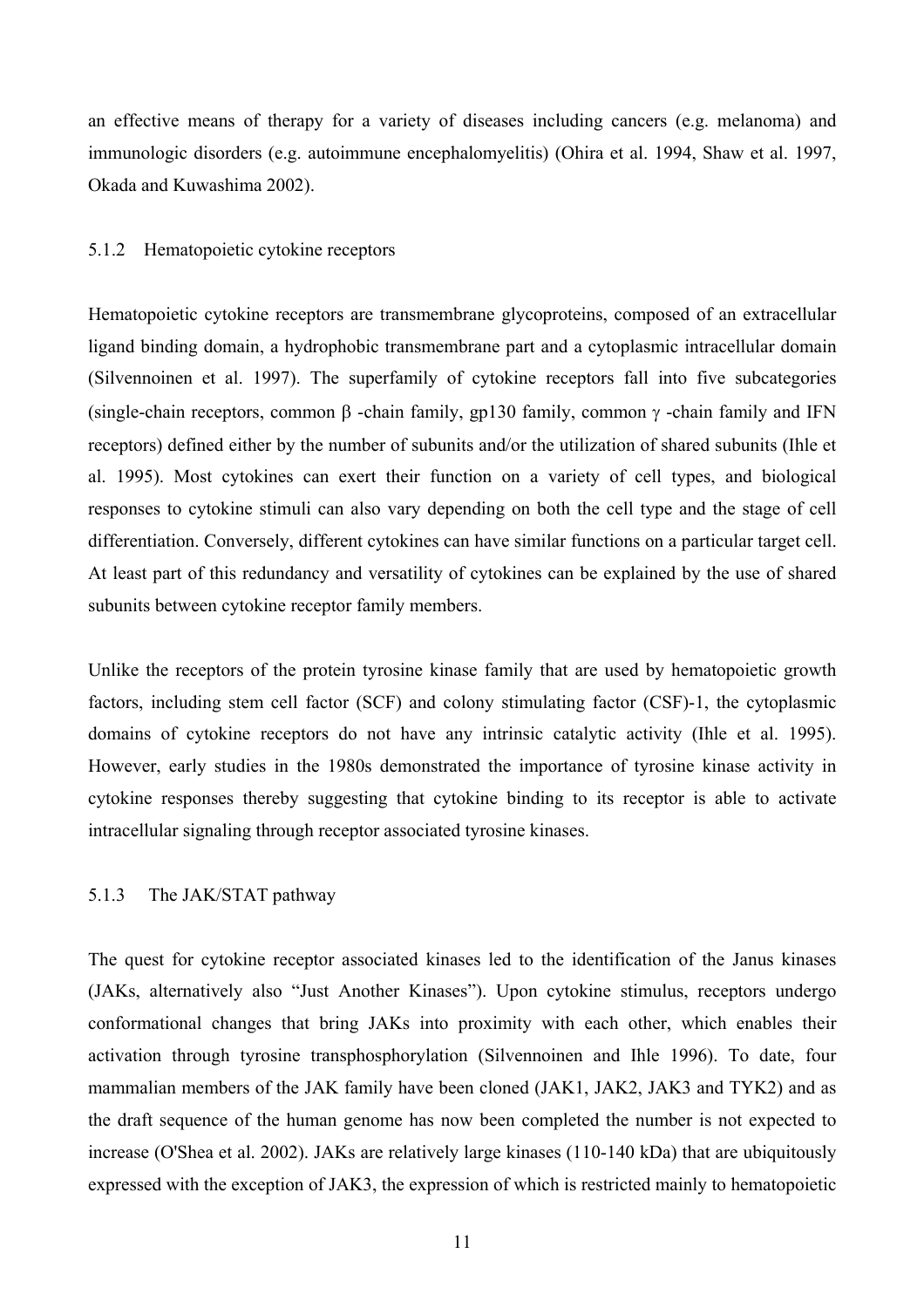cells (Park et al. 1995, Leonard and O'Shea 1998). Studies with gene-targeted mice and humans deficient in JAK3 have attested the non-redundant *in vivo* function of JAK family members (Notarangelo et al. 2001). The results from JAK knockout experiments are also in line with the reported functions of different cytokine receptor chains, thus confirming the essential role of JAKs in cytokine signaling.

Based on sequence conservation, JAK kinases can be divided into seven JAK homology (JH) domains. The most characteristic feature of JAK kinases is their unique tandem kinase structure composed of a tyrosine kinase domain (JH1) and a pseudokinase domain (JH2, alternatively termed also kinase-like domain) (Hubbard and Till 2000, Kisseleva et al. 2002). The JH1 domain possesses all the typical features of tyrosine kinase domains and it is catalytically active (Briscoe et al. 1996, Saharinen et al. 2000, Saharinen and Silvennoinen 2002). The pseudokinase region has sequence similarity with kinase domains, but many residues that are required for phosphotransferase activity are altered, and consequently the JH2 domain is catalytically inactive (Frank et al. 1995, Velazquez et al. 1995). Recently, the pseudokinase domain has been implicated in the autoregulation of JAK kinase activity (Chen et al. 2000, Saharinen et al. 2000, Yeh et al. 2000, Saharinen and Silvennoinen 2002). Amino (N) terminal JH3-JH7 domains have been suggested to mediate the association between JAKs and cytokine receptor chains through the band-four-point-one, ezrin, radixin, moesin (FERM) domain (Kisseleva et al. 2002).

In addition to ligand-induced autophosphorylation, JAKs also phosphorylate intracellular tyrosine residues on cytokine receptors, thus creating docking sites for proteins that contain the SH2 domain, such as STAT transcription factors. Attached STATs also become tyrosine phosphorylated by JAK kinases, which results in the homodimerization of STATs. Once activated, dimerized and tyrosine phosphorylated, STATs rapidly translocate to the nucleus where they bind to the promoters of cytokine responsive genes (Aaronson and Horvath 2002). The DNA bound STATs have intrinsic ability to recruit nuclear co-activators and subsequently induce the transcription of target genes. A schematic representation of the JAK/STAT pathway is shown in Figure 1. The structure, function and biology of STATs are reviewed in more detail in the following chapters.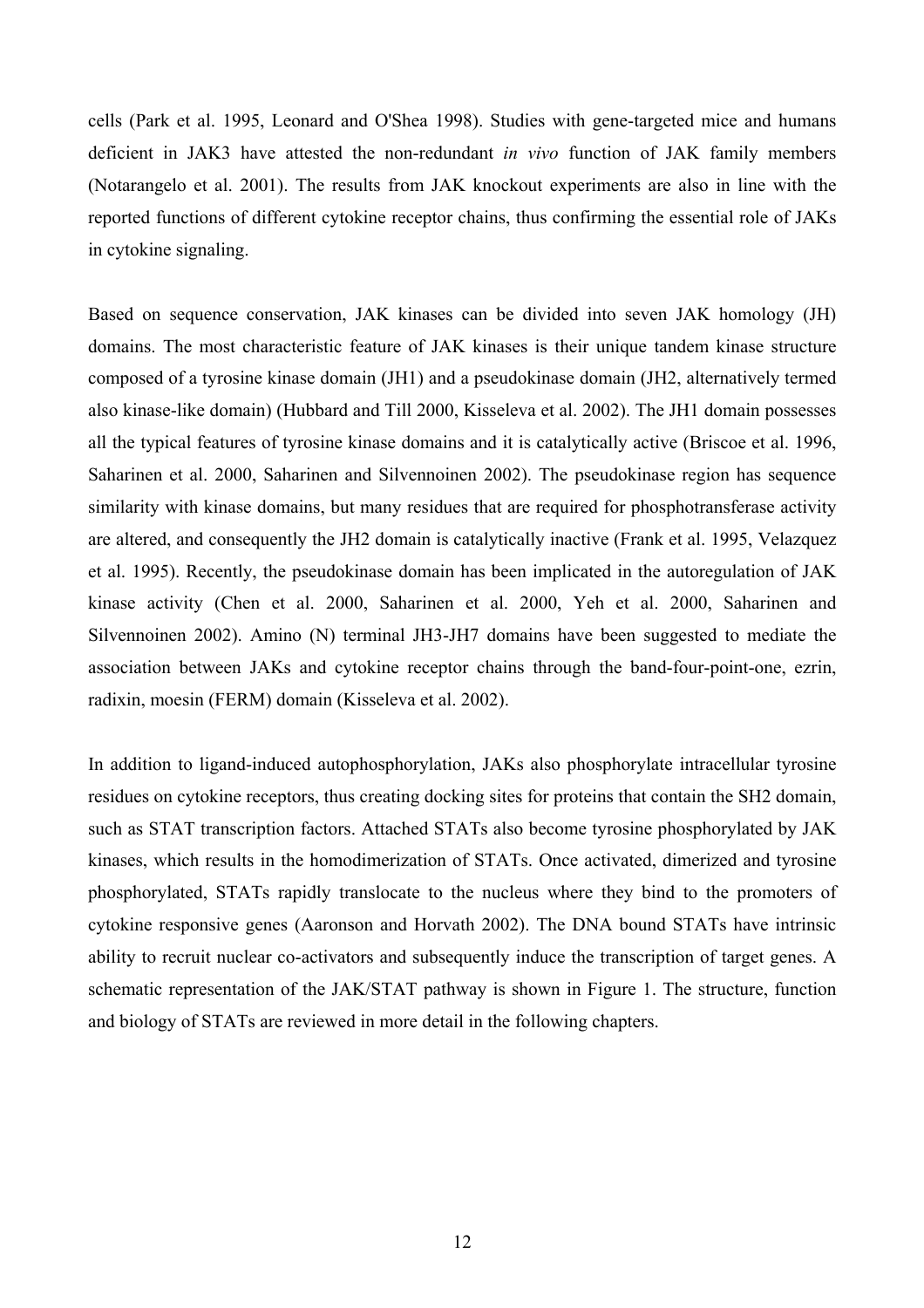<span id="page-12-0"></span>

**Figure 1**. Schematic representation of the JAK/STAT pathway. Reprinted from (Levy and Darnell 2002), with permission from Nature Publishing Group, Copyright (2002).

### **5.2 STATs**

The STAT family of transcription factors was initially recognized as ligand induced transcription factors in IFN-treated cells. In human, STAT proteins (STAT1, STAT2, STAT3, STAT4, STAT5A, STAT5B and STAT6) are encoded by seven genes mapped in chromosomes 2, 12 and 17 (Darnell 1997). Although both the chromosomal distribution and studies with more primitive eukaryotes suggest that evolutionally the STAT family arises from a single gene, their tissue distribution and amino acid sequences are sufficiently unique to provide diversity in their responses to extracellular stimuli (Aaronson and Horvath 2002, Kisseleva et al. 2002).

# 5.2.1 Structure of STAT proteins

STATs 1, 3, 4, 5A and 5B consist of 750 to 795 amino acids, while STATs 2 and 6 are larger, approximately 850 amino acids in size (Darnell 1997). Through structural and functional analysis it has become evident that all seven STAT family members share six conserved domains: N-terminal domain, coiled-coil domain, DNA binding domain, linker domain, Src homology (SH) 2-domain and carboxy (C) terminal transactivation domain (TAD). The schematic domain structure and a tertiary model of a DNA bound STAT dimer are presented in Figure 2.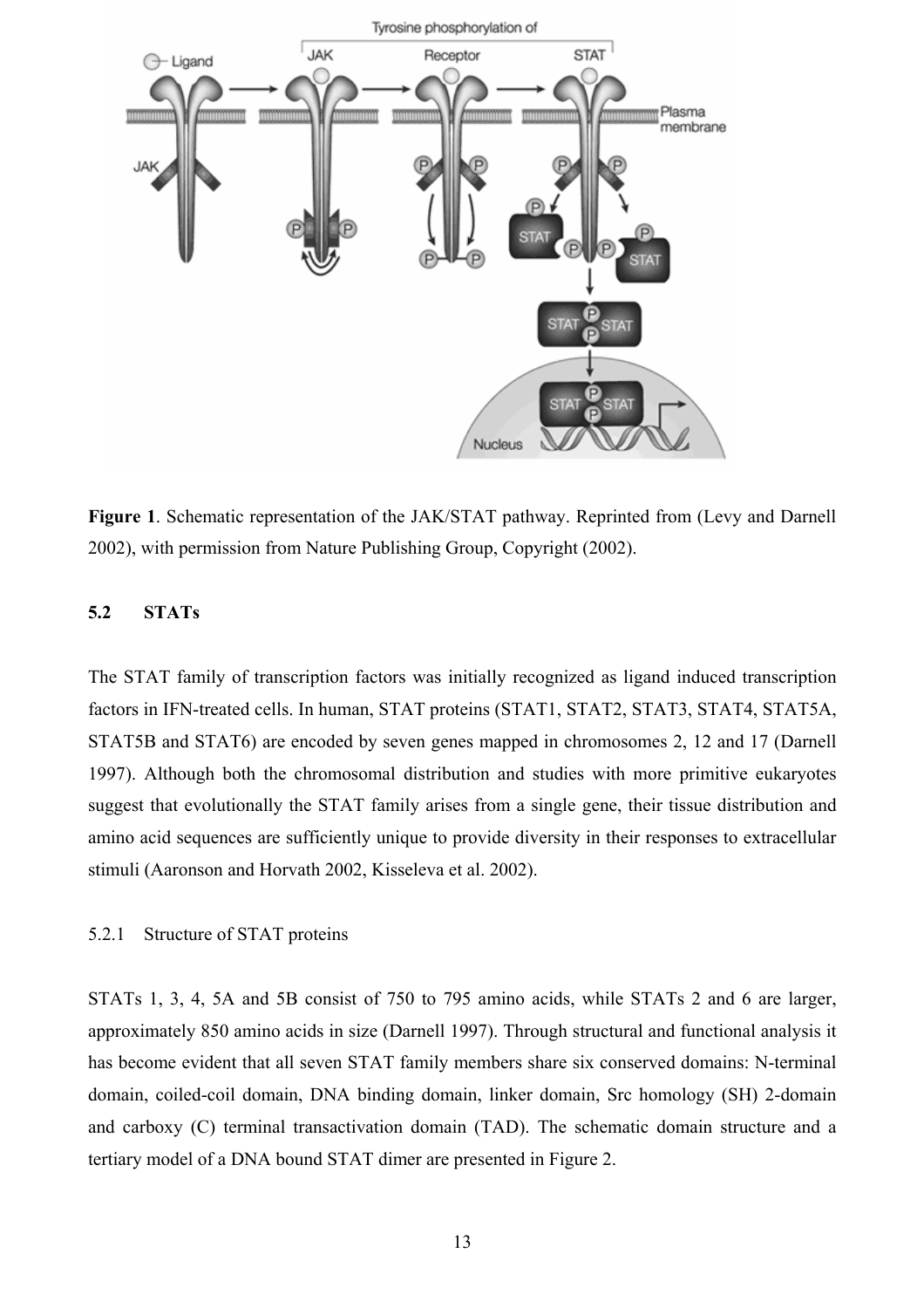

**Figure 2.** The domain structure of STATs. Schematic representation (upper figure) and the structure of DNA bound STAT dimer (lower figure). Reprinted from (O'Shea et al. 2002), with permission from Elsevier, Copyright (2002).

In the promoter regions of several cytokine inducible genes, two STAT-binding sites are located about 20 base pairs from each other, and these can be occupied by tetramerized STAT dimers. The 130 conserved amino terminal residues have been implicated in the tetramerization of STATs and consequently they further stabilize the STAT-DNA interactions (Vinkemeier et al. 1998, Kisseleva et al. 2002). The N-terminal part also has a role in receptor recognition and in the regulation of the nuclear transport and dephosphorylation of STATs (Strehlow and Schindler 1998) The coiled-coil domain is located adjacent to the N-terminal domain (amino acids  $\sim$ 135 to  $\sim$ 315) and it consist of four α-helices forming a large, principally hydrophilic surface, which mediates the interactions with other helical proteins such as N-myc interacting protein (NMI) and interferon regulatory factor (IRF) 9 (Zhang et al. 2000, Kisseleva et al. 2002). Recently, the coiled-coil domain has also been demonstrated to take part in the nuclear export of STATs (Schindler 2002).

The STAT DNA binding domain positioned carboxyterminal to the coiled-coil domain (residues  $\sim$ 320 to 490) contains several β-sheets that are folded similarly to the DNA binding domains of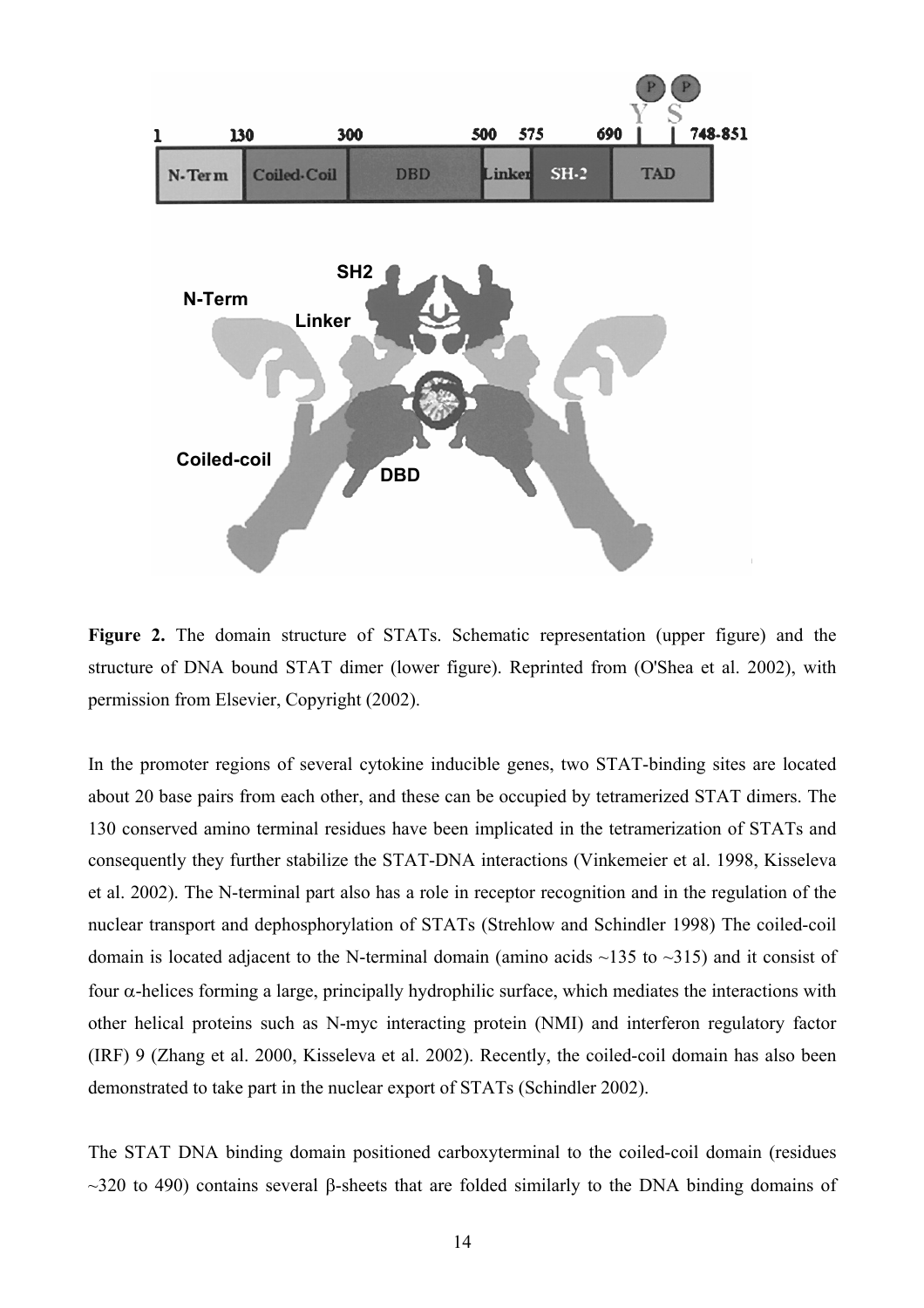<span id="page-14-0"></span>nuclear factor κb (NF-κB) and p53 (Becker et al. 1998, Chen et al. 1998). The adjacent linker domain (amino acids ~490 to ~580) connects the DNA binding domain with the SH2 domain and it has also been implicated in the nuclear export (Schindler 2002). The SH2 domain recruits STATs to tyrosine phosphorylated receptor units and is also involved both in the STAT association with activating JAK kinase and STAT dimerization (Greenlund et al. 1994, Greenlund et al. 1995, Gupta et al. 1996). SH2 domain (amino acids ~580 to ~680), the most highly conserved region of STATs, is a pocket-like structure of antiparallel β-sheets flanked by two α-helices. A conserved arginine residue that mediates interactions with phosphate is positioned at the base of this pocket (Kisseleva et al. 2002).

With the exception of STAT2, the phosphorylation of single C-terminal tyrosine residue that is located between SH2 and transactivation domains (amino acid ~700) has been shown to mediate the homodimerization of STATs (Levy and Darnell 2002). The phosphorylated tyrosine residue associates with the SH2 domain of reciprocal STAT resulting in dimer formation. The tertiary structure of transactivation domain (TAD), the most carboxyterminal part of STAT proteins, has remained elusive but it is known to vary considerably both in length (38 to 200 amino acids) and sequence between family members (Schindler 2002). The TAD is indispensable in the activation of transcription, and C-terminally truncated isoforms identified for STATs 1, 3, 4, 5 and 6 appear to function as dominant-negative regulators (Kisseleva et al. 2002).

### 5.2.2 Nuclear transport of STATs

In resting cells, STATs appear as latent cytoplasmic monomers, but cytokine stimulus enforces the rapid nuclear accumulation of phosphorylated STAT dimers. Because STAT dimer is a relatively large protein complex, an active energy-dependent mechanism is required for its nuclear import. An undisputed, autonomously functioning nuclear localization signal (NLS) element that would be conserved among STAT family members remains unidentified, and the understanding of the structural and functional characteristics of the nuclear localization of STATs continues to evolve (O'Shea et al. 2002). The nuclear import of STAT1 has been shown to be dependent on tyrosine phosphorylation, and the point mutations in the DNA binding domain abolish the critical association with a subunit of nucleocytoplasmic transport machinery, importin- $\alpha$ 5 (Fagerlund et al. 2002, Levy and Darnell 2002, McBride et al. 2002). However, the discrepancy of the field is demonstrated by a recent study with human cancer cells in which the nuclearilization of STAT1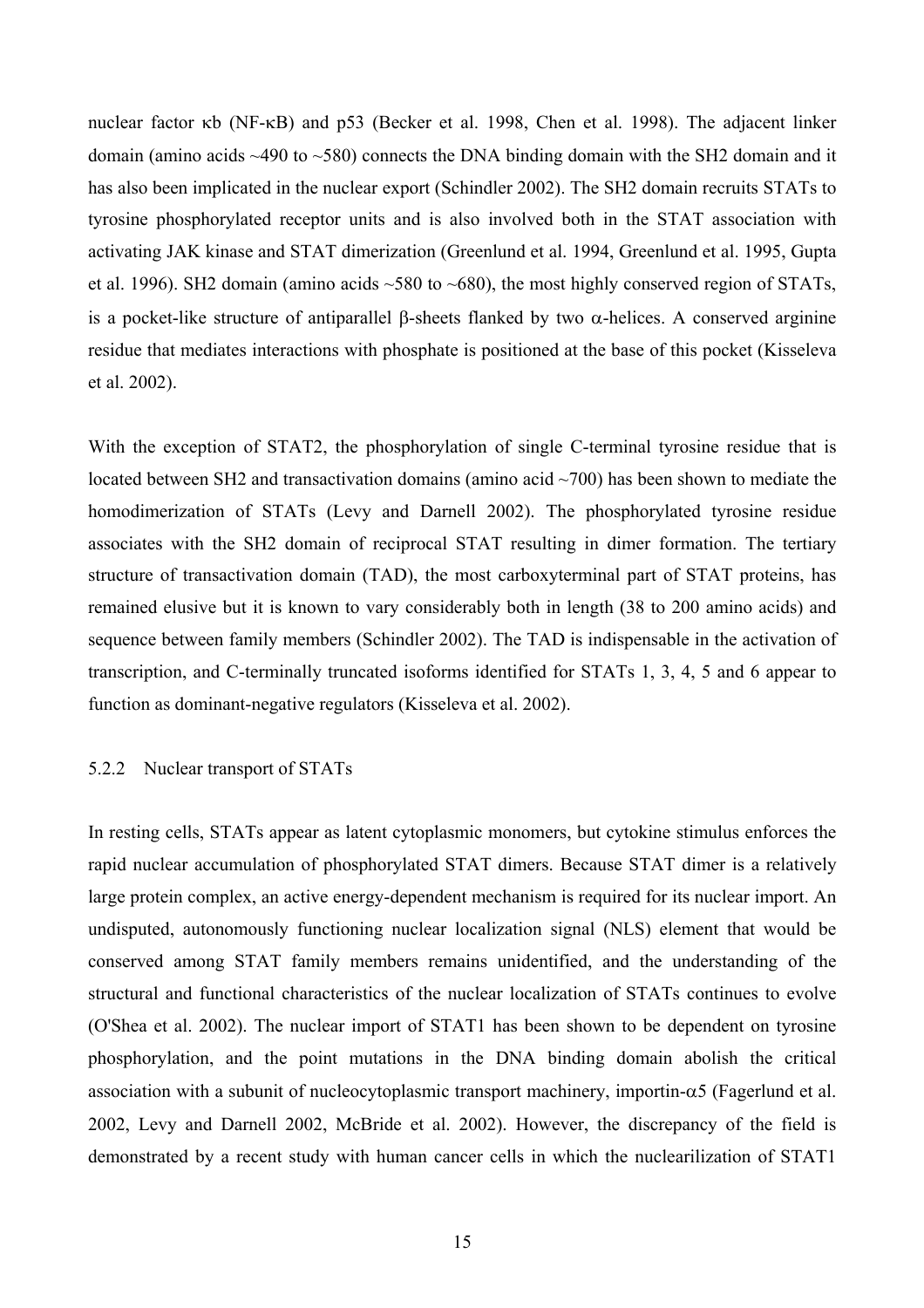<span id="page-15-0"></span>was shown to occur independently of tyrosine phosphorylation and also to be unaffected by mutations in the DNA binding domain (Meyer et al. 2002).

Control for the duration of transcriptional responses is provided by the nuclear dephosphorylation of the tyrosine residues of STAT dimers. Dephosphorylated STAT proteins are exported from the nucleus by a mechanism that is dependent on the presence of different nuclear export elements (NES) (McBride et al. 2000, Mowen et al. 2001, Kisseleva et al. 2002). Currently, it has become evident that STATs are constantly cycled between the cytoplasm and the nucleus (phosphorylation, nuclear localization, dephosphorylation, nuclear export, re-phosphorylation and re-import); in fibroblast, the cycle time for an individual STAT molecule is approximately 20 minutes (Levy and Darnell 2002).

### 5.2.3 STAT DNA binding

As discussed above, in most cases, cytokine stimulus results in the activation and homodimerization of STAT proteins. On some occasions, heteromeres between STATs 1 and 3, and 5A and 5B are also known to be formed (Horvath 2000). Activated STAT dimers recognize a palindromic motif defined as (Interferon)  $\gamma$  activated site (GAS) with a consensus sequence of 5'-TT(N<sub>4-6</sub>)AA-3'. The most preferable spacing between AA and TT residues varies between STAT family members. STAT1 binds the DNA element with five spacing nucleotides, whereas STAT3 and STAT6 favor elements where n=4 and n=6 respectively (Mikita et al. 1996, Kisseleva et al. 2002). Though the structure of full length STAT remains yet to be crystallized, studies with the DNA bound STAT1 and 3 molecules have suggested a nutcracker-like structure to be established between dimerized STATs and DNA (Becker et al. 1998, Chen et al. 1998, O'Shea et al. 2002). A schematic structure of the DNA bound STAT dimer is represented in Figure 2.

Notably, STAT2 does not bind DNA as a homodimer, but it functions as a component of the multimeric IFNα-induced IFN-stimulated gene factor 3 (ISGF3) complex (Bluyssen et al. 1996). The ISGF3 complex consisting of STAT1, STAT2 and IRF9 transcription factors recognizes a unique IFN $\alpha$  stimulated response element (ISRE, consensus sequence 5'-AGTTN<sub>3</sub>TTTCC-3') but it fails in binding to GAS elements (Horvath 2000).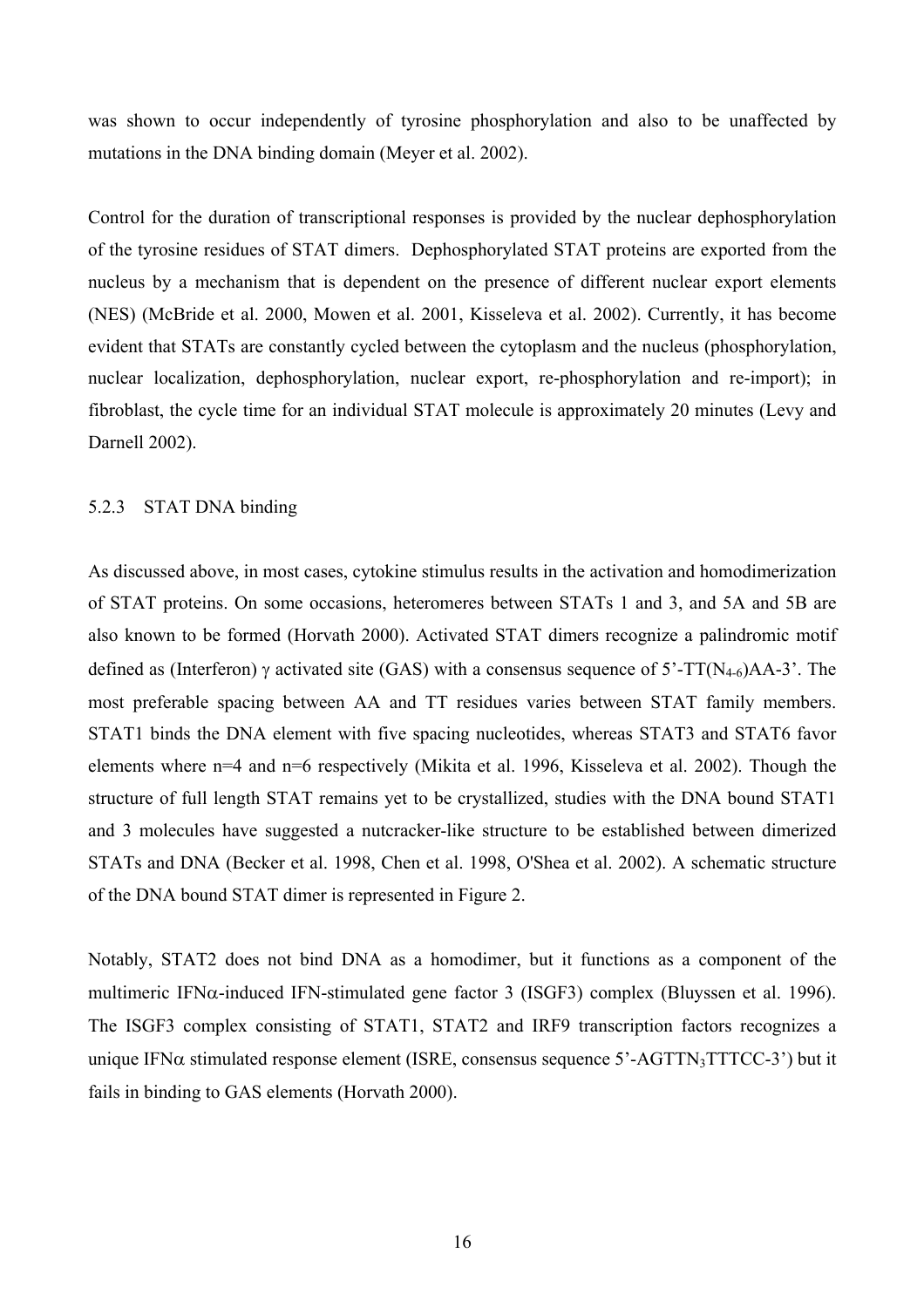#### <span id="page-16-0"></span>5.2.4 Modulation of STAT-mediated transcription

The rate and specificity of STAT-mediated transcription is regulated by diverse mechanisms, including posttranslational modifications of STAT proteins and interactions between STATs and other cellular proteins and nuclear regulators. Several cytoplasmic tyrosine phosphatases (e.g. SHP1, SHP2, PTP1B) dephosphorylate cytokine receptors and activating kinases, thus controlling STAT activity (O'Shea et al. 2002). The suppressor of cytokine signaling (SOCS, alternatively termed also as JAK-binding protein, JAB or STAT-induced STAT-inhibitor, SSI) family proteins were originally identified as cytokine-induced negative regulators of cytokine signaling (Endo et al. 1997, Naka et al. 1997). SOCSs are generally thought to directly interact and inhibit activated JAKs, but they can also cause the turnover of cytokine receptors through ubiquitin-proteasome– mediated processes (Kovanen and Leonard 1999, Levy and Darnell 2002).

STATs have been shown to interact with a wide variety of other factors that include proteins with chromatin modifying activity, transcriptional co-activators/repressors and other DNA-binding transcription factors. Predominantly, the interaction takes place in the C-terminal TAD of STATs, but some interactions between the cofactors and different STAT domains have also been described (e.g. N-terminal domain interacts with Protein Inhibitor of Activated STAT1 (PIAS) -family proteins) (Shuai 2000). The biological impact of interactions largely depends on the nature of the interacting protein. For example, well-established interaction between STATs and histone acetyl transferases (HATs), such as CREB-binding protein/p300 (CBP/p300), promotes STAT-mediated transcription by providing a functional connection between STATs and basal transcription machinery (Korzus et al. 1998). On the other hand, the physical interaction with PIAS inhibits STAT DNA-binding activity, thus resulting in the inhibition of STAT-mediated gene activation (Shuai 2000).

Posttranslational modifications in the STAT structure provide another important regulative mechanism for STAT activity. The requirement of tyrosine phosphorylation was discussed above, and the following chapter (5.2.4.1) concentrates on the serine phosphorylation of STATs. In contrast to phosphorylation events, rather sparse information exists about the role of other posttranslational modifications of STAT proteins. Arginine methylation of STAT1 N-terminus promotes transcription by preventing contact with inhibitory proteins that inhibit STATs, (Mowen et al. 2001) and STAT6 has been shown to undergo acetylation by associated coactivator proteins resulting in enhancement in DNA binding (McDonald and Reich 1999, Shankaranarayanan et al.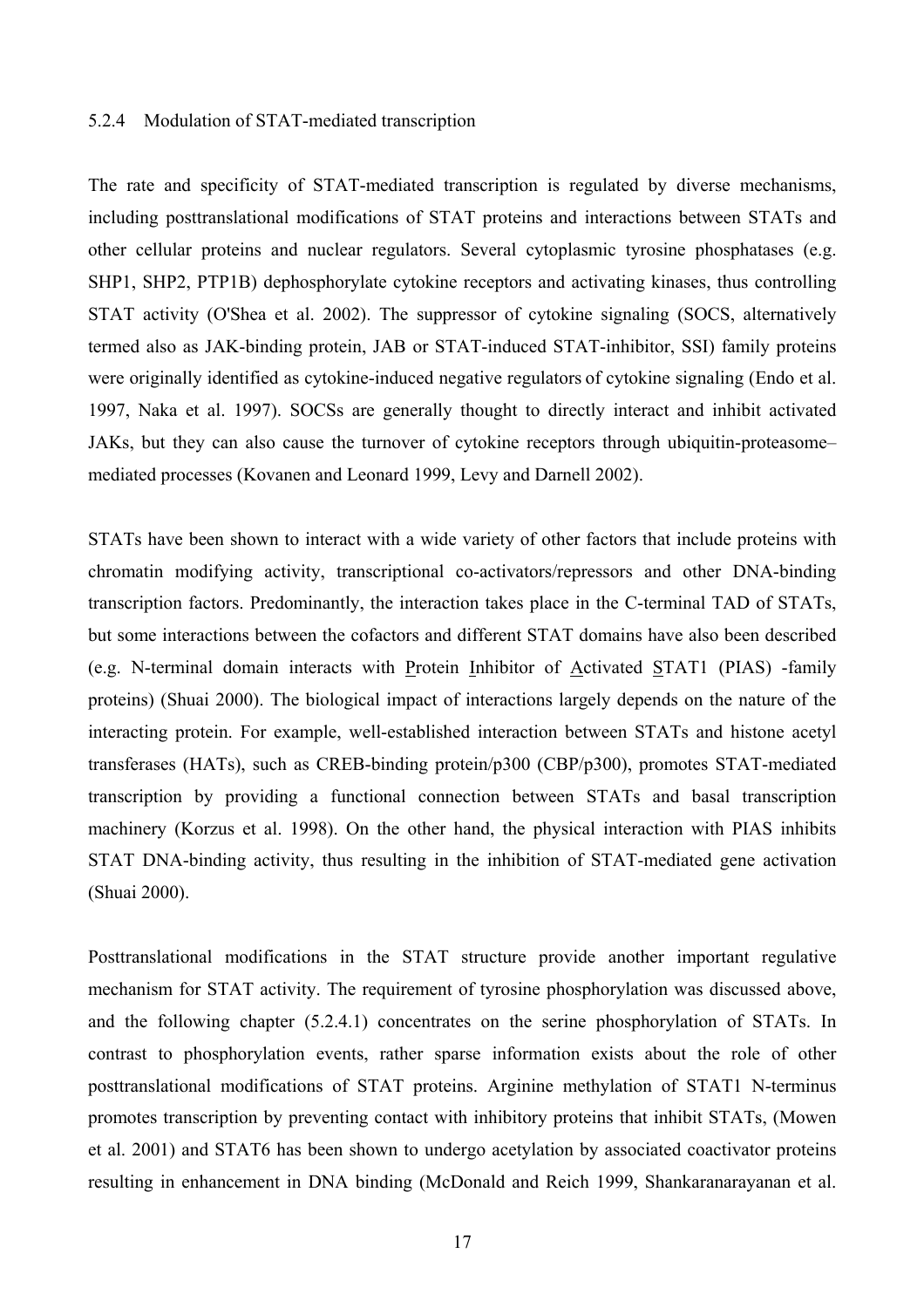<span id="page-17-0"></span>2001). The known characteristics of the transactivation via STAT6 are reviewed more thoroughly in chapter 5.3.

### 5.2.4.1 Serine phosphorylation of STATs

As previously discussed, tyrosine phosphorylation is required for the initial activation of STATs. In addition to tyrosine phosphorylation, all other STATs but STAT2 have been shown to be phosphorylated also in their C-terminal serine residues (Decker and Kovarik 2000, Wick and Berton 2000, Visconti et al. 2000). The phosphorylated serine residues, the stimuli provoking STAT serine phosphorylation and the pathways that have been reported to be involved are summarized in Table I. The best-characterized target of serine kinase activity in the STAT structure has been shown to be the conserved P(M)SP motif found in the TADs of STAT 1, 3, 4, 5A and 5B (Decker and Kovarik 2000). The P(M)SP motif is generally positioned between amino acids 720 and 730, but in STAT5A it formed around Ser780 (Ramsauer et al. 2002). However, it is apparent that other less studied serine residues in STATs are also phosphorylated both constantly and upon cytokine stimulus.

The biological outcome of STAT serine phosphorylation is largely dependent on the cell-type as well as the promoter context and the way of induction. STAT1 serine phosphorylation has been shown to promote STAT1-mediated transcription by recruiting positive transcriptional cofactors to STAT1TAD (Zhang et al. 1998, Ouchi et al. 2000). Furthermore, the serine phosphorylation of STAT1 has also a role in the specificity of STAT1-mediated gene responses (Kovarik et al. 2001). In the case of STAT3, serine phosphorylation and serine kinase activity in general have been reported to have both positive and negative effects on STAT3-mediated gene activation (Decker and Kovarik 2000). While the mutation of Ser727 into alanine represses STAT3-mediated transcription about 50 %, the serine phosphorylation of STAT3 has also been shown to downregulate the tyrosine phosphorylation and thus the DNA binding activity of STAT3 (Wen et al. 1995, Chung et al. 1997). IL-12-induced STAT4-mediated transcription is also enhanced upon the phosphorylation of Ser721 in STAT4TAD (Visconti et al. 2000), while the IL-2-induced phosphorylation of Ser780 in STAT5A does not have effect on STAT5A-dependent gene activation (Xue et al. 2002). The serine phosphorylation of STAT6 is discussed in the following chapters.

A plethora of serine kinases activated by either environmental agents (e.g. ultraviolet light) or soluble mediators (e.g. cytokines) have been implicated in the induction of the serine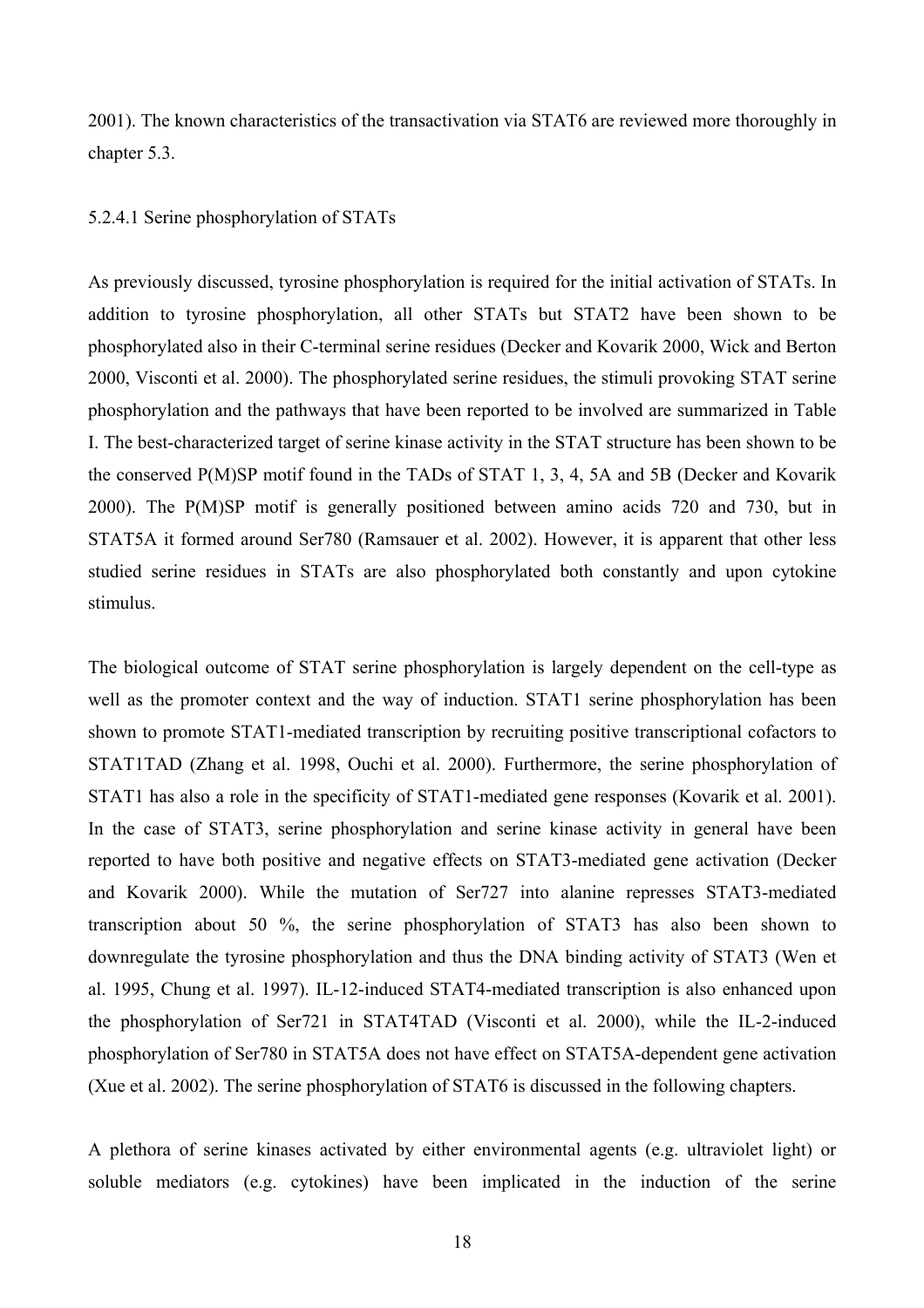phosphorylation of STATs (Table I). The C-terminal P(M)SP motif in the STAT structure confers the consensus sequence for mitogen activated protein kinase (MAPK) phosphorylation site, and thereby the roles of MAPK subgroups, extracellular regulated kinases (ERK), c-Jun NH2-terminal kinases (JNK) and p38 MAPKs, have been extensively investigated (Decker and Kovarik 2000). Activated by a variety of stimuli, MAPKs are attested to directly induce the C-terminal serine phosphorylation of STATs 1, 3, 4 and 5 with varying biological implications. For example, the growth factor-induced and ERK-mediated phosphorylation of Ser727 in STAT3 inhibits its tyrosine phosphorylation, thus consequently inhibiting STAT3-dependent gene activation, whereas IL-6/STAT3-mediated transcription is promoted by p38 MAPK activity (Chung et al. 1997, Zauberman et al. 1999). The complexity of this field is also demonstrated by studies of IFN $\gamma$ /p38 MAPK/STAT1. Although p38 MAPK has been shown to mediate the cellular stress-induced phosphorylation of Ser727 in STAT1, IFNγ-induced Ser727 phosphorylation was found to occur independently of the p38 MAPK pathway (Kovarik et al. 1999). In addition, p38 MAPK has been shown to enhance IFNγ/STAT1-dependent transcription independently of Ser727 phosphorylation (Ramsauer et al. 2002). The biological importance of STAT serine phosphorylation is clearly attested by findings from cancer research. The constitutive phosphorylation of Ser727 in STAT3 has been linked to cellular growth control in v-Src transformed cells and in B cell derived tumors (Frank et al. 1997, Bromberg et al. 1998).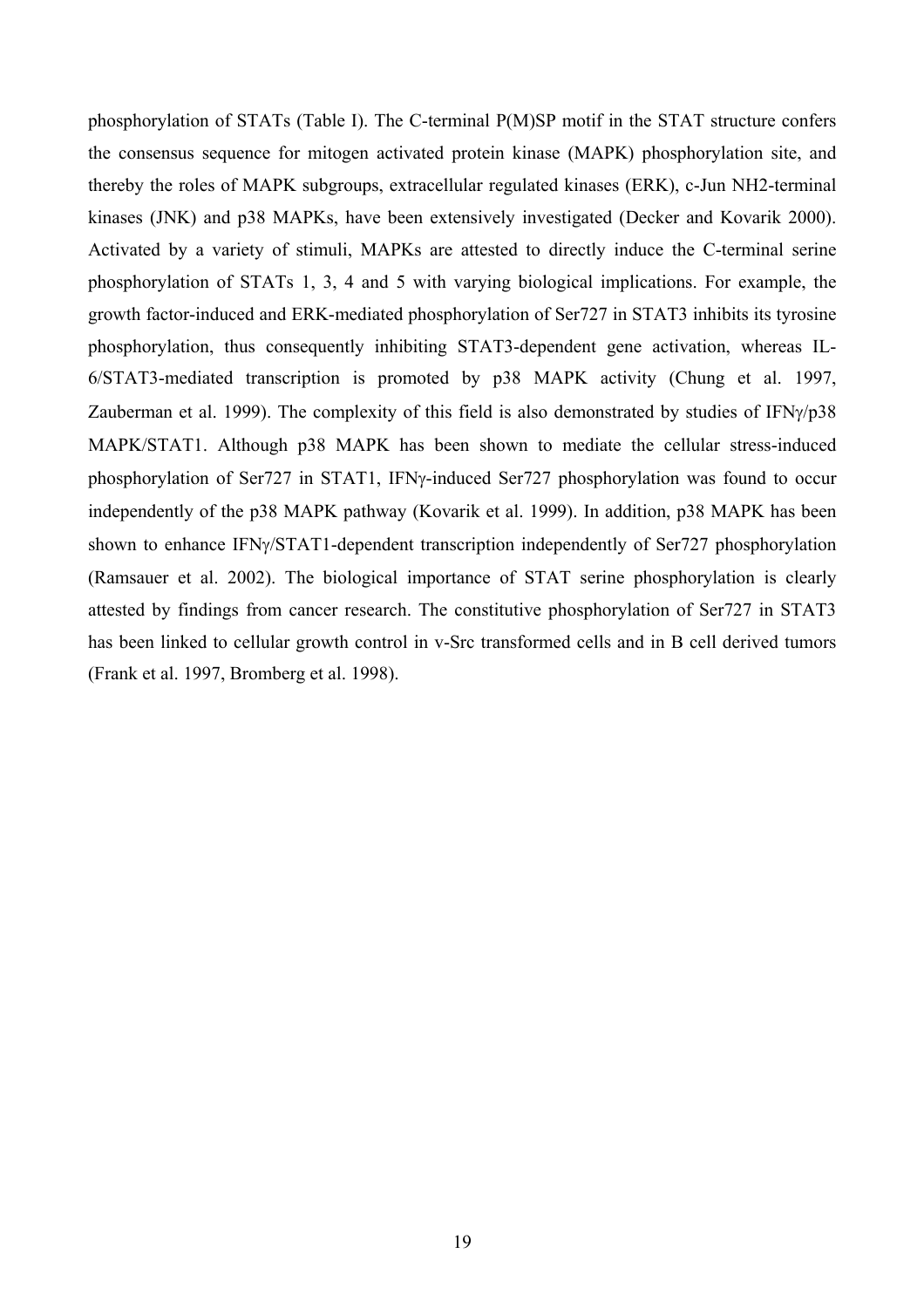<span id="page-19-0"></span>

| <b>STAT</b>    | <b>PHOSPHORYLATED</b> | <b>STIMULI</b>                             | PATHWAYS REPORTED              |
|----------------|-----------------------|--------------------------------------------|--------------------------------|
| <b>PROTEIN</b> | <b>SERINE</b>         | <b>PROMOTING</b>                           | <b>TO BE</b>                   |
|                |                       | <b>SERINE</b>                              | <b>INVOLVED</b>                |
|                |                       | <b>PHOSPHORYLATION</b>                     |                                |
| STAT1          | Ser 727               | IFN- $\gamma$ , IFN- $\alpha$ , PDGF,      | JAK2-dependent,<br>$H7-$       |
|                |                       | lipopolysaccharide,                        | MAPK-<br>sensitive,<br>p38     |
|                |                       | combination of IL-2                        | dependent                      |
|                |                       | and -12, ultraviolet-                      |                                |
|                |                       | light, $TNF-\alpha$ , B cell               |                                |
|                |                       | receptor                                   |                                |
| STAT3          | Ser 727 and n.d.      | Epidermal<br>growth                        | MEK/ERK-dependent,             |
|                |                       | factor, insulin,<br>steel                  | $PKC\delta$ -dependent,<br>p38 |
|                |                       | factor,<br>granulocyte-                    | MAPK-dependent,<br>JNK-        |
|                |                       | colony-stimulating                         | dependent, SEK1-, Rac1-        |
|                |                       | factor,<br>granulocyte-                    | and Vav-dependent              |
|                |                       | macrophage colony-                         |                                |
|                |                       | stimulating factor, IL-2,                  |                                |
|                |                       | T cell receptor, IL-6,<br>oncostatin<br>M, |                                |
|                |                       | leukemia-inhibitory                        |                                |
|                |                       | factor, combination of                     |                                |
|                |                       | $IL-2$<br>and<br>$-12,$                    |                                |
|                |                       | complement C5a, TNF-                       |                                |
|                |                       | $\alpha$ , ansiomycin, sodium              |                                |
|                |                       | arsenide,                                  |                                |
|                |                       | hyperosmolarity, v-Src                     |                                |
|                |                       | transformation                             |                                |
| STAT4          | Ser 721 and n.d.      | IL-12, IFN- $\alpha$                       | p38 MAPK-dependent             |
| STAT5A         | Ser 725, Ser 780      | Unregulated event, IL-2                    | MEK/ERK-dependent              |
| STAT5B         | Ser 730               | Prolactin                                  |                                |
| STAT6          | n.d.                  | $IL-4$                                     | PP2A-sensitive                 |

**Table I** Serine phosphorylation of STATs, modified from (Decker and Kovarik 2000).

# 5.2.5 STAT functions *in vivo*

Due to their cellular function as transcription factors, STATs were prone to have profound functions in the regulation of biological events. Hitherto, gene-targeted removal of all seven STAT proteins has been accomplished in mice (phenotypes of nullizygous mice are summarized in Table II) (O'Shea et al. 2002). All STAT-deficient mice with the exception of STAT3-/- have a phenotype bearing distinct defects mainly due to impaired responses to growth factor/cytokine stimuli. The embryonic lethality of STAT3 knockout mice implicating its crucial role in development has been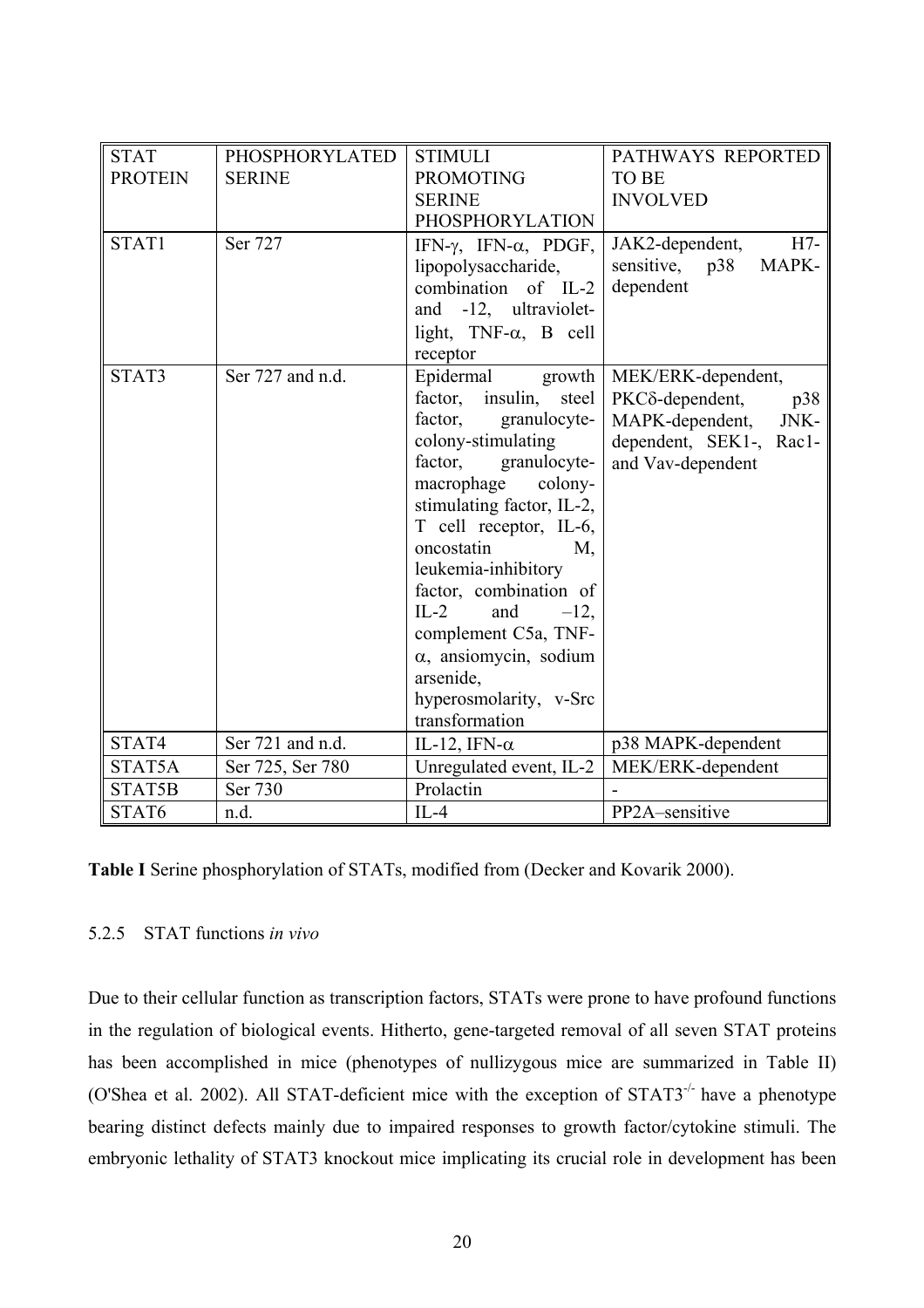circumvented by Cre-*lox*P-mediated removal of STAT3 in individual tissues. Recent studies on tissue specific STAT3-deficient mice have revealed its diverse and to some extent contradictory roles in biological processes (Levy and Lee 2002). For example, while the neurons of STAT3-/ mice suffer from impaired cell survival, the mammary epithelium was found to undergo defective apoptosis.

Another way of obtaining information about STAT biology has emerged from cancer research. A wide variety of different tumors, including hematopoietic, head and neck, breast, lung, kidney, prostate and ovarian malignancies, are shown to express activated STAT molecules, mainly STATs 3 and 5 (Bowman et al. 2000). For example, the abrogation of the STAT3 function leads to increased apoptosis and specific downmodulation of  $Bcl-X<sub>L</sub>$  in head and neck tumors (Song and Grandis 2000). Conversely, on the basis of its growth inhibitory function, STAT1 has been speculated to attenuate uncontrolled cell proliferation (Levy and Gilliland 2000, O'Shea et al. 2002). Yet another proof of the importance of STATs in human biology is demonstrated by findings showing that mutations in the STAT1 germline gene result in hampered immunity against mycobacterial infection (Dupuis et al. 2001).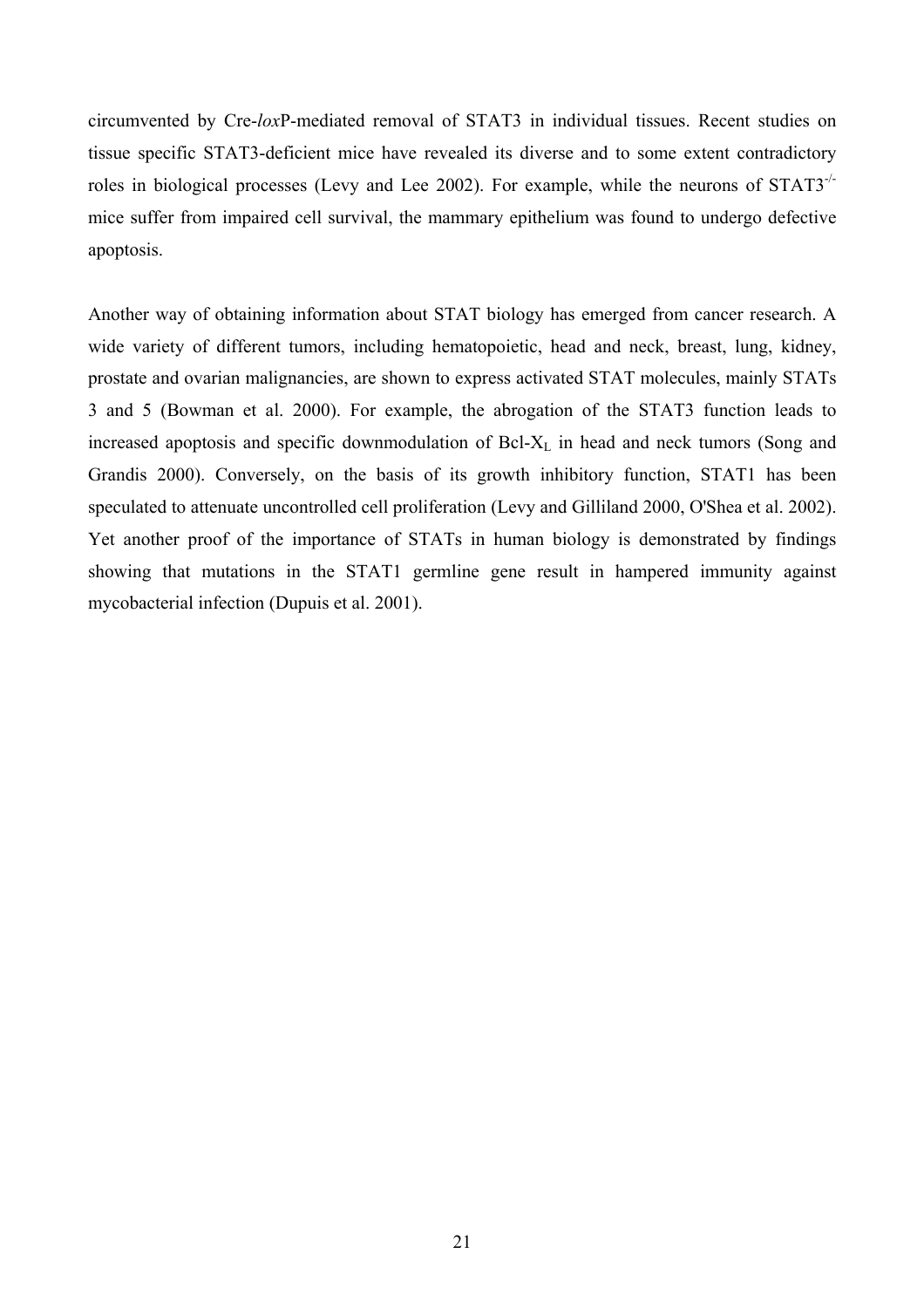<span id="page-21-0"></span>

| <b>STAT</b>    | PHENOTYPE OF NULLIZYGOUS MICE                                                                                                                                                      |  |  |
|----------------|------------------------------------------------------------------------------------------------------------------------------------------------------------------------------------|--|--|
| <b>PROTEIN</b> |                                                                                                                                                                                    |  |  |
| STAT1          | Impaired responses to interferons, increased susceptibility to tumors, impaired<br>growth control                                                                                  |  |  |
| STAT2          | Impaired responses to interferons, reduced STAT1 expression in some tissues                                                                                                        |  |  |
| STAT3          | Embryonic lethality, conditional knockout: multiple defects in adult tissues<br>including changes in cell survival (both positive and negative), impaired response<br>to pathogens |  |  |
| STAT4          | Impaired Th1 differentiation owing to loss of IL-12 responses, increased<br>susceptibility to intracellular pathogens                                                              |  |  |
| STAT5A         | Impaired mammary gland development owing to loss of prolactin responses                                                                                                            |  |  |
| STAT5B         | Impaired growth owing to loss of growth hormone responsiveness                                                                                                                     |  |  |
| STAT6          | Impaired Th2 differentiation and lack of IgE owing to loss of IL-4<br>responsiveness, increased susceptibility to helminthic infestation                                           |  |  |

**Table II** Phenotypes of STAT-deficient mice. Modified from (Levy and Darnell 2002) and (O'Shea et al. 2002).

# **5.3 IL-4/STAT6-mediated gene activation**

### 5.3.1 Interleukin-4

IL-4 is a pleiotropic cytokine predominantly produced by mast cells, T helper 2 (Th2) cells and basophils. IL-4 is implicated in the regulation of the growth and function of various cell types, including B and T lymphocytes, eosinophils, keratinocytes, epithelial cells, hepatocytes and myeloid cells (Paul 1991). The IL-4 gene that encodes cDNA for a glycoprotein of 129 amino acids is mapped in the human cytokine cluster found in chromosome 5q23-31 (Coffman et al. 1986). In the hematopoietic cell compartment, IL-4 functions as a key regulator of humoral immune responses executed by Th2 and B lymphocytes.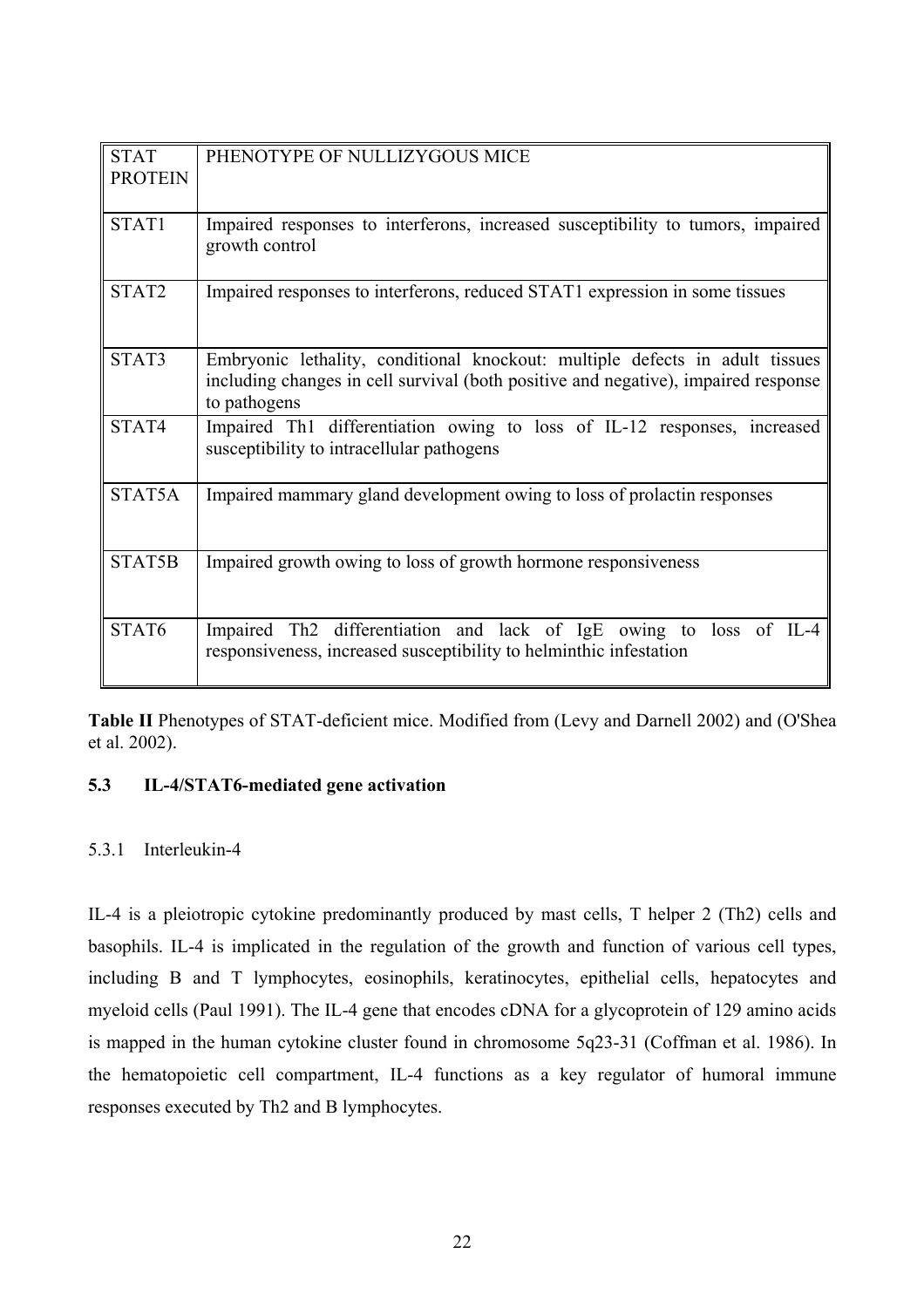In contrast to its original and well-established role as a B cell growth factor, IL-4 has been shown to promote apoptosis in pre-B leukemia cells (Howard et al. 1982, Farrar et al. 1983, Manabe et al. 1994). IL-4 stimulates the transcription of the unrearranged immunoglobulin heavy-chain germline Ige and Igy4 genes, which ultimately leads to the secretion of immunoglobulin subclasses  $G_4$  and E by terminally differentiated human plasma cells (Warren and Berton 1995). The B cell differentiation stage thus serves as an important determinant for the biological outcome of IL-4 treatment. Notably, IL-4 stimulus alone is not sufficient to drive the deletional switch recombination of immunoglobulin, but a second signal must also be provided to B cells by surface antigen CD40 engagement (Oettgen 2000). In B cells, IL-4 also induces the expression of other immunomodulatory genes, such as major histocompatibility complex class II (MHC II) and the low affinity receptor for IgE (FcεRII or CD23) (Rousset et al. 1988, Glimcher and Kara 1992).

The fate of antigen-activated naïve T cells (Th0) is dictated by the surrounding cytokine milieu. In T cells, IL-4 is generally considered a hallmark cytokine for humoral immunity due to its potential of skewing T helper cells into Th2 direction. IL-4 is capable of upregulating its own production and it acts as an autocrine growth factor for Th2 cells. Simultaneously, IL-4 suppresses the IFNγ-driven Th1 polarization and thereby the events of cell-mediated immunity (Rengarajan et al. 2000). IL-4 also directly inhibits the monocytic expression of proinflammatory cytokines like IL-1, IL-6 and tumor necrosis factor (TNF) (Silvennoinen and Ihle 1996). Recently, much work has focused on defining the mechanistic background of Th cell polarization resulting in the identification of novel IL-4 target genes in Th2 cells (Ho and Glimcher 2002).

IL-4 deficient mice have normal B and T cell development but greatly diminished levels of  $I gG<sub>1</sub>$ and they completely lack IgE (Kuhn et al. 1991). Some of the biological functions of IL-4 deficiency can be substituted by a functionally related cytokine IL-13. The IL-13 gene is located within 50 kb of the IL-4 gene and similarities in the intron-exon structure suggest evolution from a common ancestral gene by gene duplication (Morgan et al. 1992, Minty et al. 1993, Silvennoinen and Ihle 1996). Although IL-4 and IL–13 share only 25 % homology in primary structure, their biological properties are largely overlapping mainly due to a shared receptor subunit (IL-4 receptor  $\alpha$  chain, discussed below). However, differences both in the kinetics of cytokine secretion as well as in the regulation of immune responses against parasitic infections have been reported, and generally the biological effects of IL-13 are more restricted than those of IL-4 (McKenzie et al.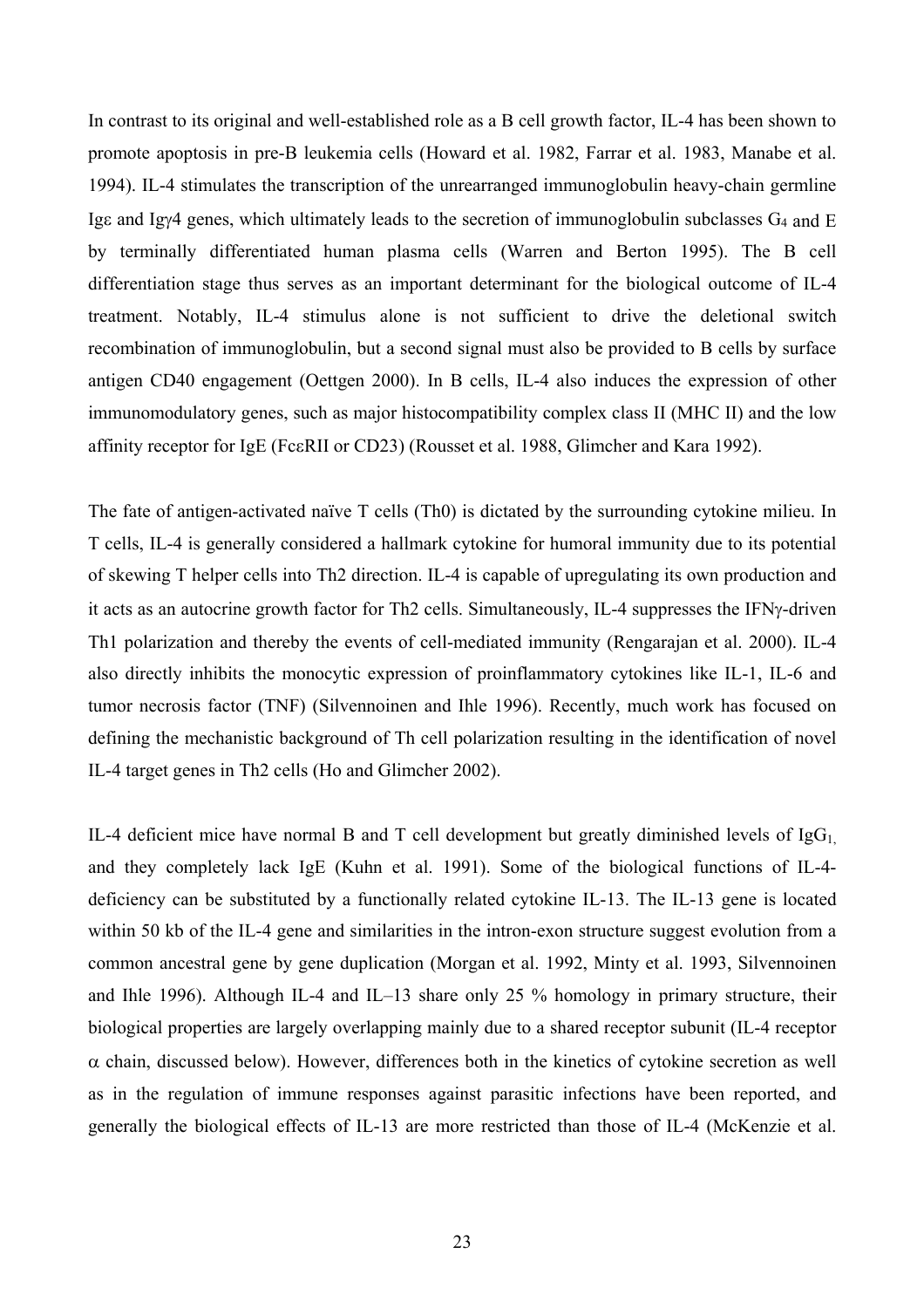<span id="page-23-0"></span>1998). Emerging evidence is also suggesting that IL-13 has a specific, IL-4-independent role in the pathogenesis of bronchial asthma (Grunig et al. 1998, Wills-Karp et al. 1998).

### 5.3.2 The IL-4 receptor complex

The receptors for IL-4 are ubiquitously expressed on a wide variety of cell types (Nelms et al. 1999). One cell can bear a widely ranging IL-4 receptor (IL-4R) copy number (from 100 to 5000 receptors per cell), which thus serves as a determinant for IL-4-inducibility. The IL-4 receptor complex is predominantly composed of the ligand-specific IL-4 receptor  $\alpha$ -chain (IL-4R $\alpha$ ) and the common γ -chain (γc). Alternatively IL-4Rα forms heterodimers with the IL-13 receptor (IL-13Rα and IL-13R $\alpha$ ' chains), and in some circumstances two copies of IL-4R $\alpha$  can also homodimerize (Fujiwara et al. 1997, Nelms et al. 1999). Because of the usage of a common subunit shared by the receptors for interleukins 2, 4, 7, 9, 15 and 21, the IL-4 receptor is logically categorized into the γcfamily of cytokine receptors. IL-13 does not utilize the γc chain, but the redundant functions of IL-4 and IL-13 cytokines are largely explained by IL-4R $\alpha$ -IL-13R $\alpha$  or IL-4R $\alpha$ -IL-13R $\alpha$ ' receptor heterodimers, which can activate cellular signaling in response to both of the cytokines (Wurster et al. 2000, Kawakami et al. 2001).

The IL-4Rα gene in human encodes a 140-kDa glycoprotein with typical features (e.g. WSXWS motif in the extracellular portion and the Box1 and Box2 motifs in the intracellular domain) of a cytokine receptor (Idzerda et al. 1990, Silvennoinen and Ihle 1996). The cytoplasmic domain of IL-4Rα contains five highly conserved tyrosine residues with an important function in IL-4-induced cellular signaling. The most membrane proximal Tyr497 mediates proliferative signals while Tyr575, Tyr603 and Tyr631 are important for STAT6 activation and C-terminal Tyr713 serves as a docking site for phosphatases (Nelms et al. 1999). Interestingly, mutations in IL-4Rα have been reported to have clinical significance. Ile50Val substitution in the IL-4Rα extracellular motif has been linked to increased IgE production and atopic diseases (Mitsuyasu et al. 1998, Mitsuyasu et al. 1999), and a polymorphism Gln576Arg in the intracellular core STAT6 binding region has been found in patients with hyper-IgE syndrome and atopic dermatitis (Hershey et al. 1997).

Similarly to IL-4R $\alpha$ , the extracellular part of  $\gamma c$  also shows typical characteristics of a cytokine receptor. The γc gene encoding a 64-kDa glycoprotein is widely expressed in hematopoietic cells but generally absent in other cell types. The critical role of γc in the development of lymphocytes is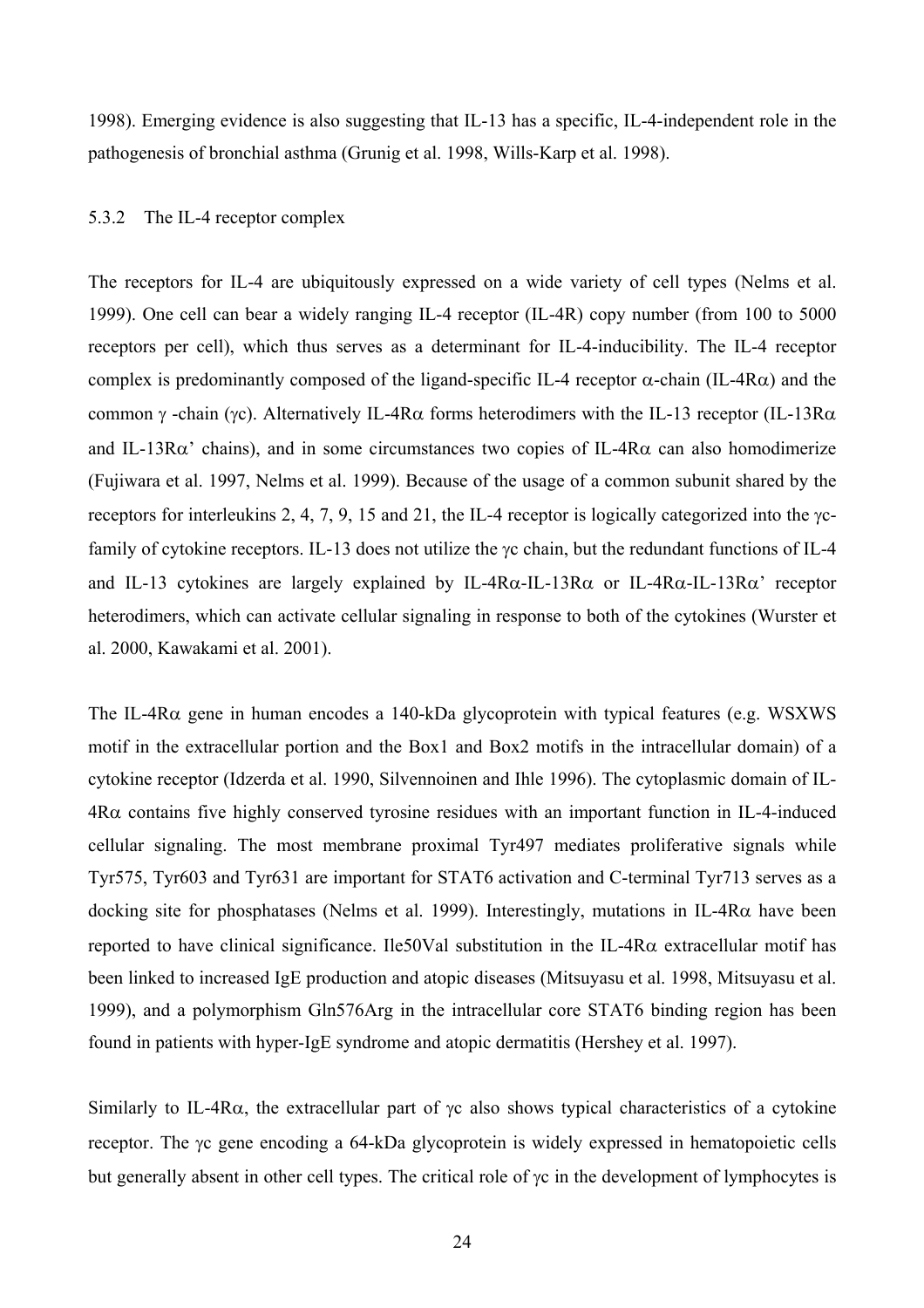<span id="page-24-0"></span>well illustrated by individuals suffering from severe combined immunodeficiency (SCID) on the basis of functionally mutated γc (Noguchi et al. 1993). Two different human IL-13 receptor  $\alpha$ chains (IL-13R $\alpha$  and IL-13R $\alpha$ ' or alternatively termed IL-13R $\alpha$ 1 and IL-13 $\alpha$ 2) have been cloned (Aman et al. 1996, Caput et al. 1996). Both components are 55–70 kDa in size and they bind IL-13 with different affinities. IL-13R $\alpha$  initially binds IL-13 with the subsequent recruitment of IL-4R $\alpha$  to efficiently transduce signal. IL-13R $\alpha$ ' can bind IL-13 in the absence of IL-4R $\alpha$ , but its role in IL-13 signaling is still unclear. Importantly, IL-13R $\alpha$ ' is reported to serve as a component of the functional IL-4 receptor complex in γc-deficient, non-hematopoietic cells (Murata et al. 1998).

#### 5.3.3 Immediate signaling events upon IL-4 stimulus

IL-4 stimulus results in the dimerization of the IL-4 receptor chains. Characteristically for cytokine receptors, none of the components of the IL-4R complex has intrinsic kinase activity; rather the activation of associated tyrosine kinases is required for the initiation of signaling events. All the members of JAK kinase family have been shown to be activated upon IL-4 stimulus. JAK1 and (in certain cell lines) JAK2 are shown to be associated with the IL-4R $\alpha$  chain, while JAK3 is exclusively bound to γc (Murata et al. 1996, Nelms et al. 1999). When IL-4 signaling occurs through IL-4Rα-IL-13Rα complex, Tyk2 kinase can also be activated as an IL-13Rα associated JAK family member (Orchansky et al. 1999). Bound to dimerized receptor chains, JAKs get rapidly activated and transphosphorylated followed by the phosphorylation of critical tyrosine residues in the cytoplasmic domains of the IL-4 receptor complex. The phosphorylated tyrosine residues can thereafter bind adapter proteins such as insulin receptor substrates (IRSs) or transcription factors such as STAT6 (discussed below).

The recruitment and activation of IRS proteins is dependent on the Insulin IL-4 Receptor (I4R) motif (amino acids 437 and 557) present in the membrane proximal cytoplasmic region of IL-4Rα. To date, four IRS proteins (IRS-1-4) with at least partly redundant functions have been cloned (Giovannone et al. 2000). IRS proteins are large adapter proteins (approximately 170 kDa) that become tyrosine phosphorylated by JAKs on multiple (approximately 20) tyrosine residues upon cytokine treatment (Nelms et al. 1999). The phosphotyrosines on IRS proteins serve as docking sites for SH2 domain containing signaling molecules, including the regulatory subunit of phosphoinositide-3-kinase (PI-3-K) and a Ras/MAPK pathway adaptor molecule Grb-2 (Nelms et al. 1999). IRS downstream signaling via activated PI-3-K and its substrate Akt/protein kinase B is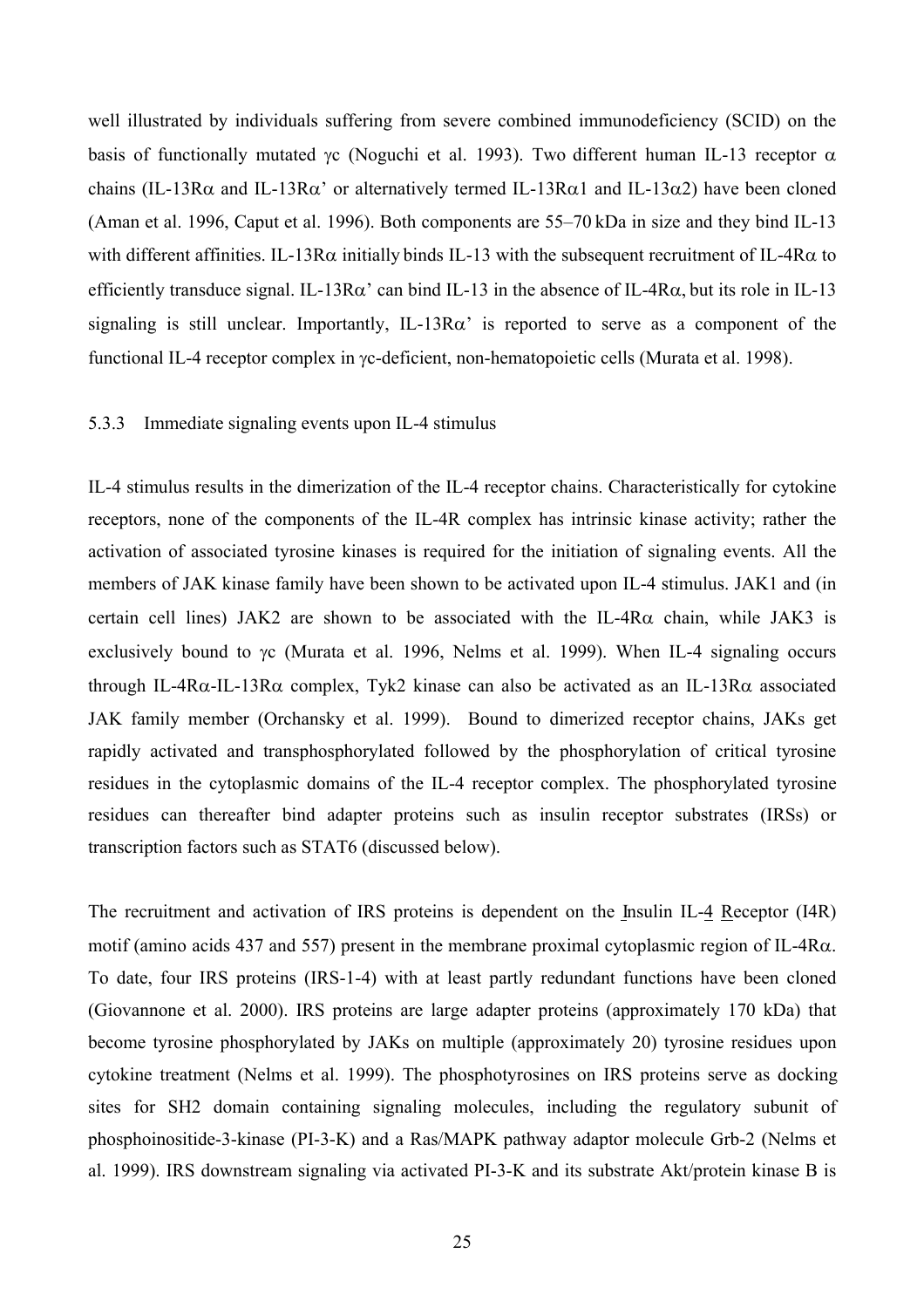<span id="page-25-0"></span>implicated in the regulation of IL-4-mediated cell growth and the prevention of apoptosis (Wang et al. 1993, Franke et al. 1997). PI-3-K also phosphorylates serine residues on IRS proteins providing a negative feedback loop via diminished I4R-IRS-interaction. In contrast to the insulin activated phosphorylation events of IRS proteins, IL-4 stimulus generally fails to activate the Grb-2 linked Ras/MAPK pathway (Satoh et al. 1991). However, some cell-type dependency exists and, for example in keratinocyte, IL-4-induced IL-6 secretion is dependent on the rapid activation of p38 MAPK (Wery-Zennaro et al. 2000). Furthermore, at least in certain cells (e.g. myeloid progenitor cell line 32D), the activation of cell growth regulation and Ras/MAPK pathway by IL-4 has been shown to occur independently of IRS-1/2 proteins by the recruitment and phosphorylation of another adaptor protein termed Shc (Nelms et al. 1999).

### 5.3.4 Structure of STAT6

STAT6 (previously also termed as IL-4 STAT, STF-IL-4 and IL-4 NAF) was originally identified as a GAS binding protein in extracts derived from IL-4-treated cell lines (Kotanides and Reich 1993, Hou et al. 1994, Schindler et al. 1994). In addition to IL-4, the functionally related cytokine IL-13 is able to trigger STAT6 (Lin et al. 1995). More unconventional stimuli that activate STAT6 include angiotensin II, platelet-derived growth factor (PDGF), leptin and surface Ig or CD40 crosslinkings (Wurster et al. 2000). The biological significance of STAT6 activation in these alternative pathways remains ambiguous.

The STAT6 gene is mapped to the human 12q13-14.1 and murine 10 chromosomes and it encodes a single 4 kb transcript for a 94 kDa protein (Silvennoinen and Ihle 1996, Kriebel et al. 1999, Ihle 2001). STAT6 shares a 34 % structure homology with STAT5, but is less identical with other STAT family members (17-20 % homology). STAT6 consists of the typical functional domains of STAT family members described in chapter 5.2.1. The functionally indispensable tyrosine phosphorylation upon IL-4/IL-13 stimulus occurs at Tyr641 positioned adjacent to the SH2 domain (Mikita et al. 1996). However, the substitution of two residues at positions 547 (Val) and 548 (Thr) in the SH2 domain by alanine has been reported to result in an IL-4-stimulus independent constitutively active STAT6 mutant, which suggests that small changes in the STAT6 gene could cause hyperactivation of the protein and thereby the constitutive expression of STAT6-dependent genes (Daniel et al. 2000). The most unique feature of the STAT6 structure is formed by 170 Cterminal amino acids that serve as an autonomous transactivation domain (Mikita et al. 1996). As the TADs of other family members, STAT6TAD is also rich in proline residues and it contains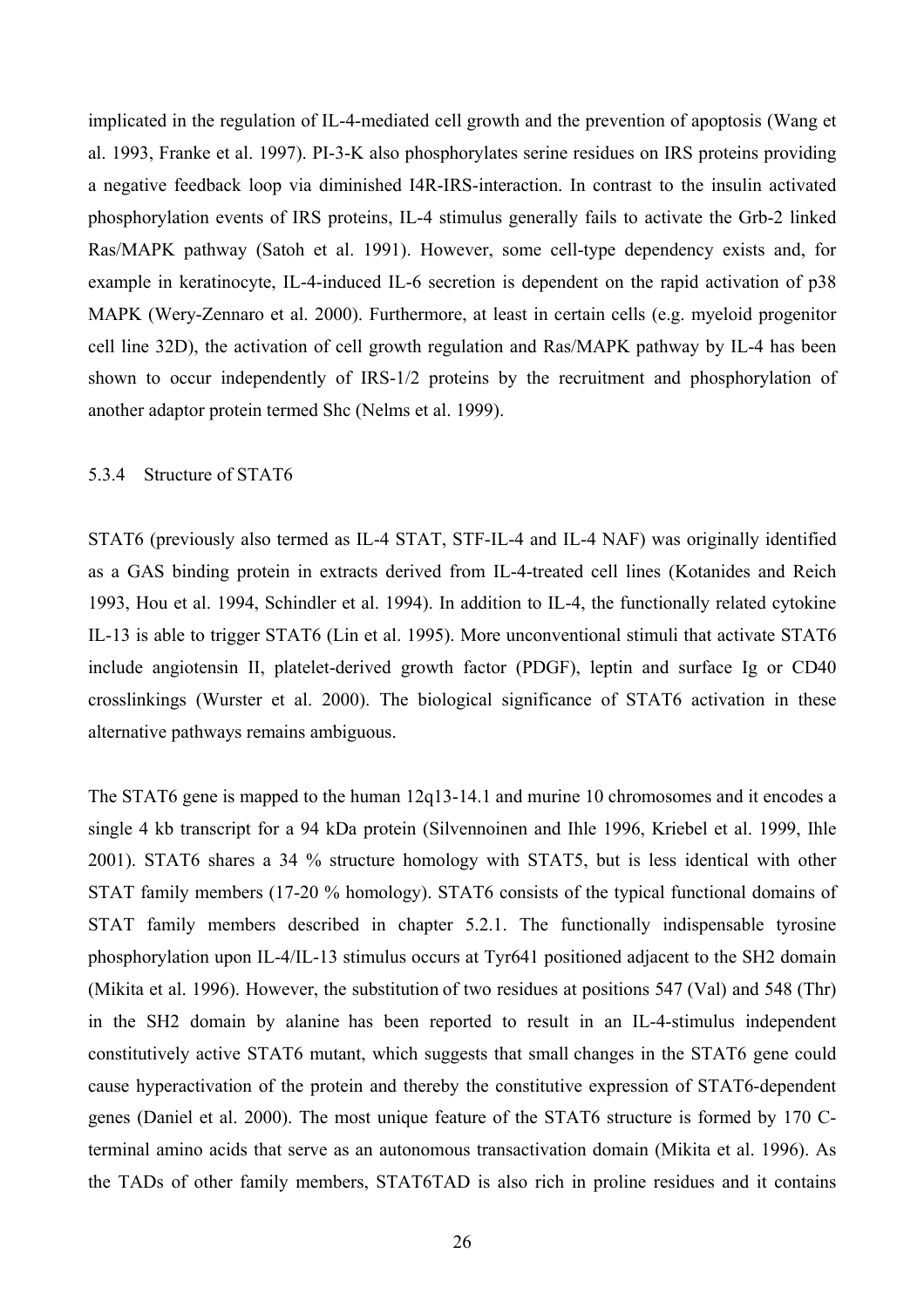<span id="page-26-0"></span>eight serine residues that are positionally conserved between mouse and human species (Moriggl et al. 1997). However, compared to the TADs of STATs 1, 3, 4 and 5, STAT6TAD is considerably longer in size and it lacks the functionally important consensus phosphorylation site for MAPK kinases (Decker and Kovarik 2000, Horvath 2000). Two distinct portions of the STAT6 C-terminus (amino acids 661–715 and 753–810) are able to activate IL-4 responsive reporter constructs when fused as a duplicate with the C-terminally truncated STAT6 mutant (Goenka et al. 1999). Another proof of the IL-4-independency of STAT6TAD in the initiation of transcription came from experiments with conditionally active STAT6-estrogen receptor (ER) chimera. Estrogen treatment results in the dimerization and nuclear translocation of STAT6-ERs, which consequently results in the activation of transcription without IL-4 treatment or Tyr641 phosphorylation (Kamogawa et al. 1998).

In addition to the full-length STAT6 protein, naturally existing isoforms on the basis of alternate splicing of mRNA have also been described. STAT6b has a deletion at the N-terminus while STAT6c lacks a portion of SH2 domain, and both isoforms can attenuate IL-4 responses when overexpressed in cells (Patel et al. 1998). STAT6c was particularly reported to effectively reduce IL-4-driven mitogenesis and the immediate activation events of STAT6. Furthermore, in addition to conventional STAT6, mast cells co-express another C-terminally truncated 65-kDa STAT6 isoform due to selective proteolysis (Sherman et al. 1999, Suzuki et al. 2002). Lacking the whole TAD 65 kDa STAT6 also functions as a dominant negative regulator of STAT6-mediated transcription.

### 5.3.5 Modulation of STAT6-mediated transcription

Recently, the negative regulation of the immediate events of cytokine signaling via the JAK/STAT pathway has been intensively investigated. A negative feedback loop mechanism for IL-4-induced JAK1/STAT6 activation in both monocytes and non-hematopoietic cells has been proposed to take place by SOCS 1 and 3-mediated inhibition (Dickensheets et al. 1999, Losman et al. 1999, Haque et al. 2000). The magnitude of the inhibition of STAT6 by SOCSs is controlled both by the SOCS expression level that can be upregulated by the IL-4 counteracting cytokine IFNγ and Pim protein kinase activity (Chen et al. 2002). Furthermore, IL-4-induced STAT6 activation is also a target for protein phosphatase activity. Hematopoietically expressed Shp-1 downregulates the STAT6 phosphorylation and DNA binding, thereby eventually suppressing IL-4-induced gene responses (Haque et al. 1998).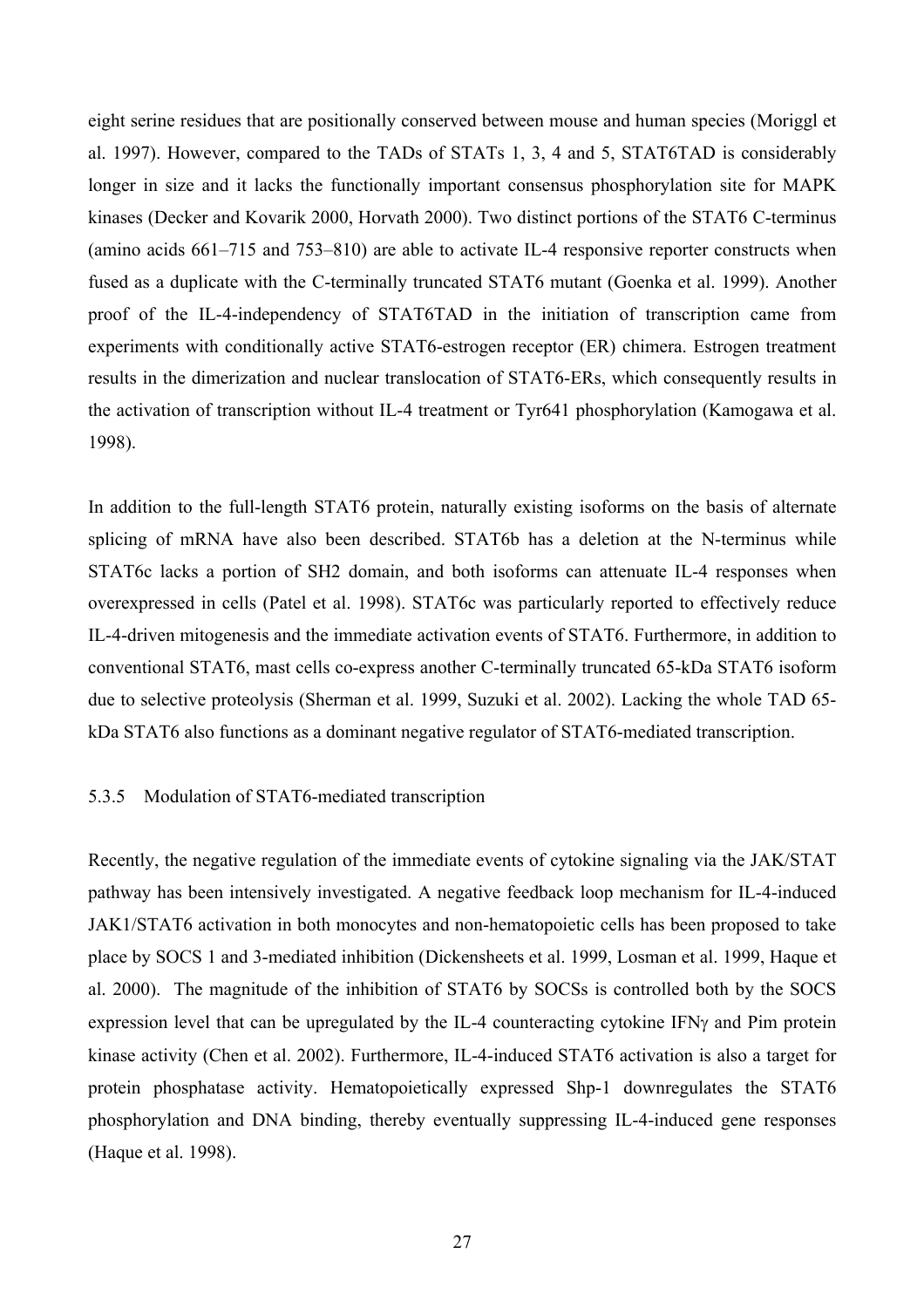When detached from the IL-4 receptor complex, tyrosine phosphorylated STAT6 dimer has been shown to undergo secondary post-translational modifications such as serine phosphorylation (Wick and Berton 2000, Woetmann et al. 2002) and acetylation (McDonald and Reich 1999, Shankaranarayanan et al. 2001). The acetylation of STAT6 in the nucleus was reported to occur as a consequence of the IL-4-induced acetyl transferace activity of CBP/p300. CBP/p300-mediated acetylation is required for STAT6 binding to reticulocyte-type 15-lipoxygenase (15-LOX-1) promoter, and thus acetylation has a role in the regulation of STAT6-mediated gene activation (Shankaranarayanan et al. 2001).

Collaboration between STAT6 and other nuclear transcription factors and transcriptional coregulators provides an important regulative mechanism for STAT6-mediated transcription. STAT6 has been reported to cooperate with several different kinds of coregulators, including both acetyl transferases and a steroid receptor, and therefore the mechanisms and biological impacts of these interactions are divergent. In Igε promoter, a binding site for a constitutively active transcription factor C/EBPβ is positioned adjacent to the STAT6 core binding sequence (Mikita et al. 1996). Although there is no direct evidence about physical interaction between the transcription factors, functional synergism exists as C/EBPβ enhances STAT6-mediated transactivation by reducing the fast dissociation rate of the DNA-bound STAT6 (Mikita et al. 1998). Another Igε promoter binding transcription factor NF-κB has been reported to directly associate physically with STAT6 (Shen and Stavnezer 1998). The function of the STAT6-NF-κB complex is dependent on intact DNA binding sites and it serves as a more potent transactivator than individual transcription factors alone. Furthermore, the physical association between IRF-4 and STAT6 has been suggested to enhance IL-4-driven CD23 expression in B cells by an additive mechanism which does not require cooperative DNA binding (Gupta et al. 1999).

The interaction between STAT6 and other nuclear factors can also repress the transcription by STAT6. STAT6 interaction with glucocorticoid receptor (GR) has been reported to suppress IL-4 induced gene activation, but the underlying mechanism of the inhibition remains unknown (Biola et al. 2000). A zinc finger protein Bcl-6, another negative regulator for STAT6 activity, is expressed in germinal center B cells and T lymphocytes (Cattoretti et al. 1995). Bcl-6 belongs to the poxvirus and zinc finger (POZ) family of transcriptional repressors and it is able to recognize and bind STAT6 DNA binding site on IL-4 responsive promoters (e.g. CD23 and Ige) consequently preventing STAT6-mediated gene activation (Harris et al. 1999). A different Bcl-6 family member,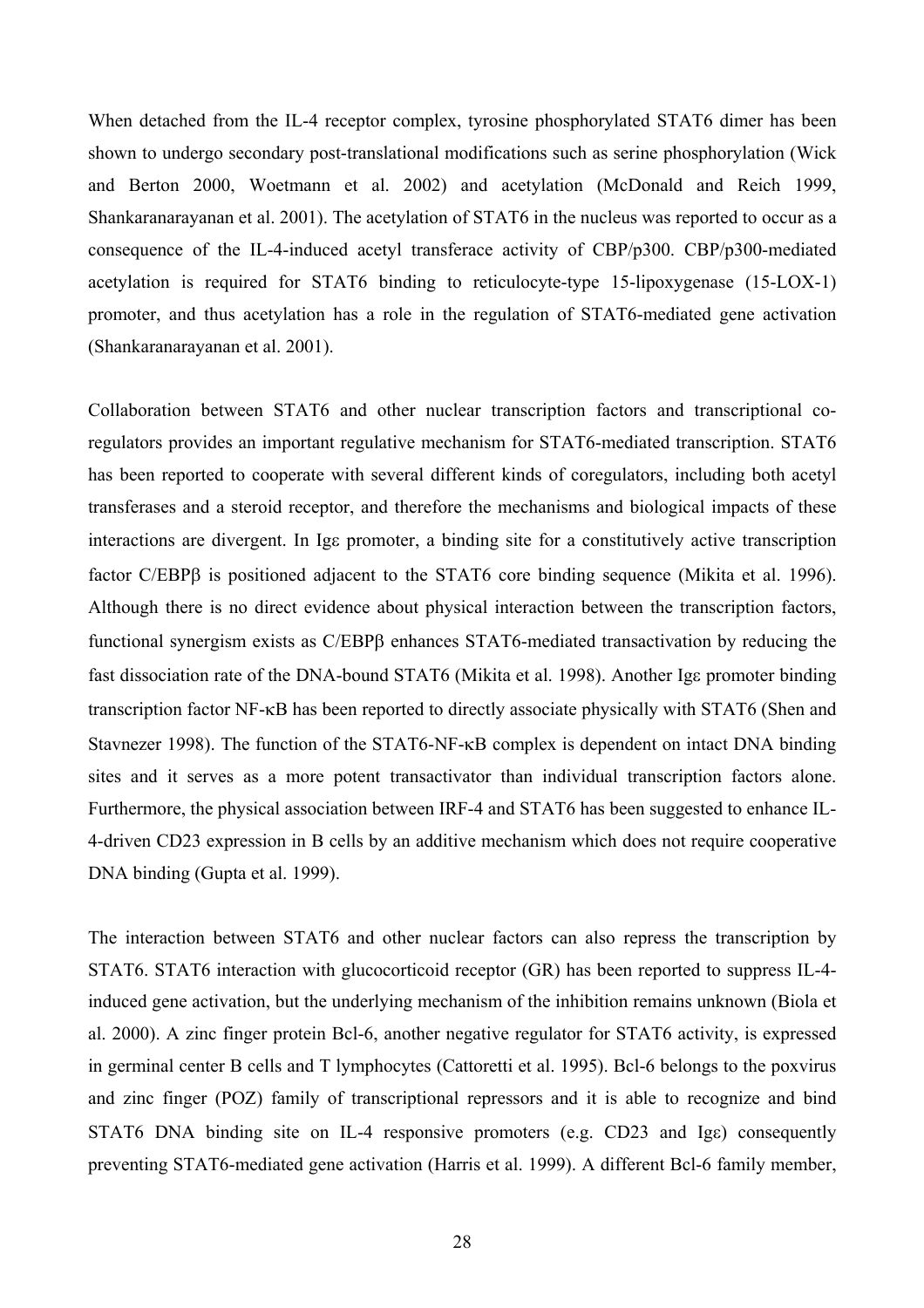BAZF, was recently cloned and it is also suggested to possess a similar STAT6-inhibitory function as Bcl-6 (Hartatik et al. 2001). Bcl-6 deficient mice have elevated IgE levels and a Th2 type inflammatory disease confirming the repressive role of Bcl-6 in STAT6 biology (Dent et al. 1997). Intriguingly, double-deficient mice that lack the expression of both STAT6 and Bcl-6 (STAT6<sup>-/-</sup>Bcl- $6^{-/-}$  phenotype) do not have upregulated IgE production but they still develop a lethal Th2 inflammatory response *in vivo* revealing an additional yet uncharacterized STAT6-independent pathway for Th2 differentiation (Dent et al. 1998, Harris et al. 1999).

The functional connection between the transactivation domain of the DNA bound STAT6 and the basal transcription machinery is also accomplished by interaction with nuclear co-regulators. Proteins with intrinsic HAT activity such as CBP and p300 are generally implicated in loosening the super-coiled chromatin structure, thereby making it more feasible for transcription (Giles et al. 1998). CBP/p300 are not able to bind DNA; instead they serve as a bridging factor between specific transcription factors and the RNA polymerase II-driven basal transcription machinery. The RNA polymerase II holoenzyme complex consists of several components including general transcription factors (e.g. TFIID, TFIIB, TFIIF, TFIIH, TFIIE), TATA-binding protein (TBP), and TBPassociated factors (TAFs) (Lau and Horvath 2002). The complexity of the RNA polymerase II machinery allows broad regulatory possibilities for transcription by providing several different interaction surfaces for both transcriptional repressors and activators. CBP/p300 HAT proteins have been shown to interact and promote transcription by STAT family members 1, 2, 3, 5 and 6 (Bhattacharya et al. 1996, Zhang et al. 1996, Horvai et al. 1997, Pfitzner et al. 1998, Gingras et al. 1999, Paulson et al. 1999). Each member of the STAT family makes the contact in a unique fashion; in the case of STAT6, the connection is made between amino acids 1850-2176 of CBP and TAD of STAT6 (Gingras et al. 1999). An adenoviral-transforming protein E1A binds to CBP/p300 and sequesters its coactivator functions. The importance of CBP/p300 in STAT6-mediated transcription is thus further confirmed by the findings that show IL-4/STAT6-mediated transcription to be repressed in the presence of E1A (Gingras et al. 1999, Goodman and Smolik 2000). The N-terminal part of Nuclear coactivator 1 (NCoA-1), a member of the p160/steroid receptor coactivator (SRC) family, has also been shown to associate with the LXXLL motif in STAT6TAD (Litterst and Pfitzner 2002). Like CBP/p300, NCoA-1 also has intrinsic HAT activity and its expression enhances the transcriptional activity of STAT6TAD (Litterst and Pfitzner 2001). Finally, Nmi protein has been demonstrated to enhance the recruitment of coactivators (e.g. CBP/p300) to STATs (Zhu et al. 1999). STAT6 interacted with Nmi in a GST-pulldown assay, but the functional significance of this interaction remains elusive.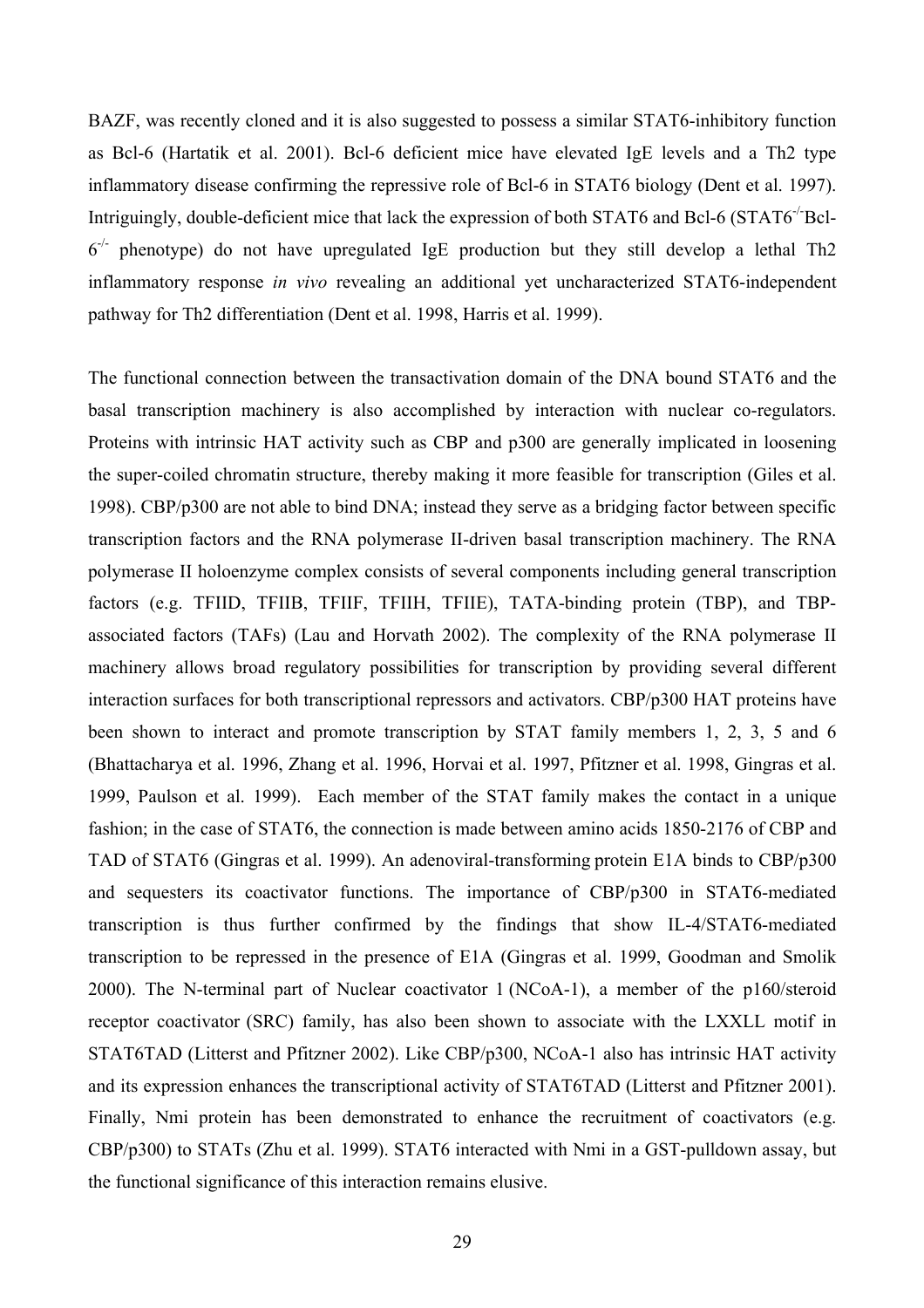### <span id="page-29-0"></span>5.3.6 STAT6 regulated promoters

In contrast to other STAT family members, STAT6 displays strong binding preference to GAS-like sequences with longer, a six-base pair spacer between dyads  $(5'-TT(N<sub>6</sub>)AA-3)$ <sup>'</sup>, also termed N4 site: TTCNNNNGAA) (Horvath 2000). In *in vitro* experiments none of the other STAT family members was capable of recognizing the N4 site, but conversely, STAT6 was observed to bind other GASlike sites with lower affinity (Mikita et al. 1996). Somewhat conflictingly to the commonly agreed requirement of STAT dimerization, a report described STAT6 binding to DNA also as a monomer (Lee and Park 2001). Most of the STAT6 responsive genes, however, have been characterized by a unique subset of STAT binding sites (N4 sites), which generally become occupied with an activated STAT6 dimer upon IL-4/IL-13 treatment. STAT6 binding sequences are present in the promoter regions of several human and murine genes, including Igε, IL-4, IL-4Rα, CD23a, CD23b, polymeric Ig receptor, eotaxin, 15-LOX-1, µ-opioid receptor, Igγ1, Igγ3 and Igγ4 genes (Kotanides and Reich 1993, Berton and Linehan 1995, Seidel et al. 1995, Kotanides and Reich 1996, Curiel et al. 1997, Richards and Katz 1997, Matsukura et al. 1999, Schaffer et al. 1999, Kraus et al. 2001, Shankaranarayanan et al. 2001). More STAT6 responsive promoters are likely to be identified in the future; a recent report where gene chip technology was used to survey STAT6 responsive genes demonstrated that the transcription of at least 70 mRNAs is regulated by STAT6 expression in B cells (Schroder et al. 2002).



**Figure 3.** Structure of the germline Ige promoter. Reprinted from (Oettgen 2000), with permission from Elsevier, Copyright (2000).

The immunoglobulin heavy-chain germline Igε gene promoter is unequivocally the best characterized of IL-4/STAT6 responsive promoters thus far. The IL-4 responsive region of Igε gene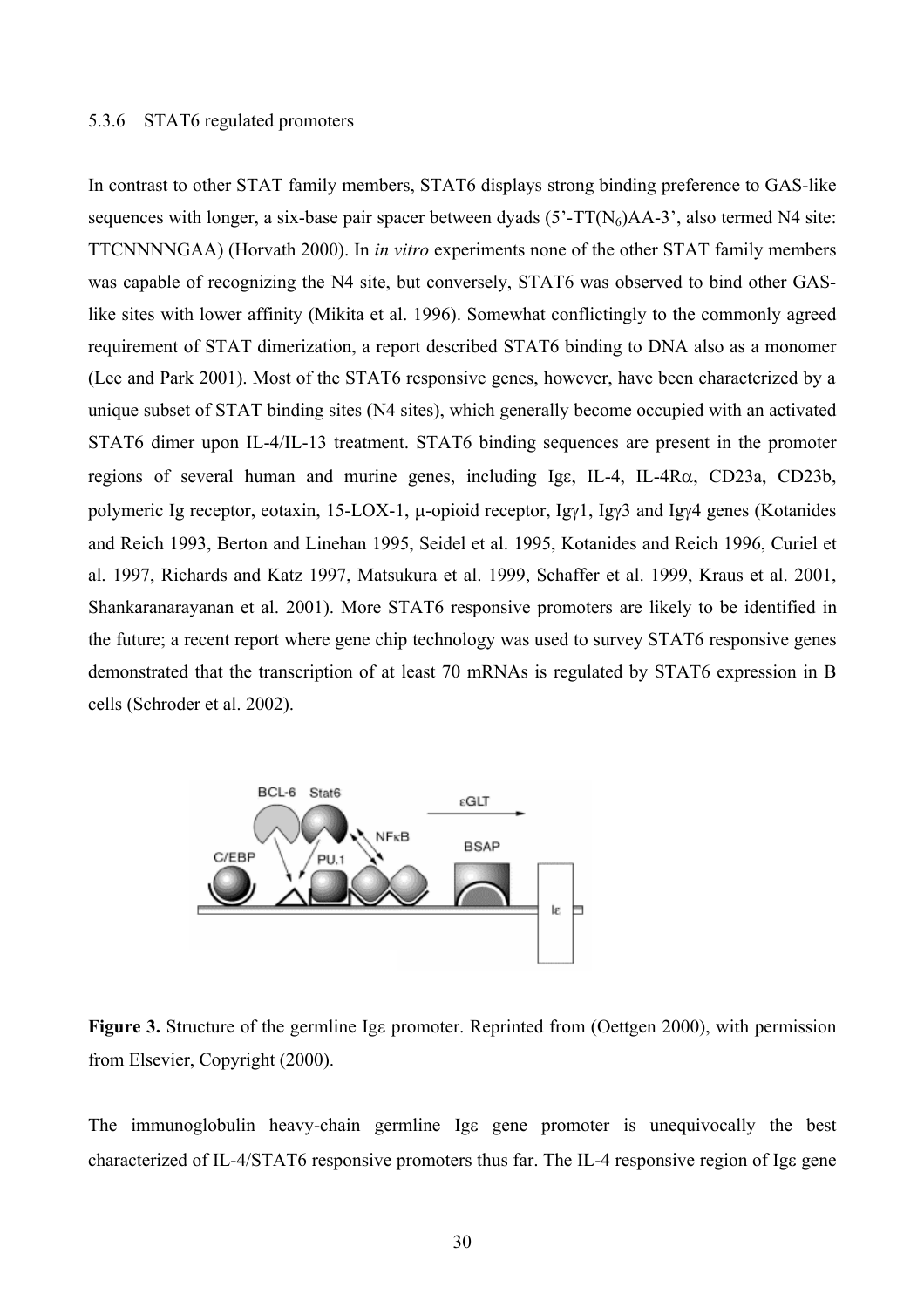<span id="page-30-0"></span>promoter has been shown to contain several *cis*-acting elements that mediate the DNA binding of transcription factors STAT6, Bcl-6, CCAAT/enhancer binding protein β (C/EBPβ), NF-κB, PU.1 and B cell specific activator protein (BSAP/Pax5) (Delphin and Stavnezer 1995, Thienes et al. 1997, Harris et al. 1999, Stutz and Woisetschlager 1999). Some differences between the murine and human Ige promoters have also been reported, for example AP-1 transcription factors are indispensable for mouse but not for human Igε promoter activation (Shen and Stavnezer 2001). As discussed above, both combinational binding and functional cooperation between different transcription factors is required to obtain efficient transcriptional response to IL-4 stimulus. Transcription factors PU.1, C/EBPβ and BSAP are constitutively expressed and unresponsive to cytokine stimulus, while the activation of STAT6 is regulated by IL-4. Notably, several reports have shown that adequate induction of both human and murine germline Igε transcripts by IL-4 requires a co-stimulatory signal provided by surface CD40 antigen engagement in B cells (Jabara et al. 1990, Warren and Berton 1995, Iciek et al. 1997). CD40 engagement leads to the activation and nuclearilization of NF-κB transcription factor, which, as described above, cooperates with STAT6 in the initiation of transcription (Iciek et al. 1997, Shen and Stavnezer 1998). Recently, CD40 mediated activation of NF-κB has been shown to occur through the p38 MAPK pathway (Brady et al. 2001).

### 5.3.7 Biological impact of STAT6

Several lines of studies *in vitro* have demonstrated the essential role that STAT6 has as a mediator of IL-4/IL-13-induced gene responses. The analysis of targeted STAT6 gene disruption in mice has further enlightened the profound impact of STAT6 on the expression of IL-4 inducible genes *in vivo* (Kaplan et al. 1996, Shimoda et al. 1996, Takeda et al. 1996). Lymphocytes isolated from STAT6-/ mice fail to express MHC class II, CD23 and IL-4Rα genes upon IL-4 stimulus. STAT6-deficient B cells do not produce detectable levels of IgE, and the IgG1 production is also greatly diminished. Th cells isolated from STAT6 deficient animals do no differentiate into the Th2 phenotype under a proper skewing cytokine milieu. Furthermore, in conflict with *in vitro* findings that emphasize the role for IRS proteins in IL-4-induced cell proliferation, studies with gene-targeted mice uncovered the function of STAT6 also in the regulation of mitogenesis (Wang et al. 1993, Kaplan et al. 1996). Cell cycle analysis showed that STAT6-deficient lymphocytes are defective in the progression from the G1 to the S phase of the cell cycle due to significantly increased expression levels of the cyclindependent kinase (cdk) inhibitor p27Kip1 protein (Kaplan et al. 1998).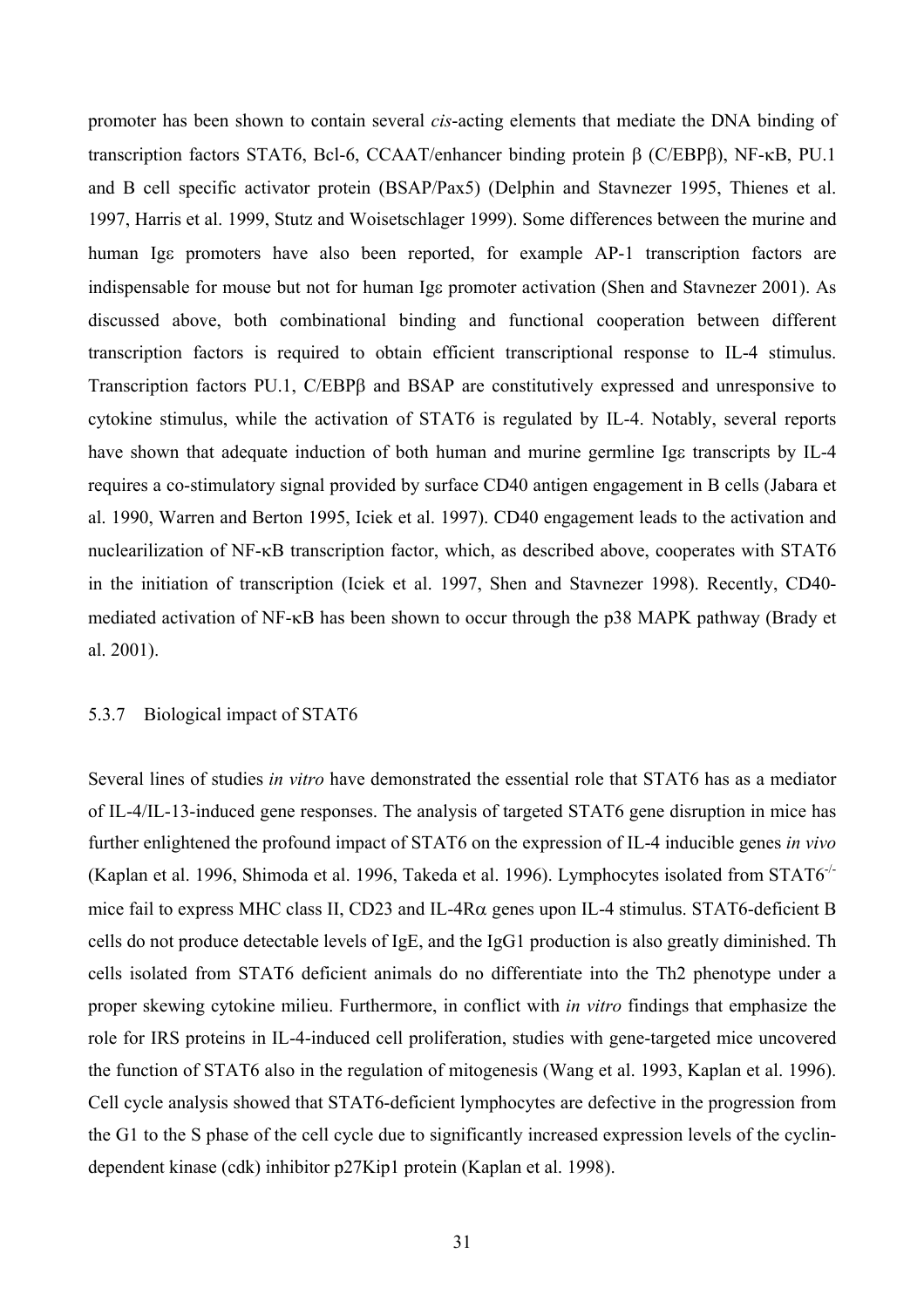STAT6-deficient animal models have also enabled a more clinically oriented evaluation of the function of STAT6 in the pathogenesis of the experimental models of human diseases.  $STAT6^{-/-}$ mice fail to expel helminthic parasites such as *Nippostrongylus brasiliensis* and have an exaggerated severity of Th1 type diseases due to the absence of Th2 type responses (Urban et al. 1998, Chitnis et al. 2001). The predominance of cell-mediated Th1 type responses also results in increased tumor immunity (Kacha et al. 2000, Ostrand-Rosenberg et al. 2000, Terabe et al. 2000). Much effort has been aimed at assessing how STAT6 is implicated in the pathogenesis of atopic diseases, asthma and allergy. In the lungs, STAT6-deficiency downregulates experimental allergen induced inflammation, bronchial hyperresponsiveness and mucus overproduction (Akimoto et al. 1998, Pernis and Rothman 2002). More indirect evidence of STAT6 in the pathogenesis of asthma is suggested by a finding where patients with elevated airway STAT6 expression levels have more severe disease outcome (Mullings et al. 2001).

In genetic linkage studies with atopic diseases the exons, flanking introns and the promoter region of the STAT6 gene have been screened for single nucleotide polymorphisms (SNPs). Associations between a GT repeat in allele A4 and enhanced eosinophilic inflammation, and a SNP in intron 18 and an increase in total IgE levels were found (Duetsch et al. 2002). However, neither the SNP nor the GT repeat showed linkage/association to asthma as a disease. In contrast, another study has showed that polymorphism in the 3' untranslated region (UTR) of the STAT6 gene is associated with the susceptibility to and the severity of nut allergy (Amoli et al. 2002).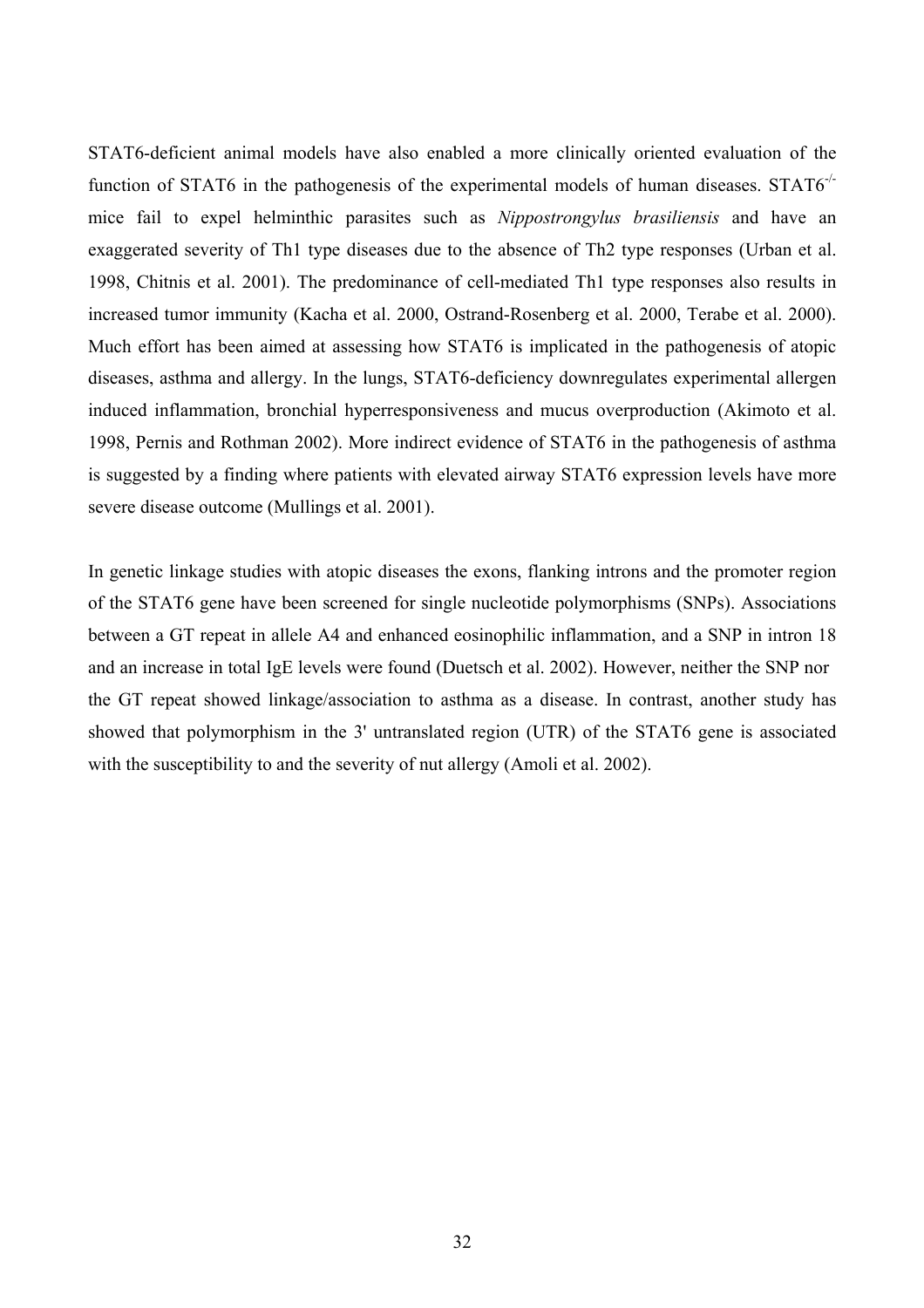# <span id="page-32-0"></span>**6. AIMS OF THE STUDY**

Several lines of study have unequivocally demonstrated the biological importance of the IL-4/STAT6 signaling pathway, especially its function in allergic responses. The immediate events that lead to the IL-4-induced activation of STAT6 are relatively well established. However, little is known of how STAT6 activation is regulated in the cell. Furthermore, the mechanisms by which STAT6 initiates the transcription are also elusive.

The detailed aims of this study were:

- 1. To study the role of serine/threonine kinase activity in IL-4/STAT6-mediated gene activation.
- 2. To characterize novel co-factors for the STAT6-mediated transcription of the immunoglobulin germline ε promoter.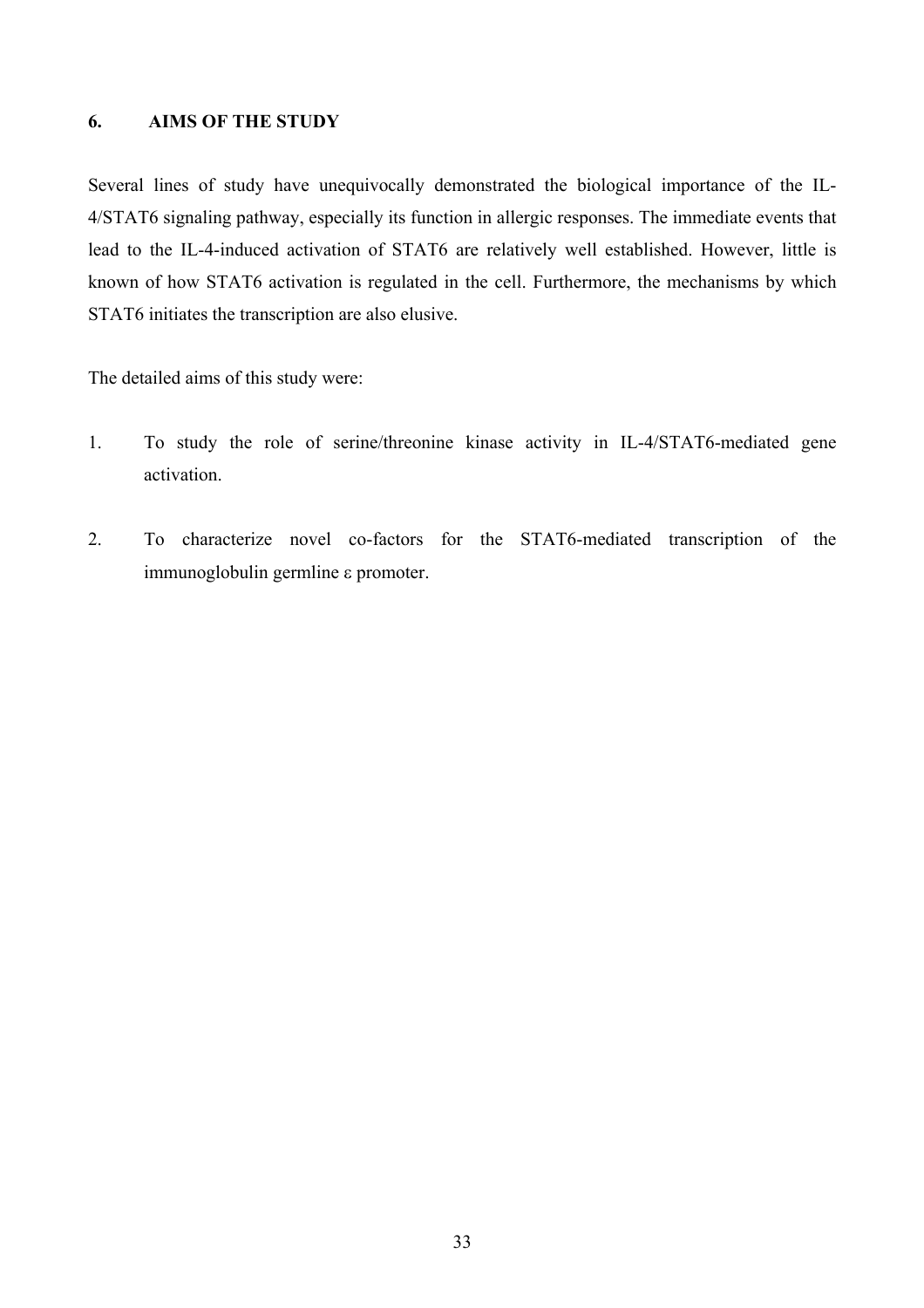### <span id="page-33-0"></span>**7. MATERIALS AND METHODS**

## **7.1 Cell culture and transfections**

All the cell lines were obtained from American Type Culture Collection, Manassas, VA. HepG2, 293T and Cos7 cells were grown in Dulbecco's modified Eagle's medium (DMEM) supplemented with 10% fetal bovine serum (Invitrogen) and antibiotics. 32D myeloid cells, and BJAB, BJABp100, Daudi and Ramos 2g6 B cells were grown in RPMI medium (Invitrogen) containing 10% FBS and antibiotics (Tong et al. 1995). Transfections of 293T and HepG2 cells were done by the calcium phosphate co-precipitation method. Daudi, Ramos 2g6 and Cos7 cells were electroporated with a Bio-Rad gene pulser and at 220 V/960  $\mu$ F, 200 V/960  $\mu$ F and 260 V/960  $\mu$ F, respectively. In some experiments Daudi cells were also transfected with DEAE-dextran as previously described (Berberich et al. 1994). Stable PU.1 expressing HepG2 cell lines were established by transfecting a 10 cm dish of subconfluent HepG2 cells with 5 µg of human wild type PU.1 in pCIneo expression plasmid (Promega, Madison, WI) by the calcium co-precipitation method. 24 hours after transfection the cells were placed in fresh growth medium  $+$  Geneticin antibiotic at 1  $\mu$ g/ml (Sigma). Cells were grown in selection for several weeks and positive clones were picked up and screened for PU.1 expression with western blot with  $\alpha$ -PU.1 antibody (Santa Cruz biotechnology inc, Santa Cruz CA.).

## **7.2 DNA constructs**

Reporter constructs were made by directly cloning specific promoter sequences into HindII and/or SalI sites of pfLUC-plasmid containing c-fos minimal promoter in front of the *photinus pyralis* luciferase gene. Furthermore, GAL4-RE reporter plasmid and GAL4-STAT6TAD (amino acids from 642 to 847) (Moriggl et al. 1997), STAT6 and STAT5 expression vectors, STAT5-JAK2- VP16 construct (Berchtold et al. 1997), STAT5 responsive serine protease inhibitor (SPI) luciferase construct (Wood et al. 1997) were kind gifts from Drs. M. Heim, B. Groner and T. Wood. Dr. Tuula Kallunki kindly provided HA-tagged p38 MAPKα expression plasmid. The dominant negative p38 MAPKα (p38AF) and constitutively active MAP kinase kinase (MKK)6b (MKK6b(E)) (Raingeaud et al. 1996) were kindly provided by Dr. J.Han. PU.1 expression plasmids (Fisher et al. 1998) were made by subcloning the PU.1 mutants into pCIneo vector. pCMV-β-galactosidase plasmid for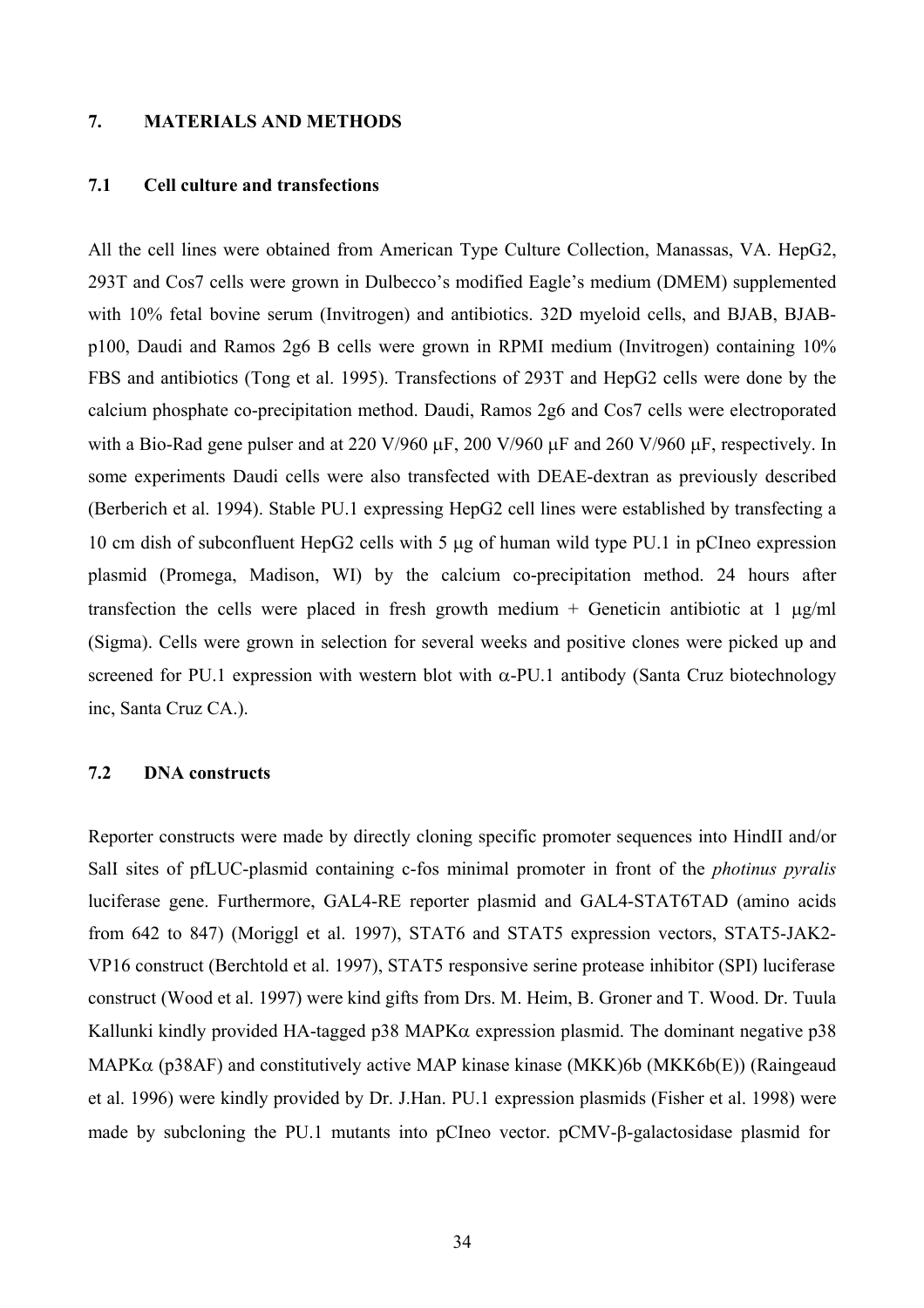<span id="page-34-0"></span>HepG2, Cos7 and 293T cells and pEBB-β-galactosidase plasmid (Tanaka et al. 1995) for Daudi and Ramos 2g6 cells were used to monitor transfection efficiency.

# **7.3 Antibodies**

α-phosphotyrosine antibody (clone 4G10) came from Upstate Biotechnology (Lake Placid, NY). Rabbit polyclonal  $\alpha$ -JAK1 and  $\alpha$ -JAK3 antibodies have been previously characterized (Witthuhn et al. 1994), and were a kind gift from Dr. J. Ihle. Monoclonal  $\alpha$ -JAK1 antibody from Transduction Laboratories (Lexington, Kentucky) was used for Western blotting. Antibodies against IRS-1 and IRS-2 were from Upstate Biotechnology (Lake Placid, NY); mouse monoclonal antibody against human CD40 from Immunotech (Marseille, France) and α-phosho-p38 antibody from New England Biolabs inc. (Beverly, MA).  $\alpha$ -STAT6 (M-20),  $\alpha$ -RNA polymerase II (C-21)  $\alpha$ -p38 (N-20) and  $\alpha$ -C/EBPβ (C-19) antibodies were purchased from Santa Cruz Biotechnology inc. (Santa Cruz, CA).

### **7.4 Immunoprecipitation and Western blotting**

Cells were lysed in either Triton-X lysis buffer (50 mM Tris-HCl, pH 7.5, 10% glycerol, 150 mM NaCl, 1 mM EDTA, 1% Triton X-100, 50 mM NaF, 1 mM Na<sub>3</sub>VO<sub>4</sub>), in NP-40 buffer (50 mM Tris-HCl pH 7.5, 10% glycerol, 150 mM NaCl, 1 mM EDTA, 0.5 % NP-40, 50 mM NaF, 1 mM Na<sub>3</sub>VO<sub>4</sub>) or in RIPA lysis buffer (50mM Tris-HCl pH 8.0, 150mM NaCl, 1% NP-40, 0.5% DOC, 0.1% SDS) supplemented with phenylmethylsulfonyl fluoride (PMSF) and aprotinin, and immunoprecipitations from equal protein amounts were carried out as previously described (Saharinen et al. 1997). The protein concentrations of the cell lysates were measured using the BioRad Protein Assay system (Bio-Rad Laboratories, Hercules, CA). Immunoprecipitates were separated by SDS-polyacrylamide gel electrophoresis (PAGE) and transferred onto a nitrocellulose membrane (Micron Separation Inc, Westborough, MA). Immunodetection was performed using specific primary antibodies, biotinylated  $\alpha$ -mouse or  $\alpha$ -rabbit secondary antibodies (Dako A/S, Denmark) and streptavidin-biotin horseradish peroxidase-conjugate and ECL detection (Amersham Life Science, UK).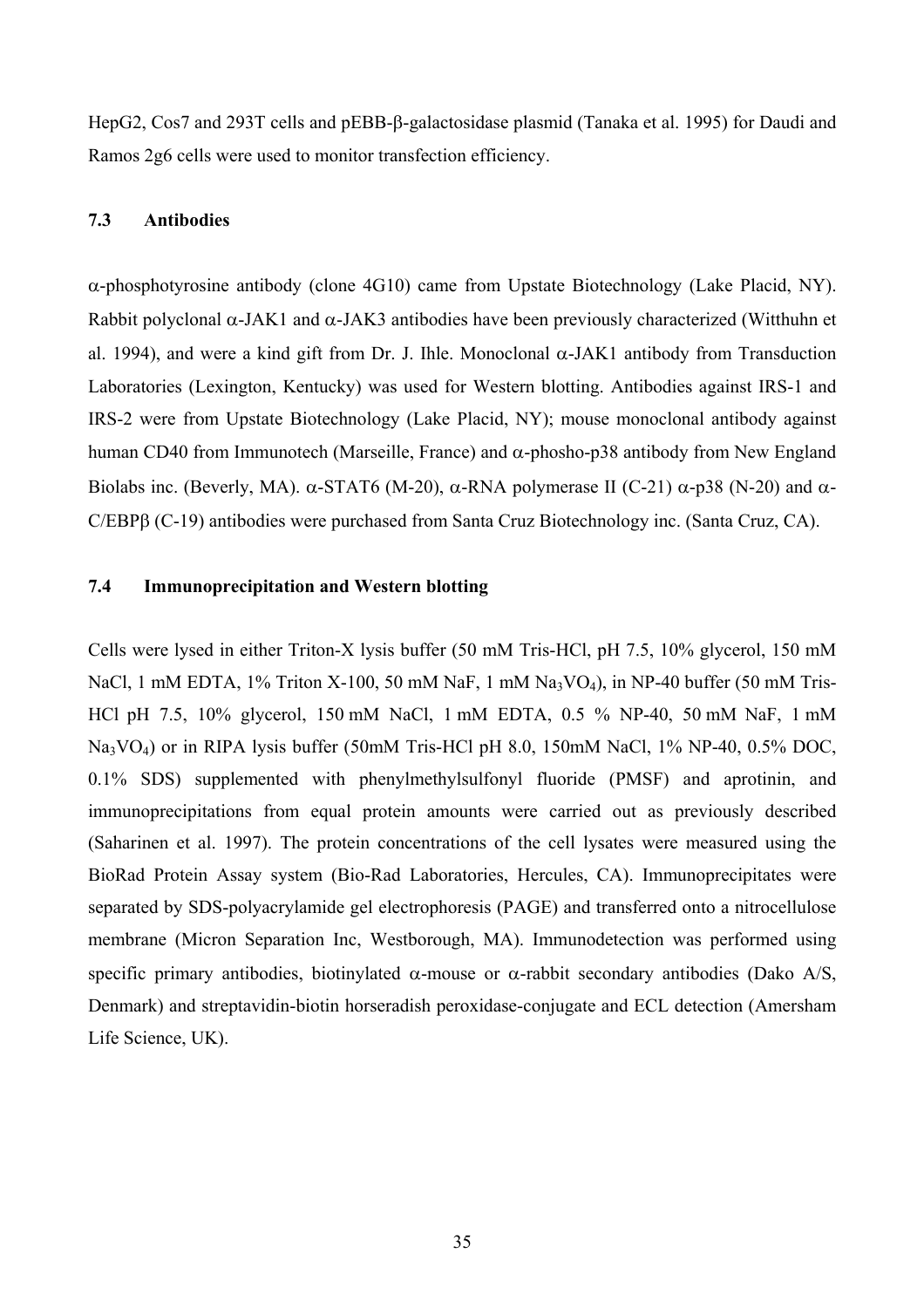### <span id="page-35-0"></span>**7.5 Electrophoretic Gel Mobility Shift Assay (EMSA)**

For electrophoretic gel-mobility shift assay either nuclear extracts or whole cell extracts were prepared as described earlier (Saharinen et al. 1997). Annealed Igε (5'- GATCAAGACCTTTCCCAAGAAATCTATC-3') and mutated Igε (5'- GATCAAGACCTTTCCCATGAAATCTATC-3') oligonucleotides were end-labeled by T4 polynucleotide kinase using  $[\gamma^{-32}P]$ -adenosine triphosphate (ATP). Nuclear or whole cell extracts (6-20 µg), poly-dI-dC (240 ng/µL), bovine serum albumin (BSA; 1.5mg/mL) and <sup>32</sup>P-labeled Ige oligonuclotide (0.5 ng) were incubated for 30 minutes at room temperature, and the reactions were resolved in 4.5% TBE (0.25X) PAGE, followed by autoradiography. For competition assays lysates were preincubated for 15 minutes with 100 or 1000-fold molar excess of unlabeled PU.1 oligo, which represents the PU.1 element in the human FcγRI promoter (nucleotides between -104 and – 79). For supershift assay 1 μl of either  $\alpha$ -PU.1 or  $\alpha$ -STAT6 antibody (Santa Cruz Biotechnology) was added to the EMSA reactions for 30 minutes.

### **7.6 Luciferase assay**

HepG2 and 293T cells were transfected on six well plates by the calcium phosphate coprecipitation method, Daudi and Cos7 cells by electroporation as described above. Cells were grown for 24 to 48 hours and starved overnight in medium containing 1% FBS. After starvation the concentration of Daudi cells was adjusted to  $1x10^6$  cells per mL. Cells were stimulated with 10 ng/mL recombinant human IL-4 (PeproTech EC Ltd., London, UK), 4 IU/ml erythropoietin (Eprex<sup>TM</sup>, Janssen-Cilag) or 1 µg/mL α-human CD40-antibody (Immunotech). p38 MAPK inhibitor 4-(4-Fluorophenyl)-2-(4 hydroxyphenyl)-5-(4-pyridyl)1H-imidazole, FHPI (SB202190) (Sigma Chemical Co, St. Louis, MO), H7 (1-(5-isoquinolinylsulfonyl)2-methylpiperazine) (Sigma) and wortmannin (Sigma) were added to the cultures at varying concentrations 30-60 minutes before stimuli. After stimulation for 6-16 hours, cells were lysed in Reporter Lysis Buffer (Promega, Madison, WI) and luciferase activity was determined using Luciferase Assay System (Promega) according to the manufacturer's instructions. The luciferase values were normalized against measured β-galactosidase activities or against the total protein concentration in Daudi cells when the DEAE-dextran method was used for transfection.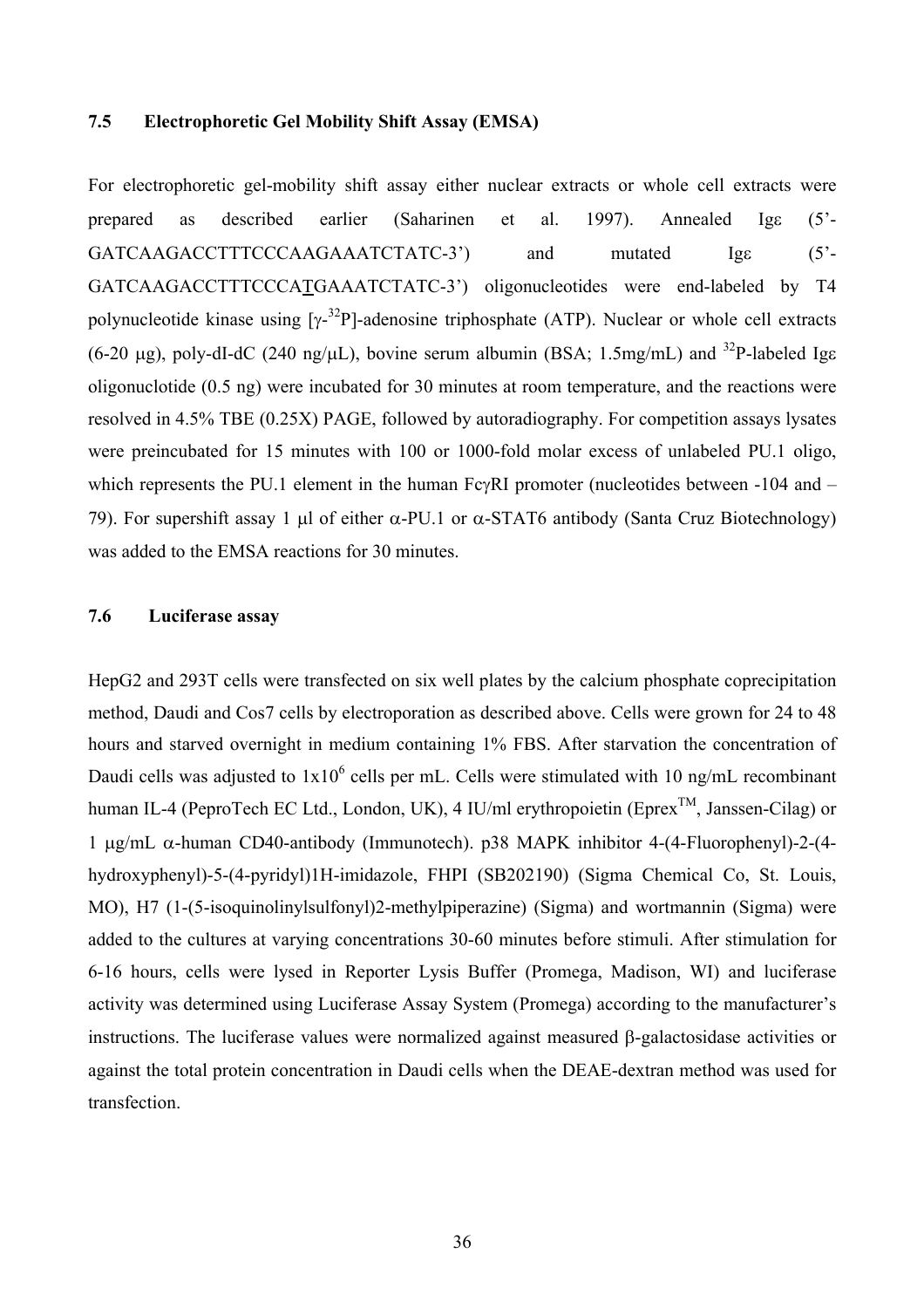### **7.7 Phospho-amino acid analysis and phosphopeptide map**

Phospho-amino acid analysis and phosphopeptide maps were done as described earlier (Boyle et al. 1991, Valmu and Gahmberg 1995, Valmu et al. 1999). Briefly, 32D, Ramos 2g6 and Daudi cells were starved overnight and labeled with 32 P-orthophosphate (Amersham) in phosphate free medium (Sigma) for three hours. STAT6 was immunoprecipitated from Triton-X cell lysates; immunocomplexes were separated on SDS-PAGE and transferred onto a nitrocellulose membrane. Proteins were visualized by autoradiography and bands corresponding to STAT6 were excised for further analysis. For the phosphopeptide map, proteins were digested with Sequencing grade Trypsin (Promega). Washed fragments were applied onto thin layer cellulose plates, separated in the first dimension by electrophoresis at pH 1.9 and in the second dimension by ascending chromatography using isobutyric acid buffer (isobutyric acid: n-butanol: pyridine: Hac: water 1250:38:96:58:558 v/v/v/v/v/v) or Phospho-buffer (37,5 % n-butanol, 25% pyridine, 7,5% acetic acid). Phosphopeptides were visualized by autoradiography. For the phospho-amino acid analysis approximately 10% of digested proteins were hydrolysed in HCl for 1 hour at 110°C. Lysates were lyophilised and resolved in pH 1.9 buffer containing standard phospho-amino acids (o-Phospho-DL-serine, o-Phospho-DL-threonine, o-Phospho-DL-tyrosine from Sigma). The phospho-amino acids were separated by two-dimensional electrophoresis. Standard amino acids were visualized by ninhydrin staining and autoradiography was used to detect phosphorylated amino acids.

## **7.8 RNA polymerase II phosphorylation** *in vivo*

Ramos 2g6 cells were labeled in phosphate-free medium containing 10  $\mu$ Ci/mL <sup>32</sup>P-orthophosphate as described above, and treated with IL-4 and H7, and nuclear extracts were prepared (Kumahara et al. 1999). 10 µg of nuclear extract was separated with 5% SDS-PAGE and transferred onto PVDFmembrane. Phosphorylated proteins were detected with autoradiography. The RNA polymerase II was detected by immunoblotting with  $\alpha$ -RNA polymerase II antibody using unlabeled lysates from the same experiment. For immunoprecipitation,  $^{32}P$  orthophosphate labeled Ramos cells were lysed in RIPA lysis buffer, and 1000µg of the lysate was immunoprecipitated with 2 µg of  $\alpha$ -RNA polymerase II antibody. Immunoprecipitates were separated with 6% SDS-PAGE and phosphorylated proteins were detected with autoradiography.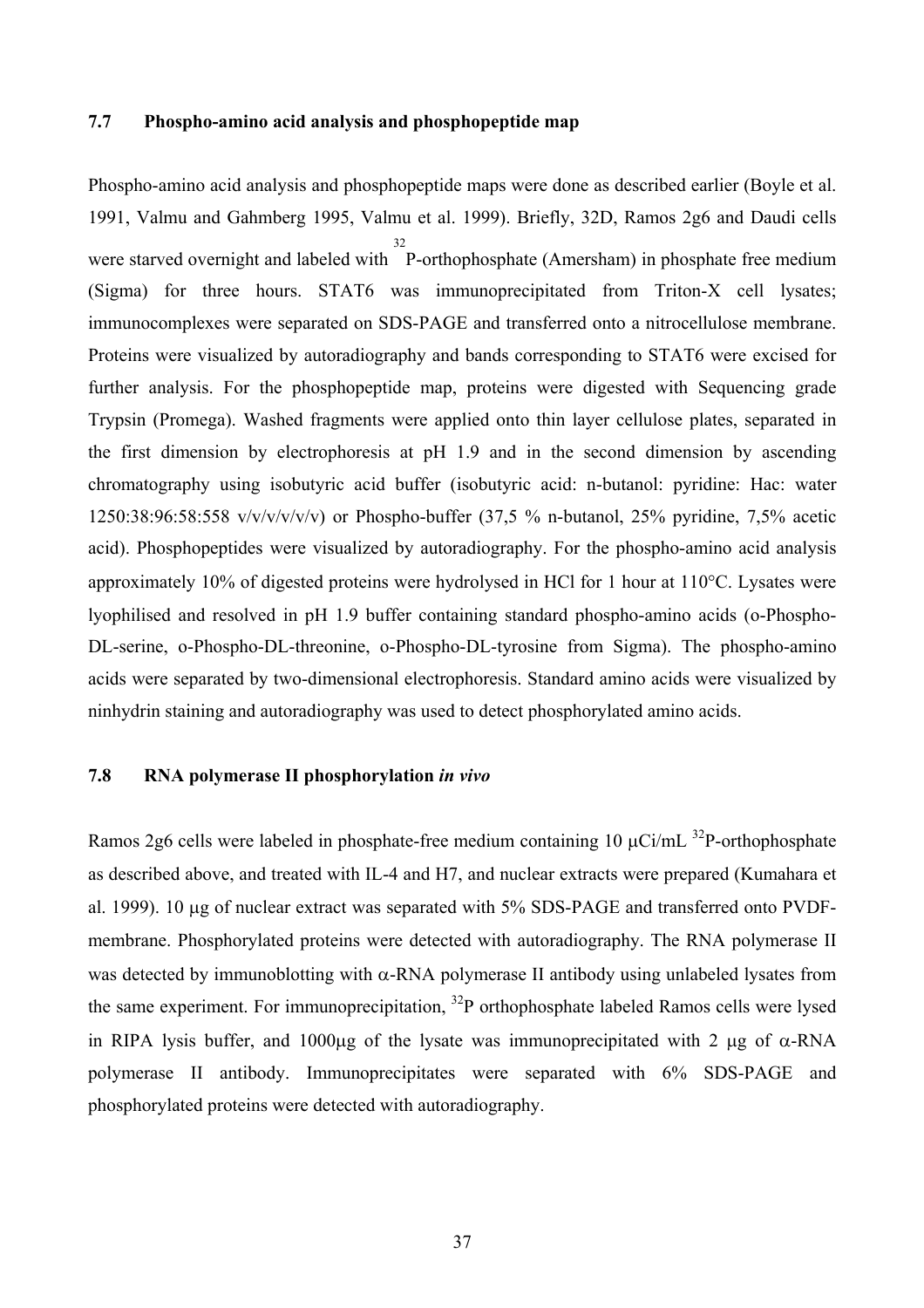## **7.9 FACS analysis**

Ramos 2g6 cells were suspended in RPMI+10 % FBS and stained for 30 minutes at 4°C with 20 µL FITC-conjugated mouse  $\alpha$ -human-CD23 antibody (PharMingen, San Diego, CA) or with 20  $\mu$ L PEconjugated mouse  $\alpha$ -human-CD23 antibody (Becton-Dickinson). Unspecific staining was monitored with isotype matched control antibodies, FITC-conjugated mouse  $\alpha$ -human-CD64 antibody (Immunotech, Marseille, France) or PE-conjugated mouse  $\alpha$ -human-CD13 antibody (Becton-Dickinson). For some experiments, unconjugated mouse  $\alpha$ -human-CD23 antibody (2 µg) (Pharmingen, San Diego, CA) and control antibody, isotype matched mouse  $\alpha$ -human-Nef MoAb (a kind gift from Dr. V. Ovod) together with secondary antibody, 5 µg FITC-conjugated goat antimouse antibody (Dako), were also used. After staining cells were washed twice with PBS and analyzed with FACSscan (Becton-Dickinson).

#### **7.10 Glutathione S-transferase (GST) pull-down assay**

GST and GST-PU.1 proteins were produced in BL21 bacteria and purified with Glutathione Sepharose 4B (Amersham Biosciences) according to the manufacturer's instructions. COS7 cells were transfected with 5 µg of STAT6 or pSG5 plasmid DNA, allowed to grow for 24 hours, and lysed in 0.5 % NP-40 lysis buffer. 500 µg of total cell extract from COS7 extracts was then incubated overnight at 4°C with the GST fusion proteins bound to the Glutathione Sepharose beads in binding buffer (12.5 mM HEPES pH 7.4, 0.1 mM EDTA, 0.05% Nonidet P-40, 0.5% BSA, 1 mM DTT, 1 mM PMSF and 3 µg/ml aprotinin). The beads were washed five times with binding buffer containing 70 mM NaCl. Proteins were boiled in SDS-PAGE sample buffer, separated by 10% SDS-PAGE and analyzed by immunoblot assay with α-STAT6 antibody (Santa Cruz Biotechnology).

#### **7.11 Quantification of Ig**ε **gene expression using real-time PCR**

Total RNA was isolated from BJAB and BJAB-p100 cells using Trizol reagent (Life Technologies, Inc.) and used for the first-strand cDNA synthesis with M-MLV reverse transcriptase (Gibco-BRL) and random hexamers (Amersham Pharmacia) according to the manufacturer's protocol. Total RNA from BJAB cells that had been stimulated for 48 h with IL-4 (100 ng/ml) was used to prepare standard curves. After the first-strand cDNA synthesis, serial dilutions were made to correspond to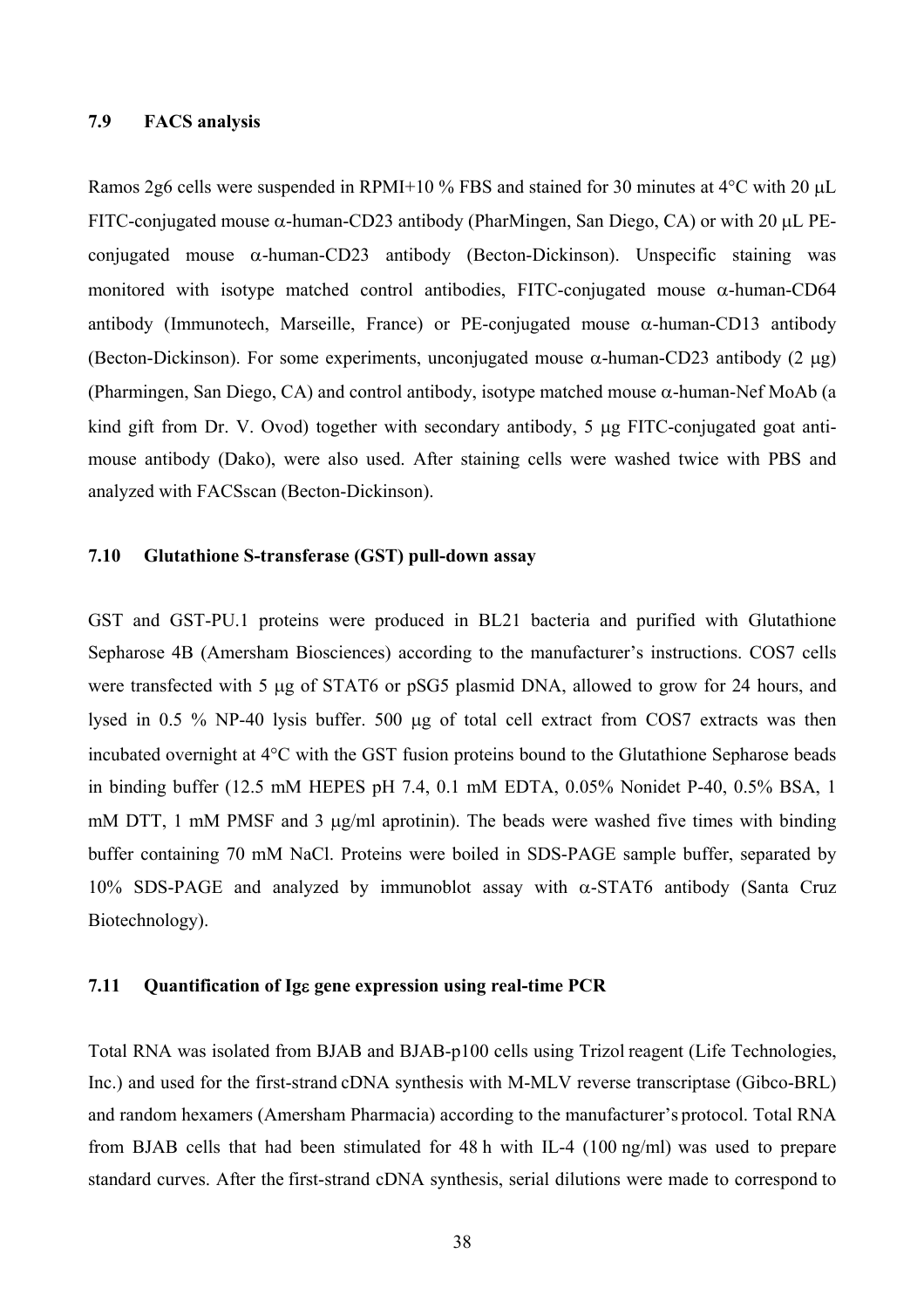cDNA transcribed from 750, 75, 7.5 and 0.75 ng of total RNA. Primers for the Igε and TBP have been described previously (Thienes et al. 1997, Linja et al. 2001).

The PCR reactions were performed in the LightCycler apparatus using the LightCycler-FastStart DNA Master SYBR Green I kit (Roche Diagnostics). The cycling conditions (45 cycles) consisted of denaturation at 95°C for 15 s (Igε) or 3 s (TBP), annealing at 55°C for 8 s (Igε) or 58°C for 13 s (TBP) and elongation at 72°C for 16 s (Igε) or 7 s (TBP). The LightCycler apparatus measured the fluorescence of each sample in every cycle at the end of the elongation step. After the PCR reaction, the logarithmic values of the fluorescence were plotted against the cycle number, and the relative Igε expression was calculated as described previously (Linja et al. 2001). PCR samples were also run in 1.2% agarose electrophoretic gels to ensure that a right-sized product was amplified in the reaction.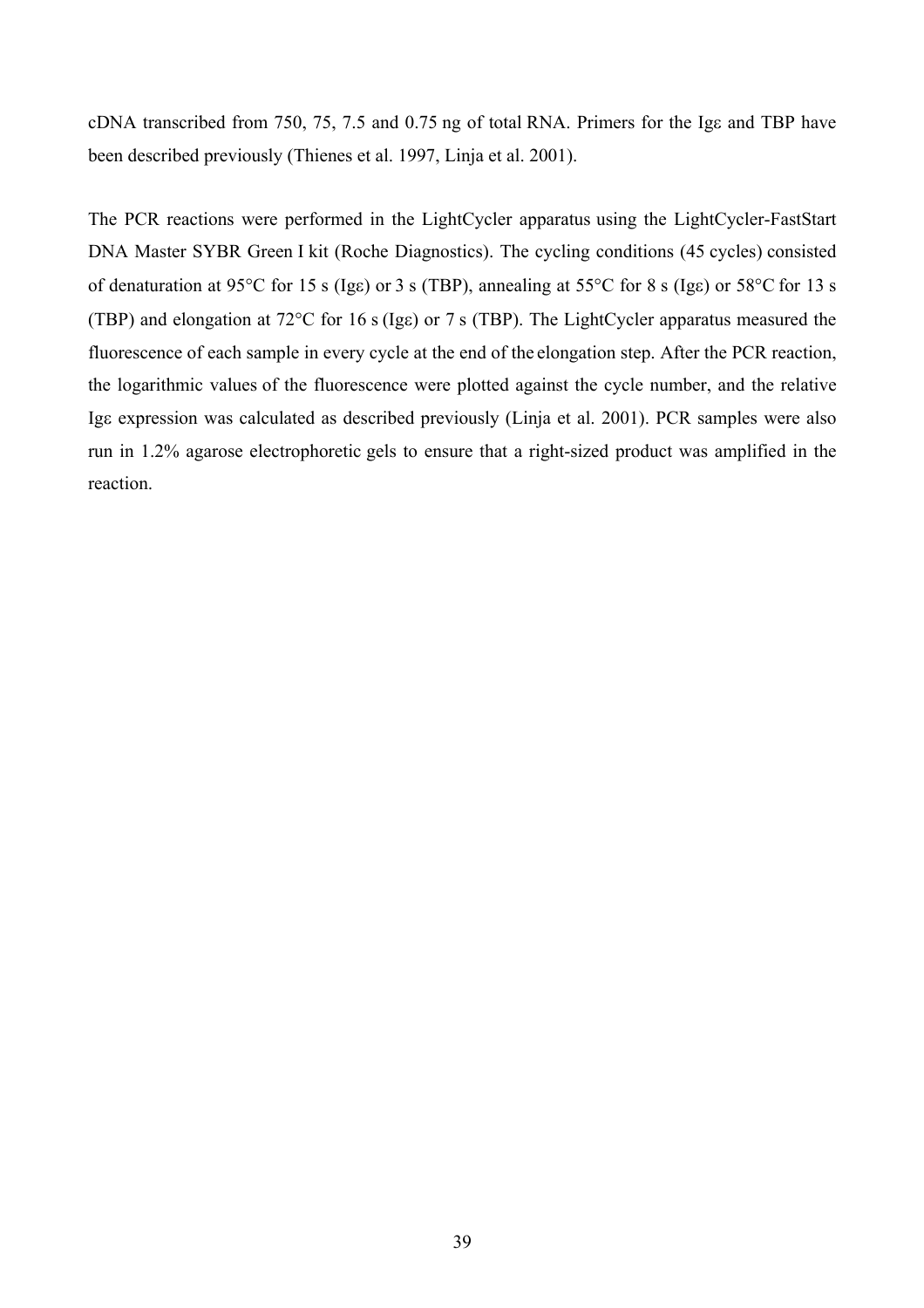## **8. RESULTS**

A schematic representation that summarizes the main findings of this study is presented on the last page of the discussion (Figure 4 on page 60).

### **8.1 STAT6 is phosphorylated on both tyrosine and serine residues (I, II)**

Cytokine stimulus leads to the JAK-mediated tyrosine phosphorylation and activation of STATs. In addition, the serine phosphorylations of STAT1, STAT3 and STAT4 have been described to regulate their transcriptional activities by diverse mechanisms (Decker and Kovarik 2000). To study the serine/threonine phosphorylation of STAT6 Ramos and Daudi B cells were metabolically labeled with <sup>32</sup>P orthophosphate. The cells were stimulated with IL-4 for 20 minutes, and STAT6 was immunoprecipitated and separated on SDS-PAGE. Proteins were transferred onto a nitrocellulose filter and visualized by autoradiography. IL-4 stimulation was observed to induce the total phosphorylation of STAT6. The band corresponding STAT6 was excised and phosphorylation events were further studied in phospho-amino acid analysis and with tryptic phosphopeptide mapping. In unstimulated cells STAT6 was phosphorylated at low levels only on serine residues. IL-4 stimulation resulted in increased phosphorylation on both serine and, as previously reported, tyrosine residues, while no phosphorylation on threonine residues was detected in phospho-amino acid analysis. When the phosphorylation of STAT6 was further investigated by tryptic phosphopeptide mapping, two to three weakly phosphorylated peptides were detected in unstimulated cells, and IL-4 stimulation resulted in enhancement in the phosphorylation of these peptides, and also in the occurrence of several additional phosphopeptides.

In phospho-amino acid analysis, the magnitude of IL-4-induced serine phosphorylation of STAT6 was relatively low, about twofold, but this is similar to the level of induction of serine phosphorylation observed in other STATs (Chung et al. 1997, Yamashita et al. 1998). In addition, the majority of the IL-4-induced phosphopeptides were observed to be phosphorylated only on their serine residues when further analyzed with the hot-sequencing method (data not shown). Thus, the results from phosphorylation studies with *in vivo* labeled B cell lines demonstrate that STAT6 is constitutively phosphorylated on its serine residues, and that IL-4 treatment induces both the serine and the tyrosine phosphorylation of STAT6.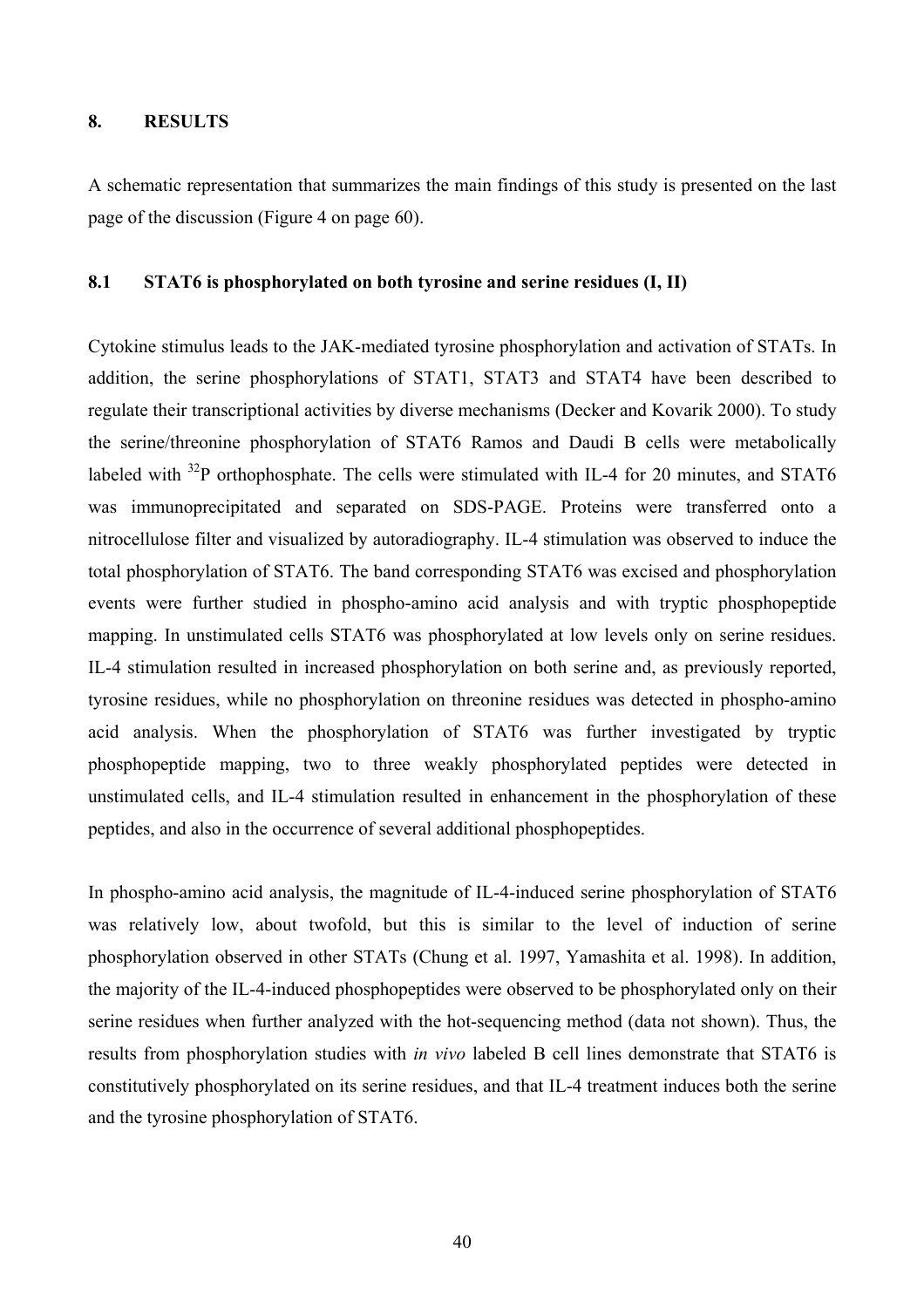# **8.2 Serine phosphorylation of STAT6 occurs independently of the IRS pathway and is not regulated by H7-sensitive kinases or p38 MAPK (I, II)**

IRS downstream signaling via activated PI-3-K has generally been implicated in the regulation of IL-4-mediated cell growth. To study whether STAT6 serine phosphorylation was occurring through IRS/PI-3-K activation, additional phosphorylation experiments were performed in IRS-deficient 32D myeloid cells (Wang et al. 1993). In untreated cells, a low level of basal serine phosphorylation of STAT6 was detected. Similarly as in B cell lines, IL-4 induced both the serine and the tyrosine phosphorylation of STAT6, indicating that the kinase responsible for STAT6 serine phosphorylation is independent of the IRS/PI-3-K signaling pathway (data not shown).

A broad-spectrum serine/threonine kinase inhibitor H7 was used to characterize the STAT6 serine kinase. H7 binds to the ATP binding site in the kinase domain, and inhibits many but not all serine/threonine kinases. For example the cytokine induced ERK and p70 S6 kinases are not affected by H7 (Boulton et al. 1995, Engh et al. 1996). The treatment of metabolically labeled Ramos cells with H7 for 30 minutes before IL-4 stimulation did not have any significant effect on the IL-4-induced total phosphorylation of STAT6 or on the level of serine and tyrosine phosphorylations as evaluated by phospho-amino acid analysis. Furthermore, in phosphopeptide mapping, the phosphorylation pattern of STAT6 was similar in both IL-4 and H7/IL-4 treated cells, thus confirming that the phosphorylation of STAT6 is mediated by H7-insensitive kinase(s).

CD40 cell surface molecules mediate important costimulatory signals for IL-4-induced gene responses, and activate protein kinases, including p38 MAPK (Sutherland et al. 1996). p38 MAPK mediates the lipopolysaccaride and cellular stress induced phosphorylation of Ser727 in STAT1, and the IL-12-induced phosphorylation of Ser721 in STAT4 (Kovarik et al. 1999, Visconti et al. 2000). To investigate the possible role of p38 MAPK in the phosphorylation of STAT6, overnightstarved Daudi B cells were metabolically labeled with  $32P$ -orthophosphate for 3 hours and stimulated with IL-4 and/or  $\alpha$ -CD40 for 20 minutes in the presence or absence of p38 MAPK inhibitor SB202190. Cell permeable pyridinyl imidazole compounds SB202190 and SB203580 are specific inhibitors of the  $\alpha$  and  $\beta$  isoforms of p38 MAPK, and they do not inhibit the kinase activity of other mitogen activated protein kinases such as ERKs and JNKs (Davies et al. 2000). As described above, in resting cells STAT6 was phosphorylated at low levels only on serine residues, and IL-4 induced phosphorylation on both tyrosine and serine residues. In phospho-amino acid analysis, CD40 engagement did not have any marked effect on either the total phosphorylation or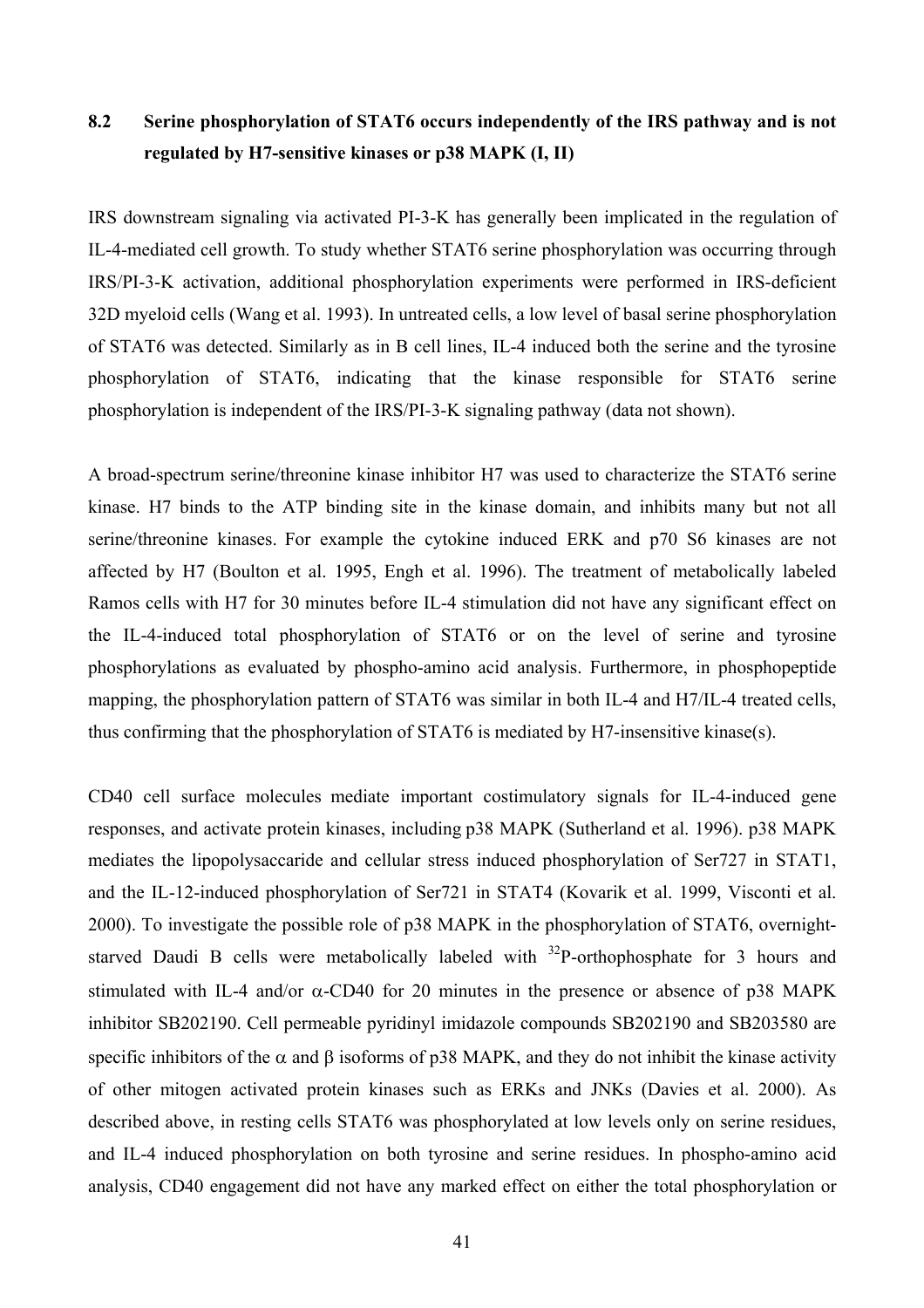the tyrosine or the serine phosphorylation of STAT6. Also, the pre-treatment of Daudi cells with SB202190 did not inhibit the tyrosine or the serine phosphorylation of STAT6. To further confirm that the phosphorylation of STAT6 was unaffected by p38 MAPK activation, a part of the purified STAT6 protein was used for tryptic phosphopeptide mapping. The CD40 engagement alone or in combination with IL-4 and SB202190 treatments did not change the phosphopeptide pattern of STAT6, and there were no consistent changes in the relative intensities of individual phosphopeptides. Taken together, the results indicated that p38 MAPK does not mediate the phosphorylation of STAT6.

## **8.3 STAT6-mediated gene activation is regulated through H7-sensitive serine/threonine kinase activity (I)**

The serine phosphorylation of STAT6 was unaffected by H7-sensitive kinases. Next, H7 was used to characterize the role of serine/threonine kinase activity in STAT6-mediated transcription. IL-4 induced gene activation was studied in the human Burkitt lymphoma B cell line Ramos 2g6, which expresses abundant IL-4R (Siegel and Mostowski 1990). In B cells, IL-4 stimulation induces the expression of the low-affinity IgE Fc receptor (CD23) in a STAT6-dependent manner (Kaplan et al. 1996, Shimoda et al. 1996, Takeda et al. 1996). Ramos cells were stimulated with IL-4 for 20 hours in the presence or absence of H7, and the surface expression of CD23 was analyzed by using FACS. The IL-4-induced CD23 expression was inhibited by H7 in a concentration-dependent manner, indicating that the IL-4 and STAT6-regulated expression of CD23 requires serine/threonine kinase activity.

To examine whether the effect of H7 on CD23 expression was due to the inhibition of IL-4Rinduced immediate signaling events, the consequence of H7 treatment on the IL-4-induced JAK, IRS and STAT6 tyrosine phosphorylations was investigated. Prior to IL-4 stimulus, Ramos 2g6 cells were left untreated, or were pre-treated with H7 for 30 minutes. The specific proteins were purified from the cell extracts by immunoprecipitation, separated by SDS-PAGE and immunoblotted with anti-phosphotyrosine antisera. The IL-4-induced tyrosine phosphorylations of JAK1, JAK3, IRS-1, IRS-2 and STAT6 were found to be insensitive to H7 treatment. Furthermore, the IL-4-induced DNA binding activity of STAT6 was also unaffected when cells we pre-treated with serine/threonine kinase inhibitor H7. This result suggested that the immediate activation events of STAT6 and the tyrosine phosphorylation of IRSs are independent of H7-sensitive kinase activity.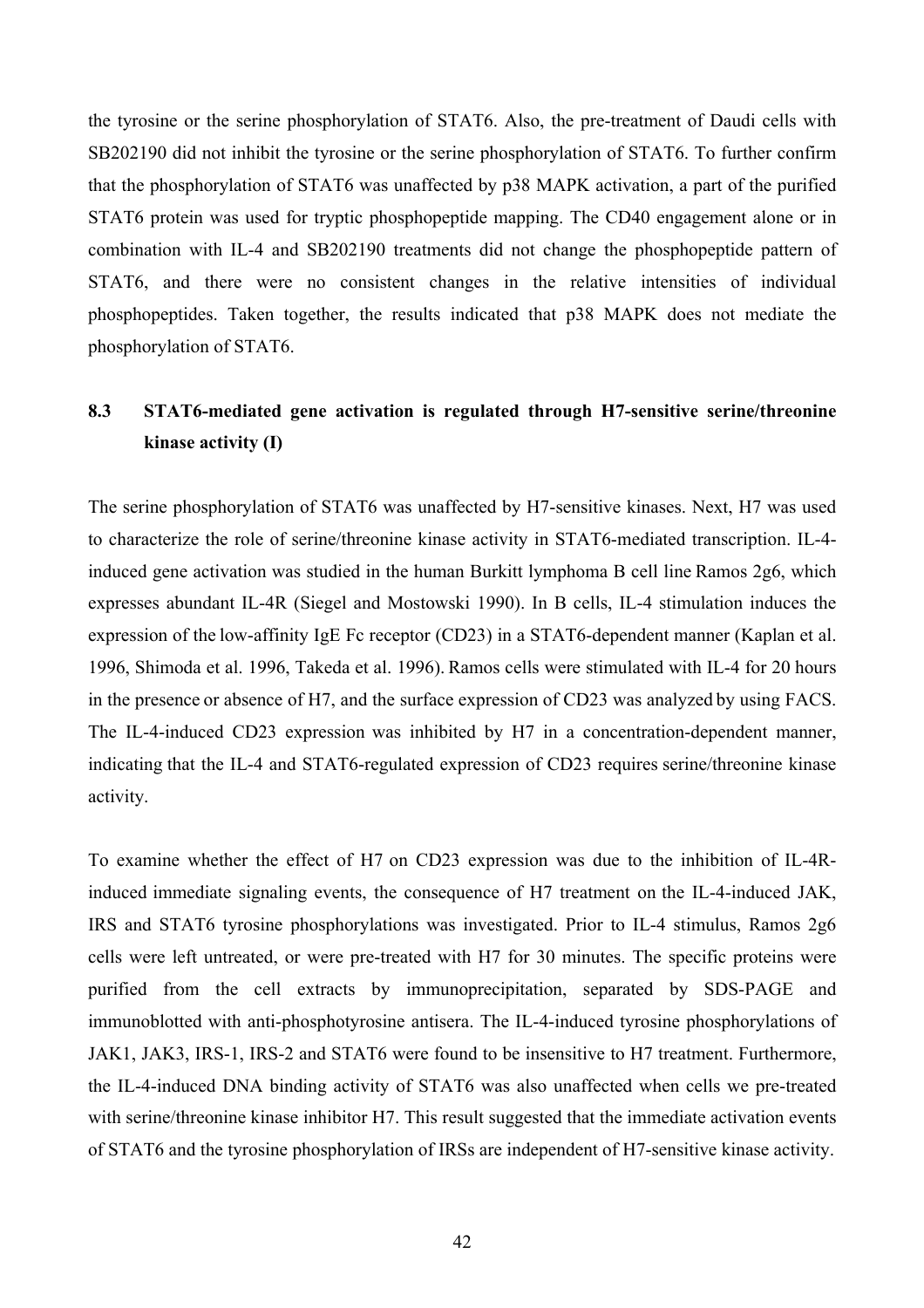STAT6-dependent reporter constructs were used to study the observed serine/threonine kinase dependency of IL-4-induced gene expression in more detail. The analysis of the promoter region of the human Igε heavy-chain constant region gene has defined the minimal IL-4-responsive element, composed of the C/EBPβ and STAT6 binding elements, to the nucleotides -168 to -138 relative to the first RNA initiation site (Mikita et al. 1996). The IL-4-induced activation of reporter gene construct that contains the binding sites for both of these transcription factors (C/EBPβ-STAT6RE reporter, alternatively termed also as Igε-RE reporter) was observed to be sensitive to H7 treatment in a dose dependent manner. The role of PI-3-K-dependent pathways in the regulation of C/EBPβ-STAT6RE-RE activation was studied by using an irreversible PI-3-K inhibitor, wortmannin (Arcaro and Wymann 1993). Wortmannin did not have any effect on IL-4-induced reporter activation at concentrations that completely block PI-3-K catalytic activity (Zamorano et al. 1996). Finally, a STAT5-dependent reporter was used to determine whether the H7-sensitive kinase was regulated directly by the cytokine receptor or by the downstream JAK kinases. For this purpose, 293T cells were transfected with STAT5, together with either JAK2 or EpoR. In these experiments H7 completely inhibited both the EpoR and JAK2-induced activation of the STAT5-dependent reporter. These results suggested that the H7-sensitive kinase/kinases functioned downstream of JAK kinases in the signaling cascade.

Two reporter constructs carrying either three copies for C/EBPβ or STAT6 binding sites separately were also created, and their activation was also found to be dependent on the H7-sensitive kinase activity. The STAT6-dependent reporter construct was activated upon IL-4 stimulus in COS7 cells in the absence of the C/EBPβ binding sequence when STAT6 was overexpressed by transient transfection. The IL-4-induced activation of STAT6RE-reporter was somewhat more sensitive to H7 treatment than the constitutive activity of C/EBPβRE-reporter. In conclusion, the results from the reporter studies indicated that the H7-sensitive kinases, which function downstream of JAK kinases, regulate the STAT6-dependent transcription, and the PI-3-K-dependent pathway does not regulate these kinase.

Because the phosphorylation of STAT6 was insensitive to H7 treatment, but H7 was found to regulate STAT6-mediated gene responses, the possibility that H7 inhibited other phosphorylation events in the IL-4-induced transcriptional regulation than those of STAT6 was explored. The general transcription factor TFIIH-associated cdk activating kinase (CAK), as well as cdk7, cdk8, and cdk9, are sensitive to H7 treatment *in vitro* (Yankulov et al. 1995, Mitsui and Sharp 1999).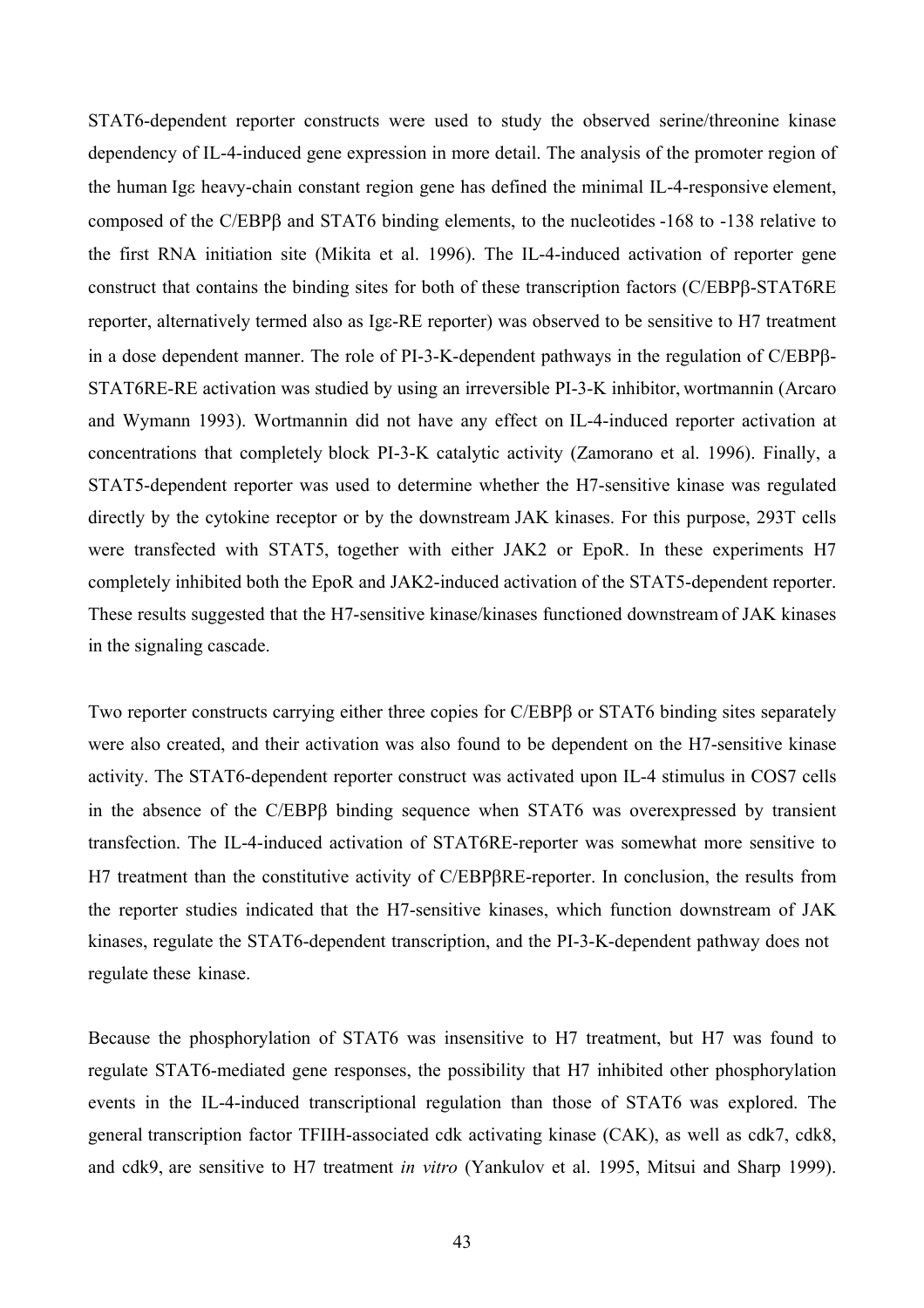CAKs phosphorylate the C-terminal domain (CTD) of RNA polymerase II, resulting in enhanced transcription elongation (Serizawa et al. 1995). To investigate the regulation of RNA polymerase II phosphorylation in IL-4 signaling,  $^{32}P$ -orthophosphate-labeled Ramos cells were treated with H7 and IL-4, and the phosphorylation of RNA polymerase II was analyzed both from nuclear cell lysates and α-RNA polymerase II immunoprecipitates. IL-4 stimulation enhanced the phosphorylation of RNA polymerase II, and this phosphorylation was inhibited by the pretreatment of the cells with H7. Thereby, H7 was observed to inhibit the IL-4-induced, direct activation of RNA polymerase II.

#### **8.4 p38 MAPK regulates STAT6-mediated transactivation (II)**

As mentioned above, p38 MAPK has been reported to directly phosphorylate STAT family members on serine residues (Decker and Kovarik 2000). In addition, p38 MAPK kinase activity is required for the optimal STAT1-mediated transactivation of GAS and ISRE promoters without an effect on the IFN $\alpha$ -induced phosphorylation of Ser727 in STAT1 (Uddin et al. 1999, Uddin et al. 2000). Furthermore, the IL-6-induced transcriptional activation of STAT3 is also dependent on the IL-6-stimulated p38 MAPK activity in hepatocytes (Zauberman et al. 1999). Thereby, the role of p38 MAPK activity in the IL-4-induced and STAT6-mediated transcription was investigated despite the negative findings regarding its role in STAT6 phosphorylation events.

Ramos 2g6 B cells were stimulated with IL-4 in the presence or absence of different concentrations of specific p38 MAPK inhibitor SB202190, and the surface expression of CD23 was measured with FACScan. IL-4 stimulation resulted in a strong induction of the CD23 expression.  $\alpha$ -CD40 treatment alone did not increase the CD23 expression, but it slightly enhanced the IL-4-induced CD23 expression. Resting B cells expressed low levels of CD23 without any apparent stimulation, and SB202190 inhibited both the basal and the induced expression of CD23 in a dose-dependent manner. Inhibition in the CD23 expression was also obtained when Ramos 2g6 B cells were transfected with dominant negative p38 MAPK $\alpha$  (p38AF). The p38 MAPK activity was analyzed in differently treated B cell lysates by Western blot with an antibody that recognizes the Thr<sup>180</sup>/Tyr<sup>182</sup>phosphorylated catalytically active form of p38 MAPK. The constitutive phosphorylation of p38 MAPK was detected from both Daudi and Ramos 2g6 B cells, IL-4 stimulation (from 5 minutes to 24 hours) did not activate p38 MAPK in any of the cell lines tested (Daudi, Ramos, HepG2, HeLa, and 293T). In Daudi cells, the cross-linking of CD40 resulted in the rapid induction and prolonged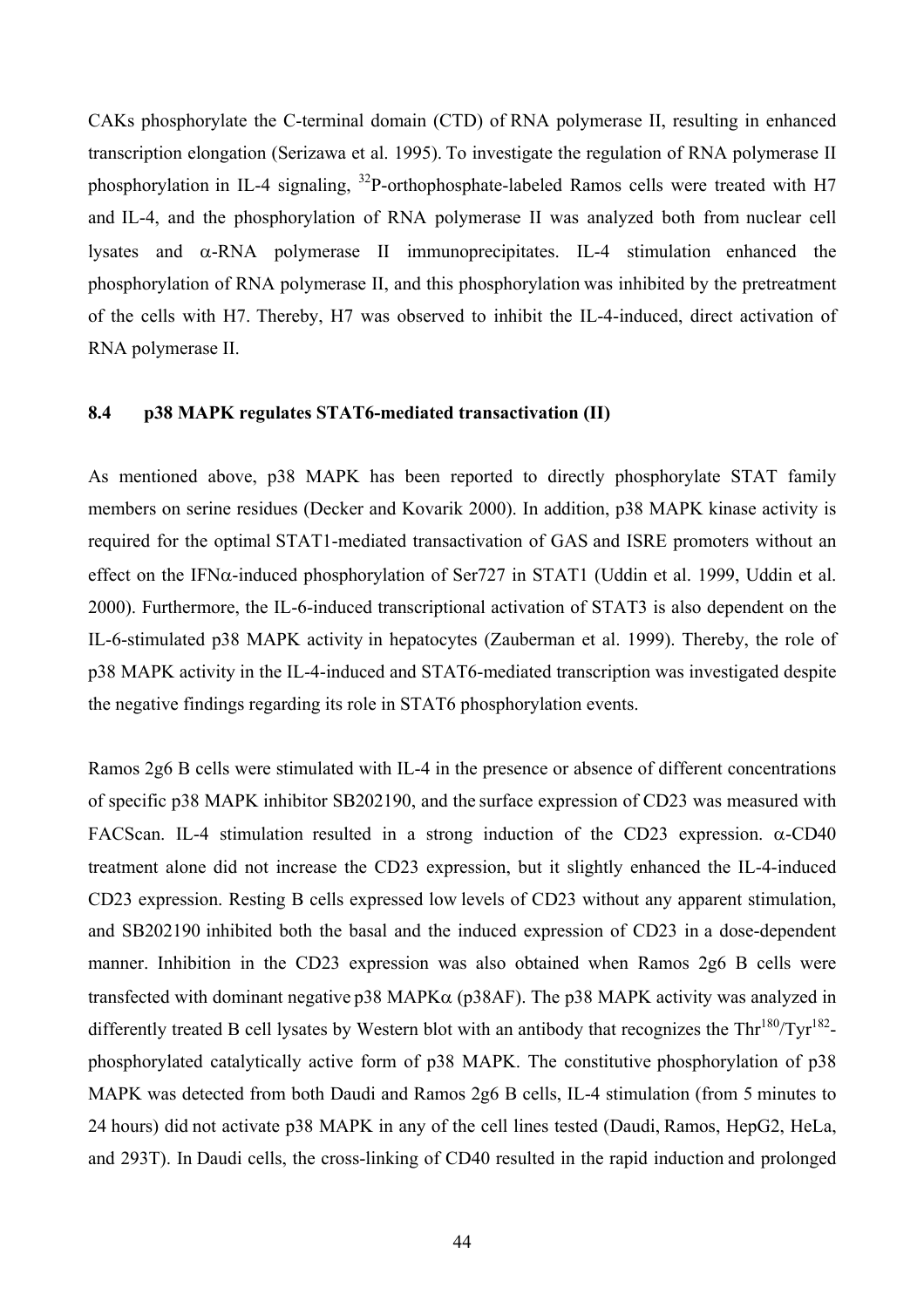activation of p38 MAPK, whereas in Ramos cells CD40 engagement only slightly increased (10- 20%) p38 MAPK activity. SB202190 pretreatment markedly diminished the basal phosphorylation of p38 MAPK as well as the CD40-induced phosphorylation in both cell lines. Thus, in Ramos 2g6 B cells, both the basal and the IL-4/CD40-induced CD23 expression directly correlated with the level of p38 MAPK activation suggesting that the IL-4-induced gene activation is dependent on p38 MAPK activity.

The IL-4-responsive promoter regions of the human Ige and CD23 genes contain binding elements for several transcription factors, and reporter studies were used to evaluate the role of p38 MAPK directly in STAT6-driven transcription. Both SB202190 and p38AF were found to downregulate the IL-4 and IL-4/CD40-induced activation of the C/EBPβ-STAT6RE reporter construct, whereas the overexpression of wild-type  $p38$  MAPK $\alpha$  ( $p38$ wt) resulted in the enhancement of the reporter activity. The STAT6 response element was analyzed individually, and the STAT6RE reporter was found to function similarly as the C/EBPβ-STAT6RE reporter in Daudi B cells. The IL-4 and IL-4/CD40-induced activities of STAT6RE were sensitive to SB202190 treatment, but the inhibitor treatment did not reduce the activity of the C/EBPβRE reporter construct in Daudi B cells. In conclusion, these results suggest that STAT6-mediated transcription is a target for p38 MAPK activity in B cells.

When the mechanism of the p38 MAPK-mediated regulation of STAT6 activation was analyzed in more detail, the tyrosine phosphorylation and DNA binding activity of STAT6 were found to be unaffected by SB202190 treatment in Daudi B cells. SB202190 pretreatment had no effect on the immediate activation events of STAT6 (up to 2 h) in EMSA. The findings which showed that immediate activation events and the phosphorylation of STAT6 were not regulated by p38 MAPK brought up the possibility that p38 MAPK might affect the transactivation potential of STAT6. A fusion construct containing the yeast GAL4 DNA-binding domain and the TAD of STAT6 (GAL4- STAT6TAD) was used to test this hypothesis. The GAL4-STAT6 fusion construct has been shown to be constitutively active and to bind DNA independently of extracellular stimuli (Moriggl et al. 1997). The GAL4-STAT6TAD fusion construct and GAL4 binding sites containing reporter constructs were transfected into Daudi B cells together with p38AF, p38wt, or empty pSG5 plasmid DNA. The cotransfection of p38AF and SB202190 treatment reduced reporter activity approximately 50-80 %, whereas the overexpression of p38wt was found to upregulate STAT6TAD-mediated transcription. Similar results were also obtained in experiments with non-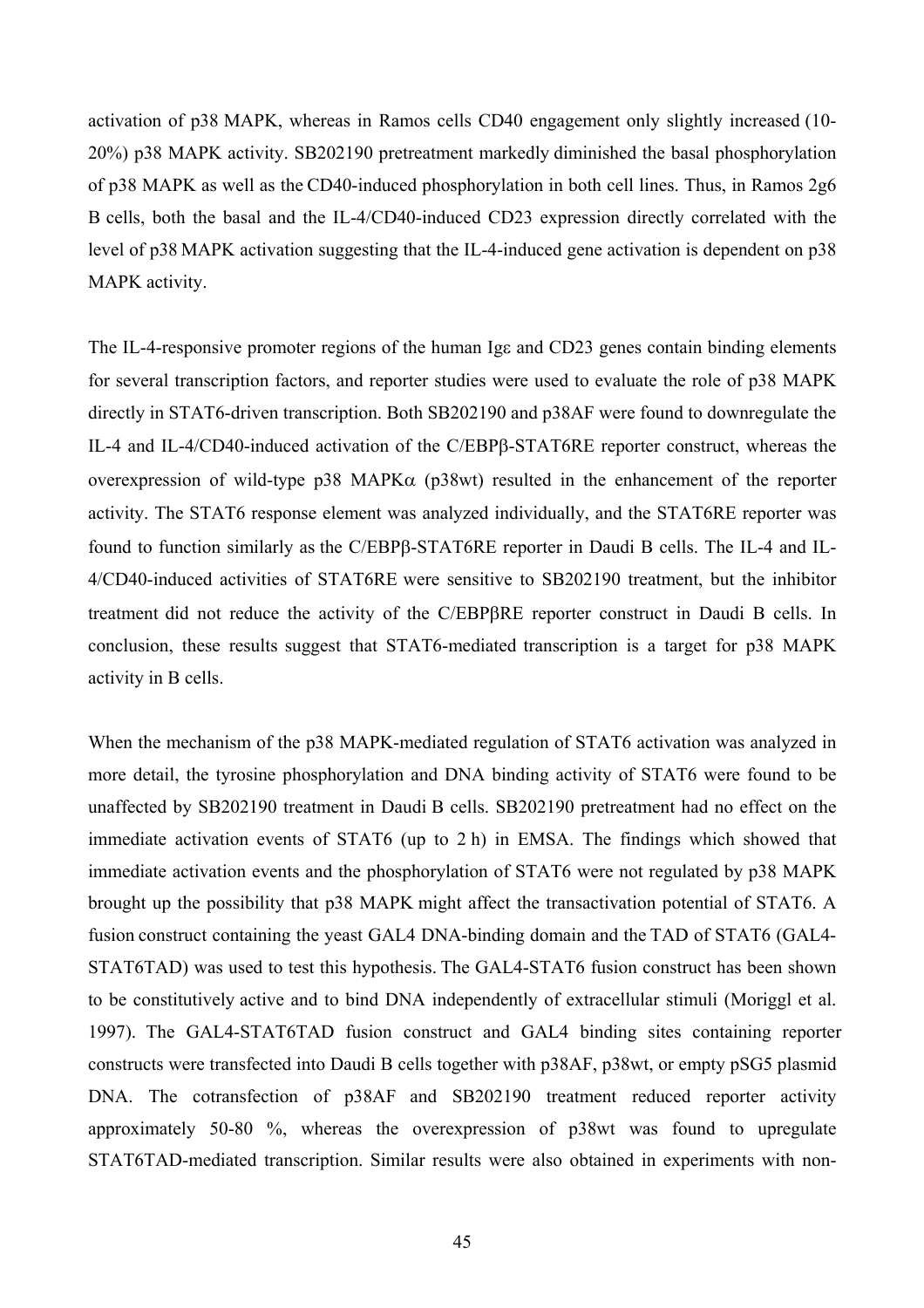hematopoietic HepG2 cells. IL-4 treatment had no effect on STAT6TAD activity in Daudi or HepG2 cells. In conclusion, these results indicate that p38 MAPKα regulates STAT6TAD-mediated transcriptional activity in different cell types.

#### **8.5 p100 enhances the STAT6-mediated transcription of the Ig**ε **gene in BJAB B cells (III)**

To identify novel co-regulators for STAT6, the TAD of STAT6 was expressed as a GST fusion protein and used to purify interacting proteins from Ramos 2g6 B cell nuclear extracts. The captured proteins were analyzed by the matrix-assisted laser desorption ionization time-of-flight (MALDI-TOF) mass spectrometry, and the 'ProFound' program was used to compare the obtained mass maps against theoretical tryptic peptide mass maps in the OWL protein sequence database. The comparison resulted in the unequivocal identification of the 100 kilodalton (kDa) STAT6 interacting protein as the human p100 protein.

p100 was initially identified as a transcriptional co-activator for the Epstein-Barr virus nuclear antigen 2 (EBNA2) (Tong et al. 1995). p100 has also been reported to interact with c-Myb, a transcription factor involved in the regulation of the differentiation and proliferation of immature hematopoietic and lymphoid cells (Leverson et al. 1998). The scope of this study was to analyze the functional consequences of the interaction between p100 and STAT6 on the IL-4-induced germline Igε mRNA expression by using real-time PCR analysis. BJAB B cells and BJABs that overexpress p100 (BJAB-p100) (Tong et al. 1995) were starved overnight, and left untreated or stimulated with IL-4 for 24 hours. The extracted RNA was analyzed using assay conditions that allowed a quantitative comparison of the Igε mRNA expression by normalizing the expression levels to the expression of the housekeeping TBP gene (Thienes et al. 1997, Linja et al. 2001). The stable overexpression of p100 was not found to affect the basal expression, but it enhanced the IL-4 induced expression of Igε mRNA in human BJAB-p100 cells when compared to the parental BJAB B cells.

## **8.6 PU.1 is required for the transcriptional activation of the STAT6 response element in the Ig**ε **promoter (IV)**

The reporter construct consisting of the STAT6 response elements from the Igε promoter (Igε-STAT6RE) was observed to be readily activated upon IL-4 stimulation in B cells but not in non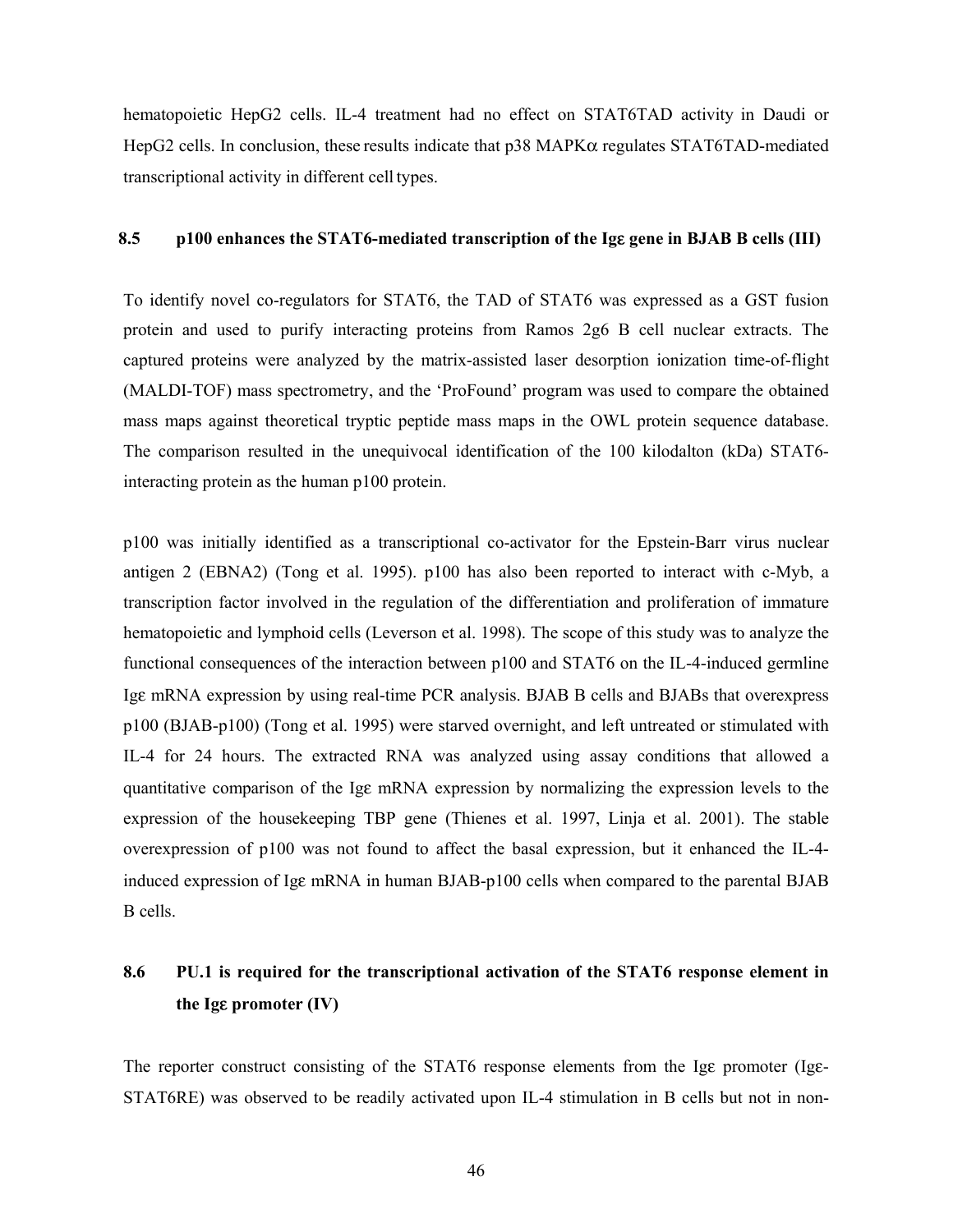hematopoietic HepG2 cells. The STAT6 binding elements on various IL-4-responsive genes were compared and a minimal low affinity PU.1 core binding sequence (5'-AGAA-3') was identified within Ige-STAT6RE (Himmelmann et al. 1997). PU.1 belongs to the Ets family of transcription factors that are expressed specifically in hematopoietic cells, and it participates in the regulation of several genes involved in the development and functioning of myeloid and B cells, including CD11b, CD18, CSF-1 receptor, FcγRI, Btk, and immunoglobulin heavy and light chain genes (Simon 1998, Lloberas et al. 1999).

The role of PU.1 in Igε-STAT6RE-mediated transcription was investigated in HepG2 cells that were transiently transfected with PU.1 expression plasmid together with the STAT6REx3 reporter. As mentioned above, the STAT6REx3 reporter construct was not responsive to IL-4 stimulation in HepG2 cells, but the ectopic expression of PU.1 conferred the IL-4-inducibility (fold of induction increased from 2 to 40). In contrast, the IL-4-inducibility of the STAT6REx3 reporter derived from the IL-4Rα gene promoter was insensitive to the PU.1 expression (data not shown). To confirm the effect of PU.1 on the IL-4-induced STAT6REx3-reporter gene activation, HepG2 cell lines that stably express PU.1 at physiological expression levels were established (HepG2-PU.1). The IL-4 inducibility of various Igε promoter constructs encompassing binding sites for C/EBPβ, STAT6, and NF-κB/PU.1 transcription factors was analyzed in both parent and HepG2-PU.1 cell lines. All the reporter constructs that contained Igε-STAT6RE had increased sensitivity to IL-4 treatment in the PU.1 expressing cells. The transactivation of the GAL4-STAT6TAD fusion construct was also analyzed in both HepG2 and HepG2-PU.1 cell lines. The basal activity of GAL4-STAT6TAD was slightly higher in HepG2-PU.1 cells than in HepG2 cells, but the expression of PU.1 did not affect the IL-4-inducibility of STAT6TAD.

A reporter construct containing a point mutation  $(A \rightarrow T)$  that disrupts the PU.1 core binding sequence of Igε-STAT6RE (mSTAT6REx3-reporter) was used to study whether the intact PU.1 core binding sequence is required for the PU.1-mediated enhancement of STAT6-driven transactivation. A point mutation in the PU.1 binding site abolished the IL-4-inducibility of the reporter in Daudi B cells and the co-transfection of PU.1 failed to enhance the IL-4-inducibility of mSTAT6REx3 in HepG2 cells, further confirming that the PU.1 core binding sequence is required for the IL-4-induced transcriptional activity of the Igε-STAT6 response element. However, when the germline Igε RNA expression was analyzed by RT-PCR in parent and HepG2-PU.1 cells, the expression was below detection level in both cell lines also after IL-4 treatment for 24 hours. This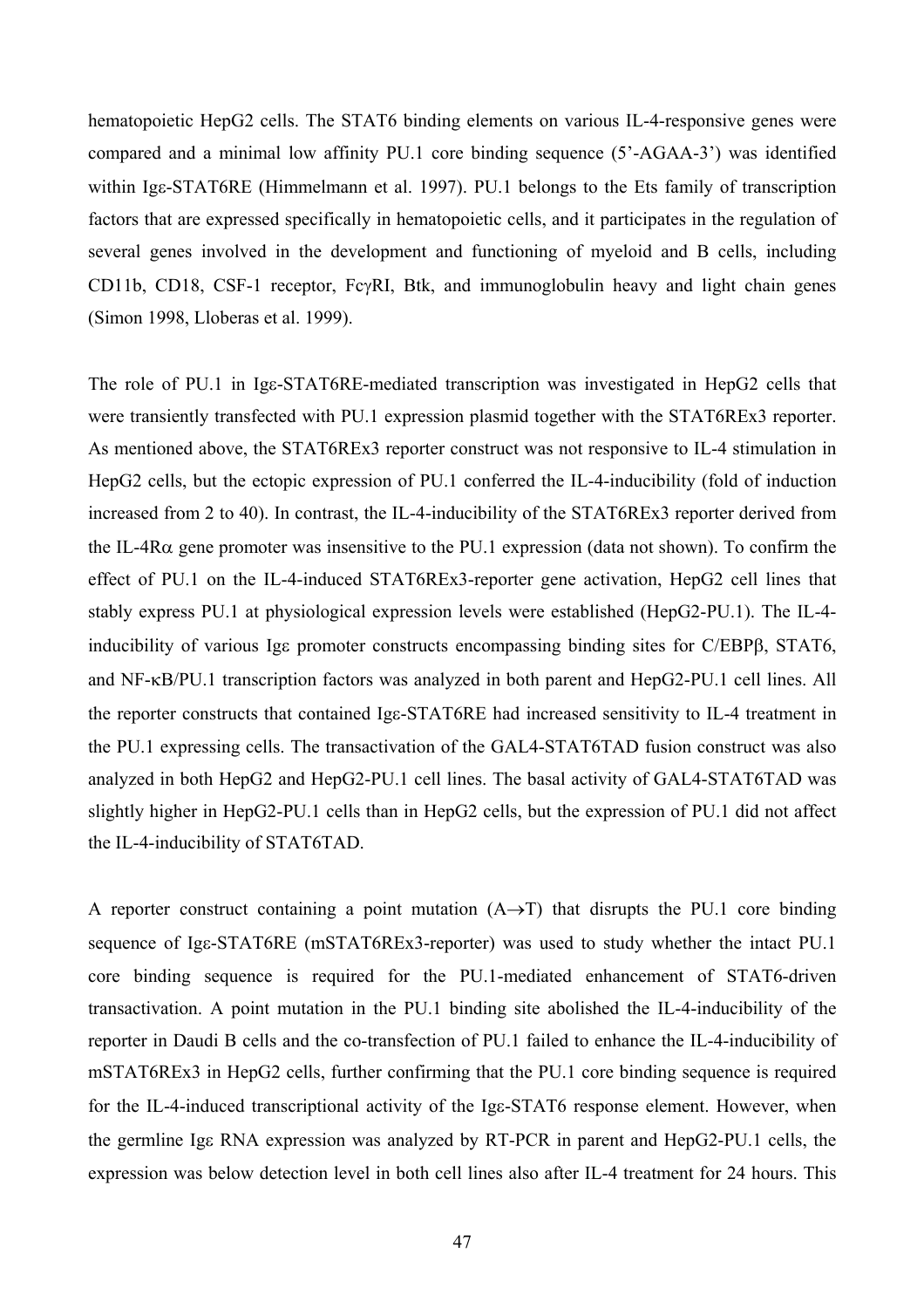result indicates that the expression of PU.1 alone is not sufficient to render HepG2 cells into Igε expressing cells (data not shown).

In EMSA, STAT6 was found to bind STAT6RE and the mSTAT6RE oligos equally well, but direct DNA binding of either cellular or *in vitro* translated PU.1 to the Igε promoter-derived STAT6RE oligo could not be detected. However, the results from reporter studies suggested that the functional promoter association of PU.1 could involve an interaction with STAT6, and in line with this hypothesis, PU.1 and STAT6 were found to physically interact in a GST pulldown assay independently of IL-4 stimulus.

The three major functional domains of the PU.1 protein are the C-terminal winged helix-loop-helix DNA binding domain, the N-terminal transactivation domain, and the central proline, glutamic acid, serine and threonine rich region (PEST) domain that mediates protein-protein interactions (Fisher et al. 1998). To define the structural features of PU.1 that are required for the STAT6-mediated transcription, HepG2 cells were transfected with STAT6REx3 reporter construct and with equimolar amounts of PU.1 deletion constructs. The reporter activities of IL-4-treated and PU.1-deletionconstruct-transfected cells were compared to those of the PU.1 wild type transfectants.

The PU.1S148A construct where Ser148 had been mutated into alanine retained its positive effect on STAT6-mediated gene activation suggesting that the serine phosphorylation of PU.1 does not regulate its function on the STAT6 response element. The deletion of the PEST domain resulted in a slight decrease in the IL-4-inducibility (15-20 % less efficient than PU.1wt). A construct with an Nterminal deletion in the glutamic acid rich domain showed a 50-60% reduced ability to activate Igε-STAT6RE compared to wild type PU.1. The deletion of the N-terminal acidic transactivation region entirely abolished the ability of PU.1 to activate STAT6-mediated transcription. Likewise, the PU.1 mutant lacking the carboxyl 10 amino acids of the DNA binding domain was found to be completely inactive. Furthermore, a construct consisting only of the DNA binding domain of PU.1 failed also to activate STAT6-driven transcription. Together these results indicated that the glutamic acid rich and acidic transactivation regions of PU.1 are critical for the augmentation of STAT6 response element mediated transcription. Furthermore, the DNA binding domain of PU.1 was essential but not alone sufficient for the activation of the Igε-STAT6 response element.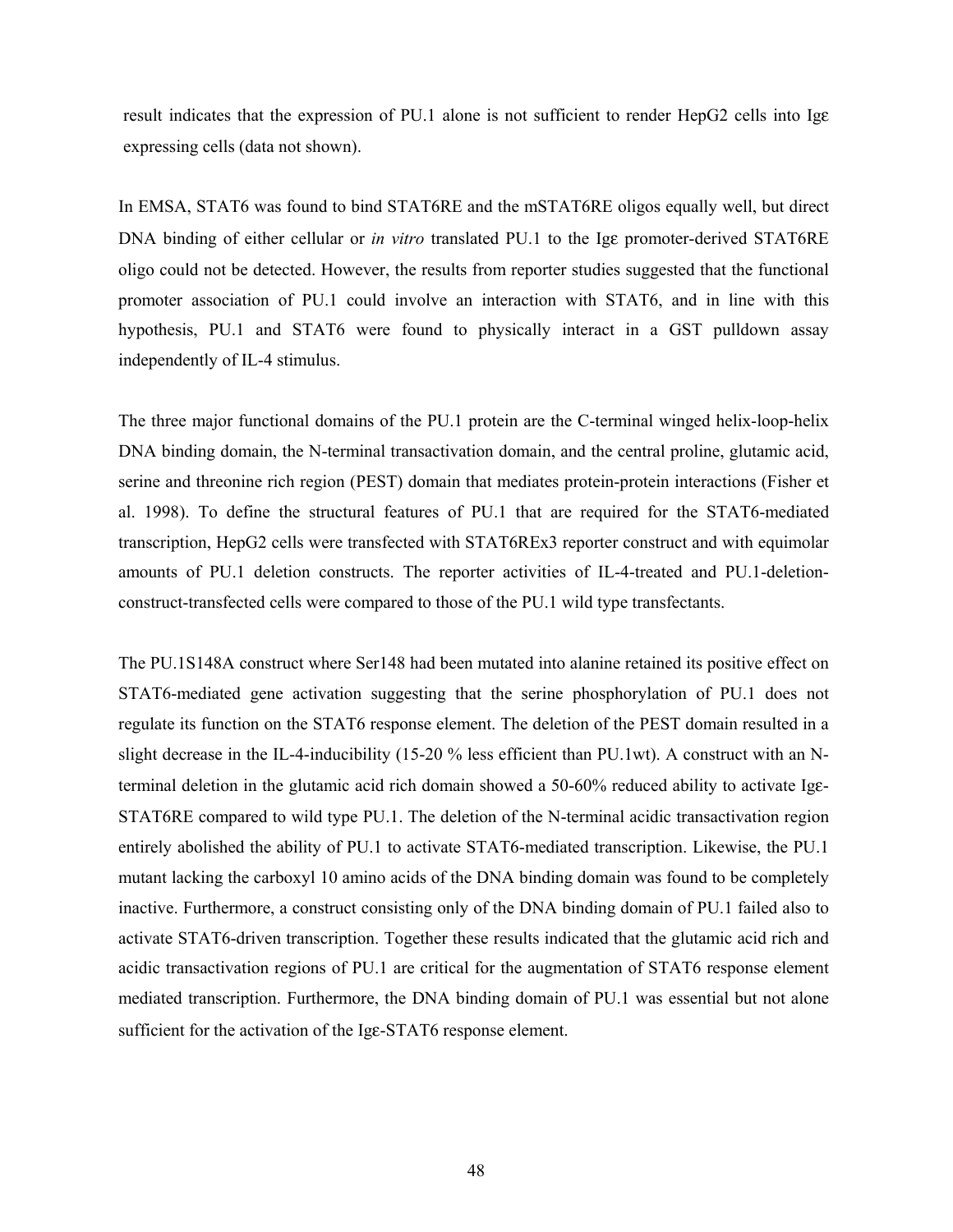#### **9. DISCUSSION**

#### **9.1 The role of serine/threonine kinase activity in IL-4/STAT6-mediated transcription**

The principal transcriptional responses upon IL-4 stimulus are mediated through the activation of the JAK/STAT pathway (Hou et al. 1994, Quelle et al. 1995, Nelms et al. 1999). Albeit the activation of STAT transcription factors is critically dependent on the tyrosine kinase activity of JAKs, it has recently become evident that multiple serine/threonine kinases modutale STATmediated transcription both directly and indirectly (Decker and Kovarik 2000). One of the main purposes of this study was to evaluate the role of serine phosphorylation in IL-4-induced and STAT6-mediated gene activation events. IL-4 was found to induce the serine phosphorylation of STAT6, and STAT6-dependent transcriptional activation was regulated by a convergence of both tyrosine and serine/threonine kinase pathways.

#### 9.1.1 H7-sensitive kinases regulate STAT6-dependent gene activation

The serine/threonine kinase inhibitor H7 efficiently abrogated STAT6-dependent CD23 gene expression in Ramos 2g6 B cells without affecting the IL-4-induced tyrosine phosphorylation of the JAK kinases or IRS proteins. Since the immediate activation of STAT6 was not inhibited by H7 treatment, the function of H7 was speculated to be directed to the inhibition of transcription. Since the phosphorylation of Ser727 in both STAT1 and STAT3 and Ser721 in STAT4 are required for their optimal transcriptional responses, H7 sensitive kinases were first thought to directly phosphorylate STAT6, consequently affecting its transcriptional potential (Wen et al. 1995, Visconti et al. 2000). However, as discussed in the following chapter, the serine phosphorylation of STAT6 was insensitive to H7 treatment, and thereby STAT6 itself was not the target for the observed transcriptional effect of H7. The promoter regions of IL-4-responsive genes contain, in addition to STAT6 binding sites, response elements for several other transcription factors, such as C/EBPβ, NF-κB, BSAP and PU.1 (Thienes et al. 1997, Tinnell et al. 1998, Stutz and Woisetschlager 1999), which could also be targets for the observed H7-mediated inhibition. Reporter gene studies with Igε-RE, STAT6-RE and C/EBPβ-RE reporters confirmed the previously reported synergistic role of C/EBPβ in STAT6-mediated gene induction (Delphin and Stavnezer 1995, Mikita et al. 1996) and demonstrated that the STAT6-dependent transcription was the target of the H7 inhibition in several different cell types. Furthermore, H7 diminished both Epo- and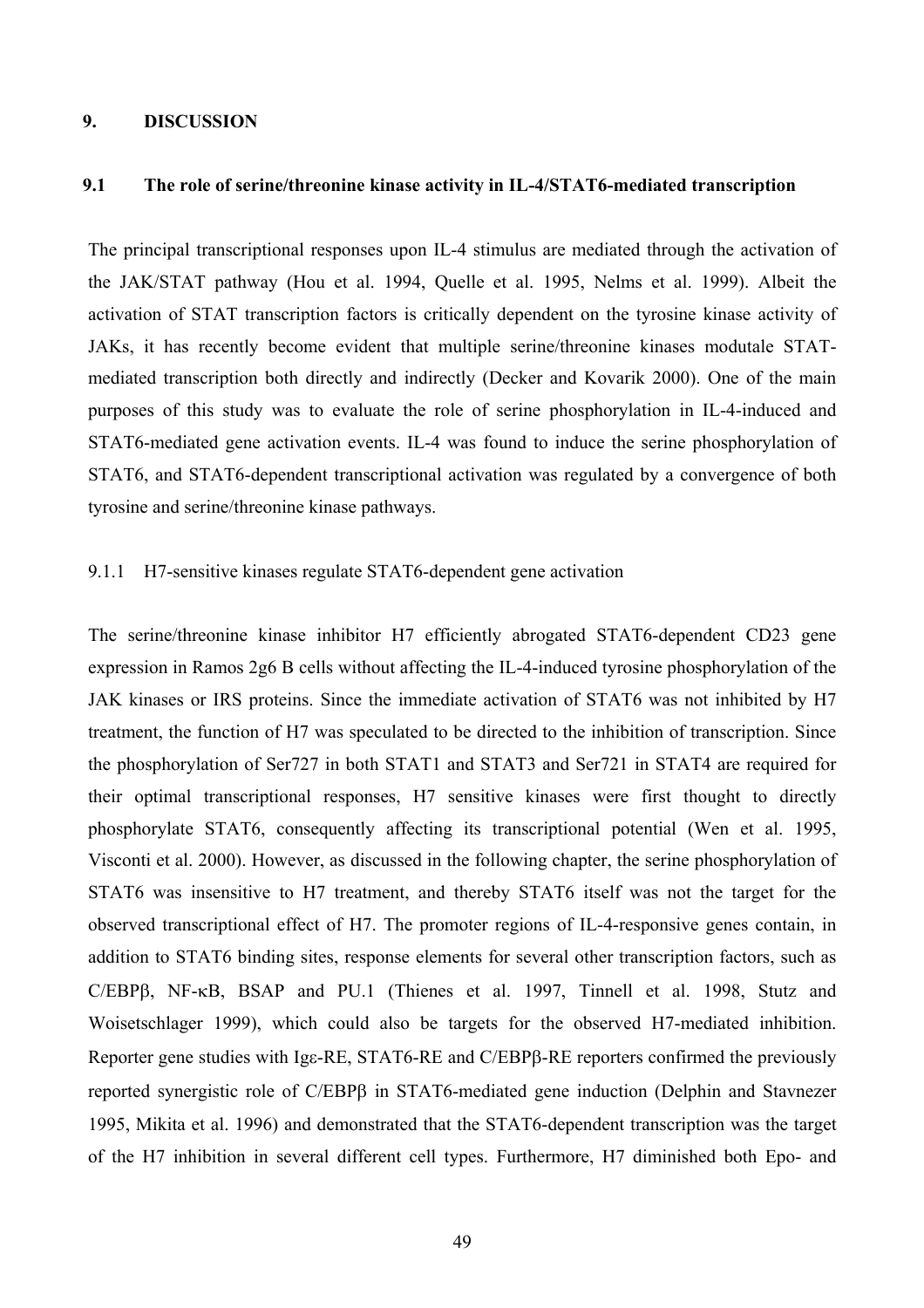JAK2-induced activations of a STAT5-dependent reporter, suggesting that the activation of the H7 sensitive kinases occurs downstream of JAK kinases.

In view of the fact that STAT6 was apparently not a direct target for the H7-sensitive kinases literature was explored for potential candidates for the H7 action. The inhibitory spectrum of H7 is rather wide, also including kinases such as CAK and cdks 7-9 (Yankulov et al. 1995, Mitsui and Sharp 1999). CAK and cdks directly control the general RNA polymerase II dependent transcription machinery by regulating the phosphorylation status of the CTD of RNA polymerase II. In Ramos 2g6 B cells, IL-4 stimulus was observed to result in the increase of RNA polymerase II phosphorylation in an H7-sensitive manner. Since the phosphorylation of the CTD of RNA polymerase II correlates well with the enhancement of transcription elongation (Dahmus 1996), the results indicated that the H7 inhibitory action on STAT6-mediated transcription was at least partly due to the inhibition of the IL-4-induced RNA polymerase II phosphorylation. However, the possibility that H7-sensitive kinases could also regulate other phosphorylation events in STAT6 dependent transcriptional activation cannot be excluded. Identifying such phosphorylation events could provide further insight into the regulation of IL-4-induced gene activation events.

#### 9.1.2 p38 MAPK as a regulator of STAT6-mediated gene activation

The results described above suggested that the STAT6-mediated transcription is regulated by still unidentified serine kinases. The engagement of the CD40 surface antigen provides important costimulatory signals for IL-4/STAT6-mediated transcription (Jabara et al. 1990, Paterson et al. 1996) by promoting the rapid activation of several tyrosine and serine/threonine kinases and additional transcription factors, such as NF-κB (Faris et al. 1994, Sutherland et al. 1996, Hanissian and Geha 1997, Craxton et al. 1998, Brady et al. 2001). Lately, much interest has been focused on the potential role of p38 MAPK in the regulation of STATs. p38 MAPK directly phosphorylates STAT1 and STAT4, but also regulates the STAT1 dependent transactivation of the GAS and ISRE promoters independently of Ser727 phosphorylation (Kovarik et al. 1999, Uddin et al. 1999, Uddin et al. 2000, Visconti et al. 2000). Furthermore, the IL-6-induced transcriptional activation of STAT3 requires the IL-6-stimulated p38 MAPK activity in hepatocytes (Zauberman et al. 1999). Because p38MAPK is readily activated through CD40, the role of p38MAPK in STAT6-mediated transcription was investigated.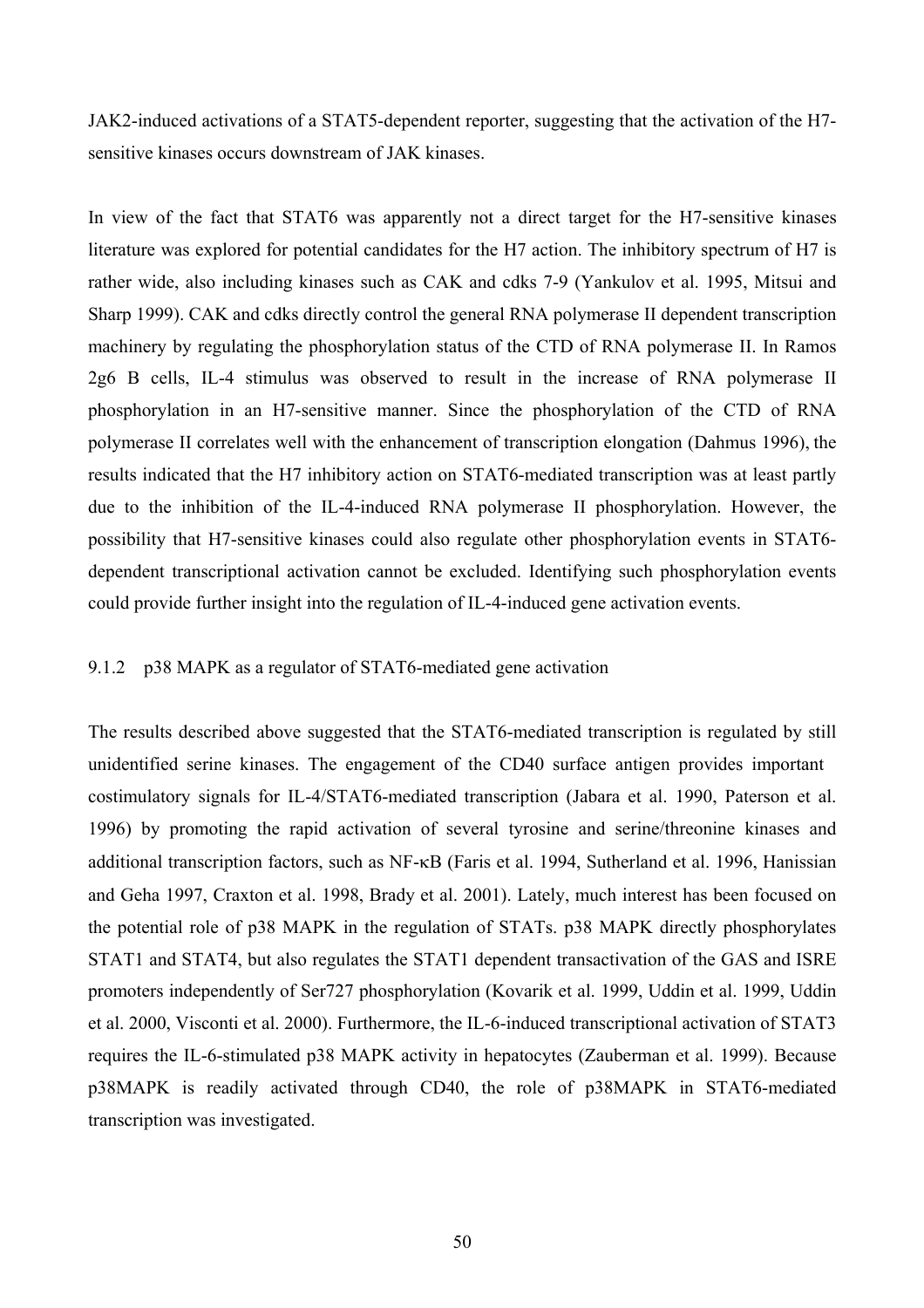The inhibition of p38 MAPK, either by pharmacological inhibitors or by the dominant negative p38 MAPK, diminished both the basal and the IL-4/CD40-induced expression of CD23. IL-4 was found not to induce p38 MAPK activation in B cells, which is in accordance with previous studies on other hematopoietic cells (Foltz et al. 1997). CD40 engagement resulted in a rapid activation of the p38 MAPK in Daudi B cells, and enhanced kinase activation correlated directly with the upregulation of the IL-4-induced transcriptional events, such as the CD23 expression and the IL-4 dependent reporter gene construct transcription. Previously, CD40 engagement has been shown to regulate the transcriptional activity of NF-κB via the activation of p38 MAPK in the IgE isotype switching (Brady et al. 2001). However, the role of p38 MAPK in different response elements on the germline Igε promoter was dissected, and the NF-κB binding site was not required for p38 MAPK action. Instead, the STAT6-binding element on the Ige promoter was identified as a direct target for p38 MAPK activity. In addition, another STAT6 collaborating factor, C/EBPβ did not appear to be a substrate for p38 MAPK, and C/EBPβ-mediated transcription was not regulated by p38 MAPK in B cells. This suggests that p38 MAPK is not a general regulator of transcription.

The effect of p38 MAPK activating and inhibiting treatments on STAT6 phosphorylation events was also evaluated. In phospho-amino acid analysis and phosphopeptide mapping experiments the phosphorylation of STAT6 was unaffected by CD40 engagement and SB202190 treatment, as discussed below. Also, the immediate activation events and the IL-4-induced DNA binding of STAT6 occurred independently of p38 MAPK activation. Therefore, the results from the reporter gene and phosphorylation studies suggested that the effect of p38 MAPK is directed to the transcriptional activity of STAT6. In agreement with this hypothesis, the GAL4-STAT6TAD fusion construct was directly stimulated by p38 MAPK activation and inhibited by the expression of the dominant negative p38 MAPK or SB202190. These results suggest a role for yet unidentified p38 MAPK-mediated phosphorylation events in the regulation of interaction between STAT6TAD and transcriptional coregulators. The findings regarding p38 MAPK as a regulator of STAT6 activity bear some resemblance to the effect that p38 MAPK has on NF-κB (Carter et al. 1999). p38 MAPK modulates transcriptional activity, but not the immediate activation events of NF-κB, by promoting the phosphorylation of TATA binding protein (TBP), thus facilitating the interaction between NFκB and TBP. The role of p38 MAPK in possible TBP-STAT6 interaction was also studied, but in B cells, p38 MAPK did not regulate the TBP phosphorylation events.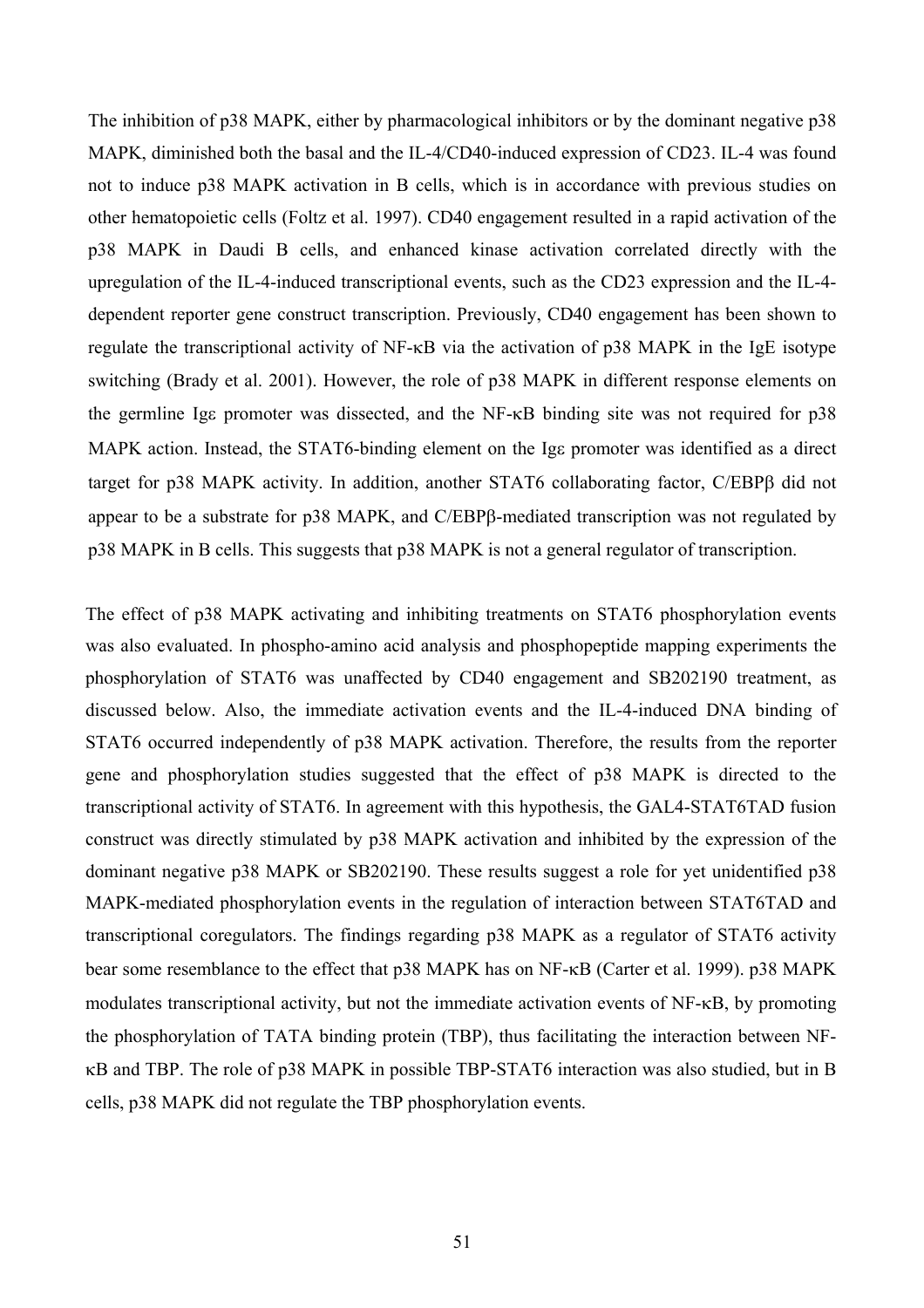The exact molecular mechanism by which STAT6 is connected to the basal transcriptional machinery is relatively poorly understood at present. STAT6 has been shown to interact with several general transcriptional coactivators such as CBP/p300, NCoA-1, Nmi and p100, but currently there is no information that would indicate these interactions to be regulated by serine phosphorylation (III, Gingras et al. 1999, McDonald and Reich 1999, Zhu et al. 1999, Litterst and Pfitzner 2001). However, it is likely that more transcriptional cofactors for STAT6 will be identified in the future, and also the analysis of the role of serine/threonine kinase activity in the regulation of currently identified transcription factors warrants further studies. Furthermore, the intriguing possibility remains that, in addition to the effects on the transcriptional activation of STAT6, p38 MAPK could modulate transcriptional events by directly molding the chromatin structure through the regulation of histone phosphorylation by the downstream kinase MSK-1 (Thomson et al. 1999).

In addition to the well-established regulative function of p38 MAPK in Th1 type pro-inflammatory cytokine signaling events, several reports have also demonstrated its essential role in eosinophilic inflammation (Birrell et al. 2000, Underwood et al. 2000). In this study, p38 MAPK was shown to regulate cellular responses in B cells upon Th2 type cytokine, IL-4, stimulation by regulating STAT6TAD. Considering the effects of p38 MAPK on both the STAT6 and NF-κB-mediated responses in lymphocytes, as well as its promoting role in eosinophilic inflammation, inhibitors of p38 MAPK kinase activity could potentially serve as an effective medicine for allergic diseases and asthma.

#### 9.1.3 Serine phosphorylation of STAT6

Quiescent STAT6 was detected to be constitutively phosphorylated on its serine residues, and IL-4 stimulation resulted in the increase of the total phosphorylation of STAT6. When evaluated further, the augmentation in the total phosphorylation was observed to consist of both tyrosine and serine phosphorylation events. It is well established that the IL-4-induced JAK activation leads to the tyrosine phosphorylation of STAT6 (Nelms et al. 1999). One of the aims of the current study was to characterize the kinase(s) responsible for the serine phosphorylation of STAT6. The major serine phosphorylation site in STAT1 and STAT3 (Ser727) is located within the conserved PSMP target motif for MAP kinases located in the C-terminal part of the proteins (Wen et al. 1995). Similarly, the IL-12-induced Ser721 phosphorylation of STAT4 occurs within the PSMP motif, whereas the PD098059-resistant/sensitive serine phosphorylation of STAT5 isoforms utilize the conserved Cterminal PSP motif, also targeted by MAPKs (Kirken et al. 1997, Visconti et al. 2000, Yamashita et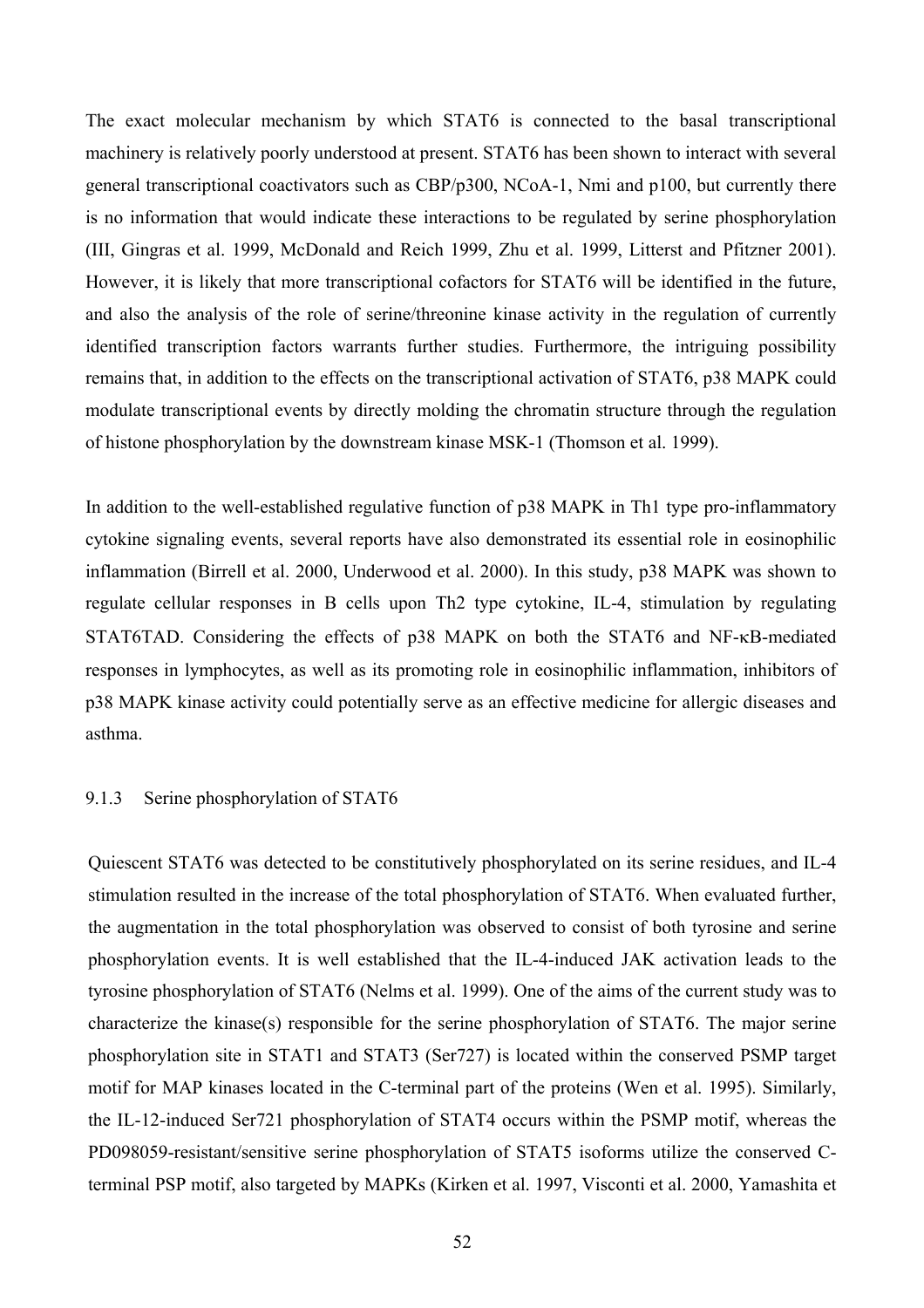al. 2001). Different MAPK family members, including ERKs and p38 MAPK, have been shown to serine phosphorylate STATs in an activating signal and cell-type dependent manner (Chung et al. 1997, Kovarik et al. 1999, Visconti et al. 2000). The vertebrate STAT6 structure contain the SSPD/E sequence at the position of the conserved PMSP or PSP motifs in STAT1, STAT3, STAT4 and STAT5s, and the results from phosphorylation studies showed that the serine phosphorylation of STAT6 was resistant to both p38 MAPK activation (CD40 engagement) and inhibition (SB202190) treatments (Decker and Kovarik 2000). Thereby, p38 MAPK is unlikely to directly regulate the phosphorylation of STAT6. Furthermore, IL-4-induced STAT6 serine phosphorylation events have been found to be insensitive to SB203580, PD098059, PD1693116, DRB (5,6-dichloro-1-β-D-ribofuranosyl benzimidasol), H7, HA1004, wortmannin and LY294002 treatments suggesting that kinases, such as MEK, JNK, casein II-kinase, PI-3-K, protein kinase C (PKC), PKA, PKG and cdks, that can be blocked by these compounds are not serine phosphorylating STAT6 (I, Wick and Berton 2000, Woetmann et al. 2002). However, the methodology used for the analysis of protein phosphorylation is not absolutely quantitative, and thus the existence of minor phosphorylation events in STAT6 that are sensitive to the inhibitors tested cannot strictly be excluded.

The functional role of STAT serine phosphorylation has been a matter of some controversy. For example, the phosphorylation of Ser727 in both STAT1 and STAT3 is required for their optimal transcriptional response, but the serine phosphorylation of STAT3 by the MAP kinases has also been reported to downregulate STAT3 activity due to the inhibition of tyrosine phosphorylation and DNA binding (Wen et al. 1995, Jain et al. 1998). Several other reports have also showed that the consequence and mode of STAT serine phosphorylation events seems to be dependent on both the cell-type and the promoter context, as well as on the triggering stimuli (Decker and Kovarik 2000). The IL-4-induced serine phosphorylation of STAT6 has been shown to occur in the C-terminal transactivation domain, but the exact Ser residues have not been identified (Wick and Berton 2000). In STAT1, Ser727 phosphorylation regulates the interaction with the transcriptional coregulators MCM5 and BRCA1 (Zhang et al. 1998, Ouchi et al. 2000). Based on this study, the significance of STAT6 serine phosphorylation remains elusive, but it is possible that the phosphorylation mediates an increase in negative net charge, and thereby endorses protein interactions also in STAT6TAD. Another possible functional role for the serine phosphorylation of STAT6 arose from a recent study in which the inhibition of a serine/threonine-specific phosphatase PP2A was shown to augment STAT6 serine phosphorylation (Woetmann et al. 2002). The PP2A-dependent increase in STAT6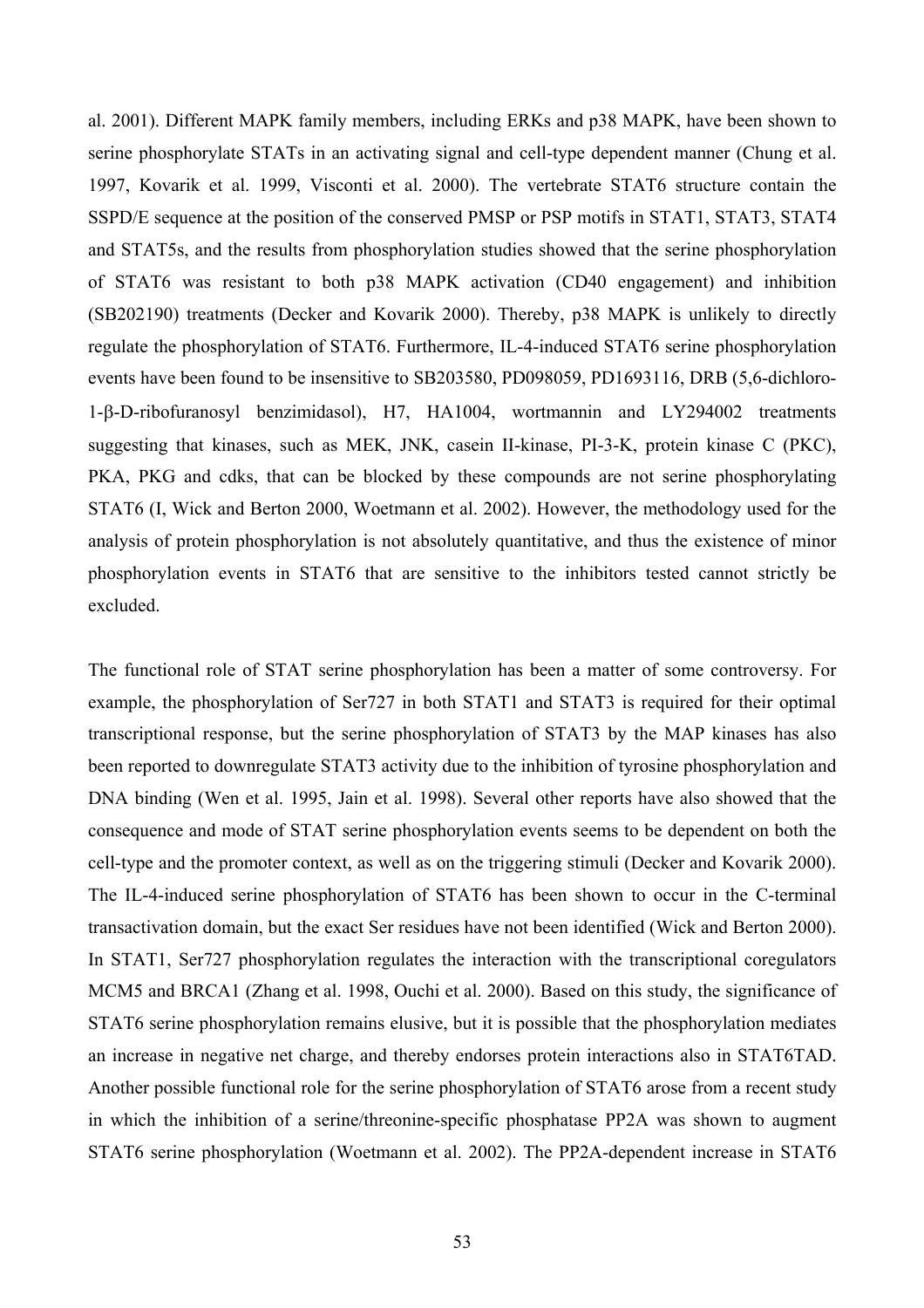serine phosphorylation was shown to result in enhancement in the transactivation by STAT6 via the upregulation of its DNA binding capacity.

#### **9.2 Transcriptional regulation of the human germline Ig**ε **gene promoter**

During the initiation of transcription the activated STAT6 collaborates with other sequence-specific transcription factors and nuclear coregulators. For example, the human germline Igε promoter contains *cis*-acting regulatory DNA elements for STAT6, Bcl-6, C/EBPβ, NF-κB, PU.1 and BSAP transcription factors. The cooperation between STAT6 and other factors modulates transcriptional responses either by affecting the DNA binding of STAT6 or by directly regulating its transactivation potential (Oettgen 2000). Furthermore, STAT6 cooperation with coregulators bearing intrinsic HAT activity makes target DNA sequences more feasible for the initiation of transcription (Gingras et al. 1999, McDonald and Reich 1999, Litterst and Pfitzner 2001, Shankaranarayanan et al. 2001, Litterst and Pfitzner 2002). Another main objective of this study aimed at the characterization of novel STAT6 coregulators in the IL-4-induced transcription of the Igε promoter.

#### 9.2.1 STAT6 response element in the Igε promoter is regulated by PU.1 expression

The initial finding that the STAT6 response element from the B cell-specific Igε promoter was observed to be readily activated upon IL-4 stimulation in B cells but not in non-hematopoietic cells suggested that an unidentified factor, critical for the direct IL-4-inducibility of Igε-STAT6RE, is expressed in B cells. A minimal low affinity PU.1 core binding sequence (5'-AGAA-3') was identified within Igε-STAT6RE, and in contrast, STAT6RE from the ubiquitously expressed IL-4Rα gene promoter does not contain the PU.1 core binding sequence (Kotanides and Reich 1996, Mikita et al. 1996, Himmelmann et al. 1997). The ectopic expression of myeloid and lymphoid cell specific PU.1 restored the IL-4-inducibility of Igε-STAT6RE in PU.1-deficient cells, but failed to upregulate IL-4Rα-STAT6RE. The transcription factor IRF-4 acts in concert with PU.1 in the activation of the immunoglobulin light chain (Igk $\lambda$ ), human IL-1β and interferon-stimulated gene 15 (ISG15) genes (Pongubala et al. 1993, Marecki et al. 2001, Meraro et al. 2002). However, the central IL-4 responsive region in the Igε promoter lacks the IRF binding element, and in line with this, the IRF-4 expression alone or in combination with PU.1 did not stimulate the transcription mediated by the Igε-STAT6 response element.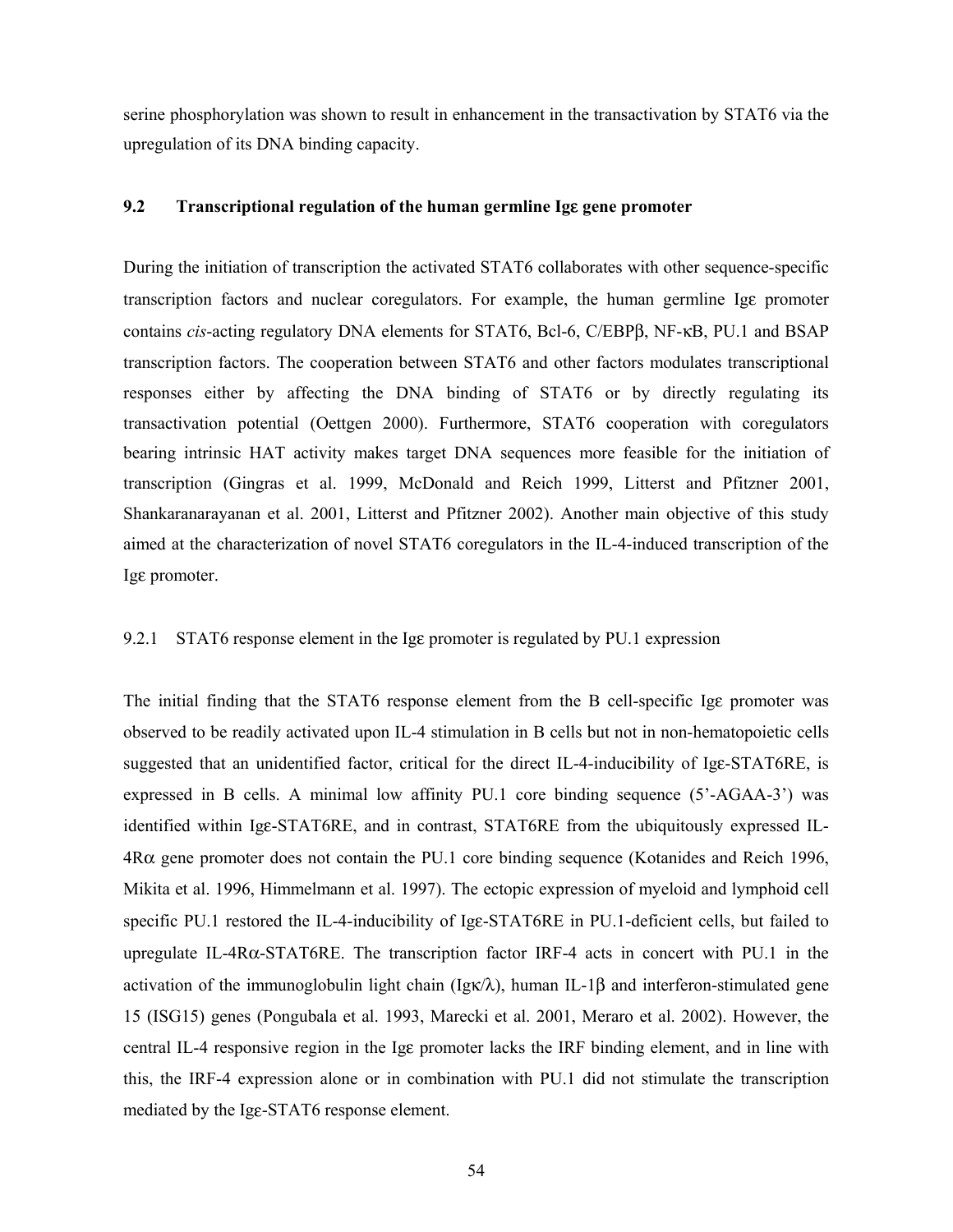The effect of PU.1 on Igε-STAT6RE was verified in the experiments with HepG2 cell lines that stably express PU.1 at more physiological expression levels. Previously, PU.1 has been shown to bind a DNA sequence that overlaps with the distal NF-κB1 binding sequence on the Igε promoter (Stutz and Woisetschlager 1999). However, several different reporter constructs derived from the Igε promoter were analyzed, and PU.1-mediated enhancement in STAT6-driven gene activation was detected to be independent of the reported NF-κB/PU.1 binding site. The expression of PU.1 also enhanced the IL-4-induced transcription of reporter constructs carrying only STAT6 binding sites alone, or in combination with C/EBPβ response elements. In contrast, the PU.1 expression was not able to directly affect the IL-4-inducibility of STAT6TAD. These results suggested that the strong induction of STAT6 transactivation by PU.1 expression is dependent on the presence of the Igε-STAT6 response element.

The mutation/function analysis of the minimal low affinity PU.1 core binding sequence within Igε-STAT6RE showed that the intact PU.1 binding site is required for the IL-4-induced transcriptional activity of the Igε-STAT6 response element. This suggested that PU.1 facilitates STAT6-mediated transcription by directly binding to its core DNA binding sequence within the STAT6 response element on the Igε promoter. This is further supported by the findings from studies with PU.1 deletion constructs showing that the DNA binding domain of PU.1 is a critical determinant for the positive effect of PU.1 on Igε-STAT6RE. Another Igε promoter binding transcription factor, C/EBPβ has been reported to enhance the transactivation of STAT6 by reducing the fast dissociation rate of DNA-bound STAT6 (Mikita et al. 1998). To investigate whether PU.1 also stabilizes the STAT6-DNA complex, PU.1 binding to both STAT6RE and mSTAT6RE was analyzed. Somewhat unexpectedly, PU.1 could not be identified from either STAT6 or mSTAT6RE binding protein complexes. The PU.1 core binding sequence in Igε-STAT6RE is similar to the low affinity PU.1 binding site on the CD20 promoter. PU.1 has only weak homology to the consensus Ets domain, which mediates sequence-specific DNA binding. The general Ets consensus sequence is being defined as GGAA/T, but PU.1 is able to bind with low affinity to a purine-rich region on the CD20 promoter containing the minimal sequence AGAA (Himmelmann et al. 1997). However, the flanking sequences are critical in defining the binding specificity; consistent with this notion, PU.1 binding to the CD20 promoter also requires the presence of IRF-4. The STAT6 responsive site in the Igε promoter lacks the IRF binding element, and in line with this, the IRF-4 expression did not stimulate the transcription mediated by Igε-STATRE. It is possible that the experimental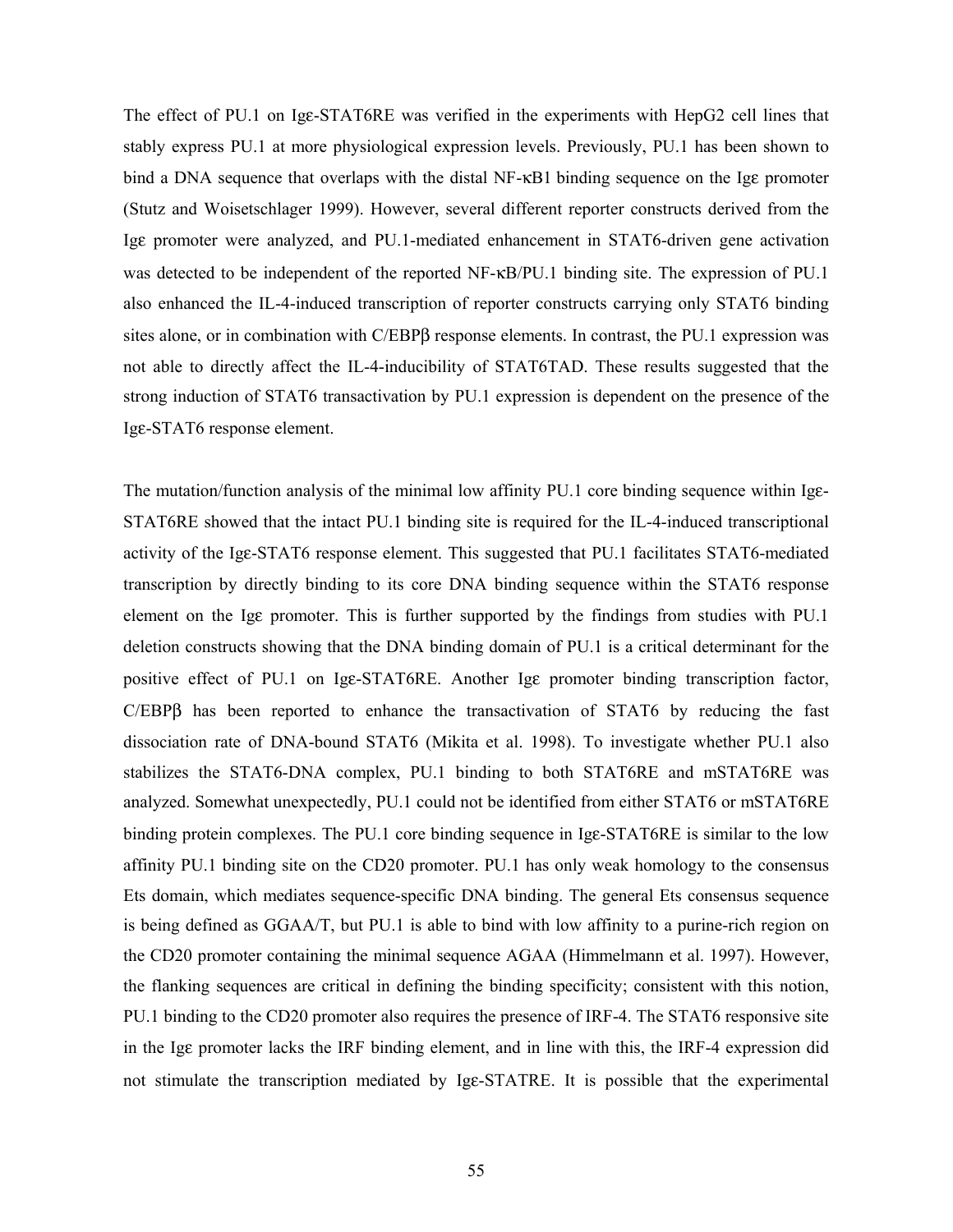settings used in this study were not sensitive enough to detect this low affinity binding that PU.1 has in the absence of IRFs.

The existence of the functional cooperation between STAT6 and PU.1 was further supported by the detected physical interaction in GST-pull down assays. In supershift assays, however, the mobility shift of the STAT6 DNA binding complex with  $\alpha$ -PU.1 antibody or by the ectopic expression of PU.1 could not be observed, which suggests that the *in vivo* interaction between PU.1 and STAT6 is rather weak. Thereby, the assembly of enhanceosome on Igε-STAT6RE may involve relatively low affinity STAT6-PU.1 protein interaction that is elicited by the DNA binding activities of the proteins. At present, there is only limited information available about the DNA bound structures of transcription factors on composite response elements, and the exact configuration of the STAT6- PU.1 complex remains elusive. However, the crystal structures of the DNA bound STAT dimers indicate that the DNA binding domain mediates relatively few direct interactions with the palindromic STAT target sequence (Becker et al. 1998, Chen et al. 1998). Particularly, the spacing nucleotides at positions +1, 0, -1 between the two half sites may not directly contact STAT protein. Interestingly, the spacing between the STAT6 dyad binding elements is longer containing four bases. This increase in space could allow the contact between the two highly conserved arginine residues in the recognition helix of the PU.1 DNA binding domain and the PU.1 recognition core sequence A/GGAA (Seidel et al. 1995, Kodandapani et al. 1996).

The regulatory role of PU.1 in IL-4/STAT6-mediated transcription bears some similarity to the regulation of IFN $\alpha$ -induced transcription. IFN $\alpha$  induces transcription through the activation of multimeric complex consisting of STAT1, STAT2 and IRF-9 proteins (Bluyssen et al. 1996). During the IFN $\alpha$ -induced activation of the ISRE promoter, STAT proteins need to cooperate with IRF-9, since ISRE lacks the complete STAT-dyad binding sequence. In the absence of IRF-9 STAT1 homodimerizes and activates other promoters carrying the GAS sequence, thus IRF-9 serves as a determinant for the IFN- $\alpha$  specific gene expression. The results presented here suggest that PU.1, like IRF-9, can modulate promoter-specific transactivation by STAT6 and thereby it is involved in the regulation of cell-type specific gene expression. The requirement for PU.1 in the STAT6 response element-mediated transactivation in the Igε, but not in the ubiquitously expressed IL-4R $\alpha$  promoter demonstrates a mechanism for fine-tuning the cell-type restricted expression of IL-4-induced genes.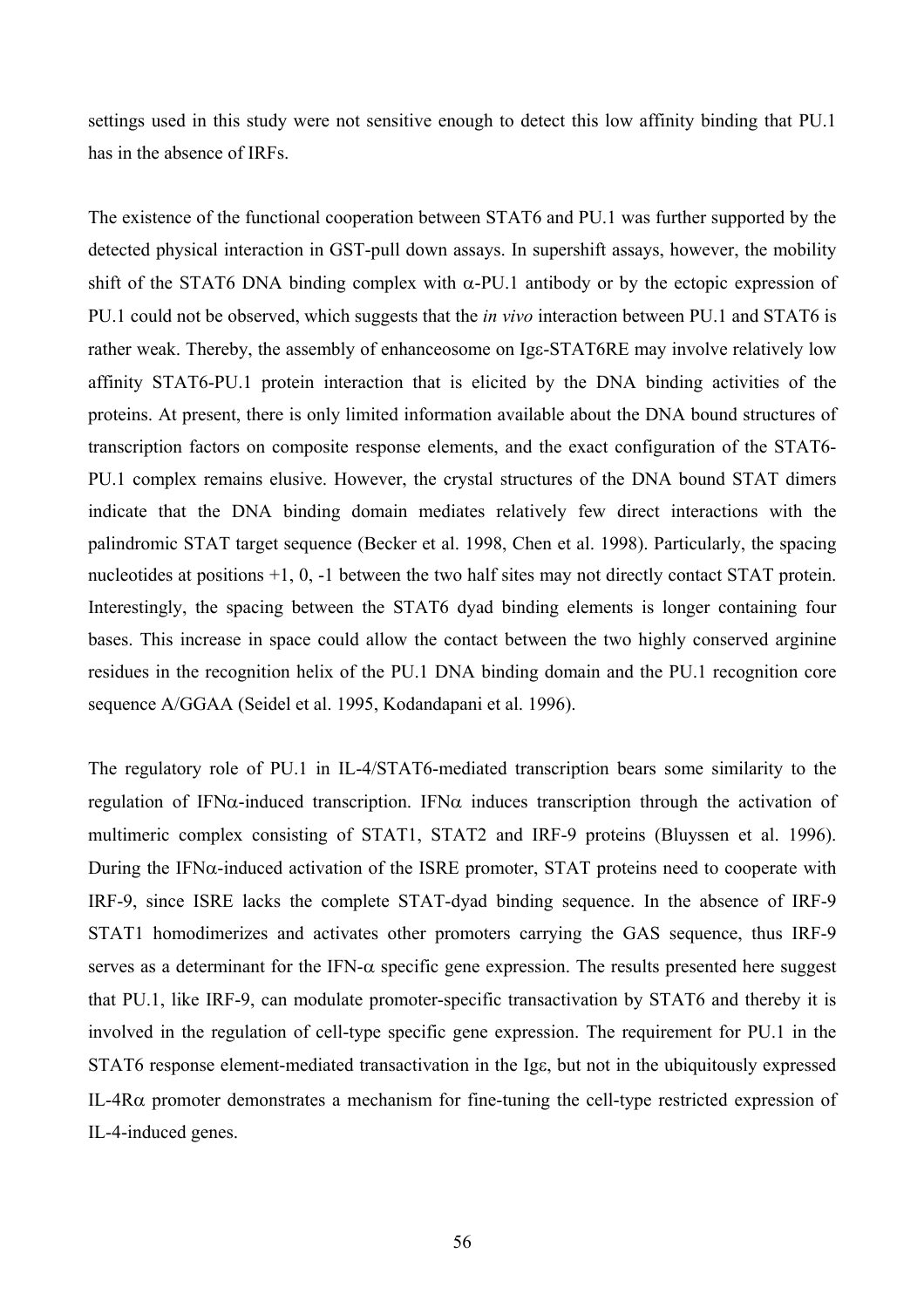# 9.2.2 p100 connects STAT6TAD with the basal transcription machinery resulting in enhancement in germline Igε gene expression

Sequence-specific transcription factors, such as STAT6, are obliged to collaborate with nuclear coactivators during the initiation of transcription. Functionally, the transcriptional coactivators can roughly be divided into two overlapping categories. Coactivators can modify chromatin structure for example by using their HAT activity (e.g. CBP/p300, (Xu et al. 1999)) or through nucleosome remodeling complexes (e.g. SWI/SNF, (Muchardt and Yaniv 1999)). Alternatively, though not exclusively, some general coactivators, such as TBP-associated factors (TAFs), are also known to function as bridging factors mediating the complex formation between sequence-specific transcription factors and the basal transcription machinery (Green 2000).

Previously, CBP/p300 and NCoA-1, coactivators with intrinsic HAT activity, have been shown to interact with STAT6 and, as a consequence, promote STAT6-mediated transcription (Gingras et al. 1999, McDonald and Reich 1999, Litterst and Pfitzner 2001). However, the mode of interaction between STATs and the basal transcription machinery has remained elusive. p100, originally characterized as a coactivator for EBNA2, was identified as a novel STAT6TAD interacting protein from B cell nuclear extracts (Tong et al. 1995). The interaction between STAT6TAD and p100 was observed to occur both *in vivo* and *in vitro*, and it was dependent on the staphylococcal nuclease (SN)-like domain of p100. The mechanisms of p100-mediated transcriptional regulation are currently poorly understood. The SN-like domains of p100 lack the residues required for the catalytic function, and p100 does not posses HAT activity (Wang et al. 2000). p100 enhances transcriptional activation by STAT6TAD without affecting tyrosine phosphorylation or DNA binding events. Instead, the results from interaction studies suggested direct interaction between p100 and the large subunit of RNA polymerase II. Consistent with this notion, p100 has also been shown to be able to interact with the general transcription factor TFIIE *in vitro* (Tong et al. 1995) and to serve as a component of the RNA polymerase II holoenzyme (K.Carter and E.Kieff, manuscript in preparation). Although the interactions between sequence-specific transcription factors and their coactivators are generally rather weak, ternary complex formation between STAT6, p100 and RNA polymerase II was detected in the interaction studies. Together these results suggest that the observed increase in IL-4-induced germline Igε expression in p100 overexpressing BJAB-p100 cells is due to the function of p100 as a bridging protein, which results in an improvement in the connections between STAT6 and the basal transcription machinery.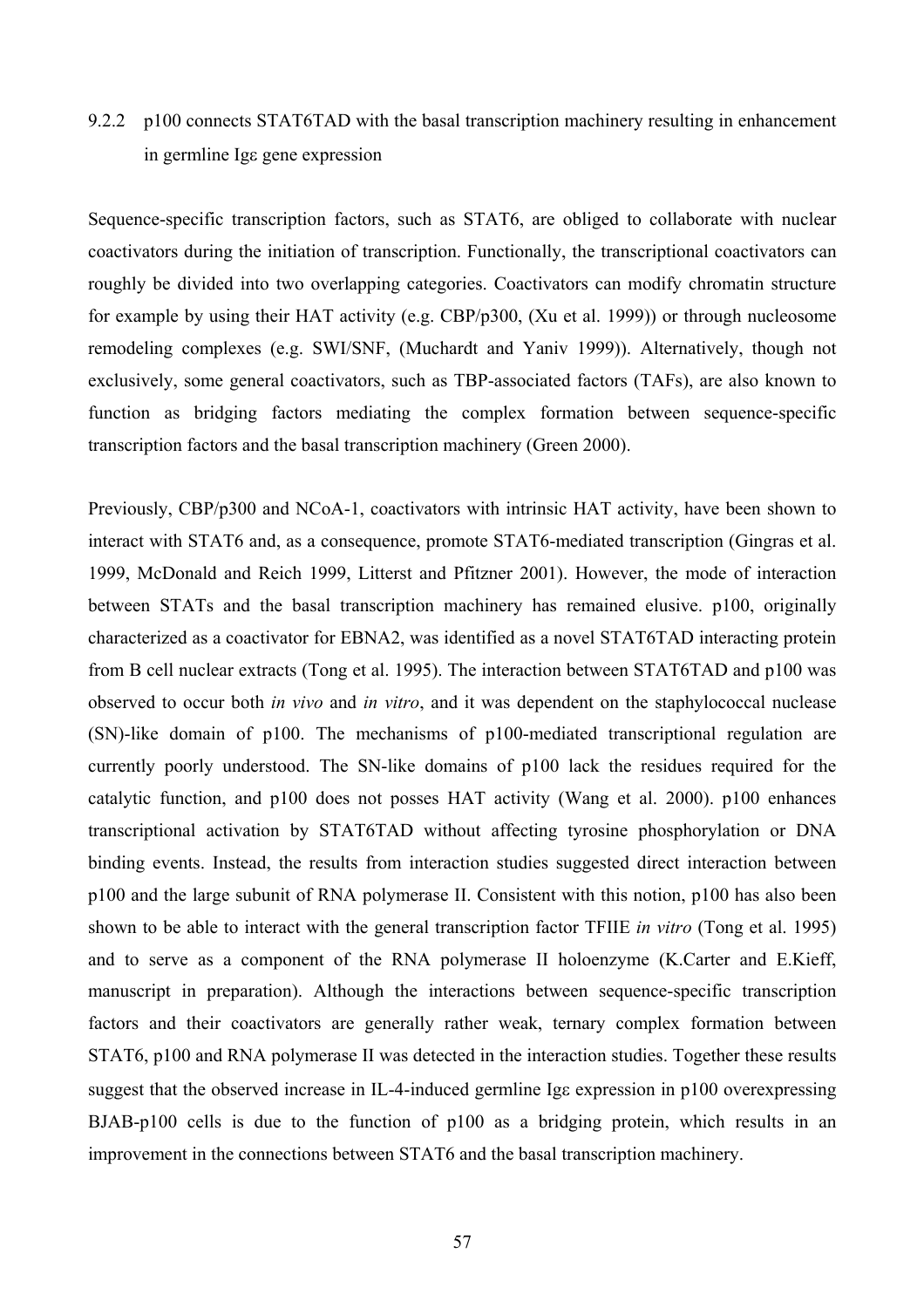#### **9.3 Conclusions and perspectives**

The postgenomic era has also begun in STAT research, since the large-scale sequencing efforts aimed at identifying novel STAT family members have failed (Ihle 2001). Therefore, STAT research will be able to concentrate on still puzzling problems, such as the regulative mechanisms of STATs. This study sought to gain more insight into the regulative mechanisms of STAT6-mediated gene activation. IL-4 stimulation was observed to induce the phosphorylation of both serine and tyrosine residues on STAT6, and the H7 sensitive kinase(s) and p38 MAPK were shown to promote STAT6-driven transcription. In addition, the evaluation of cofactors for STAT6 in the IL-4-induced activation of the human germline Igε promoter led to the identification of PU.1 and p100 as novel STAT6 interacting proteins, which promote STAT6-mediated transactivation. It is of note, however, that cell line specific differences may exist, and thus it is important to confirm the results in primary B cells. The main findings of this study are summarized in Figure 4, wherein the original communications are referred to by their Roman numerals I-IV.

Several intriguing questions concerning STAT6 regulation still remain unresolved. Laborious mutation experiments targeted at the serine residues in the STAT6 structure would be required to identify the phosphorylated serine residues, and importantly, also to determine the functional consequence of STAT6 serine phosphorylation. Furthermore, the identity of the IL-4-inducible serine kinase responsible for STAT6 phosphorylation is also unknown. Results from the phosphorylation experiments where several serine kinase inhibitors were tested suggest that the kinase is somewhat different from other serine kinases that phosphorylate STAT family members (Wick and Berton 2000, Woetmann et al. 2002). The exact target where the H7-sensitive kinases and p38 MAPK exert their effect is also worth further evaluation. The IL-4-induced phosphorylation of RNA polymerase II was observed to be inhibited by H7 treatment, and p38 MAPK regulated the transactivation by STAT6TAD. However, the particular molecule in the IL-4/STAT6 signaling that is affected by p38 MAPK is unidentified. Additionally, taking into account the broad spectrum of H7, it is also likely that regulative phosphorylation events in IL-4/STAT6-mediated transcription other than that of RNA polymerase II will be identified.

It is evident that STAT6 must cooperate with other transcription factors and nuclear coregulators to gain enough specificity and potency to activate transcription. In addition to p100, several other nuclear proteins were also found to associate with STAT6TAD in GST pull-down assays, and further studies aiming at evaluating their function in STAT6-mediated transcription are presently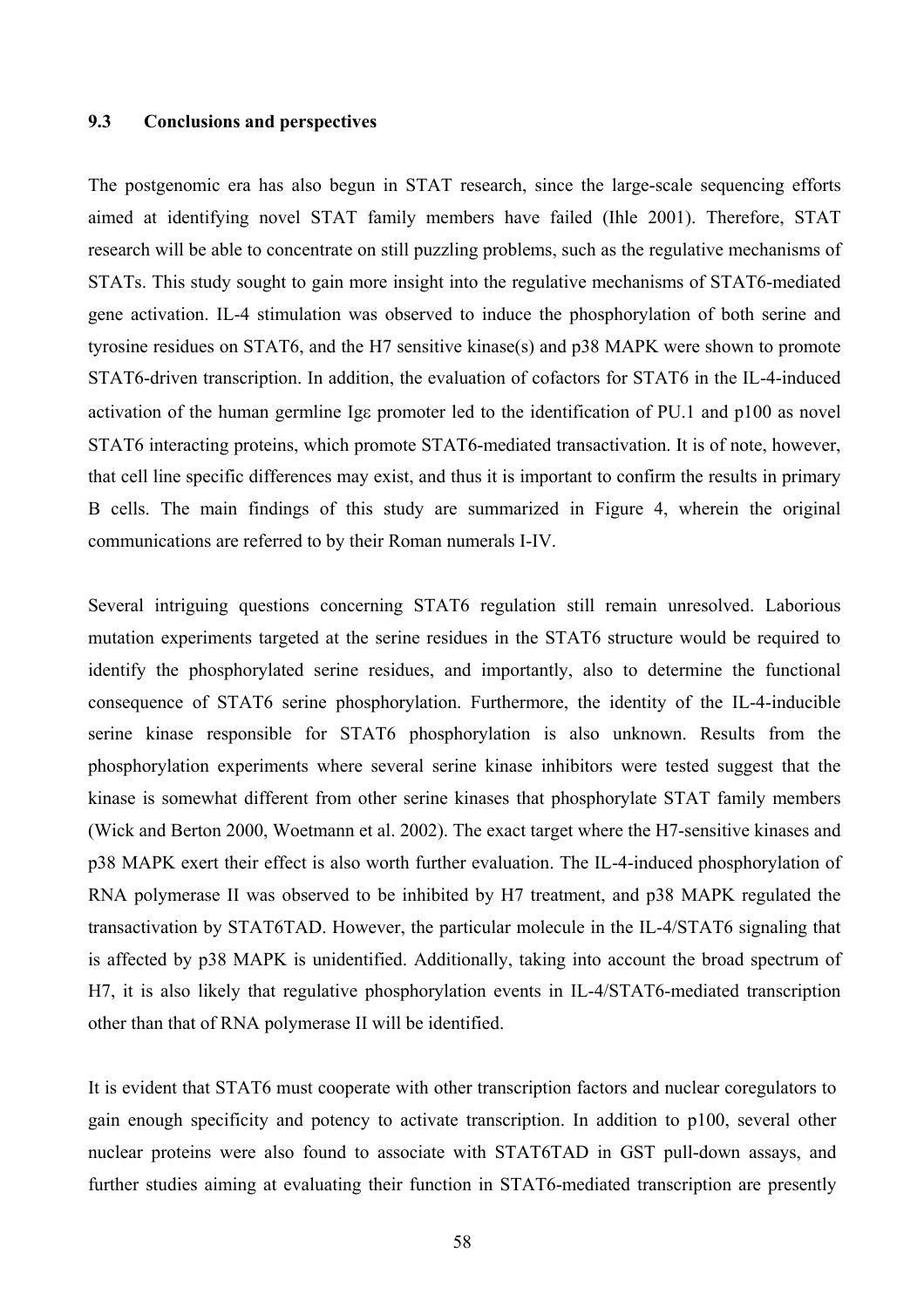ongoing. The function of the PU.1-STAT6 cooperation specifically affected the activation of the Igε promoter. Therefore, intervention on this event could provide an effective and specific tool to block IgE production, a hallmark of atopic diseases. It would also be of interest to study whether point mutation in the PU.1 core binding sequence that was found to abrogate the function of the STAT6 response element exists in humans as genetic polymorphism, and to investigate its impact on serum IgE levels and the prevalence of asthma and allergic diseases.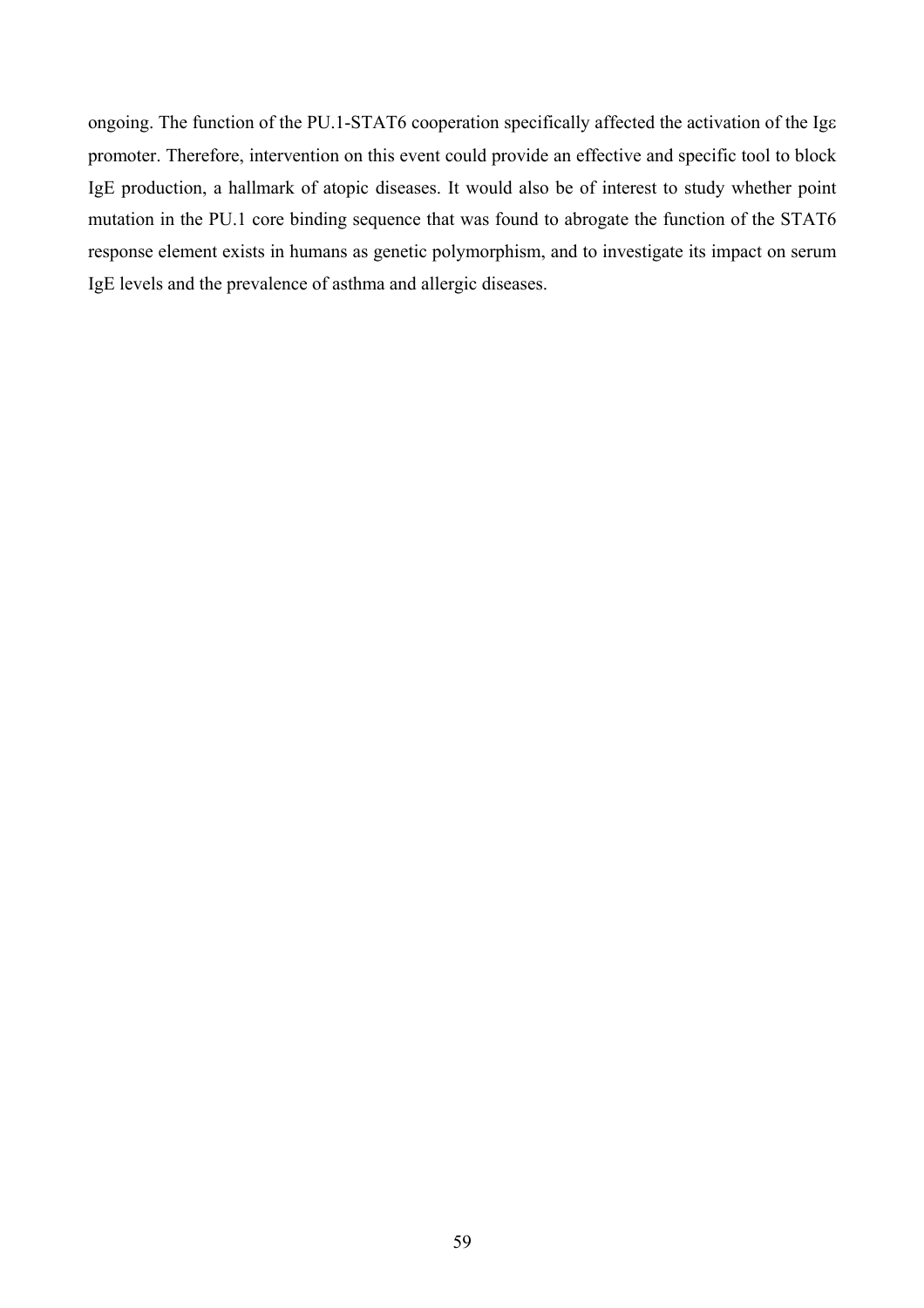

**Figure 4**. Main findings of the study. Original communications are referred to by their Roman numerals I-IV.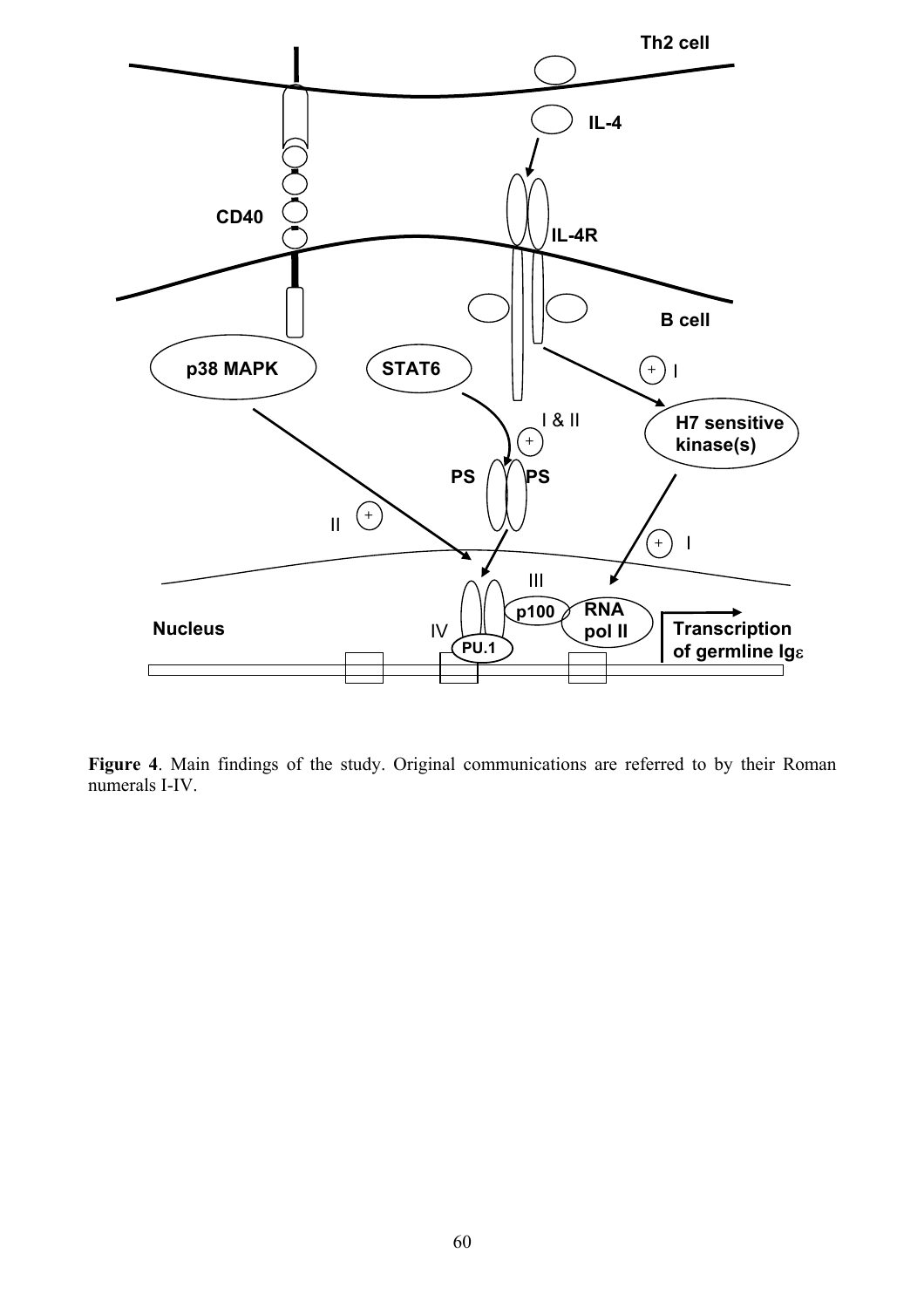### **10. ACKNOWLEDGEMENTS**

This study was carried out in the Laboratory of Molecular Immunology at the Institute of Medical Technology, University of Tampere. I wish to thank the head of the institute, Professor Olli Silvennoinen, M.D. Ph.D. for providing excellent working facilities and patient supervision. His positive attitude and vast knowledge on cytokine signaling got me through this journey. I am grateful to Olli for giving me the opportunity to evolve as a researcher under his guidance.

I am most thankful to my co-authors Professor Kalle Saksela M.D., Ph.D., Panu Kovanen, M.D., Ph.D., Jie Yang, M.D., Ph.D., Anssi Lagerstedt, M.D., Kati Takaluoma, M.Sc., Saara Aittomäki, M.Sc., Tuuli Välineva, M.Sc., Nisse Kalkkinen Ph.D., Juhani Saarinen, Ph.D., Kara L. Carter, Ph.D. and Elliott Kieff, M.D., Ph.D. for their contribution to the original publications. In addition, my deepest feelings of gratitude go to Ms. Paula Kosonen who has always been very kind and helpful.

Professors Riitta Lahesmaa M.D., Ph.D. and Jukka Pelkonen M.D., Ph.D. are acknowledged for their invaluable comments on this thesis.

I also want to thank the past and present fellow researchers at the Laboratory of Immunology, Panu Kovanen, M.D., Ph.D., Kati Takaluoma, M.Sc., Saara Aittomäki, M.Sc., Ilkka Junttila, M.D., Pipsa Saharinen, Ph.D., Kirsi Paukku, M.Sc., Matti Laakso, M.Sc., Jie Yang, M.D., Ph.D., Daniela Ungureanu, M.Sc., Claire Thompson, M.Sc., Sari Vanhatupa, M.Sc., Tuuli Välineva, M.Sc., Surinder Kaur Ph.D., Pia Isomäki, M.D., Ph.D., and others, for making the Lab years cozy. In particular, I am indebted to Kati and Saara for both countless pieces of advice and all the nice moments together. Panu has been a true friend and a scholar. Ilkka is cordially acknowledged for his continuous support and brainstorms that have kept me sane.

Janne Jauhiainen, B.A. is warmly thanked for the careful revision of the language, as well as for a long-time friendship.

I am obliged to Docent Ari Miettinen M.D., Ph.D. who initially gave me the privilege to get acquainted with the world of clinical microbiology. Working under the excellent supervision of Docent Risto Vuento, M.D., Ph.D. and Anna-Maija Haapala, M.D., Ph.D. in the friendly atmosphere of the Department of Clinical Microbiology has been very pleasant at all times.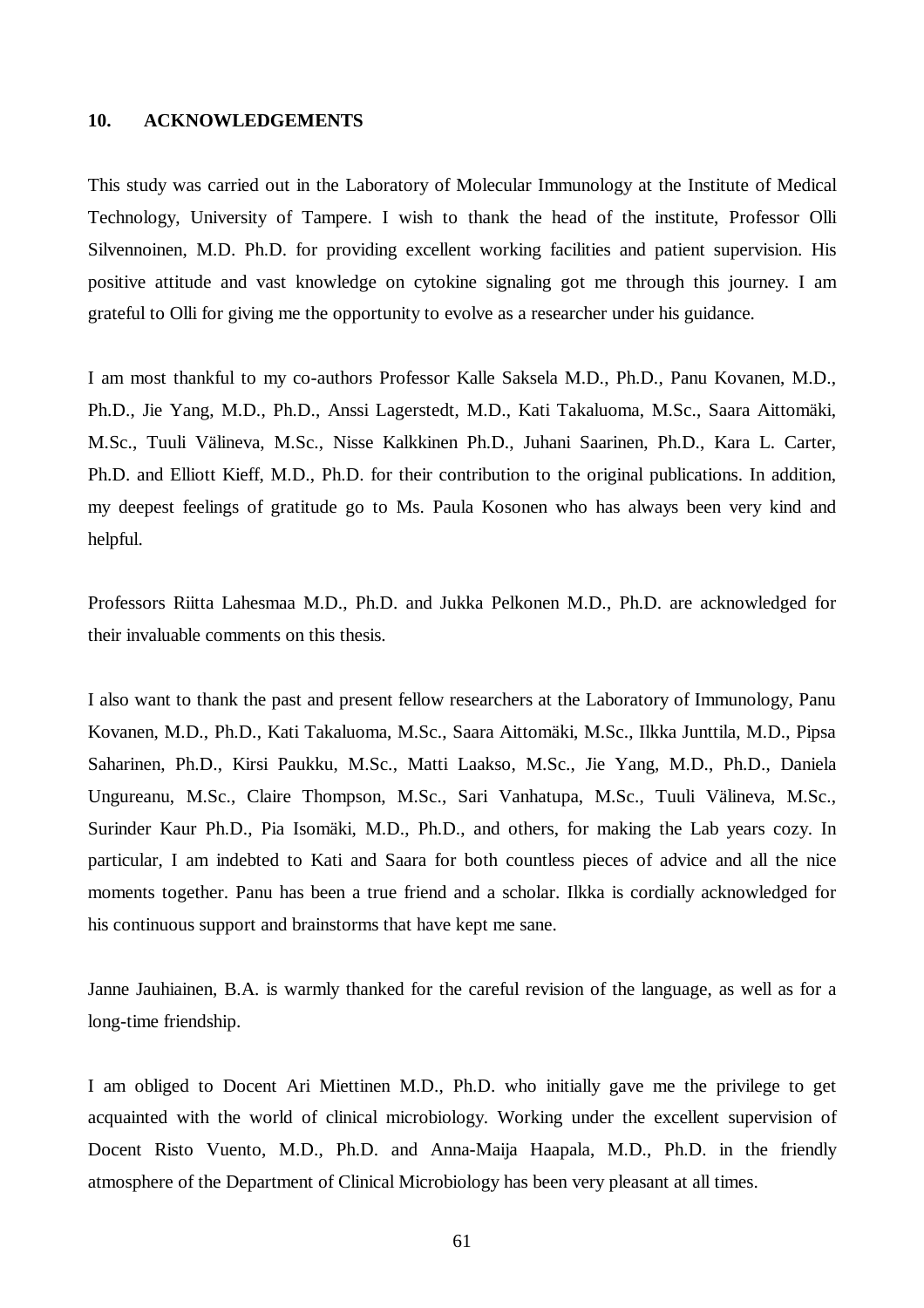During the course of this work I have had the pleasure to come together with most fascinating people. All the friends in IMT, UTA and TAUH are warmly remembered. Besides sharing the daily routines at the institute, I have greatly enjoyed the refreshing moments on play courts and in the cafeteria. Especially, Docent Hans Spelbrink, Ph.D. is acknowledged for being such an enthusiastic opponent in sport, and Kimmo Savinainen, M.Sc., for the talks on the prospects of the institute. Olli Kajander, M.D., Ph.D., has been a good friend during the years -thank you.

Finally, I extend my feelings of gratitude to my friends outside the scientific community and to my family. Most importantly, I thank my wife Kristiina for love, and our wonderful daughter Venla for everything.

This study has been supported by grants from the Medical Research Fund of the Tampere University Hospital, the Tampere University Foundation, the Finnish Cultural Foundation, the Finnish Society of Hematology, the Centenary Foundation of Kymi Corporation, the Finnish Medical Society Duodecim, AstraZeneca Finland, the Research and Science Foundation of Farmos and the Science Fund of the City of Tampere.

Tampere, April 2003

Marko Pesu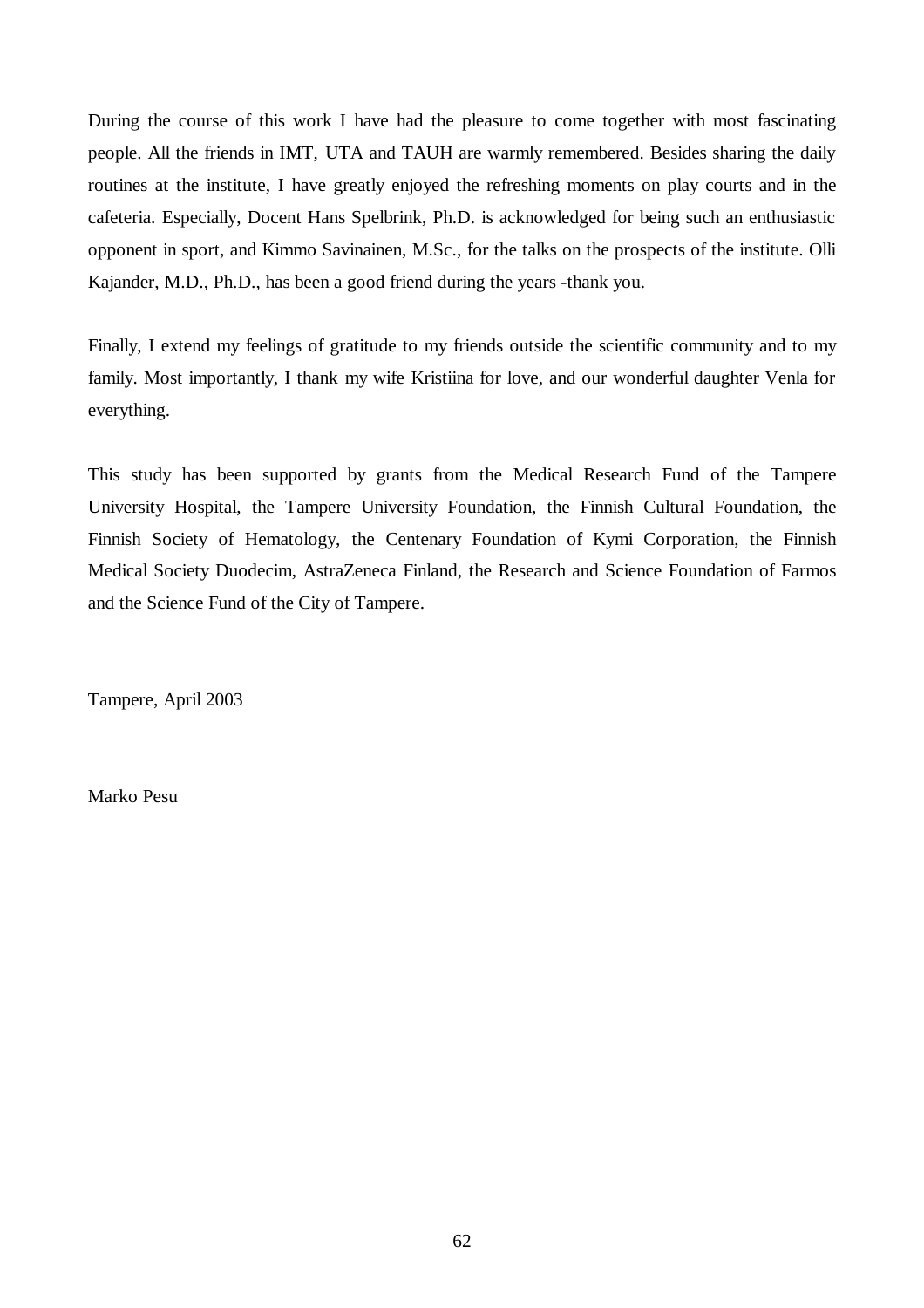## **11. REFERENCES**

Aaronson, D. S. and C. M. Horvath (2002): A road map for those who know JAK-STAT. Science 296: 1653- 1655.

Akimoto, T., F. Numata, M. Tamura, Y. Takata, N. Higashida, T. Takashi, K. Takeda and S. Akira (1998): Abrogation of bronchial eosinophilic inflammation and airway hyperreactivity in signal transducers and activators of transcription (STAT)6-deficient mice. J Exp Med 187: 1537-1542.

Aman, M. J., N. Tayebi, N. I. Obiri, R. K. Puri, W. S. Modi and W. J. Leonard (1996): cDNA cloning and characterization of the human interleukin 13 receptor alpha chain. J Biol Chem 271: 29265-29270.

Amoli, M. M., S. Hand, A. H. Hajeer, K. P. Jones, S. Rolf, C. Sting, B. H. Davies and W. E. Ollier (2002): Polymorphism in the STAT6 gene encodes risk for nut allergy. Genes Immun 3: 220-224.

Arcaro, A. and M. P. Wymann (1993): Wortmannin is a potent phosphatidylinositol 3-kinase inhibitor: the role of phosphatidylinositol 3,4,5-trisphosphate in neutrophil responses. Biochem J 296: 297-301.

Becker, S., B. Groner and C. W. Muller (1998): Three-dimensional structure of the Stat3beta homodimer bound to DNA. Nature 394: 145-151.

Berberich, I., G. L. Shu and E. A. Clark (1994): Cross-linking CD40 on B cells rapidly activates nuclear factor-kappa B. J Immunol 153: 4357-4366.

Berchtold, S., R. Moriggl, F. Gouilleux, O. Silvennoinen, C. Beisenherz, E. Pfitzner, M. Wissler, E. Stocklin and B. Groner (1997): Cytokine receptor-independent, constitutively active variants of STAT5. J Biol Chem 272: 30237-30243.

Berton, M. T. and L. A. Linehan (1995): IL-4 activates a latent DNA-binding factor that binds a shared IFNgamma and IL-4 response element present in the germ-line gamma 1 Ig promoter. J Immunol 154: 4513- 4525.

Bhattacharya, S., R. Eckner, S. Grossman, E. Oldread, Z. Arany, A. D'Andrea and D. M. Livingston (1996): Cooperation of Stat2 and p300/CBP in signalling induced by interferon- alpha. Nature 383: 344-347.

Biola, A., K. Andreau, M. David, M. Sturm, M. Haake, J. Bertoglio and M. Pallardy (2000): The glucocorticoid receptor and STAT6 physically and functionally interact in T-lymphocytes. FEBS Lett 487: 229-233.

Birrell, M., D. Hele, K. McCluskie, S. Webber, M. Foster and M. G. Belvisi (2000): Effect of the p38 kinase inhibitor, SB 203580, on sephadex induced airway inflammation in the rat. Eur Respir J 16: 947-950.

Bluyssen, A. R., J. E. Durbin and D. E. Levy (1996): ISGF3 gamma p48, a specificity switch for interferon activated transcription factors. Cytokine Growth Factor Rev 7: 11-17.

Boulton, T. G., Z. Zhong, Z. Wen, J. E. Darnell, Jr., N. Stahl and G. D. Yancopoulos (1995): STAT3 activation by cytokines utilizing gp130 and related transducers involves a secondary modification requiring an H7-sensitive kinase. Proc Natl Acad Sci U S A 92: 6915-6919.

Bowman, T., R. Garcia, J. Turkson and R. Jove (2000): STATs in oncogenesis. Oncogene 19: 2474-2488.

Boyle, W. J., P. van der Geer and T. Hunter (1991): Phosphopeptide mapping and phosphoamino acid analysis by two- dimensional separation on thin-layer cellulose plates. Methods Enzymol 201: 110-149.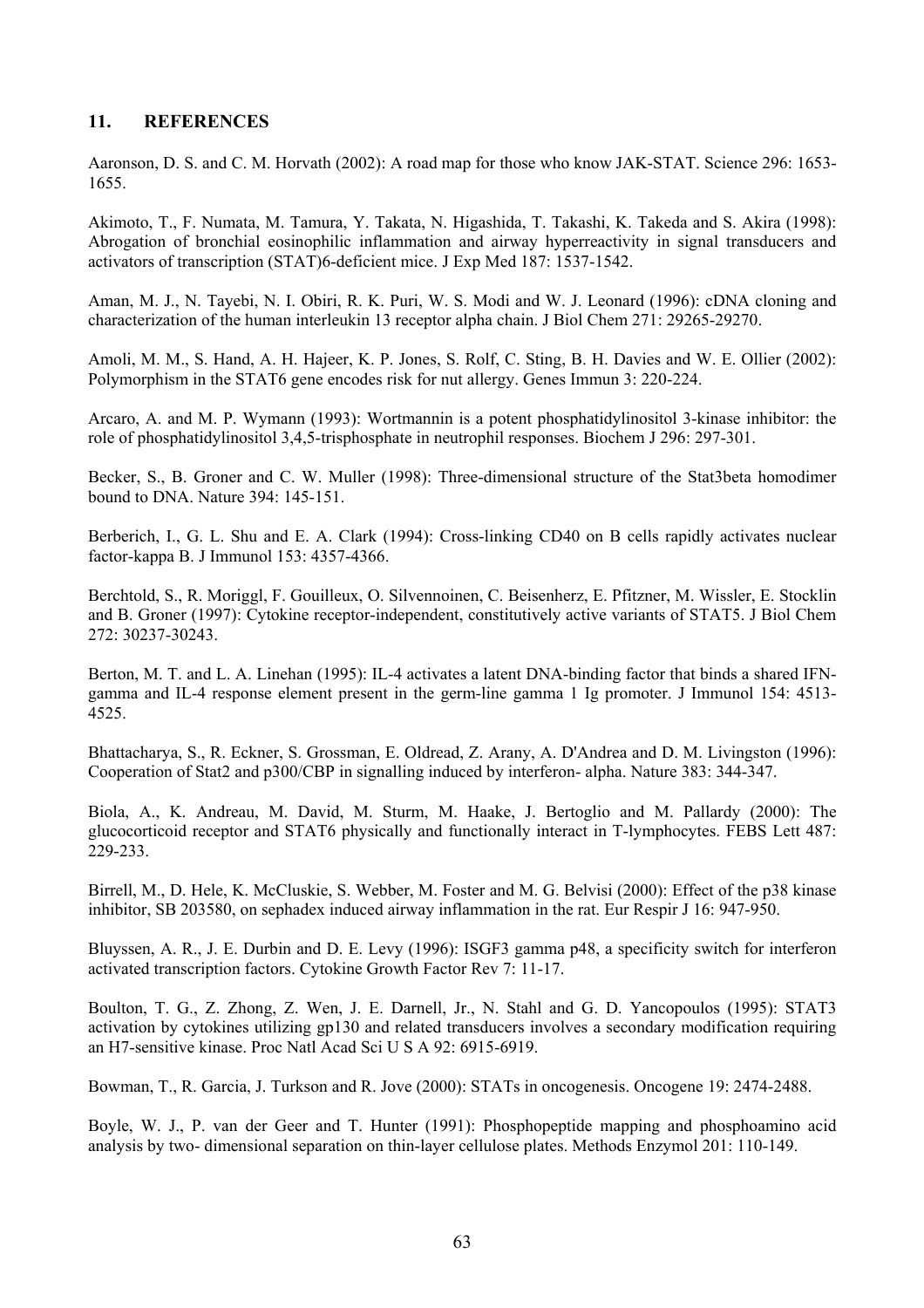Brady, K., S. Fitzgerald, S. Ingvarsson, C. A. Borrebaeck and P. N. Moynagh (2001): CD40 Employs p38 MAP Kinase in IgE Isotype Switching. Biochem Biophys Res Commun 289: 276-281.

Briscoe, J., N. C. Rogers, B. A. Witthuhn, D. Watling, A. G. Harpur, A. F. Wilks, G. R. Stark, J. N. Ihle and I. M. Kerr (1996): Kinase-negative mutants of JAK1 can sustain interferon-gamma-inducible gene expression but not an antiviral state. Embo J 15: 799-809.

Bromberg, J. F., C. M. Horvath, D. Besser, W. W. Lathem and J. E. Darnell, Jr. (1998): Stat3 activation is required for cellular transformation by v-src. Mol Cell Biol 18: 2553-2558.

Caput, D., P. Laurent, M. Kaghad, J. M. Lelias, S. Lefort, N. Vita and P. Ferrara (1996): Cloning and characterization of a specific interleukin (IL)-13 binding protein structurally related to the IL-5 receptor alpha chain. J Biol Chem 271: 16921-16926.

Carter, A. B., K. L. Knudtson, M. M. Monick and G. W. Hunninghake (1999): The p38 mitogen-activated protein kinase is required for NF-kappaB- dependent gene expression. The role of TATA-binding protein (TBP). J Biol Chem 274: 30858-30863.

Cattoretti, G., C. C. Chang, K. Cechova, J. Zhang, B. H. Ye, B. Falini, D. C. Louie, K. Offit, R. S. Chaganti and R. Dalla-Favera (1995): BCL-6 protein is expressed in germinal-center B cells. Blood 86: 45-53.

Chen, M., A. Cheng, F. Candotti, Y. J. Zhou, A. Hymel, A. Fasth, L. D. Notarangelo and J. J. O'Shea (2000): Complex effects of naturally occurring mutations in the JAK3 pseudokinase domain: evidence for interactions between the kinase and pseudokinase domains. Mol Cell Biol 20: 947-956.

Chen, X., U. Vinkemeier, Y. Zhao, D. Jeruzalmi, J. E. Darnell, Jr. and J. Kuriyan (1998): Crystal structure of a tyrosine phosphorylated STAT-1 dimer bound to DNA. Cell 93: 827-839.

Chen, X. P., J. A. Losman, S. Cowan, E. Donahue, S. Fay, B. Q. Vuong, M. C. Nawijn, D. Capece, V. L. Cohan and P. Rothman (2002): Pim serine/threonine kinases regulate the stability of Socs-1 protein. Proc Natl Acad Sci U S A 99: 2175-2180.

Chitnis, T., N. Najafian, C. Benou, A. D. Salama, M. J. Grusby, M. H. Sayegh and S. J. Khoury (2001): Effect of targeted disruption of STAT4 and STAT6 on the induction of experimental autoimmune encephalomyelitis. J Clin Invest 108: 739-747.

Chung, J., E. Uchida, T. C. Grammer and J. Blenis (1997): STAT3 serine phosphorylation by ERKdependent and -independent pathways negatively modulates its tyrosine phosphorylation. Mol Cell Biol 17: 6508-6516.

Coffman, R. L., J. Ohara, M. W. Bond, J. Carty, A. Zlotnik and W. E. Paul (1986): B cell stimulatory factor-1 enhances the IgE response of lipopolysaccharide-activated B cells. J Immunol 136: 4538-4541.

Craxton, A., G. Shu, J. D. Graves, J. Saklatvala, E. G. Krebs and E. A. Clark (1998): p38 MAPK is required for CD40-induced gene expression and proliferation in B lymphocytes. J Immunol 161: 3225-3236.

Curiel, R. E., R. Lahesmaa, J. Subleski, M. Cippitelli, R. A. Kirken, H. A. Young and P. Ghosh (1997): Identification of a Stat-6-responsive element in the promoter of the human interleukin-4 gene. Eur J Immunol 27: 1982-1987.

Dahmus, M. E. (1996): Reversible phosphorylation of the C-terminal domain of RNA polymerase II. J Biol Chem 271: 19009-19012.

Daniel, C., A. Salvekar and U. Schindler (2000): A gain-of-function mutation in STAT6. J Biol Chem 275: 14255-14259.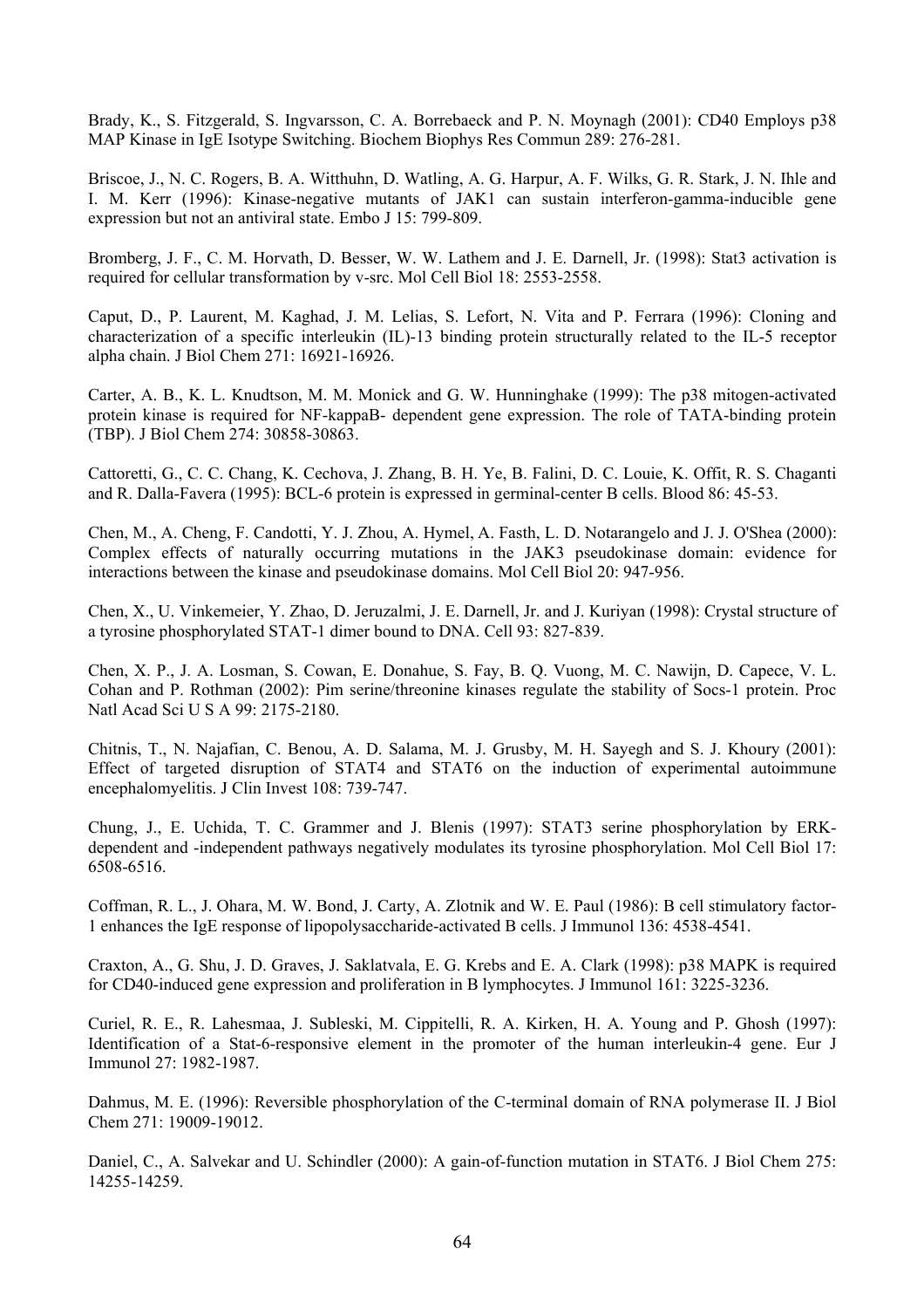Darnell, J. E., Jr. (1997): STATs and gene regulation. Science 277: 1630-1635.

Davies, S. P., H. Reddy, M. Caivano and P. Cohen (2000): Specificity and mechanism of action of some commonly used protein kinase inhibitors. Biochem J 351: 95-105.

Decker, T. and P. Kovarik (2000): Serine phosphorylation of STATs. Oncogene 19: 2628-2637.

Delphin, S. and J. Stavnezer (1995): Characterization of an interleukin 4 (IL-4) responsive region in the immunoglobulin heavy chain germline epsilon promoter: regulation by NF- IL-4, a C/EBP family member and NF-kappa B/p50. J Exp Med 181: 181-192.

Dent, A. L., J. Hu-Li, W. E. Paul and L. M. Staudt (1998): T helper type 2 inflammatory disease in the absence of interleukin 4 and transcription factor STAT6. Proc Natl Acad Sci U S A 95: 13823-13828.

Dent, A. L., A. L. Shaffer, X. Yu, D. Allman and L. M. Staudt (1997): Control of inflammation, cytokine expression, and germinal center formation by BCL-6. Science 276: 589-592.

Dickensheets, H. L., C. Venkataraman, U. Schindler and R. P. Donnelly (1999): Interferons inhibit activation of STAT6 by interleukin 4 in human monocytes by inducing SOCS-1 gene expression. Proc Natl Acad Sci U S A 96: 10800-10805.

Duetsch, G., T. Illig, S. Loesgen, K. Rohde, N. Klopp, N. Herbon, H. Gohlke, J. Altmueller and M. Wjst (2002): STAT6 as an asthma candidate gene: polymorphism-screening, association and haplotype analysis in a Caucasian sib-pair study. Hum Mol Genet 11: 613-621.

Dupuis, S., C. Dargemont, C. Fieschi, N. Thomassin, S. Rosenzweig, J. Harris, S. M. Holland, R. D. Schreiber and J. L. Casanova (2001): Impairment of mycobacterial but not viral immunity by a germline human STAT1 mutation. Science 293: 300-303.

Ealick, S. E., W. J. Cook, S. Vijay-Kumar, M. Carson, T. L. Nagabhushan, P. P. Trotta and C. E. Bugg (1991): Three-dimensional structure of recombinant human interferon-gamma. Science 252: 698-702.

Endo, T. A., M. Masuhara, M. Yokouchi, R. Suzuki, H. Sakamoto, K. Mitsui, A. Matsumoto, S. Tanimura, M. Ohtsubo, H. Misawa, T. Miyazaki, N. Leonor, T. Taniguchi, T. Fujita, Y. Kanakura, S. Komiya and A. Yoshimura (1997): A new protein containing an SH2 domain that inhibits JAK kinases. Nature 387: 921- 924.

Engh, R. A., A. Girod, V. Kinzel, R. Huber and D. Bossemeyer (1996): Crystal structures of catalytic subunit of cAMP-dependent protein kinase in complex with isoquinolinesulfonyl protein kinase inhibitors H7, H8, and H89. Structural implications for selectivity. J Biol Chem 271: 26157-26164.

Fagerlund, R., K. Melen, L. Kinnunen and I. Julkunen (2002): Arginine/lysine-rich nuclear localization signals mediate interactions between dimeric STATs and importin alpha 5. J Biol Chem 277: 30072-30078.

Faris, M., F. Gaskin, J. T. Parsons and S. M. Fu (1994): CD40 signaling pathway: anti-CD40 monoclonal antibody induces rapid dephosphorylation and phosphorylation of tyrosine-phosphorylated proteins including protein tyrosine kinase Lyn, Fyn, and Syk and the appearance of a 28-kD tyrosine phosphorylated protein. J Exp Med 179: 1923-1931.

Farrar, J. J., M. Howard, J. Fuller-Farrar and W. E. Paul (1983): Biochemical and physicochemical characterization of mouse B cell growth factor: a lymphokine distinct from interleukin 2. J Immunol 131: 1838-1842.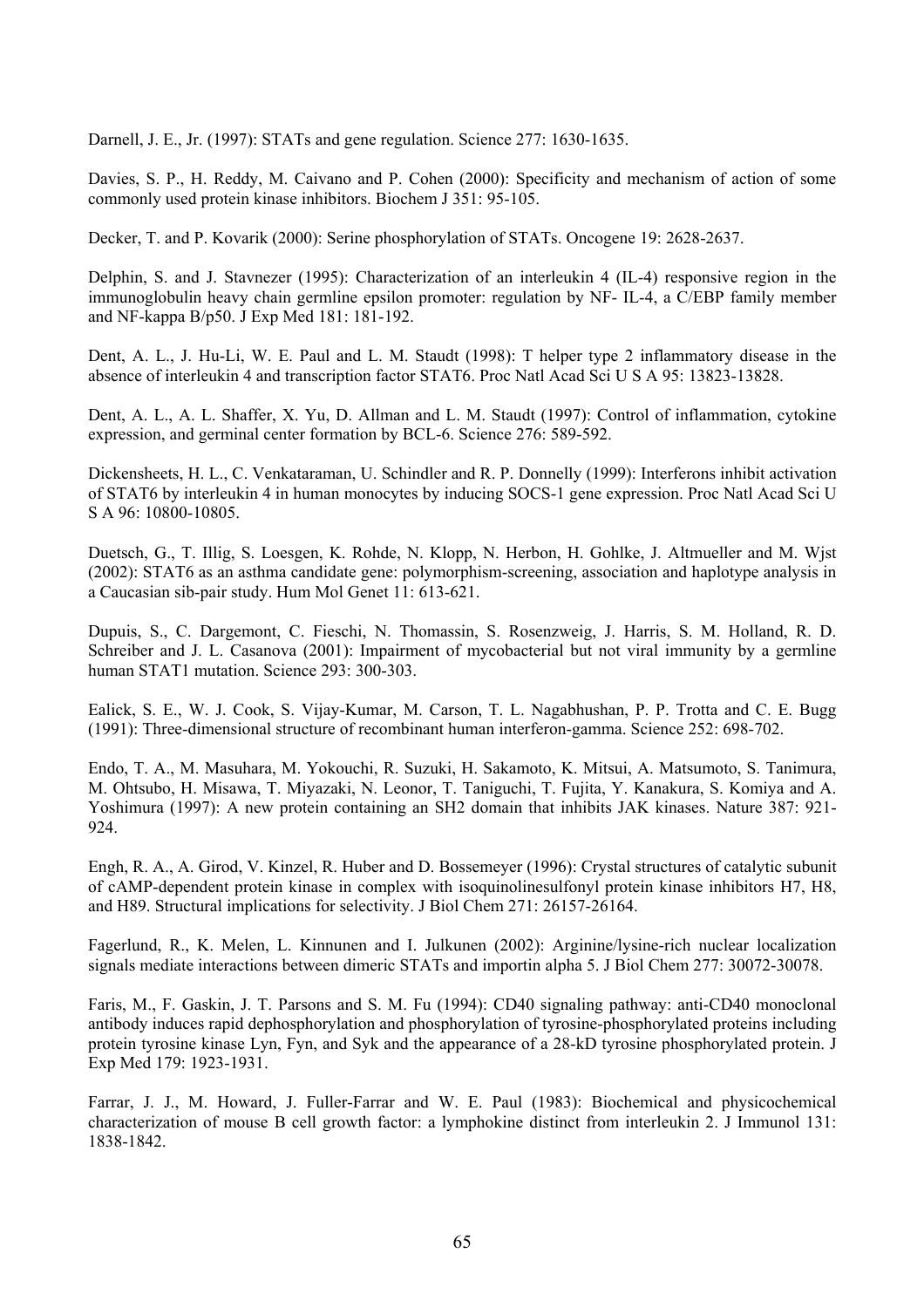Fisher, R. C., M. C. Olson, J. M. Pongubala, J. M. Perkel, M. L. Atchison, E. W. Scott and M. C. Simon (1998): Normal myeloid development requires both the glutamine-rich transactivation domain and the PEST region of transcription factor PU.1 but not the potent acidic transactivation domain. Mol Cell Biol 18: 4347- 4357.

Foltz, I. N., J. C. Lee, P. R. Young and J. W. Schrader (1997): Hemopoietic growth factors with the exception of interleukin-4 activate the p38 mitogen-activated protein kinase pathway. J Biol Chem 272: 3296-3301.

Frank, D. A., S. Mahajan and J. Ritz (1997): B lymphocytes from patients with chronic lymphocytic leukemia contain signal transducer and activator of transcription (STAT) 1 and STAT3 constitutively phosphorylated on serine residues. J Clin Invest 100: 3140-3148.

Frank, S. J., W. Yi, Y. Zhao, J. F. Goldsmith, G. Gilliland, J. Jiang, I. Sakai and A. S. Kraft (1995): Regions of the JAK2 tyrosine kinase required for coupling to the growth hormone receptor. J Biol Chem 270: 14776- 14785.

Franke, T. F., D. R. Kaplan and L. C. Cantley (1997): PI3K: downstream AKTion blocks apoptosis. Cell 88: 435-437.

Fujiwara, H., S. H. Hanissian, A. Tsytsykova and R. S. Geha (1997): Homodimerization of the human interleukin 4 receptor alpha chain induces Cepsilon germline transcripts in B cells in the absence of the interleukin 2 receptor gamma chain. Proc Natl Acad Sci U S A 94: 5866-5871.

Giles, R. H., D. J. Peters and M. H. Breuning (1998): Conjunction dysfunction: CBP/p300 in human disease. Trends Genet 14: 178-183.

Gingras, S., J. Simard, B. Groner and E. Pfitzner (1999): p300/CBP is required for transcriptional induction by interleukin-4 and interacts with Stat6. Nucleic Acids Res 27: 2722-2729.

Giovannone, B., M. L. Scaldaferri, M. Federici, O. Porzio, D. Lauro, A. Fusco, P. Sbraccia, P. Borboni, R. Lauro and G. Sesti (2000): Insulin receptor substrate (IRS) transduction system: distinct and overlapping signaling potential. Diabetes Metab Res Rev 16: 434-441.

Glimcher, L. H. and C. J. Kara (1992): Sequences and factors: a guide to MHC class-II transcription. Annu Rev Immunol 10: 13-49.

Goenka, S., J. Youn, L. M. Dzurek, U. Schindler, L. Y. Yu-Lee and M. Boothby (1999): Paired Stat6 Cterminal transcription activation domains required both for inhibition of an IFN-responsive promoter and trans-activation. J Immunol 163: 4663-4672.

Goodman, R. H. and S. Smolik (2000): CBP/p300 in cell growth, transformation, and development. Genes Dev 14: 1553-1577.

Green, M. R. (2000): TBP-associated factors (TAFIIs): multiple, selective transcriptional mediators in common complexes. Trends Biochem Sci 25: 59-63.

Greenlund, A. C., M. A. Farrar, B. L. Viviano and R. D. Schreiber (1994): Ligand-induced IFN gamma receptor tyrosine phosphorylation couples the receptor to its signal transduction system (p91). Embo J 13: 1591-1600.

Greenlund, A. C., M. O. Morales, B. L. Viviano, H. Yan, J. Krolewski and R. D. Schreiber (1995): Stat recruitment by tyrosine-phosphorylated cytokine receptors: an ordered reversible affinity-driven process. Immunity 2: 677-687.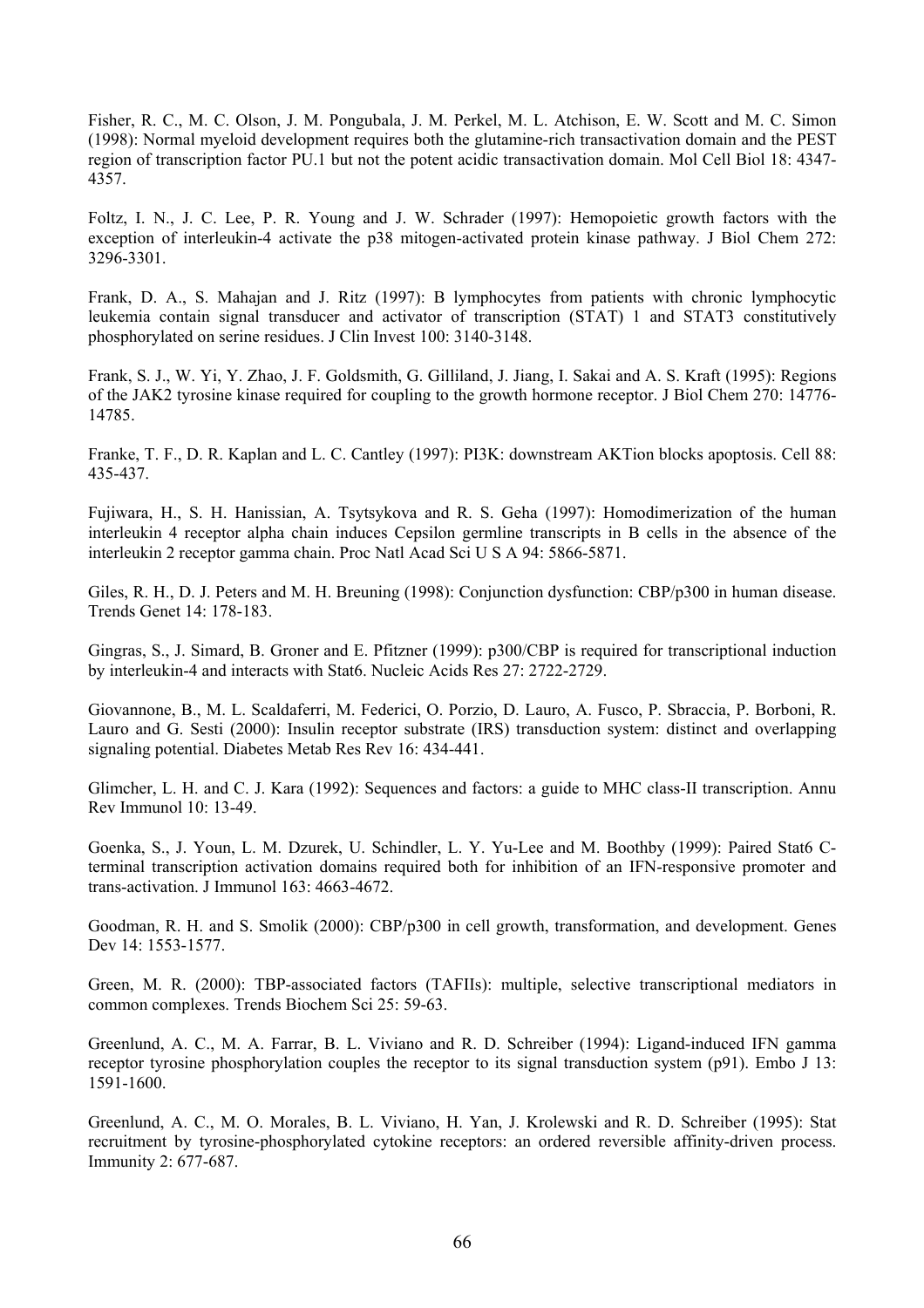Grunig, G., M. Warnock, A. E. Wakil, R. Venkayya, F. Brombacher, D. M. Rennick, D. Sheppard, M. Mohrs, D. D. Donaldson, R. M. Locksley and D. B. Corry (1998): Requirement for IL-13 independently of IL-4 in experimental asthma. Science 282: 2261-2263.

Gupta, S., M. Jiang, A. Anthony and A. B. Pernis (1999): Lineage-specific modulation of interleukin 4 signaling by interferon regulatory factor 4. J Exp Med 190: 1837-1848.

Gupta, S., H. Yan, L. H. Wong, S. Ralph, J. Krolewski and C. Schindler (1996): The SH2 domains of Stat1 and Stat2 mediate multiple interactions in the transduction of IFN-alpha signals. Embo J 15: 1075-1084.

Hanissian, S. H. and R. S. Geha (1997): Jak3 is associated with CD40 and is critical for CD40 induction of gene expression in B cells. Immunity 6: 379-387.

Haque, S. J., P. Harbor, M. Tabrizi, T. Yi and B. R. Williams (1998): Protein-tyrosine phosphatase Shp-1 is a negative regulator of IL-4- and IL-13-dependent signal transduction. J Biol Chem 273: 33893-33896.

Haque, S. J., P. C. Harbor and B. R. Williams (2000): Identification of critical residues required for suppressor of cytokine signaling-specific regulation of interleukin-4 signaling. J Biol Chem 275: 26500- 26506.

Harris, M. B., C. C. Chang, M. T. Berton, N. N. Danial, J. Zhang, D. Kuehner, B. H. Ye, M. Kvatyuk, P. P. Pandolfi, G. Cattoretti, R. Dalla-Favera and P. B. Rothman (1999): Transcriptional repression of Stat6 dependent interleukin-4-induced genes by BCL-6: specific regulation of iepsilon transcription and immunoglobulin E switching. Mol Cell Biol 19: 7264-7275.

Hartatik, T., S. Okada, S. Okabe, M. Arima, M. Hatano and T. Tokuhisa (2001): Binding of BAZF and Bc16 to STAT6-binding DNA sequences. Biochem Biophys Res Commun 284: 26-32.

Hershey, G. K., M. F. Friedrich, L. A. Esswein, M. L. Thomas and T. A. Chatila (1997): The association of atopy with a gain-of-function mutation in the alpha subunit of the interleukin-4 receptor. N Engl J Med 337: 1720-1725.

Himmelmann, A., A. Riva, G. L. Wilson, B. P. Lucas, C. Thevenin and J. H. Kehrl (1997): PU.1/Pip and basic helix loop helix zipper transcription factors interact with binding sites in the CD20 promoter to help confer lineage- and stage-specific expression of CD20 in B lymphocytes. Blood 90: 3984-3995.

Ho, I. C. and L. H. Glimcher (2002): Transcription: tantalizing times for T cells. Cell 109 Suppl: S109-120.

Horvai, A. E., L. Xu, E. Korzus, G. Brard, D. Kalafus, T. M. Mullen, D. W. Rose, M. G. Rosenfeld and C. K. Glass (1997): Nuclear integration of JAK/STAT and Ras/AP-1 signaling by CBP and p300. Proc Natl Acad Sci U S A 94: 1074-1079.

Horvath, C. M. (2000): STAT proteins and transcriptional responses to extracellular signals. Trends Biochem Sci 25: 496-502.

Hou, J., U. Schindler, W. J. Henzel, T. C. Ho, M. Brasseur and S. L. McKnight (1994): An interleukin-4 induced transcription factor: IL-4 Stat. Science 265: 1701-1706.

Howard, M., J. Farrar, M. Hilfiker, B. Johnson, K. Takatsu, T. Hamaoka and W. E. Paul (1982): Identification of a T cell-derived b cell growth factor distinct from interleukin 2. J Exp Med 155: 914-923.

Hubbard, S. R. and J. H. Till (2000): Protein tyrosine kinase structure and function. Annu Rev Biochem 69: 373-398.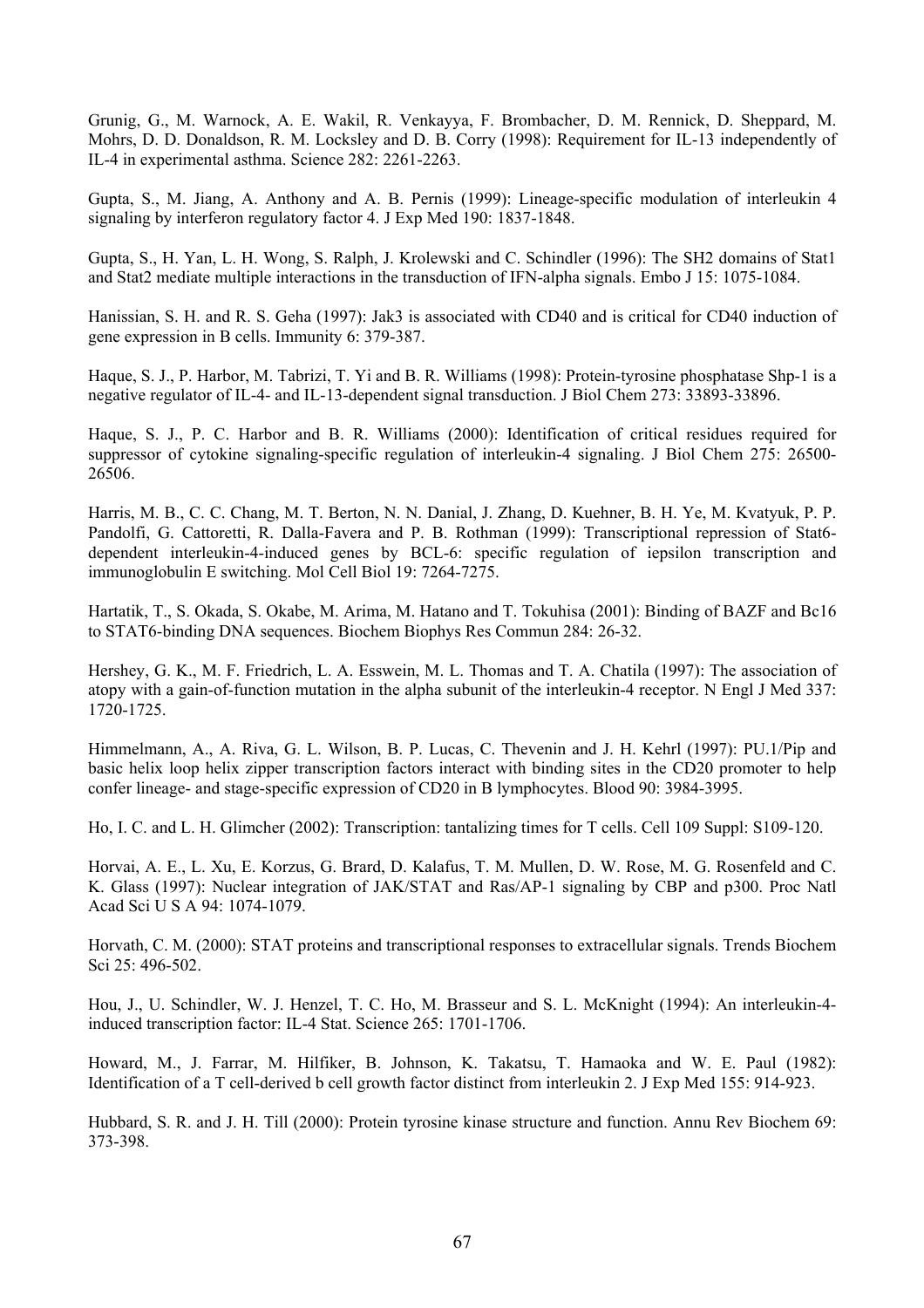Iciek, L. A., S. A. Delphin and J. Stavnezer (1997): CD40 cross-linking induces Ig epsilon germline transcripts in B cells via activation of NF-kappaB: synergy with IL-4 induction. J Immunol 158: 4769-4779.

Idzerda, R. L., C. J. March, B. Mosley, S. D. Lyman, T. Vanden Bos, S. D. Gimpel, W. S. Din, K. H. Grabstein, M. B. Widmer, L. S. Park and et al. (1990): Human interleukin 4 receptor confers biological responsiveness and defines a novel receptor superfamily. J Exp Med 171: 861-873.

Ihle, J. N. (2001): The Stat family in cytokine signaling. Curr Opin Cell Biol 13: 211-217.

Ihle, J. N., B. A. Witthuhn, F. W. Quelle, K. Yamamoto and O. Silvennoinen (1995): Signaling through the hematopoietic cytokine receptors. Annu Rev Immunol 13: 369-398.

Jabara, H. H., S. M. Fu, R. S. Geha and D. Vercelli (1990): CD40 and IgE: synergism between anti-CD40 monoclonal antibody and interleukin 4 in the induction of IgE synthesis by highly purified human B cells. J Exp Med 172: 1861-1864.

Jain, N., T. Zhang, S. L. Fong, C. P. Lim and X. Cao (1998): Repression of Stat3 activity by activation of mitogen-activated protein kinase (MAPK). Oncogene 17: 3157-3167.

Josephson, K., N. J. Logsdon and M. R. Walter (2001): Crystal structure of the IL-10/IL-10R1 complex reveals a shared receptor binding site. Immunity 15: 35-46.

Kacha, A. K., F. Fallarino, M. A. Markiewicz and T. F. Gajewski (2000): Cutting edge: spontaneous rejection of poorly immunogenic P1.HTR tumors by Stat6-deficient mice. J Immunol 165: 6024-6028.

Kamogawa, Y., H. J. Lee, J. A. Johnston, M. McMahon, A. O'Garra and N. Arai (1998): A conditionally active form of STAT6 can mimic certain effects of IL-4. J Immunol 161: 1074-1077.

Kaplan, M. H., C. Daniel, U. Schindler and M. J. Grusby (1998): Stat proteins control lymphocyte proliferation by regulating p27Kip1 expression. Mol Cell Biol 18: 1996-2003.

Kaplan, M. H., U. Schindler, S. T. Smiley and M. J. Grusby (1996): Stat6 is required for mediating responses to IL-4 and for development of Th2 cells. Immunity 4: 313-319.

Kawakami, K., J. Taguchi, T. Murata and R. K. Puri (2001): The interleukin-13 receptor alpha2 chain: an essential component for binding and internalization but not for interleukin-13-induced signal transduction through the STAT6 pathway. Blood 97: 2673-2679.

Kirken, R. A., M. G. Malabarba, J. Xu, L. DaSilva, R. A. Erwin, X. Liu, L. Hennighausen, H. Rui and W. L. Farrar (1997): Two discrete regions of interleukin-2 (IL2) receptor beta independently mediate IL2 activation of a PD98059/rapamycin/wortmannin-insensitive Stat5a/b serine kinase. J Biol Chem 272: 15459-15465.

Kisseleva, T., S. Bhattacharya, J. Braunstein and C. W. Schindler (2002): Signaling through the JAK/STAT pathway, recent advances and future challenges. Gene 285: 1-24.

Kodandapani, R., F. Pio, C. Z. Ni, G. Piccialli, M. Klemsz, S. McKercher, R. A. Maki and K. R. Ely (1996): A new pattern for helix-turn-helix recognition revealed by the PU.1 ETS- domain-DNA complex. Nature 380: 456-460.

Korzus, E., J. Torchia, D. W. Rose, L. Xu, R. Kurokawa, E. M. McInerney, T. M. Mullen, C. K. Glass and M. G. Rosenfeld (1998): Transcription factor-specific requirements for coactivators and their acetyltransferase functions. Science 279: 703-707.

Kotanides, H. and N. C. Reich (1993): Requirement of tyrosine phosphorylation for rapid activation of a DNA binding factor by IL-4. Science 262: 1265-1267.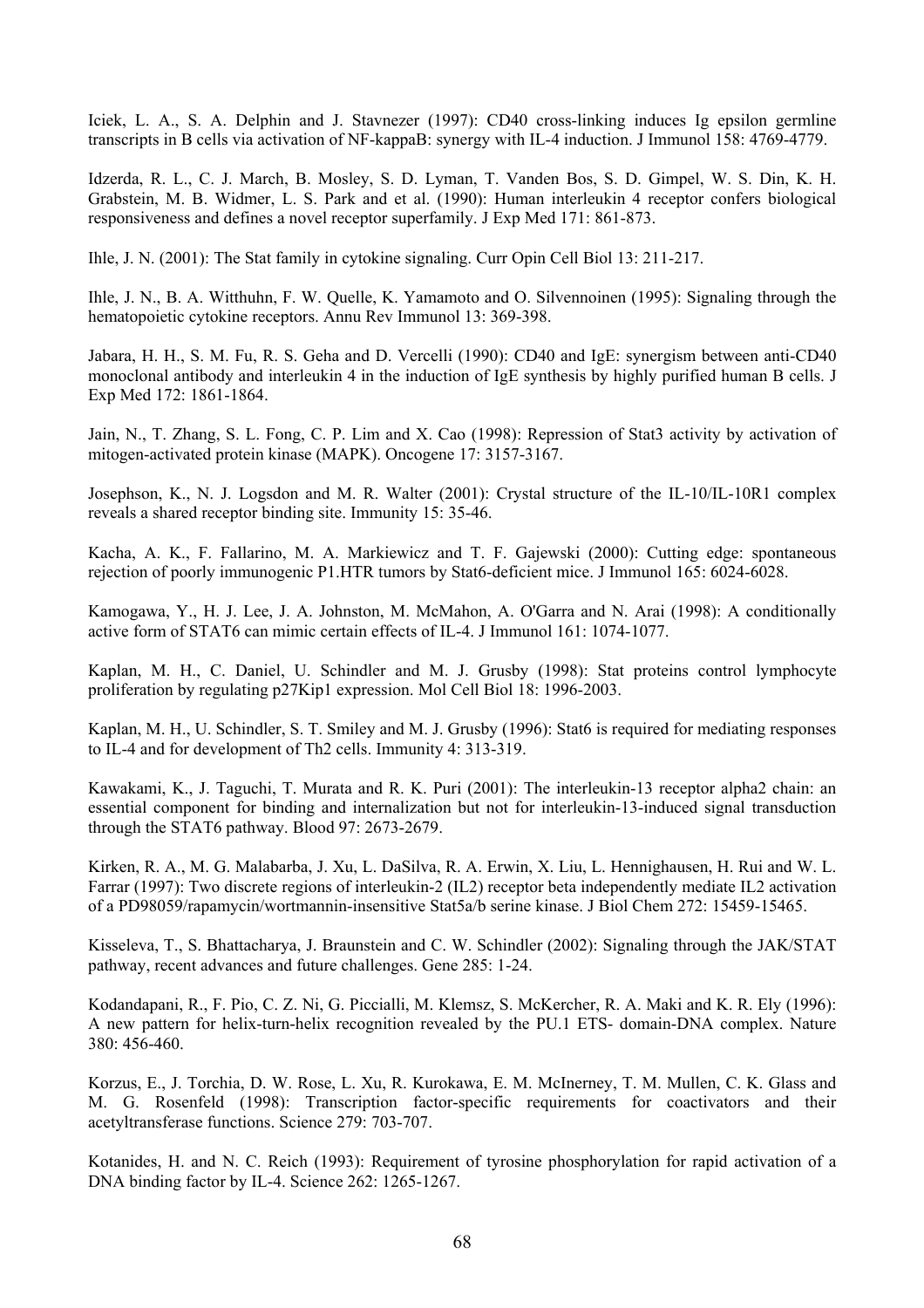Kotanides, H. and N. C. Reich (1996): Interleukin-4-induced STAT6 recognizes and activates a target site in the promoter of the interleukin-4 receptor gene. J Biol Chem 271: 25555-25561.

Kovanen, P. E. and W. J. Leonard (1999): Inhibitors keep cytokines in check. Curr Biol 9: R899-902.

Kovarik, P., M. Mangold, K. Ramsauer, H. Heidari, R. Steinborn, A. Zotter, D. E. Levy, M. Muller and T. Decker (2001): Specificity of signaling by STAT1 depends on SH2 and C-terminal domains that regulate Ser727 phosphorylation, differentially affecting specific target gene expression. Embo J 20: 91-100.

Kovarik, P., D. Stoiber, P. A. Eyers, R. Menghini, A. Neininger, M. Gaestel, P. Cohen and T. Decker (1999): Stress-induced phosphorylation of STAT1 at Ser727 requires p38 mitogen- activated protein kinase whereas IFN-gamma uses a different signaling pathway. Proc Natl Acad Sci U S A 96: 13956-13961.

Kraus, J., C. Borner, E. Giannini, K. Hickfang, H. Braun, P. Mayer, M. R. Hoehe, A. Ambrosch, W. Konig and V. Hollt (2001): Regulation of mu-opioid receptor gene transcription by interleukin-4 and influence of an allelic variation within a STAT6 transcription factor binding site. J Biol Chem 276: 43901-43908.

Kriebel, P., B. K. Patel, S. A. Nelson, M. J. Grusby and W. J. LaRochelle (1999): Consequences of Stat6 deletion on Sis/PDGF- and IL-4-induced proliferation and transcriptional activation in murine fibroblasts. Oncogene 18: 7294-7302.

Kuhn, R., K. Rajewsky and W. Muller (1991): Generation and analysis of interleukin-4 deficient mice. Science 254: 707-710.

Kumahara, E., T. Ebihara and D. Saffen (1999): Protein kinase inhibitor H7 blocks the induction of immediate-early genes zif268 and c-fos by a mechanism unrelated to inhibition of protein kinase C but possibly related to inhibition of phosphorylation of RNA polymerase II. J Biol Chem 274: 10430-10438.

Lappin, M. B. and J. D. Campbell (2000): The Th1-Th2 classification of cellular immune responses: concepts, current thinking and applications in haematological malignancy. Blood Rev 14: 228-239.

Lau, J. F. and C. M. Horvath (2002): Mechanisms of Type I interferon cell signaling and STAT-mediated transcriptional responses. Mt Sinai J Med 69: 156-168.

Lee, C. E. and H. J. Park (2001): Interleukin-4 induces two distinct GAS-binding complexes containing STAT6: evidence for DNA binding of STAT6 monomer. Mol Cells 11: 28-34.

Leonard, W. J. and J. J. O'Shea (1998): Jaks and STATs: biological implications. Annu Rev Immunol 16: 293-322.

Leverson, J. D., P. J. Koskinen, F. C. Orrico, E. M. Rainio, K. J. Jalkanen, A. B. Dash, R. N. Eisenman and S. A. Ness (1998): Pim-1 kinase and p100 cooperate to enhance c-Myb activity. Mol Cell 2: 417-425.

Levy, D. E. and J. E. Darnell, Jr. (2002): Stats: transcriptional control and biological impact. Nat Rev Mol Cell Biol 3: 651-662.

Levy, D. E. and D. G. Gilliland (2000): Divergent roles of STAT1 and STAT5 in malignancy as revealed by gene disruptions in mice. Oncogene 19: 2505-2510.

Levy, D. E. and C. K. Lee (2002): What does Stat3 do? J Clin Invest 109: 1143-1148.

Lin, J. X., T. S. Migone, M. Tsang, M. Friedmann, J. A. Weatherbee, L. Zhou, A. Yamauchi, E. T. Bloom, J. Mietz, S. John and et al. (1995): The role of shared receptor motifs and common Stat proteins in the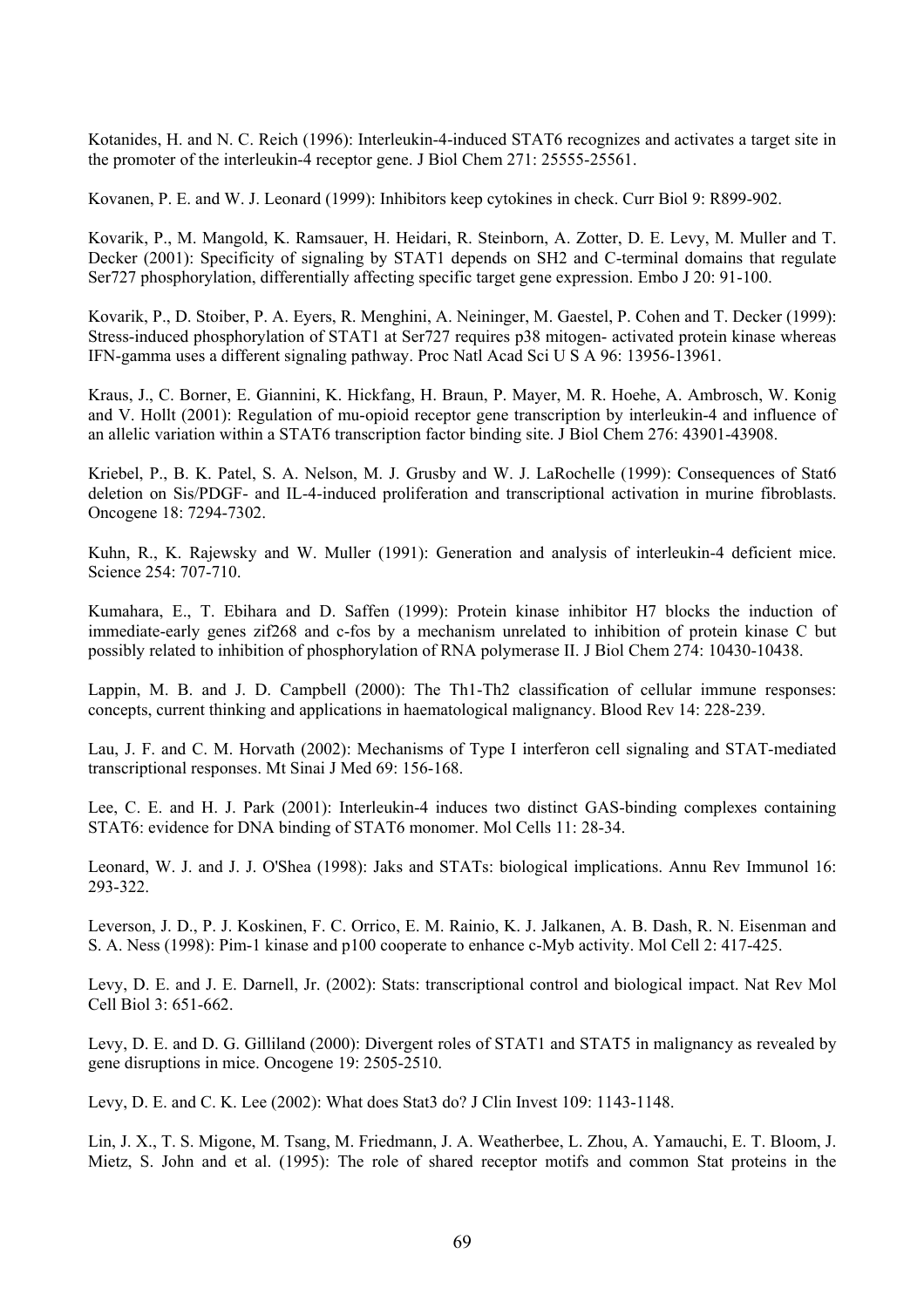generation of cytokine pleiotropy and redundancy by IL-2, IL-4, IL-7, IL-13, and IL-15. Immunity 2: 331- 339.

Linja, M. J., K. J. Savinainen, O. R. Saramaki, T. L. Tammela, R. L. Vessella and T. Visakorpi (2001): Amplification and overexpression of androgen receptor gene in hormone- refractory prostate cancer. Cancer Res 61: 3550-3555.

Litterst, C. M. and E. Pfitzner (2001): Transcriptional activation by STAT6 requires the direct interaction with NCoA-1. J Biol Chem 276: 45713-45721.

Litterst, C. M. and E. Pfitzner (2002): An LXXLL Motif in the Transactivation Domain of STAT6 Mediates Recruitment of NCoA-1/SRC-1. J Biol Chem 277: 36052-36060.

Lloberas, J., C. Soler and A. Celada (1999): The key role of PU.1/SPI-1 in B cells, myeloid cells and macrophages. Immunol Today 20: 184-189.

Losman, J. A., X. P. Chen, D. Hilton and P. Rothman (1999): Cutting edge: SOCS-1 is a potent inhibitor of IL-4 signal transduction. J Immunol 162: 3770-3774.

Manabe, A., E. Coustan-Smith, M. Kumagai, F. G. Behm, S. C. Raimondi, C. H. Pui and D. Campana (1994): Interleukin-4 induces programmed cell death (apoptosis) in cases of high-risk acute lymphoblastic leukemia. Blood 83: 1731-1737.

Marecki, S., C. J. Riendeau, M. D. Liang and M. J. Fenton (2001): PU.1 and multiple IFN regulatory factor proteins synergize to mediate transcriptional activation of the human IL-1 beta gene. J Immunol 166: 6829- 6838.

Matsukura, S., C. Stellato, J. R. Plitt, C. Bickel, K. Miura, S. N. Georas, V. Casolaro and R. P. Schleimer (1999): Activation of eotaxin gene transcription by NF-kappa B and STAT6 in human airway epithelial cells. J Immunol 163: 6876-6883.

McBride, K. M., G. Banninger, C. McDonald and N. C. Reich (2002): Regulated nuclear import of the STAT1 transcription factor by direct binding of importin-alpha. Embo J 21: 1754-1763.

McBride, K. M., C. McDonald and N. C. Reich (2000): Nuclear export signal located within theDNAbinding domain of the STAT1transcription factor. Embo J 19: 6196-6206.

McDonald, C. and N. C. Reich (1999): Cooperation of the transcriptional coactivators CBP and p300 with Stat6. J Interferon Cytokine Res 19: 711-722.

McKenzie, G. J., A. Bancroft, R. K. Grencis and A. N. McKenzie (1998): A distinct role for interleukin-13 in Th2-cell-mediated immune responses. Curr Biol 8: 339-342.

Meraro, D., M. Gleit-Kielmanowicz, H. Hauser and B. Z. Levi (2002): IFN-stimulated gene 15 is synergistically activated through interactions between the myelocyte/lymphocyte-specific transcription factors, PU.1, IFN regulatory factor-8/IFN consensus sequence binding protein, and IFN regulatory factor-4: characterization of a new subtype of IFN-stimulated response element. J Immunol 168: 6224-6231.

Meyer, T., A. Begitt, I. Lodige, M. van Rossum and U. Vinkemeier (2002): Constitutive and IFN-gammainduced nuclear import of STAT1 proceed through independent pathways. Embo J 21: 344-354.

Mikita, T., D. Campbell, P. Wu, K. Williamson and U. Schindler (1996): Requirements for interleukin-4 induced gene expression and functional characterization of Stat6. Mol Cell Biol 16: 5811-5820.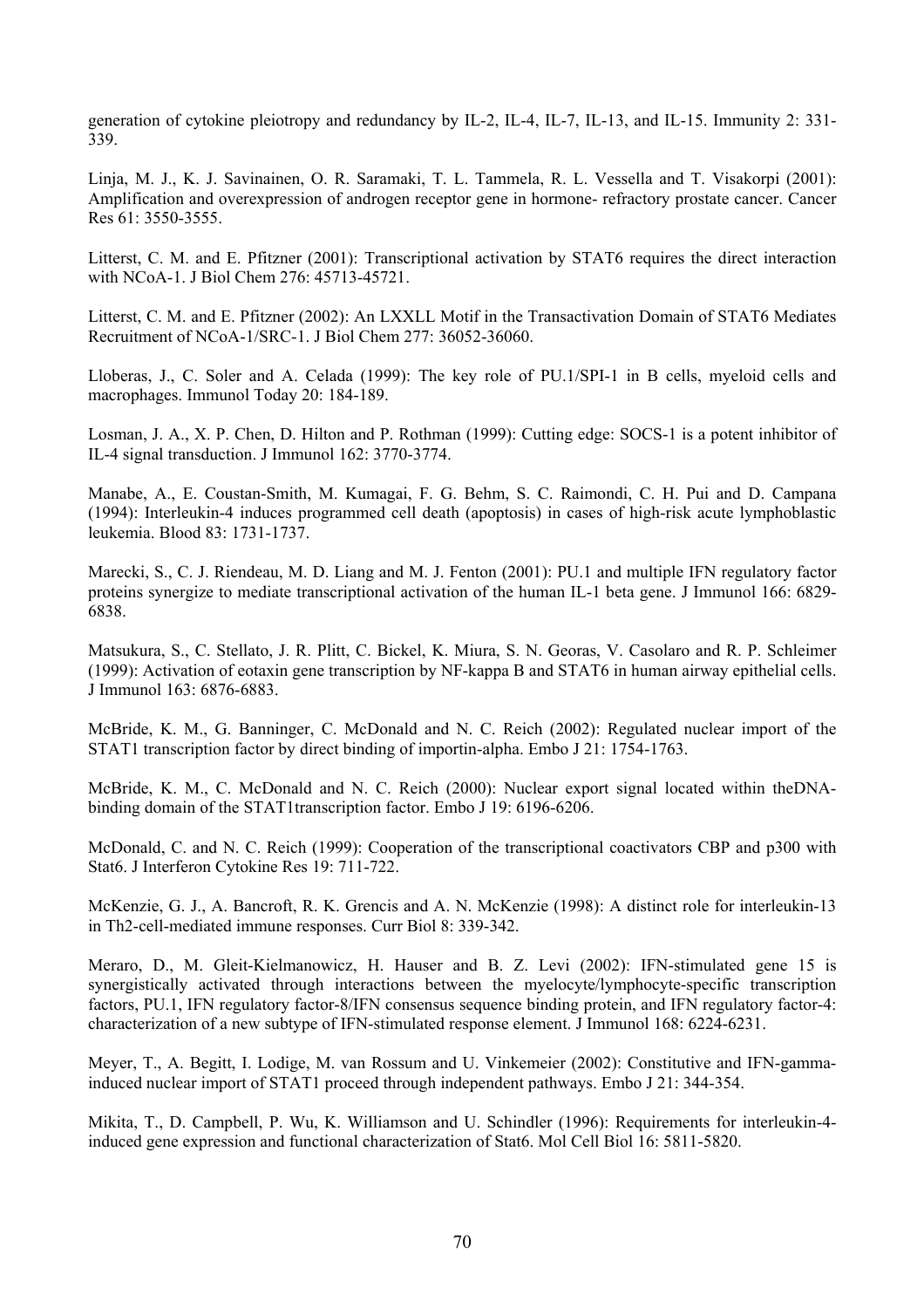Mikita, T., M. Kurama and U. Schindler (1998): Synergistic activation of the germline epsilon promoter mediated by Stat6 and C/EBP beta. J Immunol 161: 1822-1828.

Minty, A., P. Chalon, J. M. Derocq, X. Dumont, J. C. Guillemot, M. Kaghad, C. Labit, P. Leplatois, P. Liauzun, B. Miloux and et al. (1993): Interleukin-13 is a new human lymphokine regulating inflammatory and immune responses. Nature 362: 248-250.

Mitsui, A. and P. A. Sharp (1999): Ubiquitination of RNA polymerase II large subunit signaled by phosphorylation of carboxyl-terminal domain. Proc Natl Acad Sci U S A 96: 6054-6059.

Mitsuyasu, H., K. Izuhara, X. Q. Mao, P. S. Gao, Y. Arinobu, T. Enomoto, M. Kawai, S. Sasaki, Y. Dake, N. Hamasaki, T. Shirakawa and J. M. Hopkin (1998): Ile50Val variant of IL4R alpha upregulates IgE synthesis and associates with atopic asthma. Nat Genet 19: 119-120.

Mitsuyasu, H., Y. Yanagihara, X. Q. Mao, P. S. Gao, Y. Arinobu, K. Ihara, A. Takabayashi, T. Hara, T. Enomoto, S. Sasaki, M. Kawai, N. Hamasaki, T. Shirakawa, J. M. Hopkin and K. Izuhara (1999): Cutting edge: dominant effect of Ile50Val variant of the human IL-4 receptor alpha-chain in IgE synthesis. J Immunol 162: 1227-1231.

Morgan, J. G., G. M. Dolganov, S. E. Robbins, L. M. Hinton and M. Lovett (1992): The selective isolation of novel cDNAs encoded by the regions surrounding the human interleukin 4 and 5 genes. Nucleic Acids Res 20: 5173-5179.

Moriggl, R., S. Berchtold, K. Friedrich, G. J. Standke, W. Kammer, M. Heim, M. Wissler, E. Stocklin, F. Gouilleux and B. Groner (1997): Comparison of the transactivation domains of Stat5 and Stat6 in lymphoid cells and mammary epithelial cells. Mol Cell Biol 17: 3663-3678.

Mowen, K. A., J. Tang, W. Zhu, B. T. Schurter, K. Shuai, H. R. Herschman and M. David (2001): Arginine methylation of STAT1 modulates IFNalpha/beta-induced transcription. Cell 104: 731-741.

Muchardt, C. and M. Yaniv (1999): The mammalian SWI/SNF complex and the control of cell growth. Semin Cell Dev Biol 10: 189-195.

Mullings, R. E., S. J. Wilson, S. M. Puddicombe, J. L. Lordan, F. Bucchieri, R. Djukanovic, P. H. Howarth, S. Harper, S. T. Holgate and D. E. Davies (2001): Signal transducer and activator of transcription 6 (STAT-6) expression and function in asthmatic bronchial epithelium. J Allergy Clin Immunol 108: 832-838.

Murata, T., P. D. Noguchi and R. K. Puri (1996): IL-13 induces phosphorylation and activation of JAK2 Janus kinase in human colon carcinoma cell lines: similarities between IL-4 and IL-13 signaling. J Immunol 156: 2972-2978.

Murata, T., J. Taguchi and R. K. Puri (1998): Interleukin-13 receptor alpha' but not alpha chain: a functional component of interleukin-4 receptors. Blood 91: 3884-3891.

Naka, T., M. Narazaki, M. Hirata, T. Matsumoto, S. Minamoto, A. Aono, N. Nishimoto, T. Kajita, T. Taga, K. Yoshizaki, S. Akira and T. Kishimoto (1997): Structure and function of a new STAT-induced STAT inhibitor. Nature 387: 924-929.

Nelms, K., A. D. Keegan, J. Zamorano, J. J. Ryan and W. E. Paul (1999): The IL-4 receptor: signaling mechanisms and biologic functions. Annu Rev Immunol 17: 701-738.

Noguchi, M., H. Yi, H. M. Rosenblatt, A. H. Filipovich, S. Adelstein, W. S. Modi, O. W. McBride and W. J. Leonard (1993): Interleukin-2 receptor gamma chain mutation results in X-linked severe combined immunodeficiency in humans. Cell 73: 147-157.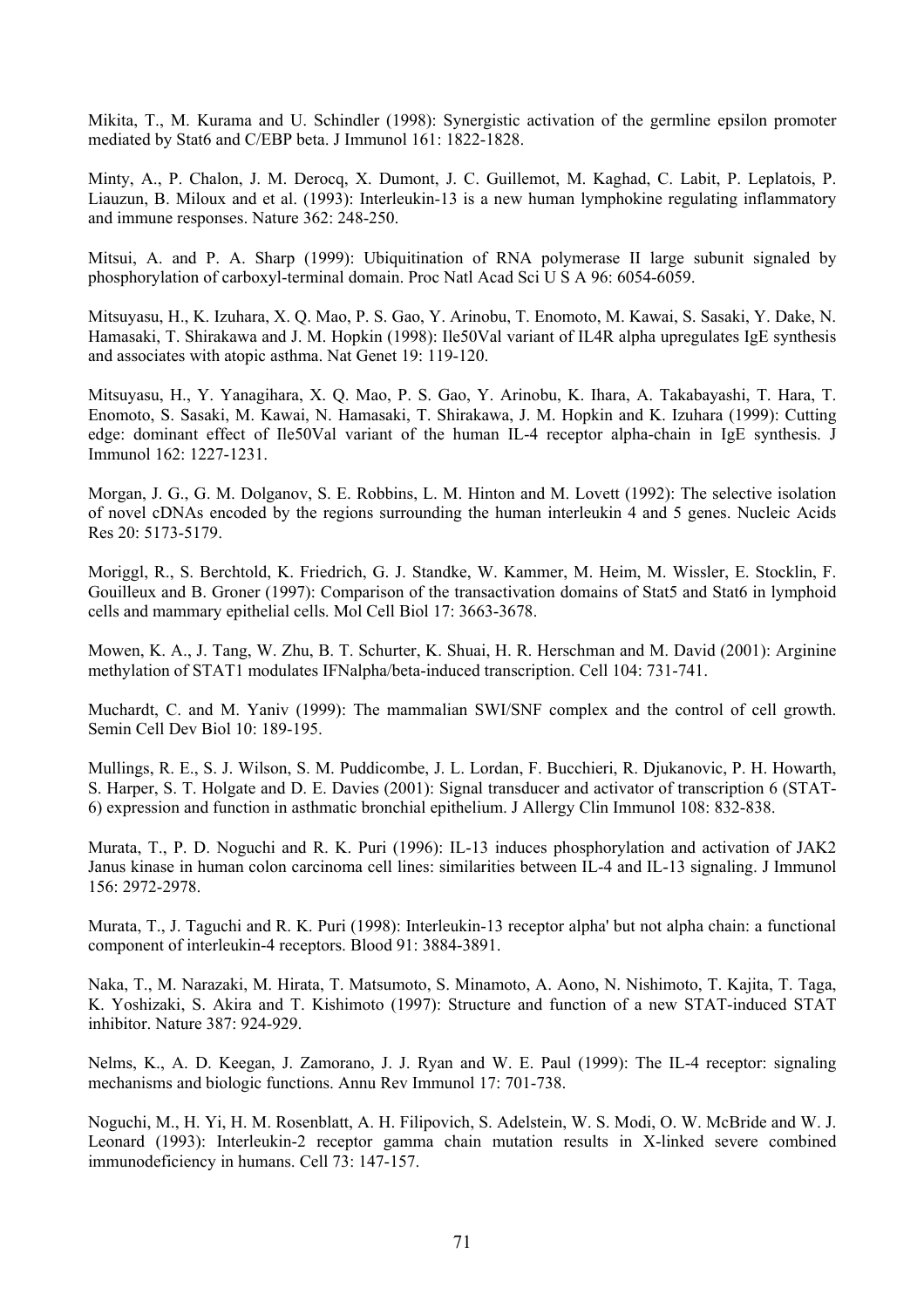Notarangelo, L. D., P. Mella, A. Jones, G. de Saint Basile, G. Savoldi, T. Cranston, M. Vihinen and R. F. Schumacher (2001): Mutations in severe combined immune deficiency (SCID) due to JAK3 deficiency. Hum Mutat 18: 255-263.

Oettgen, H. C. (2000): Regulation of the IgE isotype switch: new insights on cytokine signals and the functions of epsilon germline transcripts. Curr Opin Immunol 12: 618-623.

O'Garra, A. (1998): Cytokines induce the development of functionally heterogeneous T helper cell subsets. Immunity 8: 275-283.

Ohira, T., Y. Ohe, Y. Heike, E. R. Podack, K. J. Olsen, K. Nishio, M. Nishio, Y. Miyahara, Y. Funayama, H. Ogasawara and et al. (1994): In vitro and in vivo growth of B16F10 melanoma cells transfected with interleukin-4 cDNA and gene therapy with the transfectant. J Cancer Res Clin Oncol 120: 631-635.

Okada, H. and N. Kuwashima (2002): Gene therapy and biologic therapy with interleukin-4. Curr Gene Ther 2: 437-450.

Orchansky, P. L., R. Kwan, F. Lee and J. W. Schrader (1999): Characterization of the cytoplasmic domain of interleukin-13 receptor- alpha. J Biol Chem 274: 20818-20825.

O'Shea, J. J., M. Gadina and R. D. Schreiber (2002): Cytokine signaling in 2002: new surprises in the Jak/Stat pathway. Cell 109 Suppl: S121-131.

Ostrand-Rosenberg, S., M. J. Grusby and V. K. Clements (2000): Cutting edge: STAT6-deficient mice have enhanced tumor immunity to primary and metastatic mammary carcinoma. J Immunol 165: 6015-6019.

Ouchi, T., S. W. Lee, M. Ouchi, S. A. Aaronson and C. M. Horvath (2000): Collaboration of signal transducer and activator of transcription 1 (STAT1) and BRCA1 in differential regulation of IFN-gamma target genes. Proc Natl Acad Sci U S A 97: 5208-5213.

Park, S. Y., K. Saijo, T. Takahashi, M. Osawa, H. Arase, N. Hirayama, K. Miyake, H. Nakauchi, T. Shirasawa and T. Saito (1995): Developmental defects of lymphoid cells in Jak3 kinase-deficient mice. Immunity 3: 771-782.

Patel, B. K., J. H. Pierce and W. J. LaRochelle (1998): Regulation of interleukin 4-mediated signaling by naturally occurring dominant negative and attenuated forms of human Stat6. Proc Natl Acad Sci U S A 95: 172-177.

Paterson, R. L., G. Lack, J. M. Domenico, G. Delespesse, D. Y. Leung, T. H. Finkel and E. W. Gelfand (1996): Triggering through CD40 promotes interleukin-4-induced CD23 production and enhanced soluble CD23 release in atopic disease. Eur J Immunol 26: 1979-1984.

Paul, W. E. (1991): Interleukin-4: a prototypic immunoregulatory lymphokine. Blood 77: 1859-1870.

Paulson, M., S. Pisharody, L. Pan, S. Guadagno, A. L. Mui and D. E. Levy (1999): Stat protein transactivation domains recruit p300/CBP through widely divergent sequences. J Biol Chem 274: 25343- 25349.

Pernis, A. B. and P. B. Rothman (2002): JAK-STAT signaling in asthma. J Clin Invest 109: 1279-1283.

Pfitzner, E., R. Jahne, M. Wissler, E. Stoecklin and B. Groner (1998): p300/CREB-binding protein enhances the prolactin-mediated transcriptional induction through direct interaction with the transactivation domain of Stat5, but does not participate in the Stat5- mediated suppression of the glucocorticoid response. Mol Endocrinol 12: 1582-1593.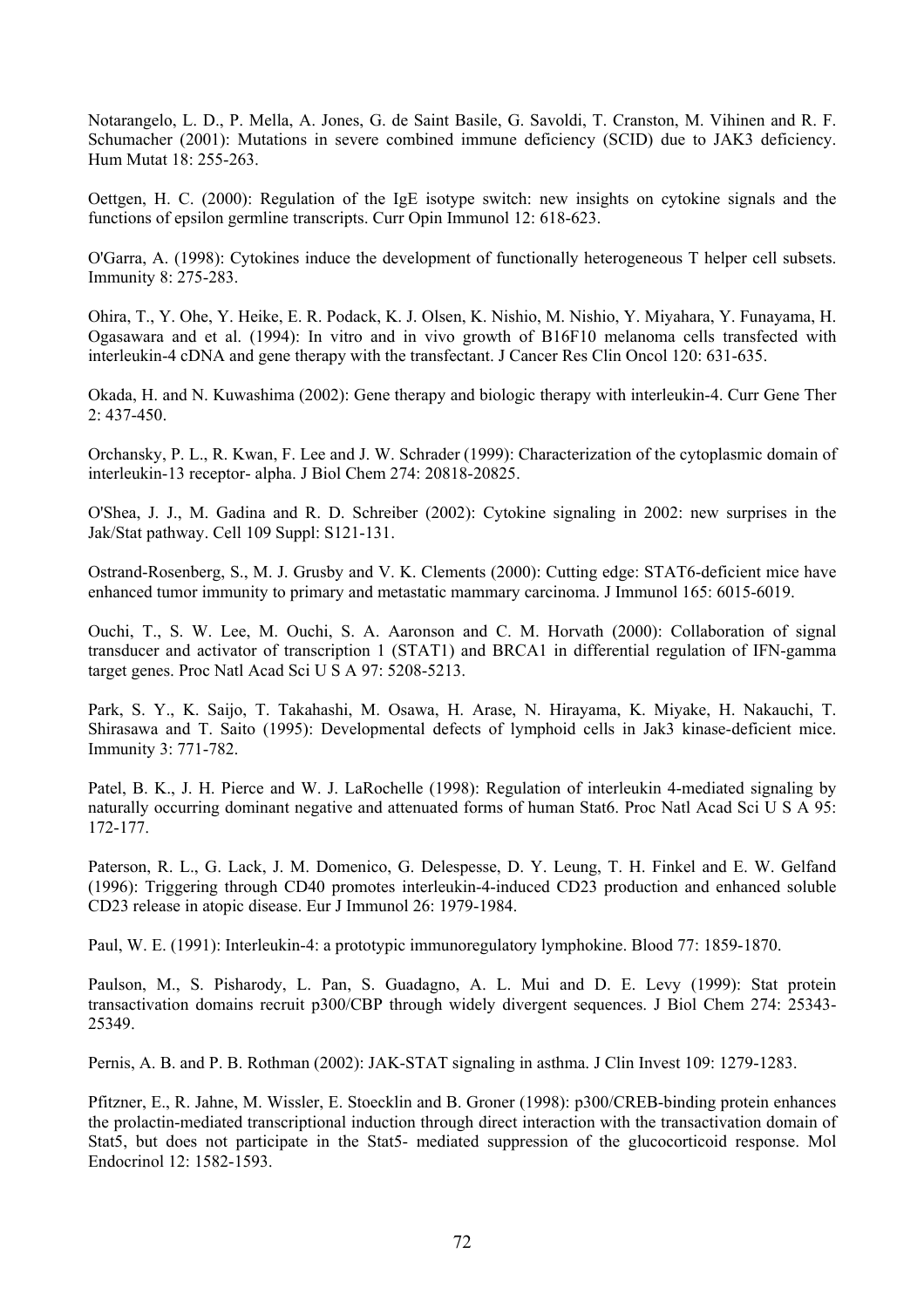Pongubala, J. M., C. Van Beveren, S. Nagulapalli, M. J. Klemsz, S. R. McKercher, R. A. Maki and M. L. Atchison (1993): Effect of PU.1 phosphorylation on interaction with NF-EM5 and transcriptional activation. Science 259: 1622-1625.

Quelle, F. W., K. Shimoda, W. Thierfelder, C. Fischer, A. Kim, S. M. Ruben, J. L. Cleveland, J. H. Pierce, A. D. Keegan, K. Nelms and et al. (1995): Cloning of murine Stat6 and human Stat6, Stat proteins that are tyrosine phosphorylated in responses to IL-4 and IL-3 but are not required for mitogenesis. Mol Cell Biol 15: 3336-3343.

Raingeaud, J., A. J. Whitmarsh, T. Barrett, B. Derijard and R. J. Davis (1996): MKK3- and MKK6-regulated gene expression is mediated by the p38 mitogen- activated protein kinase signal transduction pathway. Mol Cell Biol 16: 1247-1255.

Ramsauer, K., I. Sadzak, A. Porras, A. Pilz, A. R. Nebreda, T. Decker and P. Kovarik (2002): p38 MAPK enhances STAT1-dependent transcription independently of Ser- 727 phosphorylation. Proc Natl Acad Sci U S A 99: 12859-12864.

Rengarajan, J., S. J. Szabo and L. H. Glimcher (2000): Transcriptional regulation of Th1/Th2 polarization. Immunol Today 21: 479-483.

Richards, M. L. and D. H. Katz (1997): Analysis of the promoter elements necessary for IL-4 and anti-CD40 antibody induction of murine Fc epsilon RII (CD23): comparison with the germline epsilon promoter. J Immunol 158: 263-272.

Rousset, F., R. W. Malefijt, B. Slierendregt, J. P. Aubry, J. Y. Bonnefoy, T. Defrance, J. Banchereau and J. E. de Vries (1988): Regulation of Fc receptor for IgE (CD23) and class II MHC antigen expression on Burkitt's lymphoma cell lines by human IL-4 and IFN-gamma. J Immunol 140: 2625-2632.

Rozwarski, D. A., A. M. Gronenborn, G. M. Clore, J. F. Bazan, A. Bohm, A. Wlodawer, M. Hatada and P. A. Karplus (1994): Structural comparisons among the short-chain helical cytokines. Structure 2: 159-173.

Saharinen, P., N. Ekman, K. Sarvas, P. Parker, K. Alitalo and O. Silvennoinen (1997): The Bmx tyrosine kinase induces activation of the Stat signaling pathway, which is specifically inhibited by protein kinase Cdelta. Blood 90: 4341-4353.

Saharinen, P. and O. Silvennoinen (2002): The pseudokinase domain is required for suppression of basal activity of Jak2 and Jak3 tyrosine kinases and for cytokine-inducible activation of signal transduction. J Biol Chem 277: 47954-47963.

Saharinen, P., K. Takaluoma and O. Silvennoinen (2000): Regulation of the Jak2 tyrosine kinase by its pseudokinase domain. Mol Cell Biol 20: 3387-3395.

Satoh, T., M. Nakafuku, A. Miyajima and Y. Kaziro (1991): Involvement of ras p21 protein in signaltransduction pathways from interleukin 2, interleukin 3, and granulocyte/macrophage colony- stimulating factor, but not from interleukin 4. Proc Natl Acad Sci U S A 88: 3314-3318.

Schaffer, A., A. Cerutti, S. Shah, H. Zan and P. Casali (1999): The evolutionarily conserved sequence upstream of the human Ig heavy chain S gamma 3 region is an inducible promoter: synergistic activation by CD40 ligand and IL-4 via cooperative NF-kappa B and STAT-6 binding sites. J Immunol 162: 5327-5336.

Schindler, C., H. Kashleva, A. Pernis, R. Pine and P. Rothman (1994): STF-IL-4: a novel IL-4-induced signal transducing factor. Embo J 13: 1350-1356.

Schindler, C. W. (2002): Series introduction. JAK-STAT signaling in human disease. J Clin Invest 109: 1133-1137.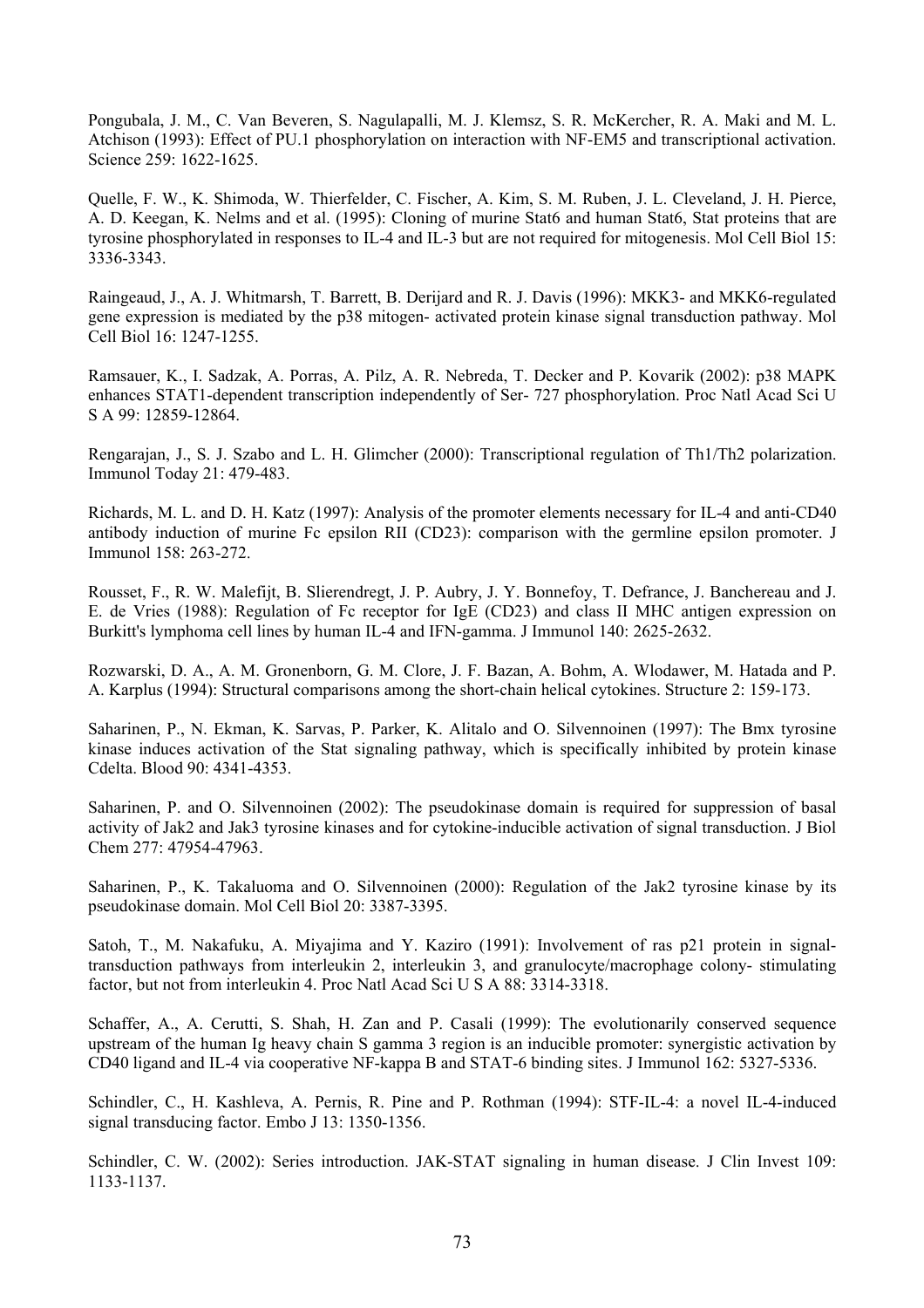Schroder, A. J., P. Pavlidis, A. Arimura, D. Capece and P. B. Rothman (2002): Cutting edge: STAT6 serves as a positive and negative regulator of gene expression in IL-4-stimulated B lymphocytes. J Immunol 168: 996-1000.

Seidel, H. M., L. H. Milocco, P. Lamb, J. E. Darnell, Jr., R. B. Stein and J. Rosen (1995): Spacing of palindromic half sites as a determinant of selective STAT (signal transducers and activators of transcription) DNA binding and transcriptional activity. Proc Natl Acad Sci U S A 92: 3041-3045.

Serizawa, H., T. P. Makela, J. W. Conaway, R. C. Conaway, R. A. Weinberg and R. A. Young (1995): Association of Cdk-activating kinase subunits with transcription factor TFIIH. Nature 374: 280-282.

Shankaranarayanan, P., P. Chaitidis, H. Kuhn and S. Nigam (2001): Acetylation by histone acetyltransferase CREB-binding protein/p300 of STAT6 is required for transcriptional activation of the 15-lipoxygenase- 1 gene. J Biol Chem 276: 42753-42760.

Shaw, M. K., J. B. Lorens, A. Dhawan, R. DalCanto, H. Y. Tse, A. B. Tran, C. Bonpane, S. L. Eswaran, S. Brocke, N. Sarvetnick, L. Steinman, G. P. Nolan and C. G. Fathman (1997): Local delivery of interleukin 4 by retrovirus-transduced T lymphocytes ameliorates experimental autoimmune encephalomyelitis. J Exp Med 185: 1711-1714.

Shen, C. H. and J. Stavnezer (1998): Interaction of stat6 and NF-kappaB: direct association and synergistic activation of interleukin-4-induced transcription. Mol Cell Biol 18: 3395-3404.

Shen, C. H. and J. Stavnezer (2001): Activation of the mouse Ig germline epsilon promoter by IL-4 is dependent on AP-1 transcription factors. J Immunol 166: 411-423.

Sherman, M. A., V. H. Secor and M. A. Brown (1999): IL-4 preferentially activates a novel STAT6 isoform in mast cells. J Immunol 162: 2703-2708.

Shimoda, K., J. van Deursen, M. Y. Sangster, S. R. Sarawar, R. T. Carson, R. A. Tripp, C. Chu, F. W. Quelle, T. Nosaka, D. A. Vignali, P. C. Doherty, G. Grosveld, W. E. Paul and J. N. Ihle (1996): Lack of IL-4-induced Th2 response and IgE class switching in mice with disrupted Stat6 gene. Nature 380: 630-633.

Shuai, K. (2000): Modulation of STAT signaling by STAT-interacting proteins. Oncogene 19: 2638-2644.

Siegel, J. P. and H. S. Mostowski (1990): A bioassay for the measurement of human interleukin-4. J Immunol Methods 132: 287-295.

Silvennoinen, O. and J. N. Ihle (1996). Signaling By The Hematopoietic Cytokine Receptors, R.G. Landes company, Austin, Texas, U.S.A.

Silvennoinen, O., P. Saharinen, K. Paukku, K. Takaluoma and P. Kovanen (1997): Cytokine receptor signal transduction through Jak tyrosine kinases and Stat transcription factors. Apmis 105: 497-509.

Simon, M. C. (1998): PU.1 and hematopoiesis: lessons learned from gene targeting experiments. Semin Immunol 10: 111-118.

Song, J. I. and J. R. Grandis (2000): STAT signaling in head and neck cancer. Oncogene 19: 2489-2495.

Strehlow, I. and C. Schindler (1998): Amino-terminal signal transducer and activator of transcription (STAT) domains regulate nuclear translocation and STAT deactivation. J Biol Chem 273: 28049-28056.

Stutz, A. M. and M. Woisetschlager (1999): Functional synergism of STAT6 with either NF-kappa B or PU.1 to mediate IL-4-induced activation of IgE germline gene transcription. J Immunol 163: 4383-4391.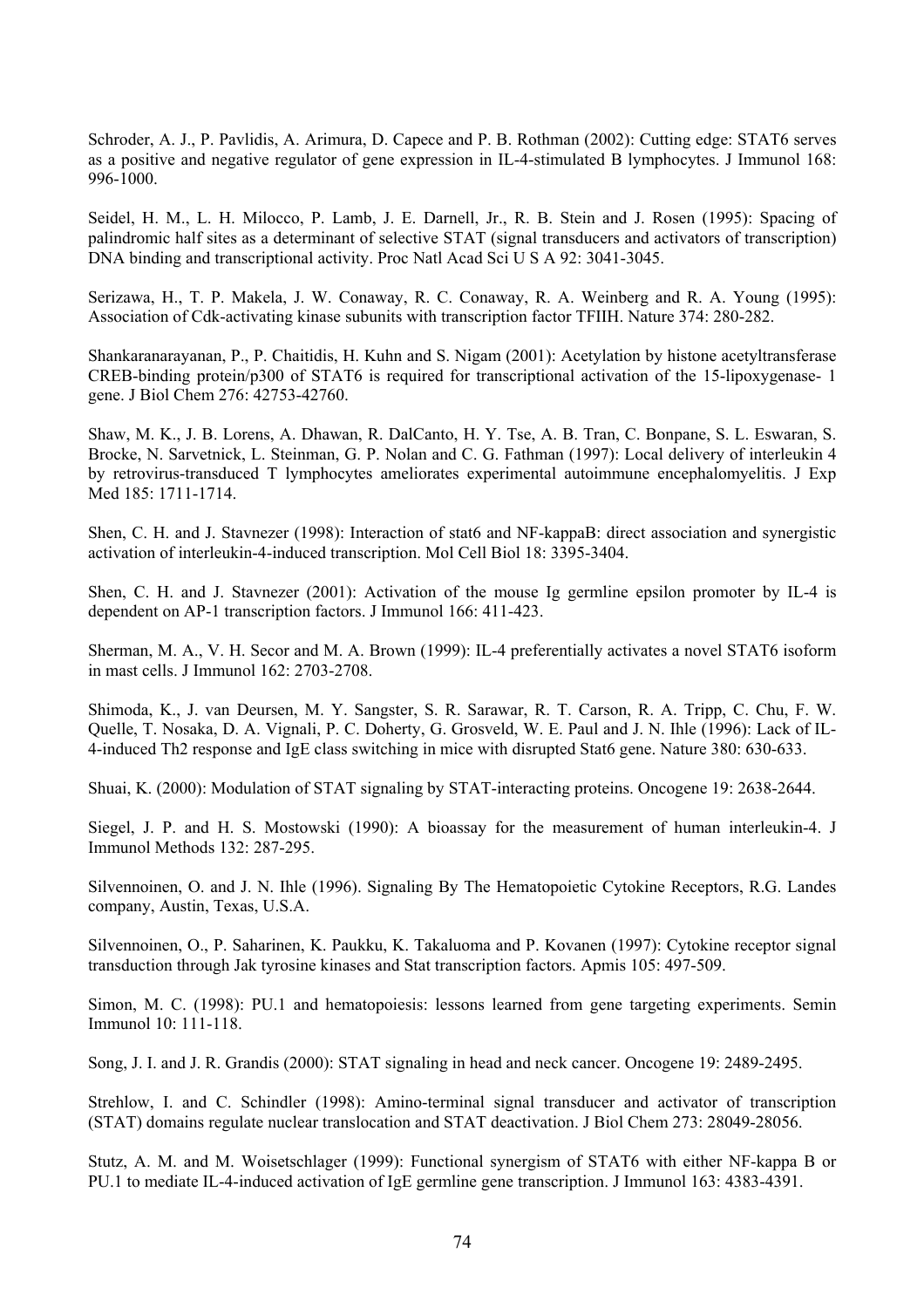Sutherland, C. L., A. W. Heath, S. L. Pelech, P. R. Young and M. R. Gold (1996): Differential activation of the ERK, JNK, and p38 mitogen-activated protein kinases by CD40 and the B cell antigen receptor. J Immunol 157: 3381-3390.

Suzuki, K., H. Nakajima, S. Kagami, A. Suto, K. Ikeda, K. Hirose, T. Hiwasa, K. Takeda, Y. Saito, S. Akira and I. Iwamoto (2002): Proteolytic processing of Stat6 signaling in mast cells as a negative regulatory mechanism. J Exp Med 196: 27-38.

Takeda, K., T. Tanaka, W. Shi, M. Matsumoto, M. Minami, S. Kashiwamura, K. Nakanishi, N. Yoshida, T. Kishimoto and S. Akira (1996): Essential role of Stat6 in IL-4 signalling. Nature 380: 627-630.

Tanaka, M., R. Gupta and B. J. Mayer (1995): Differential inhibition of signaling pathways by dominantnegative SH2/SH3 adapter proteins. Mol Cell Biol 15: 6829-6837.

Terabe, M., S. Matsui, N. Noben-Trauth, H. Chen, C. Watson, D. D. Donaldson, D. P. Carbone, W. E. Paul and J. A. Berzofsky (2000): NKT cell-mediated repression of tumor immunosurveillance by IL-13 and the IL-4R-STAT6 pathway. Nat Immunol 1: 515-520.

Thienes, C. P., L. De Monte, S. Monticelli, M. Busslinger, H. J. Gould and D. Vercelli (1997): The transcription factor B cell-specific activator protein (BSAP) enhances both IL-4- and CD40-mediated activation of the human epsilon germline promoter. J Immunol 158: 5874-5882.

Thomson, S., A. L. Clayton, C. A. Hazzalin, S. Rose, M. J. Barratt and L. C. Mahadevan (1999): The nucleosomal response associated with immediate-early gene induction is mediated via alternative MAP kinase cascades: MSK1 as a potential histone H3/HMG-14 kinase. Embo J 18: 4779-4793.

Tinnell, S. B., S. M. Jacobs-Helber, E. Sterneck, S. T. Sawyer and D. H. Conrad (1998): STAT6, NF-kappaB and C/EBP in CD23 expression and IgE production. Int Immunol 10: 1529-1538.

Tong, X., R. Drapkin, R. Yalamanchili, G. Mosialos and E. Kieff (1995): The Epstein-Barr virus nuclear protein 2 acidic domain forms a complex with a novel cellular coactivator that can interact with TFIIE. Mol Cell Biol 15: 4735-4744.

Uddin, S., F. Lekmine, N. Sharma, B. Majchrzak, I. Mayer, P. R. Young, G. M. Bokoch, E. N. Fish and L. C. Platanias (2000): The Rac1/p38 mitogen-activated protein kinase pathway is required for interferon alpha dependent transcriptional activation but not serine phosphorylation of stat proteins [In Process Citation]. J Biol Chem 275: 27634-27640.

Uddin, S., B. Majchrzak, J. Woodson, P. Arunkumar, Y. Alsayed, R. Pine, P. R. Young, E. N. Fish and L. C. Platanias (1999): Activation of the p38 mitogen-activated protein kinase by type I interferons. J Biol Chem 274: 30127-30131.

Underwood, D. C., R. R. Osborn, C. J. Kotzer, J. L. Adams, J. C. Lee, E. F. Webb, D. C. Carpenter, S. Bochnowicz, H. C. Thomas, D. W. Hay and D. E. Griswold (2000): SB 239063, a potent p38 MAP kinase inhibitor, reduces inflammatory cytokine production, airways eosinophil infiltration, and persistence. J Pharmacol Exp Ther 293: 281-288.

Urban, J. F., Jr., N. Noben-Trauth, D. D. Donaldson, K. B. Madden, S. C. Morris, M. Collins and F. D. Finkelman (1998): IL-13, IL-4Ralpha, and Stat6 are required for the expulsion of the gastrointestinal nematode parasite Nippostrongylus brasiliensis. Immunity 8: 255-264.

Valmu, L. and C. G. Gahmberg (1995): Treatment with okadaic acid reveals strong threonine phosphorylation of CD18 after activation of CD11/CD18 leukocyte integrins with phorbol esters or CD3 antibodies. J Immunol 155: 1175-1183.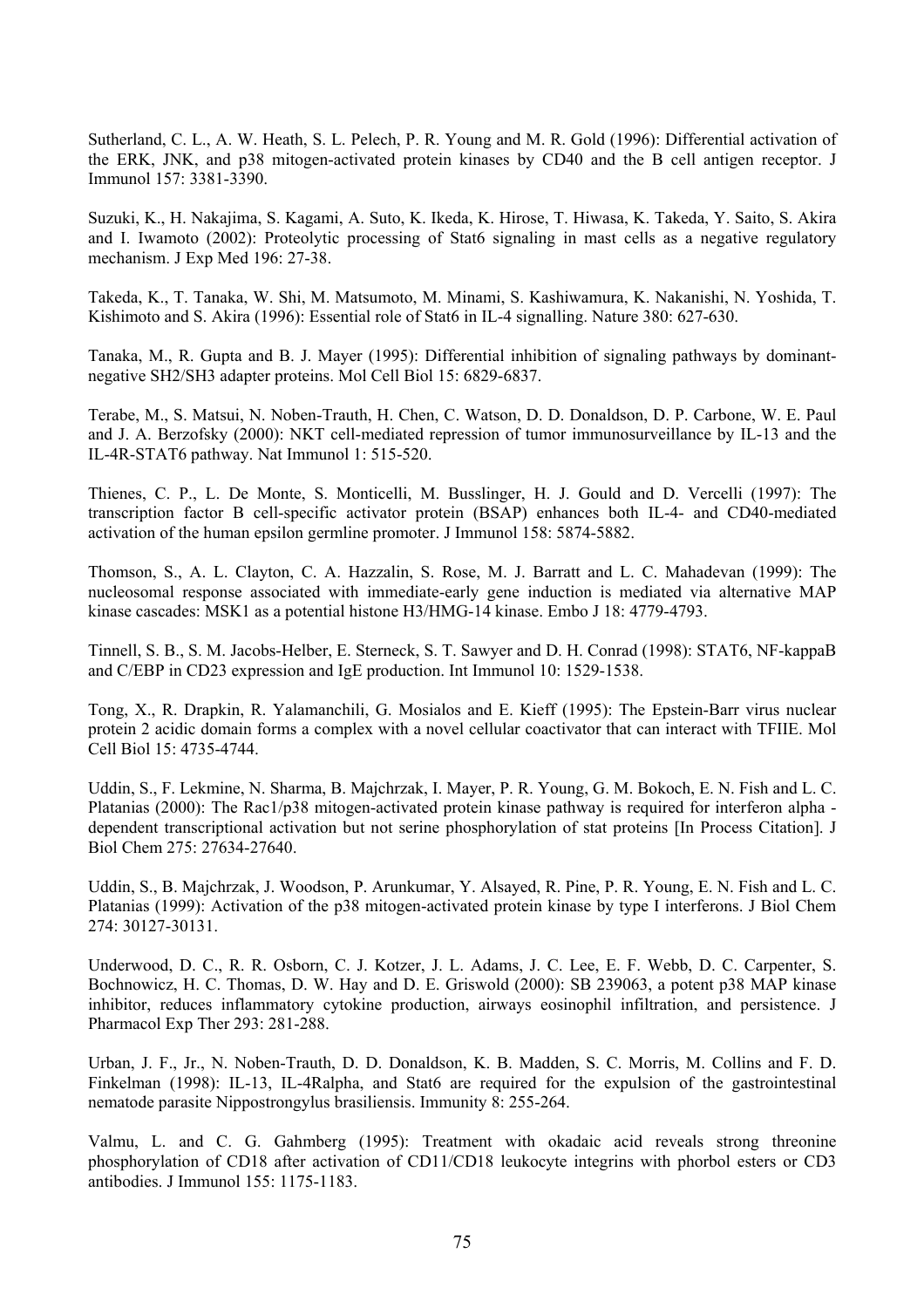Valmu, L., T. J. Hilden, G. van Willigen and C. G. Gahmberg (1999): Characterization of beta2 (CD18) integrin phosphorylation in phorbol ester-activated T lymphocytes. Biochem J 339: 119-125.

Walter, M. R., W. T. Windsor, T. L. Nagabhushan, D. J. Lundell, C. A. Lunn, P. J. Zauodny and S. K. Narula (1995): Crystal structure of a complex between interferon-gamma and its soluble high-affinity receptor. Nature 376: 230-235.

Wang, L., S. R. Grossman and E. Kieff (2000): Epstein-Barr virus nuclear protein 2 interacts with p300, CBP, and PCAF histone acetyltransferases in activation of the LMP1 promoter. Proc Natl Acad Sci U S A 97: 430-435.

Wang, L. M., M. G. Myers, Jr., X. J. Sun, S. A. Aaronson, M. White and J. H. Pierce (1993): IRS-1: essential for insulin- and IL-4-stimulated mitogenesis in hematopoietic cells. Science 261: 1591-1594.

Warren, W. D. and M. T. Berton (1995): Induction of germ-line gamma 1 and epsilon Ig gene expression in murine B cells. IL-4 and the CD40 ligand-CD40 interaction provide distinct but synergistic signals. J Immunol 155: 5637-5646.

Velazquez, L., K. E. Mogensen, G. Barbieri, M. Fellous, G. Uze and S. Pellegrini (1995): Distinct domains of the protein tyrosine kinase tyk2 required for binding of interferon-alpha/beta and for signal transduction. J Biol Chem 270: 3327-3334.

Wen, Z., Z. Zhong and J. E. Darnell (1995): Maximal activation of transcription by Stat1 and Stat3 requires both tyrosine and serine phosphorylation. Cell 82: 241-250.

Wery-Zennaro, S., J. L. Zugaza, M. Letourneur, J. Bertoglio and J. Pierre (2000): IL-4 regulation of IL-6 production involves Rac/Cdc42- and p38 MAPK- dependent pathways in keratinocytes. Oncogene 19: 1596- 1604.

Wick, K. R. and M. T. Berton (2000): IL-4 induces serine phosphorylation of the STAT6 transactivation domain in B lymphocytes. Mol Immunol 37: 641-652.

Wills-Karp, M., J. Luyimbazi, X. Xu, B. Schofield, T. Y. Neben, C. L. Karp and D. D. Donaldson (1998): Interleukin-13: central mediator of allergic asthma. Science 282: 2258-2261.

Vinkemeier, U., I. Moarefi, J. E. Darnell, Jr. and J. Kuriyan (1998): Structure of the amino-terminal protein interaction domain of STAT-4. Science 279: 1048-1052.

Visconti, R., M. Gadina, M. Chiariello, E. H. Chen, L. F. Stancato, J. S. Gutkind and J. J. O'Shea (2000): Importance of the MKK6/p38 pathway for interleukin-12-induced STAT4 serine phosphorylation and transcriptional activity. Blood 96: 1844-1852.

Witthuhn, B. A., O. Silvennoinen, O. Miura, K. S. Lai, C. Cwik, E. T. Liu and J. N. Ihle (1994): Involvement of the Jak-3 Janus kinase in signalling by interleukins 2 and 4 in lymphoid and myeloid cells. Nature 370: 153-157.

Woetmann, A., J. Brockdorff, P. Lovato, M. Nielsen, V. Leick, K. Rieneck, A. Svejgaard, C. Geisler and N. Odum (2002): Protein phosphatase 2A (PP2A) regulates IL-4 mediated STAT6 signaling. J Biol Chem 7: 7.

Wood, T. J., D. Sliva, P. E. Lobie, F. Goullieux, A. L. Mui, B. Groner, G. Norstedt and L. A. Haldosen (1997): Specificity of transcription enhancement via the STAT responsive element in the serine protease inhibitor 2.1 promoter. Mol Cell Endocrinol 130: 69-81.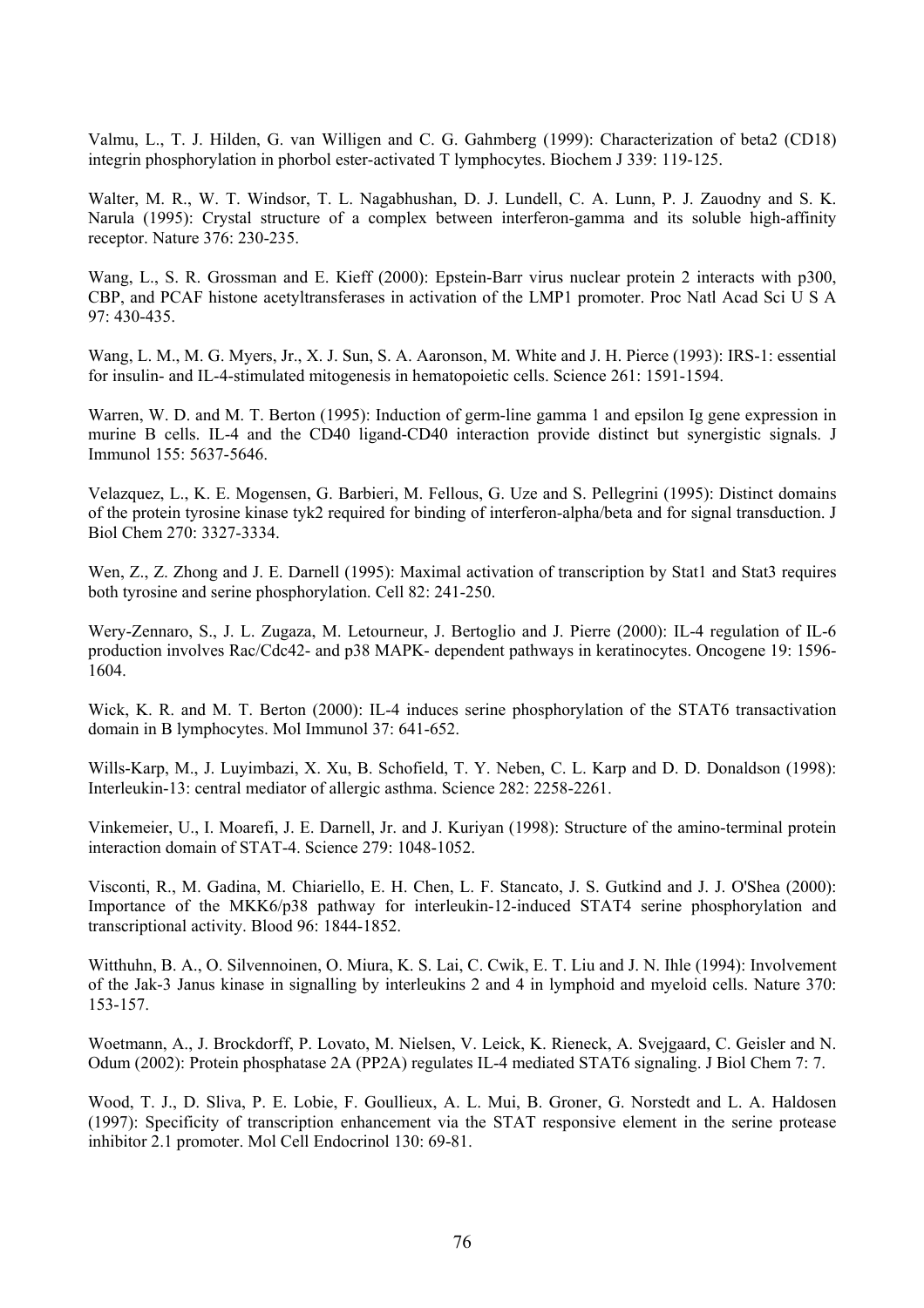Wurster, A. L., T. Tanaka and M. J. Grusby (2000): The biology of Stat4 and Stat6. Oncogene 19: 2577- 2584.

Xu, L., C. K. Glass and M. G. Rosenfeld (1999): Coactivator and corepressor complexes in nuclear receptor function. Curr Opin Genet Dev 9: 140-147.

Xue, H. H., D. W. Fink, Jr., X. Zhang, J. Qin, C. W. Turck and W. J. Leonard (2002): Serine phosphorylation of Stat5 proteins in lymphocytes stimulated with IL-2. Int Immunol 14: 1263-1271.

Yamashita, H., M. T. Nevalainen, J. Xu, M. J. LeBaron, K. U. Wagner, R. A. Erwin, J. M. Harmon, L. Hennighausen, R. A. Kirken and H. Rui (2001): Role of serine phosphorylation of Stat5a in prolactinstimulated beta- casein gene expression. Mol Cell Endocrinol 183: 151-163.

Yamashita, H., J. Xu, R. A. Erwin, W. L. Farrar, R. A. Kirken and H. Rui (1998): Differential control of the phosphorylation state of proline-juxtaposed serine residues Ser725 of Stat5a and Ser730 of Stat5b in prolactin- sensitive cells. J Biol Chem 273: 30218-30224.

Yankulov, K., K. Yamashita, R. Roy, J. M. Egly and D. L. Bentley (1995): The transcriptional elongation inhibitor 5,6-dichloro-1-beta-D- ribofuranosylbenzimidazole inhibits transcription factor IIH-associated protein kinase. J Biol Chem 270: 23922-23925.

Yeh, T. C., E. Dondi, G. Uze and S. Pellegrini (2000): A dual role for the kinase-like domain of the tyrosine kinase Tyk2 in interferon-alpha signaling. Proc Natl Acad Sci U S A 97: 8991-8996.

Zamorano, J., H. Y. Wang, L. M. Wang, J. H. Pierce and A. D. Keegan (1996): IL-4 protects cells from apoptosis via the insulin receptor substrate pathway and a second independent signaling pathway. J Immunol 157: 4926-4934.

Zauberman, A., D. Zipori, M. Krupsky and R. Ben-Levy (1999): Stress activated protein kinase p38 is involved in IL-6 induced transcriptional activation of STAT3. Oncogene 18: 3886-3893.

Zhang, J. J., U. Vinkemeier, W. Gu, D. Chakravarti, C. M. Horvath and J. E. Darnell, Jr. (1996): Two contact regions between Stat1 and CBP/p300 in interferon gamma signaling. Proc Natl Acad Sci U S A 93: 15092- 15096.

Zhang, J. J., Y. Zhao, B. T. Chait, W. W. Lathem, M. Ritzi, R. Knippers and J. E. Darnell (1998): Ser727 dependent recruitment of MCM5 by Stat1alpha in IFN-gamma-induced transcriptional activation. Embo J 17: 6963-6971.

Zhang, T., W. H. Kee, K. T. Seow, W. Fung and X. Cao (2000): The coiled-coil domain of Stat3 is essential for its SH2 domain- mediated receptor binding and subsequent activation induced by epidermal growth factor and interleukin-6. Mol Cell Biol 20: 7132-7139.

Zhu, M., S. John, M. Berg and W. J. Leonard (1999): Functional association of Nmi with Stat5 and Stat1 in IL-2- and IFNgamma-mediated signaling. Cell 96: 121-130.